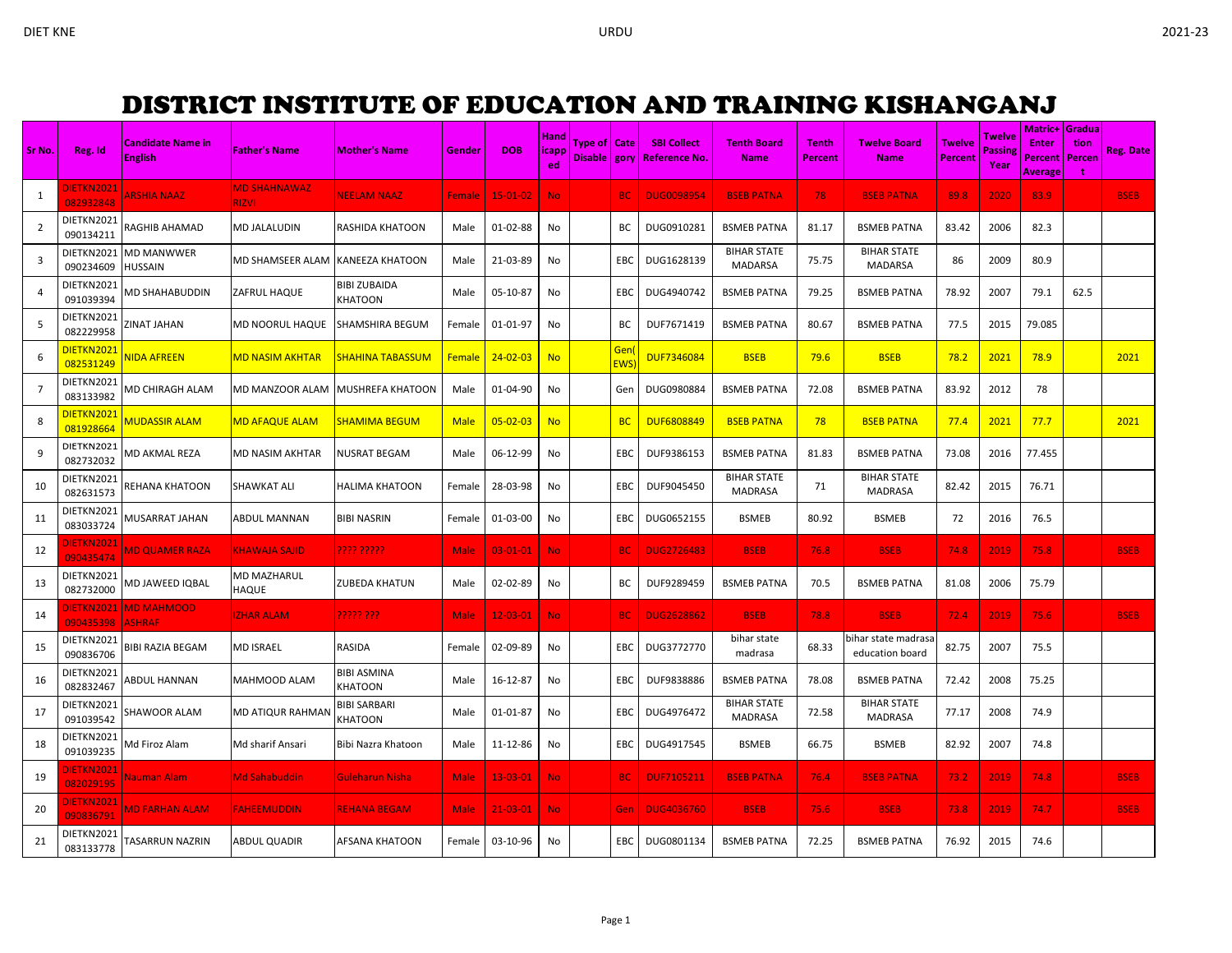| Sr No. | Reg. Id                 | <b>Candidate Name in</b> | <b>Father's Name</b>               | <b>Mother's Name</b>    | Gender | <b>DOB</b> | Hand<br>icapp | Type of   Cate |             | <b>SBI Collect</b>             | <b>Tenth Board</b>                   | <b>Tenth</b> | <b>Twelve Board</b>                  | Twelve         | Twelve<br>Passing | Matric+ Gradua<br><b>Enter</b> | tion   | Reg. Date |
|--------|-------------------------|--------------------------|------------------------------------|-------------------------|--------|------------|---------------|----------------|-------------|--------------------------------|--------------------------------------|--------------|--------------------------------------|----------------|-------------------|--------------------------------|--------|-----------|
|        |                         | <b>English</b>           |                                    |                         |        |            | ed            |                |             | Disable   gory   Reference No. | <b>Name</b>                          | Percent      | <b>Name</b>                          | <b>Percent</b> | Year              | Percent<br>Average             | Percen |           |
| 22     | DIETKN2021<br>090535656 | <b>MD SHAMSHAD ALAM</b>  | MD IQUEBAL<br><b>HUSSAIN</b>       | TAHMUNA BEGAM           | Male   | 02-09-91   | No            |                | EBC         | DUG3001826                     | <b>BSMEB PATNA</b>                   | 66.92        | <b>BSMEB PATNA</b>                   | 82             | 2013              | 74.5                           |        |           |
| 23     | DIETKN2021<br>090636047 | BIBI AFSAR JAHAN         | <b>ABDUL GHAFOOR</b>               | BIBI SHAMIMA<br>KHATOON | Female | 12-01-92   | No            |                | EBC         | DUG3321071                     | <b>BSMEB PATNA</b>                   | 72.5         | <b>BSMEB PATNA</b>                   | 76.33          | 2008              | 74.4                           |        |           |
| 24     | DIETKN2021<br>090134414 | ABU TALIB                | MD TAIYAB HUSSAIN                  | BIBI ANZUMAN ARA        | Male   | 05-09-87   | No            |                | EBC         | DUG1336362                     | <b>BSMEB PATNA</b>                   | 67.17        | <b>BSMEB PATNA</b>                   | 81.33          | 2007              | 74.3                           |        |           |
| 25     | DIETKN2021<br>090636093 | SAYEMA KHATOON           | <b>MOHSIN ALAM</b>                 | RABIYA BEGAM            | Female | 21-10-88   | No            |                | Gen         | DUG3361968                     | <b>BSMEB PATNA</b>                   | 73.58        | <b>BSMEB PATNA</b>                   | 74.83          | 2006              | 74.2                           |        |           |
| 26     | DIETKN2021<br>082430661 | SHALEHA PARWIN           | MD SADDIQUE ALAM                   | AFSARI BEGAM            | Female | 16-05-98   | No            |                | BC          | DUF8291543                     | <b>BSMEB PATNA</b>                   | 75.83        | <b>BSMEB PATNA</b>                   | 72.42          | 2016              | 74.125                         |        |           |
| 27     | DIETKN2021<br>090836579 | RIZWAN AHMAD             | ABDUL QUEDDUS                      | RAZIYA KHATOON          | Male   | 25-05-96   | No            |                | EBC         | DUG4000959                     | <b>BSMEB PATNA</b>                   | 75.58        | <b>BSMEB PATNA</b>                   | 72.5           | 2016              | 74                             |        |           |
| 28     | DIETKN2021<br>091039381 | <b>MD MASROOF ALAM</b>   | <b>MD NASIM AKHTAR</b>             | BIBI SHAUKAT ARA        | Male   | 01-06-98   | No            |                | EBC         | DUG4943590                     | <b>B.S.M.E.B PATNA</b>               | 75.83        | <b>B.S.M.E.B PATNA</b>               | 72.17          | 2016              | 74                             |        |           |
| 29     | DIETKN2021<br>091039523 | HASIBUR RAHMAN           | <b>ABDUS SALAM</b>                 | BIBI UMEJAN             | Male   | 01-01-84   | No            |                | EBC         | DUG4963035                     | <b>BSMEB PATNA</b>                   | 66.42        | <b>BSMEB PATNA</b>                   | 81.25          | 2006              | 73.8                           |        |           |
| 30     | DIETKN2021<br>082732316 | <b>GULSITAN PERWEEN</b>  | MD MANZOOR ALAM                    | <b>SAIDA KHATOON</b>    | Female | 01-02-89   | No            |                | EBC         | DUF9468889                     | <b>BSMEB PATNA</b>                   | 66.55        | <b>BSMEB PATNA</b>                   | 80.45          | 2007              | 73.5                           |        |           |
| 31     | DIETKN2021<br>091039247 | DILKASH AFRIN            | NAHID ALAM                         | QUAIMA KHATOON          | Female | 05-02-90   | No            |                | Gen         | DUG4930480                     | <b>BSMEB PATNA</b>                   | 71.67        | <b>BSMEB PATNA</b>                   | 75.25          | 2006              | 73.5                           |        |           |
| 32     | DIETKN2021<br>091039441 | FARHAT JAHAN             | MD SHAMSUZZUHA                     | FARIDA KHATOON          | Female | 05-01-89   | No            |                | EBC         | DUG4951789                     | <b>BSMEB PATNA</b>                   | 69           | <b>BSMEB PATNA</b>                   | 77.83          | 2006              | 73.4                           |        |           |
| 33     | DIETKN2021<br>090636092 | MD SHAHBAJ ALAM          | MD<br><b>MOJIBURRAHMAN</b>         | BIBI ASMIMA<br>KHATOON  | Male   | 12-06-94   | No            |                | EBC         | DUG3366973                     | <b>BSMEB PATNA</b>                   | 63.58        | <b>BSMEB PATNA</b>                   | 82.92          | 2012              | 73.3                           |        |           |
| 34     | DIETKN2021<br>082933063 | <b>MD RAHMAT</b>         | SAMAD ALI                          | RAHMETUN                | Male   | 16-05-96   | No            |                | ВC          | DUG0162978                     | <b>BSMEB</b>                         | 64.08        | <b>BSMEB</b>                         | 82.42          | 2015              | 73.3                           |        |           |
| 35     | DIETKN2021<br>090937236 | AHMAD NADIM SAIFI        | MD WAZUDDIN                        | HUSNE ARA               | Male   | 31-03-91   | No            |                | EBC         | DUG4272512                     | <b>BSMEB PATNA</b>                   | 64           | <b>BSMEB PATNA</b>                   | 82.25          | 2007              | 73.1                           |        |           |
| 36     | DIETKN2021<br>090938015 | AMINA KHATOON            | RIHAN                              | BIBI AFSANA             | Female | 21-12-96   | No            |                | EBC         | DUG4695632                     | <b>BIHAR STATE</b><br><b>MADRASA</b> | 73.5         | <b>BIHAR STATE</b><br><b>MADRASA</b> | 72.67          | 2016              | 73.1                           |        |           |
| 37     | DIETKN2021<br>090938052 | BIBI HENA KAUSAR         | HAJI MD ILYAS                      | MURSHIDA KHATOON        | Female | 02-03-89   | No            |                | EBC         | DUG4590236                     | <b>BSMEB PATNA</b>                   | 68.75        | <b>BSMEB PATNA</b>                   | 77.25          | 2006              | 73                             |        |           |
| 38     | DIETKN2021<br>083033452 | RESHMA BEGUM             | <b>MD ANJAR ALAM</b>               | MEHRUN NISHA            | Female | 01-01-91   | No            |                | BC          | DUG0470853                     | <b>BSMEB PATNA</b>                   | 74.08        | <b>BSMEB PATNA</b>                   | 72             | 2016              | 73                             |        |           |
| -39    | DIETKN2021<br>090535900 | <b>MD ASGAR ALAM</b>     | MD ASHFAQUE                        | JAHIRUN NISHA           | Male   | 11-12-91   | No            |                | BC          | DUG2343971                     | <b>BSMEB</b>                         | 72.25        | <b>BSMEB</b>                         | 73.58          | 2008              | 72.9                           |        |           |
| 40     | DIETKN2021<br>090535848 | <b>MD ASGAR ALAM</b>     | MD ASHFAQUE                        | JAHIRUN NISHA           | Male   | 11-12-91   | No            |                | Gen<br>EWS) | DUG2334868                     | <b>BSMEB</b>                         | 72.25        | <b>BSMEB</b>                         | 73.58          | 2008              | 72.9                           |        |           |
| 41     | DIETKN2021<br>083033688 | BIBI SHAMA NAZ           | <b>NUSRAT JAHAN</b>                | NUSRAT JAHAN            | Female | 25-03-95   | No            |                | EBC         | DUG0638770                     | <b>BSMEB PATNA</b>                   | 62.25        | <b>BSMEB PATNA</b>                   | 83.58          | 2012              | 72.9                           |        |           |
| 42     | DIETKN2021<br>082631665 | nd nesar ahmad           | abdur raquib                       | Rukhsana                | Male   | 20-06-85   | No            |                | EBC         | DUF9127559                     | <b>BSMEB PATNA</b>                   | 65.67        | <b>BSMEB PATNA</b>                   | 80             | 2008              | 72.835                         |        |           |
| 43     | DIETKN2021<br>090335055 | MD RAGHIB HUSSAIN        | <b>MD MUSHTAQUE</b><br><b>ALAM</b> | BIBI GHOSIA<br>KHATOON  | Male   | 08-01-90   | No            |                | EBC         | DUG2225558                     | <b>BSMEB PATNA</b>                   | 75.5         | <b>BSMEB PATNA</b>                   | 70.08          | 2008              | 72.8                           |        |           |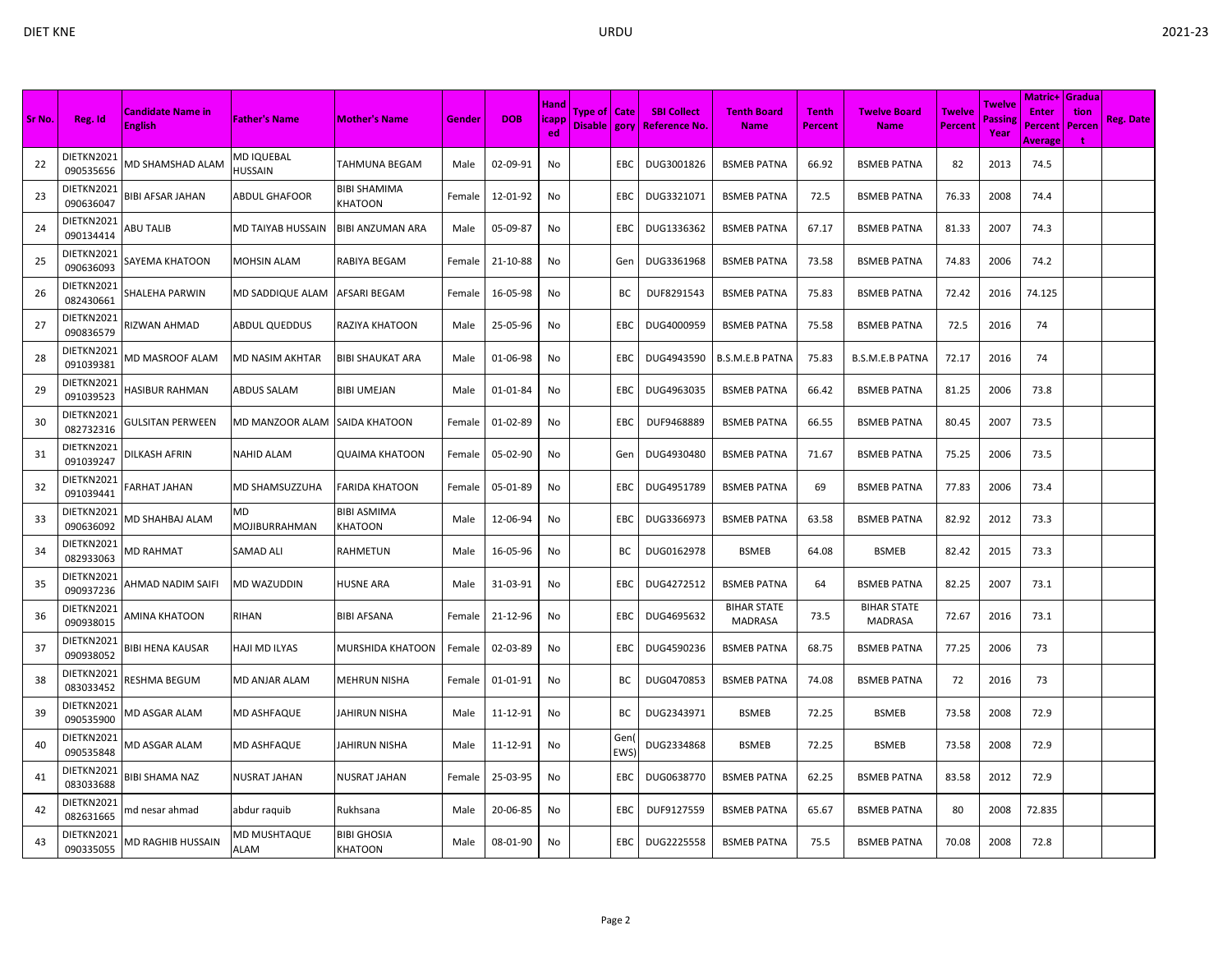|        |                                |                                            |                             |                                      |             |                |                                   |                                  |                   |                                     |                                      |                         |                                      |                                 |                          | <b>Matric+ Gradua</b>              |                |             |
|--------|--------------------------------|--------------------------------------------|-----------------------------|--------------------------------------|-------------|----------------|-----------------------------------|----------------------------------|-------------------|-------------------------------------|--------------------------------------|-------------------------|--------------------------------------|---------------------------------|--------------------------|------------------------------------|----------------|-------------|
| Sr No. | Reg. Id                        | <b>Candidate Name in</b><br><b>English</b> | <b>Father's Name</b>        | <b>Mother's Name</b>                 | Gender      | <b>DOB</b>     | <b>Hand</b><br><b>icapp</b><br>ed | Type of   Cate<br>Disable   gory |                   | <b>SBI Collect</b><br>Reference No. | <b>Tenth Board</b><br><b>Name</b>    | <b>Tenth</b><br>Percent | <b>Twelve Board</b><br><b>Name</b>   | <b>Twelve</b><br><b>Percent</b> | Twelve<br>assing<br>Year | <b>Enter</b><br>Percent<br>Average | tion<br>Percen | Reg. Date   |
| 44     | DIETKN2021<br>091038617        | MD RIZWAN AHMAD                            | ABDUL HAFIZ                 | NASIMA KHATOON                       | Male        | 06-04-91       | No                                |                                  | EBC               | DUG4809731                          | <b>BSMEB PATNA</b>                   | 70.75                   | <b>BSMEB PATNA</b>                   | 74.92                           | 2008                     | 72.8                               | 64.13          |             |
| 45     | DIETKN2021<br>082229882        | KHUSHI KHURSHIDA                           | MD ZAKIR HUSSAIN            | SIFAT PARWEEN                        | Female      | 05-04-99       | No                                |                                  | BС                | DUF7617504                          | <b>BSMEB PATNA</b>                   | 72.58                   | <b>BSMEBPATNA</b>                    | 72.83                           | 2016                     | 72.705                             |                |             |
| 46     | DIETKN2021<br>090234547        | <b>NASREEN PERWEEN</b>                     | HADEEQUR RAHMAN             | ?????? ?????                         | Female      | 02-10-95       | No                                |                                  | EBC               | DUG1573641                          | <b>BSMEB PATNA</b>                   | 65.25                   | <b>BSMEB PATNA</b>                   | 80.08                           | 2013                     | 72.7                               |                |             |
| 47     | DIETKN2021<br>083033260        | ZEBA KOUSAR                                | ABID HUSSAIN                | <b>BIBI RAHMATI</b>                  | Female      | 16-07-98       | No                                |                                  | EBC               | DUG0372427                          | <b>BSMEB PATNA</b>                   | 83.33                   | <b>BSMEB PATNA</b>                   | 62                              | 2017                     | 72.7                               |                |             |
| 48     | DIETKN2021<br>091039056        | <b>BIBI TASARRUN</b><br><b>NAZRIN</b>      | EZAZ AHMAD                  | RASINA BANO                          | Female      | 25-10-86       | No                                |                                  | EBC               | DUG4880578                          | <b>BSMEB PATNA</b>                   | 75.83                   | <b>BSMEB PATNA</b>                   | 69.17                           | 2008                     | 72.5                               |                |             |
| 49     | DIETKN2021<br>083033326        | MD TANWEER ALAM                            | <b>MD HABIBUR</b><br>RAHMAN | KANEJA                               | Male        | 12-12-88       | No                                |                                  | EBC               | DUG0402895                          | <b>MADARSA BOARD</b>                 | 70.42                   | <b>MADARSA BOARD</b>                 | 74.67                           | 2008                     | 72.5                               |                |             |
| 50     | DIETKN2021<br>090234615        | BIBI ZEBA KHATOON                          | MD NAEEMUDDIN               | <b>BIBI REHANA</b><br><b>KHATOON</b> | Female      | 12-01-89       | No                                |                                  | EBC               | DUG1075071                          | <b>BSMEB PATNA</b>                   | 69.25                   | <b>BSMEB PATNA</b>                   | 75.67                           | 2006                     | 72.5                               |                |             |
| 51     | DIETKN2021<br>091039535        | MD ISHAQUE                                 | MD GAYAS UDDIN              | SAFROZA KHATOON                      | Male        | 05-11-90       | No                                |                                  | EBC               | DUG4965750                          | <b>BSMEB PATNA</b>                   | 64.92                   | <b>BSMEB PATNA</b>                   | 80.17                           | 2012                     | 72.5                               |                |             |
| 52     | DIETKN2021<br>081928697        | MD WASIM UDDIN                             | MD NASIM HAJJAM             | ASGHARI KHATOON                      | Male        | 16-12-96       | No                                |                                  | EBC               | DUF6822204                          | <b>BSMEB PATNA</b>                   | 61.58                   | <b>BSMEB PATNA</b>                   | 83.42                           | 2014                     | 72.5                               |                |             |
| 53     | DIETKN2021<br>082129751        | MD RAGHIB ALAM                             | Md shamim akhtar            | Shaukat Ara                          | Male        | 30-12-95       | No                                |                                  | EBC               | DUF7523186                          | <b>B</b> smeb                        | 62.08                   | <b>B</b> smeb                        | 82.83                           | 2012                     | 72.455                             |                |             |
| 54     | DIETKN2021<br>082229901        | ZINAT PARWEEN                              | MD ZAKIR HUSSAIN            | SIFAT PARWEEN                        | Female      | 04-03-98       | No                                |                                  | ВC                | DUF7628065                          | <b>BSMEB PATNA</b>                   | 71.58                   | <b>BSMEB PATNA</b>                   | 73.25                           | 2016                     | 72.415                             |                |             |
| 55     | DIETKN2021<br>090535785        | FARANNUM PERWEEN                           | MD<br>QUAMRUZZAMAN          | ZULEKHA KHATOON                      | Female      | 15-09-97       | No                                |                                  | BC                | DUG2174717                          | <b>BSMEB PATNA</b>                   | 70.5                    | <b>BSMEB PATNA</b>                   | 74.33                           | 2015                     | 72.4                               |                |             |
| 56     | DIETKN2021<br>091038521        | Gulam Subhani                              | Habibur Rahman              | Saidin Nisha                         | Male        | 16-09-89       | No                                |                                  | BC                | IGALYMYXW3                          | Bihar state<br>madarsa               | 72.75                   | Bihar state<br>madarsa               | 71.92                           | 2007                     | 72.3                               |                |             |
| 57     | DIETKN2021<br>090938048        | BIBI PINKY KHATOON                         | MD HASHIM                   | ISRATI KHATOON                       | Female      | 29-12-90       | No                                |                                  | EBC               | DUG4697329                          | <b>BSMEB PATNA</b>                   | 63.67                   | <b>BSME</b>                          | 81                              | 2007                     | 72.3                               |                |             |
| 58     | DIETKN2021<br>090837232        | MD IZHAR AHSRAF                            | MD MAHFOOZ ALAM             | <b>BIBI ROSHAN</b>                   | Male        | 15-02-94       | No                                |                                  | BC                | DUG4274065                          | <b>BSMEB PATNA</b>                   | 64.75                   | <b>BSMEB PATNA</b>                   | 79.92                           | 2012                     | 72.3                               |                |             |
| 59     | DIETKN2021<br>090736485        | MUGIS SABA                                 | MD DAUD                     | <b>NASREEN BEGUM</b>                 | Male        | 04-08-98       | No                                |                                  | EBC               | DUG3710486                          | <b>BSMEB PATNA</b>                   | 62.42                   | <b>BSMEB PATNA</b>                   | 82.08                           | 2015                     | 72.3                               |                |             |
| 60     | <b>JIETKN2021</b><br>090836536 | <b>ASHRAF NAZRIN</b>                       | <b>ASJAD AHMAD</b>          | <b>ROBINA BEGUM</b>                  | Female      | 18-11-01       | No.                               |                                  | <b>BC</b>         | <b>DUG3987894</b>                   | <b>BSEB PATNA</b>                    | 71.6                    | <b>BSEB PATNA</b>                    | 73                              | 2020                     | 72.3                               |                | <b>BSEB</b> |
| 61     | DIETKN2021<br>082631672        | MD DANISH                                  | <b>MD WARIS</b>             | <b>BIBI NASRIN</b>                   | Male        | 15-06-98       | No                                |                                  | EBC               | DUF9117936                          | <b>BSMEB PATNA</b>                   | 61.67                   | <b>BSMEB PATNA</b>                   | 82.92                           | 2015                     | 72.295                             |                |             |
| 62     | DIETKN2021<br>082731978        | MD AHSAN IMAM                              | <b>MOHSIN ALAM</b>          | RABIYA BEGAM                         | Male        | 07-12-76       | No                                |                                  | BC                | DUF9330916                          | <b>BSMEB PATNA</b>                   | 68.42                   | <b>BSMEB PATNA</b>                   | 76.08                           | 2007                     | 72.25                              |                |             |
| 63     | DIETKN2021<br>082932750        | SHABNOOR BEGUM                             | MD SAIFUL AZAM              | SABERA KHATOON                       | Female      | 03-02-93       | No                                |                                  | Gen<br><b>EWS</b> | DUG0028806                          | <b>BSMEB PATNA</b>                   | 74.42                   | <b>BSMEB PATNA</b>                   | 70                              | 2009                     | 72.21                              | 57.25          |             |
| 64     | DIETKN2021<br>090535836        | DARKHSHAN PERWEEN ABDUR RASHID             |                             | SUFIA KHATUN                         | Female      | 15-06-93       | No                                |                                  | EBC               | DUG2100372                          | <b>BIHAR STATE</b><br><b>MADRASA</b> | 61.75                   | <b>BIHAR STATE</b><br><b>MADRASA</b> | 82.58                           | 2012                     | 72.2                               |                |             |
| 65     | <b>DIETKN2021</b><br>090938034 | <b>IIYARUL HAQUE</b>                       | <b>ANAMUL HAQUE</b>         | <b>GOLNUR KHATOON</b>                | <b>Male</b> | $06 - 06 - 00$ | <b>No</b>                         |                                  | Gen<br>EWS)       | <b>DUG4691867</b>                   | <b>BSEB PATNA</b>                    | 70.6                    | <b>BSEB PATNA</b>                    | 73.8                            | 2019                     | 72.2                               |                | <b>BSEB</b> |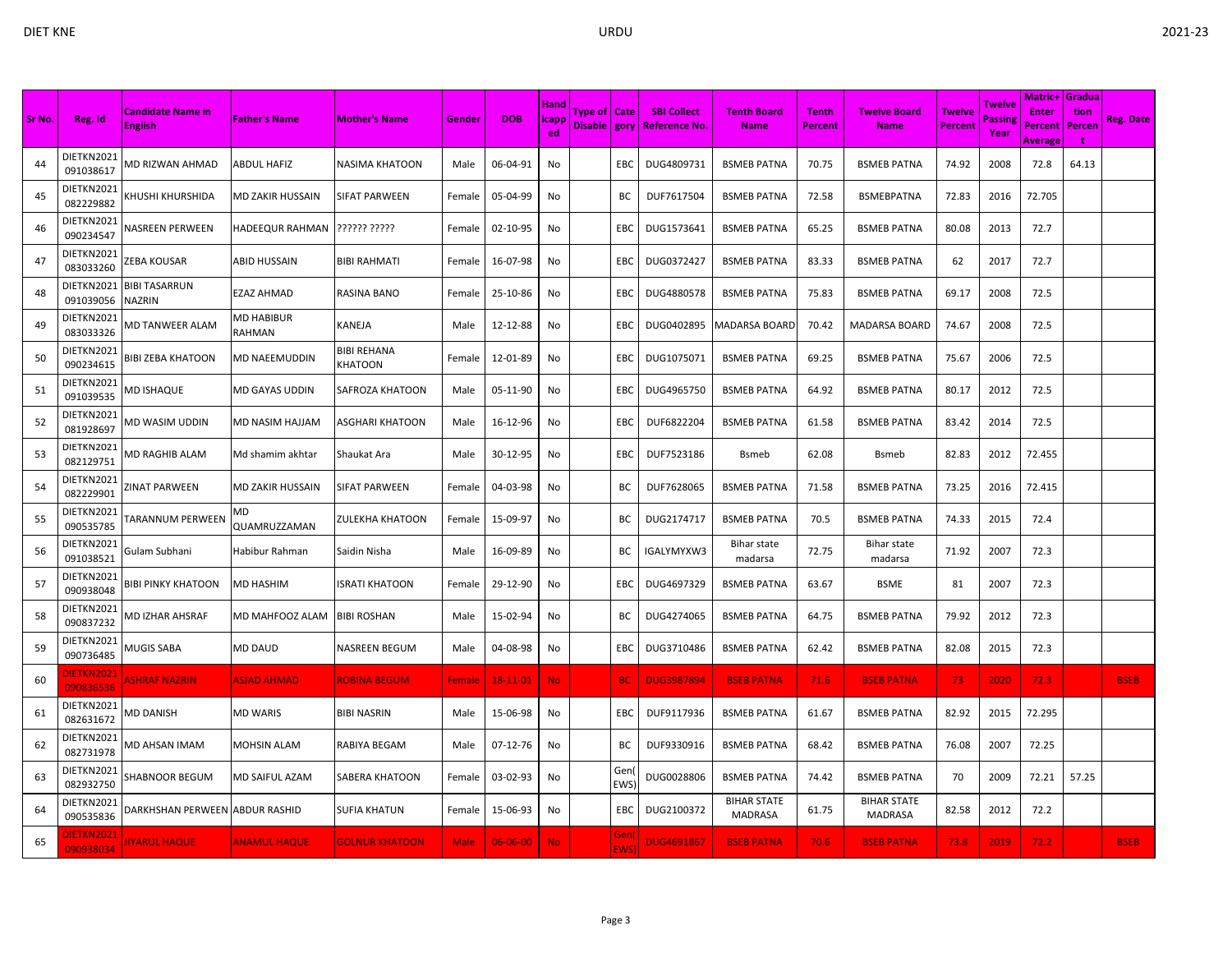| Sr No. | Reg. Id                        | <b>Candidate Name in</b><br><b>English</b> | <b>Father's Name</b>        | <b>Mother's Name</b>            | Gender | <b>DOB</b>     | <b>Hand</b><br>icapp<br>ed | Type of   Cate<br>Disable   gory |            | <b>SBI Collect</b><br><b>Reference No.</b> | <b>Tenth Board</b><br><b>Name</b> | <b>Tenth</b><br>Percent | <b>Twelve Board</b><br><b>Name</b> | <b>Twelve</b><br><b>Percent</b> | Twelve<br>Passing<br>Year | Matric+ Gradua<br><b>Enter</b><br><b>Percent</b><br>Average | tion<br>Percen | <b>Reg. Date</b> |
|--------|--------------------------------|--------------------------------------------|-----------------------------|---------------------------------|--------|----------------|----------------------------|----------------------------------|------------|--------------------------------------------|-----------------------------------|-------------------------|------------------------------------|---------------------------------|---------------------------|-------------------------------------------------------------|----------------|------------------|
| 66     | DIETKN2021<br>090335046        | RIZWANA KHATOON                            | MD FARID ALAM               | AMINA KHATOON                   | Male   | 12-09-93       | No                         |                                  | EBC        | DUG2189470                                 | <b>BSMEB PATNA</b>                | 63.75                   | <b>BSMEB PATNA</b>                 | 80.5                            | 2015                      | 72.1                                                        |                |                  |
| 67     | DIETKN2021<br>090636003        | MUSARRAT ZEBA                              | MD SHAKIL AKHTER            | RUKHSANA BEGAM                  | Female | 31-03-94       | No                         |                                  | BC         | DUG3265320                                 | <b>BSMEB PATNA</b>                | 61.92                   | <b>BSMEB PATNA</b>                 | 82.25                           | 2013                      | 72.1                                                        |                |                  |
| 68     | DIETKN2021<br>082430844        | MD TARIQUE ANWAR                           | MD SAWOOD ALAM              | SAJO                            | Male   | 05-04-90       | No                         |                                  | EBC        | DUF8427345                                 | <b>BSMEB PATNA</b>                | 63.18                   | <b>BSMEB PATNA</b>                 | 81                              | 2007                      | 72.09                                                       |                |                  |
| 69     | DIETKN2021<br>091039360        | MD SHAHNAWAZ<br><b>ALAM</b>                | ZAKIRUDDIN                  | UMMATI KHATOON                  | Male   | 01-06-87       | No                         |                                  | <b>EBC</b> | DUG4942550                                 | <b>BSMEB PATNA</b>                | 75.67                   | <b>BSMEB PATNA</b>                 | 68.42                           | 2008                      | 72                                                          |                |                  |
| 70     | DIETKN2021<br>090837202        | MD ASIF IQUEBAL                            | MD WASIUDDIN                | ANSARI KHATOON                  | Male   | 22-12-91       | No                         |                                  | BC         | DUG4257131                                 | <b>BSMEB</b>                      | 75.42                   | <b>BSMEB</b>                       | 68.5                            | 2008                      | 72                                                          |                |                  |
| 71     | DIETKN2021<br>090636059        | <b>NUSRAT JAHAN</b>                        | MD MANZOOR ALAM             | RUKHSANA KHATOON                | Female | 18-10-92       | No                         |                                  | BC         | DUG3330459                                 | <b>BSMEB PATNA</b>                | 74                      | <b>BSMEB PATNA</b>                 | 69.92                           | 2010                      | 72                                                          |                |                  |
| 72     | DIETKN2021<br>082631693        | SABINA YASMIN                              | MD KHALIUR<br>RAHMAN        | KHIRUN NISA                     | Female | 07-02-91       | No                         |                                  | EBC        | DUF9128880                                 | <b>BSMEB PATNA</b>                | 66.58                   | <b>BSMEB PATNA</b>                 | 77.33                           | 2007                      | 71.955                                                      | 56.25          |                  |
| 73     | DIETKN2021<br>090937886        | ABDUL HANNAN                               | MD ALAUDDIN                 | HENA KHATUN                     | Male   | 02-02-92       | No                         |                                  | Gen        | DUG4644271                                 | <b>BSMEB</b>                      | 69.08                   | <b>BSMEB</b>                       | 74.67                           | 2011                      | 71.9                                                        |                |                  |
| 74     | <b>JIETKN2021</b><br>082732148 | <b>CHAHAT RANI</b>                         | <b>MUSHFIQUE ALAM</b>       | <b>MOHSINA BEGUM</b>            | Female | $10 - 04 - 00$ | <b>No</b>                  |                                  | Gen        | <b>DUF9551407</b>                          | <b>BSEB PATNA</b>                 | 72.6                    | <b>BSEB PATNA</b>                  | 71.2                            | 2019                      | 71.9                                                        |                | <b>BSEB</b>      |
| 75     | DIETKN2021<br>090134166        | <b>MD JALALUDDIN</b><br>AKBAR              | <b>MD ZAHIDUR</b><br>RAHMAN | RUKSHANA BEGAM                  | Male   | 03-05-91       | No                         |                                  | ВC         | DUG1242174                                 | <b>BSMEB PATNA</b>                | 71.42                   | <b>BSMEB PATNA</b>                 | 72.08                           | 2008                      | 71.8                                                        |                |                  |
| 76     | DIETKN2021<br>091038919        | MD SARFRAZ ALAM                            | <b>MD ILYAS</b>             | <b>BIBI SOGRA KHATOON</b>       | Male   | 05-04-92       | No                         |                                  | EBC        | DUG4862944                                 | <b>BSMEB PATNA</b>                | 63.42                   | <b>BSMEB PATNA</b>                 | 80.17                           | 2013                      | 71.8                                                        |                |                  |
| 77     | DIETKN2021<br>091038776        | BIBI NIKHAT                                | MD QUASIM                   | RUKHSANA BEGUM                  | Female | 09-04-94       | No                         |                                  | ВC         | DUG4839734                                 | <b>BSMEB</b>                      | 60.5                    | <b>BSMEB</b>                       | 83.08                           | 2013                      | 71.8                                                        |                |                  |
| 78     | DIETKN2021<br>090937733        | MD MASHROOB<br>KAUSER                      | MD QUASIM                   | ANJUMAN ARA                     | Male   | 10-12-86       | No                         |                                  | BС         | DUG4513132                                 | B.S.M.E.B.PATNA                   | 69.58                   | B.S.M.E.B.PATNA                    | 73.75                           | 2004                      | 71.7                                                        |                |                  |
| 79     | DIETKN2021<br>090937538        | SAJEDA PERWEEN                             | WASI AHMAD                  | SHAMSHAD BEGAM                  | Female | 05-02-90       | No                         |                                  | Gen        | DUG4518100                                 | <b>BSMEB PATNA</b>                | 65.83                   | <b>BSMEB PATNA</b>                 | 77.5                            | 2007                      | 71.7                                                        |                |                  |
| 80     | DIETKN2021<br>083033340        | <b>MD RABBANI</b>                          | ABDUS SALAM                 | RABINA BEGAM                    | Male   | 04-05-98       | No                         |                                  | Gen        | DUG0419217                                 | <b>BSMEB PATNA</b>                | 81.83                   | <b>BSMEB PATNA</b>                 | 61.5                            | 2017                      | 71.7                                                        |                |                  |
| 81     | DIETKN2021<br>090736469        | Ghazia Rizwi                               | Md Rizwan Alam              | Saiyeda Begam                   | Female | 11-03-90       | No                         |                                  | Gen        | DUG3692291                                 | <b>BSMEB Patna</b>                | 63.5                    | <b>BSMEB Patna</b>                 | 79.67                           | 2007                      | 71.6                                                        |                |                  |
| 82     | DIETKN2021<br>090937859        | BIBI GULSHAN ARA                           | MD RAIS UDDIN               | <b>BIBI TANJEELA</b><br>KHATOON | Female | 08-06-92       | No                         |                                  | EBC        | DUG4630553                                 | <b>BSMEB PATNA</b>                | 68.5                    | <b>BSMEB PATNA</b>                 | 74.75                           | 2011                      | 71.6                                                        |                |                  |
| 83     | DIETKN2021<br>091039646        | <b>NAEB ANJUM</b>                          | ABDUL QUAYUM                | HUSNE ARA                       | Male   | 04-04-98       | No                         |                                  | EBC        | DUG4985740                                 | <b>BSMEB PATNA</b>                | 61                      | <b>BSMEB PATNA</b>                 | 82.17                           | 2015                      | 71.6                                                        |                |                  |
| 84     | <b>DIETKN2021</b><br>082732029 | <b>NAZIA TABASSUM</b>                      | <b>MAHBOOB ALAM</b>         | SOHAILI BEG <u>UM</u>           | Female | 25-03-99       | No.                        |                                  | <b>BC</b>  | <b>DUF9398363</b>                          | <b>BSEB PATNA</b>                 | 71.2                    | <b>BSEB PATNA</b>                  | 72                              | 2016                      | 71.6                                                        | 60             | <b>BSEB</b>      |
| 85     | DIETKN2021<br>091038440        | MD SHAMIM AKHTER                           | <b>ABU ZAHID</b>            | SABERA KHATOON                  | Male   | 20-10-86       | No                         |                                  | Gen        | DUG4786279                                 | <b>BSMEB PATNA</b>                | 67                      | <b>BSMEB PATNA</b>                 | 76.08                           | 2007                      | 71.5                                                        | 59             |                  |
| 86     | DIETKN2021<br>090435488        | SAQUIB ANWER                               | MD IMAM UDDIN               | HUSN ARA                        | Male   | 13-05-88       | No                         |                                  | <b>EBC</b> | DUG2747363                                 | <b>BSMEB PATNA</b>                | 67.75                   | <b>BSMEB PATNA</b>                 | 75.33                           | 2006                      | 71.5                                                        |                |                  |
| 87     | DIETKN2021<br>090938196        | BIBI SAADIA NAAZ                           | ASHFAQUE ALAM               | <b>HALIMA KHATOON</b>           | Female | 08-01-90       | No                         |                                  | EBC        | DUG4582336                                 | <b>BSMEB PATNA</b>                | 66.33                   | <b>BSMEB PATNA</b>                 | 76.42                           | 2007                      | 71.4                                                        |                |                  |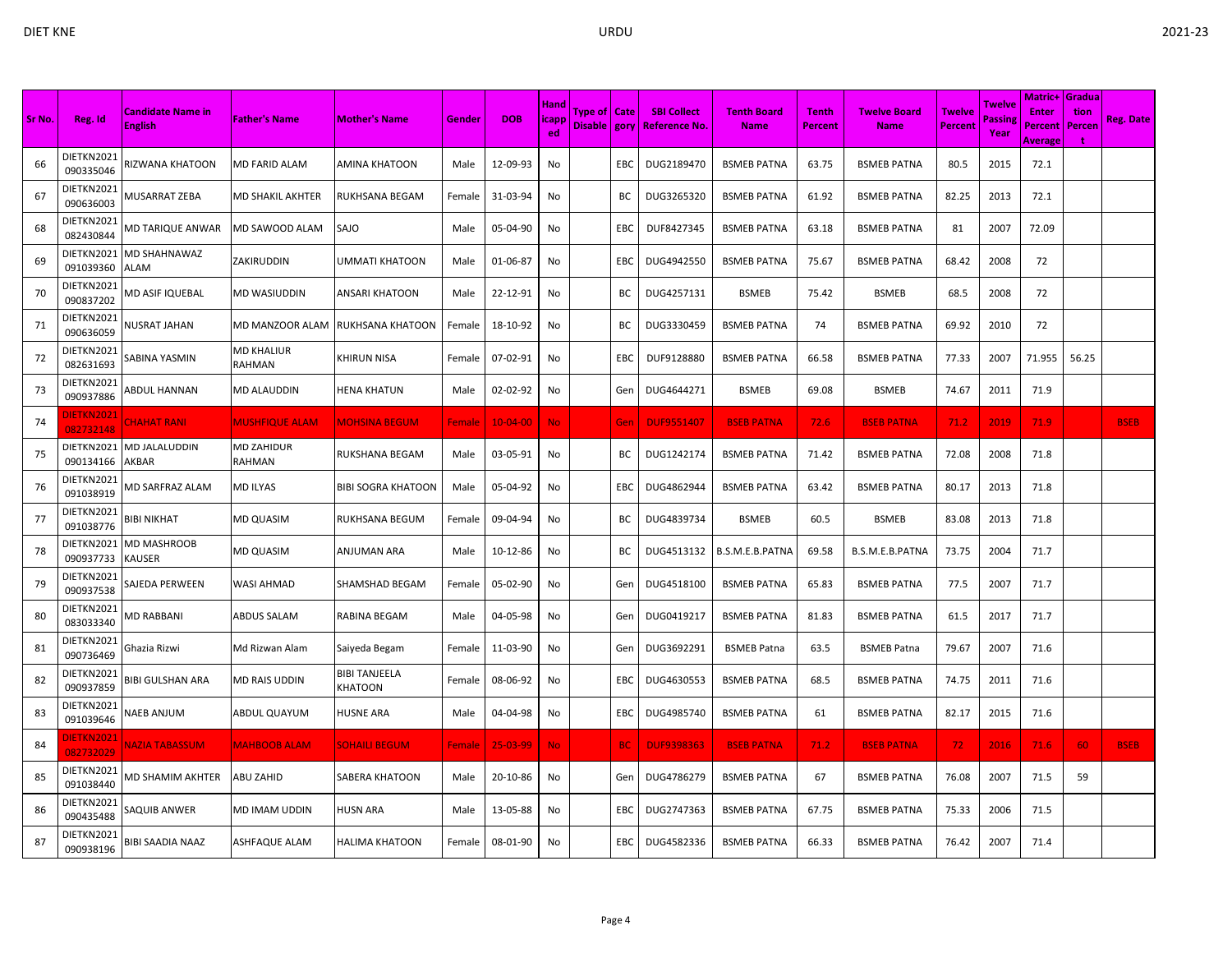|        |                               |                                     |                              |                       |               |            |                      |                |            |                                |                                      |              |                                         |                |                   | <b>Matric+ Gradua</b> |        |                  |
|--------|-------------------------------|-------------------------------------|------------------------------|-----------------------|---------------|------------|----------------------|----------------|------------|--------------------------------|--------------------------------------|--------------|-----------------------------------------|----------------|-------------------|-----------------------|--------|------------------|
| Sr No. | Reg. Id                       | <b>Candidate Name in</b>            | <b>Father's Name</b>         | <b>Mother's Name</b>  | Gender        | <b>DOB</b> | <b>Hand</b><br>icapp | Type of   Cate |            | <b>SBI Collect</b>             | <b>Tenth Board</b>                   | <b>Tenth</b> | <b>Twelve Board</b>                     | Twelve         | Twelve<br>Passine | <b>Enter</b>          | tion   | <b>Reg. Date</b> |
|        |                               | <b>English</b>                      |                              |                       |               |            | ed                   |                |            | Disable   gory   Reference No. | <b>Name</b>                          | Percent      | <b>Name</b>                             | <b>Percent</b> | Year              | Percent<br>Average    | Percen |                  |
| 88     | DIETKN2021<br>090435221       | MD SAYEED ATHAR                     | <b>MD HAMID</b>              | RAHIMA KHATOON        | Male          | 14-02-90   | No                   |                | EBC        |                                | DUG2439358   MADRASA BOARD           | 73.33        | <b>MADRASA BOARD</b>                    | 69.42          | 2013              | 71.4                  |        |                  |
| 89     | DIETKN2021<br>090234759       | MD MAHBOOB ALAM                     | MD MOJIBUR<br>RAHMAN         | HUSNARA               | Male          | 05-05-87   | No                   |                | <b>EBC</b> | DUG77911169                    | <b>BSMEB PATNA</b>                   | 70.42        | <b>BSMEB PATNA</b>                      | 72.17          | 2006              | 71.3                  |        |                  |
| 90     | DIETKN2021<br>090938257       | BIBI SALMA KHATOON                  | ZAHIRUDDIN                   | BIBI ANJUMAN ARA      | Female        | 05-03-92   | No                   |                | BC         | DUG4740854                     | <b>BSMEB PATNA</b>                   | 68.25        | <b>BSMEB PATNA</b>                      | 74.42          | 2011              | 71.3                  | 72.63  |                  |
| 91     | DIETKN2021<br>090836572       | AISHAH AHMAD                        | MD NAFEESH ALAM              | ANWAR JAHAN           | Female        | 31-03-96   | No                   |                | Gen        | DUG4003663                     | <b>BSMEB PATNA</b>                   | 62.55        | <b>BSMEB PATNA</b>                      | 80.09          | 2013              | 71.3                  |        |                  |
| 92     | DIETKN2021<br>083133879       | <b>MD INJAMAMUL</b><br><b>HAQUE</b> | MD ZAHOOR ALAM               | ARSHADI BEGUM         | Male          | 05-07-97   | No                   |                | Gen        | DUG0638138                     | <b>Bihar State</b><br>Madarsa        | 70.92        | Bihar State<br><b>Madarsa Education</b> | 71.75          | 2016              | 71.3                  |        |                  |
| 93     | <b>IETKN202</b><br>090234560  | Shaina parween                      | <b>Md Iftkhar</b>            | Bibi Rahima           | <b>Female</b> | 11-05-98   | No.                  |                | <b>EBC</b> | <b>DUG1605307</b>              | <b>BSEB</b>                          | 74.2         | <b>BSEB</b>                             | 68.4           | 2017              | 71.3                  |        | <b>BSEB</b>      |
| 94     | DIETKN2021<br>090636112       | <b>MD AWES ALAM</b>                 | MD SOHIL                     | BIBI RASIDA KHATOON   | Male          | 20-02-00   | No                   |                | EBC        | DUG3295912                     | <b>BIHAR STATE</b><br><b>NADRASA</b> | 81.25        | <b>BIHAR STATE</b><br><b>NADRASA</b>    | 61.44          | 2018              | 71.3                  |        |                  |
| 95     | DIETKN2021<br>082129495       | MD EJAZ ALAM                        | MD SAJJAD HUSSAIN            | SUFIYA KHATOON        | Male          | 09-04-88   | No                   |                | ВC         | DUF7103126                     | bmeb patna                           | 68           | bmeb patna                              | 74.58          | 2007              | 71.29                 |        |                  |
| 96     | DIETKN2021<br>090234603       | MD NOOR AKHTER                      | AHFAQUE ALAM                 | NOOR JAHAN BEGAM      | Male          | 15-01-90   | No                   |                | ВC         | DUG1618358                     | <b>BSMEB PATNA</b>                   | 72.75        | <b>BSMEB PATNA</b>                      | 69.67          | 2009              | 71.2                  |        |                  |
| 97     | DIETKN2021<br>082933055       | MD INAMUL HAQUE                     | MD SHAMSUL HAQUE             | <b>FARIDA KHATOON</b> | Male          | 02-02-92   | No                   |                | EBC        | DUG0164968                     | <b>BSMEB PATNA</b>                   | 67.67        | <b>BSMEB PATNA</b>                      | 74.67          | 2011              | 71.2                  |        |                  |
| 98     | DIETKN2021<br>082531313       | DILKASHAN BEGAM                     | MD SAJJAD ALAM               | PARVEEN               | Female        | 18-06-90   | No                   |                | ВC         | DUF8816883                     | <b>BSMEB PATNA</b>                   | 66.92        | <b>BSMEB PATNA</b>                      | 75.42          | 2012              | 71.17                 |        |                  |
| 99     | DIETKN2021<br>090836994       | <b>IOHI BEGAM</b>                   | <b>MD AIYUB</b>              | SHAHIDA KHATOON       | Female        | 17-01-90   | No                   |                | EBC        | DUG4190816                     | <b>BSMEB PATNA</b>                   | 72.25        | <b>BSMEB PATNA</b>                      | 69.92          | 2008              | 71.1                  |        |                  |
| 100    | DIETKN2021<br>090636233       | SARFARAZ AHMAD                      | <b>MD KHATIBUR</b><br>RAHMAN | SAKERA BEGUM          | Male          | 15-12-90   | No                   |                | Gen        | DUG3445151                     | <b>BSMEB PATNA</b>                   | 73.55        | <b>BSMEB PATNA</b>                      | 68.55          | 2008              | 71.1                  |        |                  |
| 101    | <b>IETKN2021</b><br>091039628 | Md Asad                             | <b>Md Rihan Alam</b>         | Mahjabin Khatoon      | <b>Male</b>   | $10-12-94$ | No.                  |                | EBC        | <b>DUG4769423</b>              | <b>BSEB Patna</b>                    | 58.92        | <b>BSEB Patna</b>                       | 83.25          | 2018              | 71.1                  |        | <b>BSEB</b>      |
| 102    | DIETKN2021<br>090836609       | SADIYA UZMA                         | MD MASOOD ALAM               | AZMAT ARA             | Female        | 03-04-96   | No                   |                | Gen        | DUG4001844                     | <b>BSMEB</b>                         | 59.67        | <b>BSMEB</b>                            | 82.5           | 2013              | 71.1                  |        |                  |
| 103    | DIETKN2021<br>082330557       | <b>IFFAT NOORI</b>                  | MD MAHBOOB ALI               | AZMAT ARA             | Female        | 06-02-91   | No                   |                | EBC        | DUF8142521                     | <b>MADRASA BOARD</b>                 | 69           | <b>MADRASA BOARD</b>                    | 73.18          | 2016              | 71.09                 |        |                  |
| 104    | DIETKN2021<br>082430786       | <b>MD ABUSAD</b>                    | MD ABUL QUASIM               | ARFA KHATOON          | Male          | 22-04-96   | No                   |                | Gen        | DUF8372943                     | <b>B S M E B PATNA</b>               | 62           | <b>B S M E B PATNA</b>                  | 80.08          | 2013              | 71.04                 | 61.75  |                  |
| 105    | DIETKN2021<br>083033375       | <b>MD MOIZ ALAM</b>                 | MD SHAMSAD ALI               | <b>GULEHAROON</b>     | Male          | 25-05-90   | No                   |                | ВC         | DUG0437498                     | <b>BSMEB PATNA</b>                   | 65.17        | <b>BSMEB PATNA</b>                      | 76.92          | 2007              | 71                    |        |                  |
| 106    | DIETKN2021<br>090134145       | <b>MD NAIYAR ALAM</b>               | MD TAIYEB ALAM               | NAIMA KHATOON         | Male          | 14-08-90   | No                   |                | ВC         | DUG1020283                     | <b>BSMEB PATNA</b>                   | 65.58        | <b>BSMEB PATNA</b>                      | 76.42          | 2007              | 71                    |        |                  |
| 107    | DIETKN2021<br>090636143       | sabistan khatoon                    | md salamat murtaza           | jumera khatoon        | Female        | 20-10-91   | No                   |                | ВC         | DUG3403039                     | bsmeb patna                          | 73.25        | bsmeb patna                             | 68.67          | 2008              | 71                    |        |                  |
| 108    | DIETKN2021<br>091038713       | HASAN REZA                          | FATEMAHAMAD                  | KHAIRUN NISHA         | Male          | 09-08-89   | No                   |                | ВC         | DUG4835474                     | <b>BSMEB PATNA</b>                   | 70.25        | <b>BSMEB PATNA</b>                      | 71.58          | 2006              | 70.9                  |        |                  |
| 109    | DIETKN2021<br>083033595       | ASHFAQUE ALAM                       | NOOH ALAM                    | SAFERA KHATOON        | Male          | 17-05-93   | No                   |                | EBC        | DUG0581059                     | <b>BSMEB PATNA</b>                   | 59.08        | <b>BSMEB PATNA</b>                      | 82.42          | 2012              | 70.8                  |        |                  |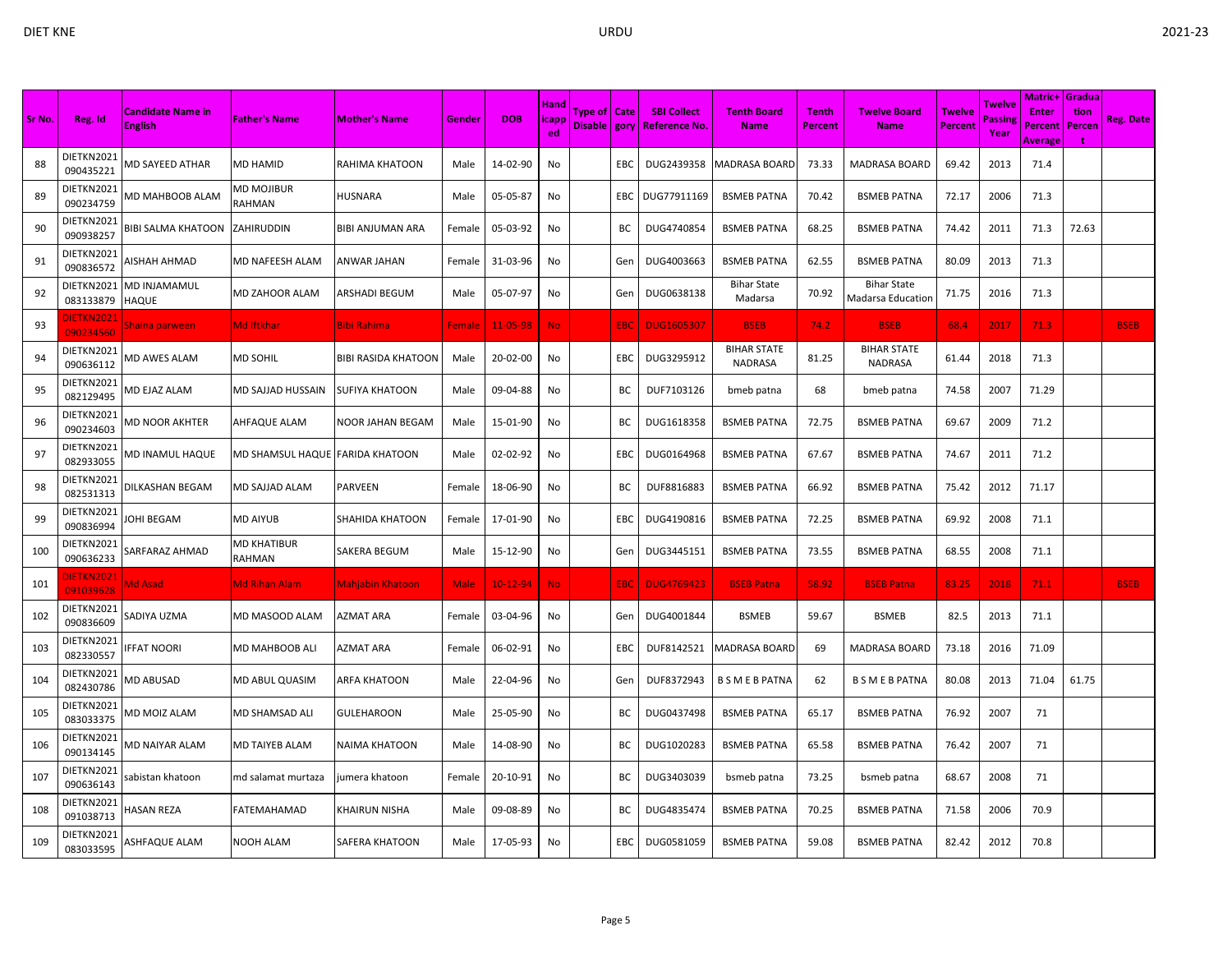| Sr No. | Reg. Id                        | <b>Candidate Name in</b>          | <b>Father's Name</b>        | <b>Mother's Name</b>      | Gender        | <b>DOB</b>     | <b>Hand</b><br>icapp | Type of   Cate |                   | <b>SBI Collect</b>  | <b>Tenth Board</b>            | <b>Tenth</b>   | <b>Twelve Board</b>                  | <b>Twelve</b>  | Twelve<br>assine' | <b>Matric+ Gradua</b><br><b>Enter</b> | tion   | <b>Reg. Date</b> |
|--------|--------------------------------|-----------------------------------|-----------------------------|---------------------------|---------------|----------------|----------------------|----------------|-------------------|---------------------|-------------------------------|----------------|--------------------------------------|----------------|-------------------|---------------------------------------|--------|------------------|
|        |                                | <b>English</b>                    |                             |                           |               |                | ed.                  | Disable   gory |                   | <b>Reference No</b> | <b>Name</b>                   | <b>Percent</b> | <b>Name</b>                          | <b>Percent</b> | Year              | Percent<br>Average                    | Percen |                  |
| 110    | DIETKN2021<br>091038383        | MD MOFASSIR ZAYA                  | <b>MD ZEYAULLAH</b>         | SHAHZADI BEGUM            | Male          | 05-01-97       | No                   |                | Gen               | DUG4774532          | <b>BSMEB PATNA</b>            | 81.08          | <b>BSMEB PATNA</b>                   | 60.58          | 2014              | 70.8                                  |        |                  |
| 111    | DIETKN2021<br>082430622        | NIKHAT PERWEEN                    | SIRAJUDDIN                  | MAHFUL NISHA              | Female        | 05-08-87       | No                   |                | BС                | DUF7924319          | <b>BSMEB</b>                  | 64.75          | <b>BSMEB</b>                         | 76.83          | 2007              | 70.79                                 | 56.75  |                  |
| 112    | DIETKN2021<br>090937467        | MD IFTAKHAR ALAM                  | LATE MAHMOOD<br><b>ALAM</b> | AFSANA BEGUM              | Male          | 06-01-82       | No                   |                | BC                | DUG4506856          | <b>BSMEB PATNA</b>            | 60.42          | <b>BSMEB PATNA</b>                   | 81             | 2007              | 70.7                                  |        |                  |
| 113    | <b>DIETKN2021</b><br>082932768 | <b>FARHA ZARREEN</b>              | <b>ZAHIDUR RAHMAN</b>       | <u>AHAMADI BEGUM</u>      | Female        | $02 - 01 - 01$ | No.                  |                | BC                | <b>DUG0048726</b>   | <b>BSEB PATNA</b>             | 79             | <b>BSEB PATNA</b>                    | 62.4           | 2019              | 70.7                                  |        | <b>BSEB</b>      |
| 114    | DIETKN2021<br>082430683        | Md Masowwir Alam                  | Quamrul Huda                | Kausari Begam             | Male          | 12-02-86       | No                   |                | BC                | DUF8314029          | <b>BSMEB PATNA</b>            | 69.92          | <b>BSMEB PATNA</b>                   | 71.33          | 2006              | 70.625                                |        |                  |
| 115    | <b>DIETKN2021</b><br>090435256 | <b>LUCY PARWEEN</b>               | <b>MD KHAIRUL BASAR</b>     | <b>SAIRA KHATOON</b>      | <b>Female</b> | $02 - 02 - 95$ | No.                  |                | EBC               | <b>DUG2506945</b>   | <b>BSEB PATNA</b>             | 75.6           | <b>BSEB PATNA</b>                    | 65.6           | 2013              | 70.6                                  | 63.5   | <b>BSEB</b>      |
| 116    | DIETKN2021<br>090134452        | NEHA PERWEEN                      | MD SHAMIM AKHTER            | <b>BIBI SANOBER JAHAN</b> | Female        | 07-12-94       | No                   |                | EBC               | DUG1356065          | BSMEB,P                       | 57.92          | BSMEB,P                              | 83.08          | 2015              | 70.5                                  |        |                  |
| 117    | DIETKN2021<br>091038415        | <b>MD ABUSALIK</b>                | <b>MD SHAREEF</b>           | <b>ZARENA KHATOON</b>     | Male          | 18-12-95       | No                   |                | <b>EBC</b>        | DUG4785567          | <b>BSMEB</b>                  | 60.33          | <b>BSMEB</b>                         | 80.67          | 2014              | 70.5                                  |        |                  |
| 118    | DIETKN2021<br>082129524        | NILUFAR KHATOON                   | <b>MD MAHFUL</b>            | MAKERA KHATOON            | Female        | 12-01-90       | No                   |                | Gen<br>EWS)       | DUF7378480          | <b>BSMEB PATNA</b>            | 59             | <b>BSMEB PATNA</b>                   | 81.92          | 2012              | 70.46                                 |        |                  |
| 119    | DIETKN2021<br>082932886        | GHULAM MUSTAFA                    | NASIM AHMAD                 | ABIHUM NISA               | Male          | 25-11-89       | No                   |                | BС                | DUG0087679          | <b>BSMEB</b>                  | 75.5           | <b>BSMEB</b>                         | 65.25          | 2009              | 70.4                                  | 60.38  |                  |
| 120    | DIETKN2021<br>090535818        | MD ANZER ANSARI                   | ABDUL HAFIZ ANSARI          | RAISA KHATOON             | Male          | 16-04-90       | No                   |                | EBC               | DUG3089717          | <b>MADARSA BOARD</b>          | 65.83          | MADARSA BOARD                        | 74.92          | 2011              | 70.4                                  |        |                  |
| 121    | <b>IETKN2021</b><br>082732250  | Ghuncha Quamar                    | <b>Tasweer Alam</b>         | Iahanara begum            | Female        | $01 - 03 - 02$ | <b>No</b>            |                | Gen<br><b>EWS</b> | <b>DUF9606409</b>   | <b>BSEB Patna</b>             | 64.8           | <b>BSEB Patna</b>                    | 76             | 2020              | 70.4                                  |        | <b>BSEB</b>      |
| 122    | DIETKN2021<br>090736369        | RAFAT SAJEDAH                     | G M ZAKRIA                  | AAIMA KHATOON             | Female        | 08-05-89       | No                   |                | BC                | DUG3635947          | <b>BSMEB PATNA</b>            | 67             | <b>BSMEB PATNA</b>                   | 73.67          | 2007              | 70.3                                  |        |                  |
| 123    | DIETKN2021<br>090535907        | <b>ULI PERWEEN</b>                | MD AMIRUL HASAN             | BILKISH BEGUM             | Female        | 13-02-92       | No                   |                | BC                | DUG2348618          | <b>BSMEB</b>                  | 71.67          | <b>BSMEB</b>                         | 68.92          | 2008              | 70.3                                  |        |                  |
| 124    | DIETKN2021<br>090535880        | ULI PERWEEN                       | MD ASGAR ALAM               | <b>BILKISH BEGUM</b>      | Female        | 13-02-92       | No                   |                | Gen<br><b>EWS</b> | DUG2346429          | <b>BSMEB</b>                  | 71.67          | <b>BSMEB</b>                         | 68.92          | 2008              | 70.3                                  |        |                  |
| 125    | DIETKN2021<br>082430754        | <b>BIBI SALIHA NAZ</b><br>AKHTARY | <b>MD IDRIS ALAM</b>        | RIFAT ARA                 | Female        | 15-02-82       | No                   |                | Gen               | DUF8341435          | <b>BSMEB PATNA</b>            | 67             | <b>BSMEB PATNA</b>                   | 73.58          | 2007              | 70.29                                 |        |                  |
| 126    | DIETKN2021<br>090134322        | YASMEEN ARA                       | MD IMAMUDDIN                | ROSHAN ARA                | Female        | 05-04-83       | No                   |                | BC                | DUG1300080          | <b>MADARSA BOARD</b>          | 64.58          | <b>MADARSA BOARD</b>                 | 75.83          | 2007              | 70.2                                  |        |                  |
| 127    | DIETKN2021<br>090937947        | <b>MD FAIZAN RAZA</b>             | MD MANZOOR RAZA             | MUSTARI BEGAM             | Male          | 15-02-88       | No                   |                | Gen               | DUG4666922          | <b>BSMEB PATNA</b>            | 68.09          | <b>BSMEB PATNA</b>                   | 72.36          | 2006              | 70.2                                  |        |                  |
| 128    | DIETKN2021<br>090937964        | VID HASAN SHAD                    | MUQUIMUDDIN                 | AMNA KHATOON              | Male          | 15-10-88       | No                   |                | BC                | DUG3828258          | <b>BSMEB PATNA</b>            | 72.17          | <b>BSMEB PATNA</b>                   | 68.25          | 2009              | 70.2                                  | 62.13  |                  |
| 129    | DIETKN2021<br>091039604        | Md salim                          | Arif Hussain                | Meharun nisha             | Male          | 15-07-89       | No                   |                | BC                | IGALYQHZM4          | <b>BSMEB PATNA</b>            | 61.58          | <b>BSMEB PATNA</b>                   | 78.75          | 2007              | 70.2                                  |        |                  |
| 130    | DIETKN2021<br>082732120        | FARAH NAZ                         | MOBIN ANWER<br><b>NAWAB</b> | LUCY IFFAT BANO           | Female        | 15-07-88       | No                   |                | BC                | DUF9503664          | <b>BIHAR STATE</b><br>MADRASA | 66.08          | <b>BIHAR STATE</b><br><b>MADRASA</b> | 74.17          | 2006              | 70.125                                | 52.07  |                  |
| 131    | DIETKN2021<br>091038410        | BIBI ZINAT ARA                    | ABDUL JALIL                 | ANWARI KHATOON            | Female        | 05-04-80       | No                   |                | Gen               | DUG1377112          | BSMEB, PATNA                  | 63.25          | BSMEB, PATNA                         | 76.92          | 2007              | 70.1                                  |        |                  |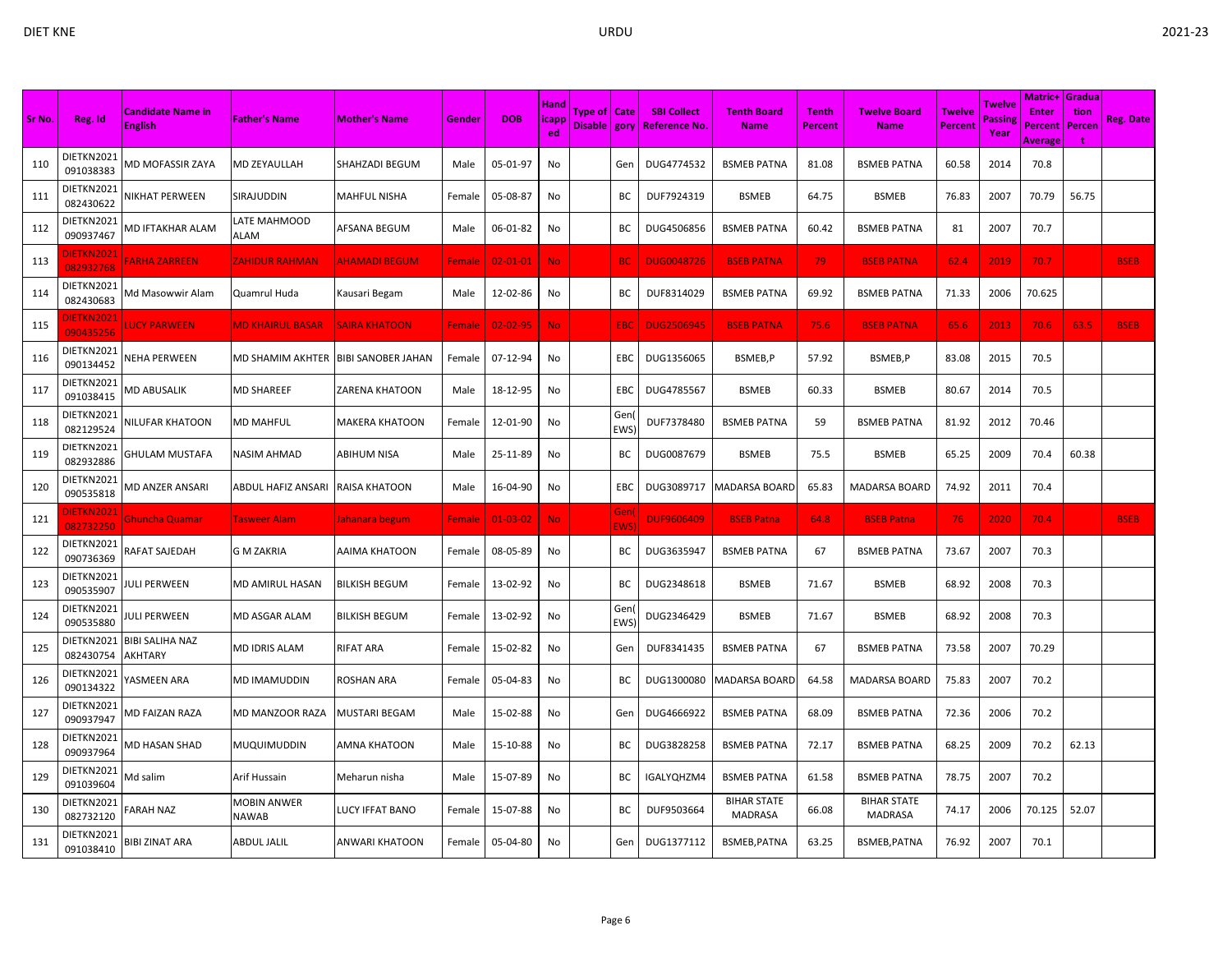|        |                                |                                            |                                 |                           |        |                | <b>Hand</b>        |                                |            |                                     |                                      |                         |                                      |                                 | Twelve         | <b>Matric+ Gradua</b>   |                |             |
|--------|--------------------------------|--------------------------------------------|---------------------------------|---------------------------|--------|----------------|--------------------|--------------------------------|------------|-------------------------------------|--------------------------------------|-------------------------|--------------------------------------|---------------------------------|----------------|-------------------------|----------------|-------------|
| Sr No. | Reg. Id                        | <b>Candidate Name in</b><br><b>English</b> | <b>Father's Name</b>            | <b>Mother's Name</b>      | Gender | <b>DOB</b>     | <b>icapp</b><br>ed | Type of   Cate<br>Disable gory |            | <b>SBI Collect</b><br>Reference No. | <b>Tenth Board</b><br><b>Name</b>    | <b>Tenth</b><br>Percent | <b>Twelve Board</b><br><b>Name</b>   | <b>Twelve</b><br><b>Percent</b> | assing<br>Year | <b>Enter</b><br>Percent | tion<br>Percen | Reg. Date   |
| 132    | DIETKN2021<br>090535741        | MD SARFARAZ AKHTAR                         | IMD ZAMEEL AKHTAR               | <b>AKHTARI BEGAM</b>      | Male   | 19-10-88       | No                 |                                | ВC         | DUG3042220                          | <b>BSMEB PATNA</b>                   | 70.08                   | <b>BSMEB PATNA</b>                   | 70.17                           | 2006           | <b>Average</b><br>70.1  |                |             |
| 133    | DIETKN2021<br>091039331        | SHABINA PARWAZ                             | MD PERWEZ ALAM                  | <b>MEH JABIN</b>          | Female | 22-03-95       | No                 |                                | EBC        | DUG4936517                          | <b>BIHAR STATE</b><br><b>MADRASA</b> | 57                      | <b>BIHAR STATE</b><br><b>MADRASA</b> | 83.17                           | 2012           | 70.1                    |                |             |
| 134    | DIETKN2021<br>090836950        | MD GUL AFROZ                               | MD NOORUL HUDA                  | <b>SHAGUFTA WAHID</b>     | Male   | 14-05-91       | No                 |                                | BC         | DUG4181544                          | <b>BSMEB PATNA</b>                   | 70.17                   | <b>BSMEB PATNA</b>                   | 69.75                           | 2008           | 70                      | 52.4           |             |
| 135    | DIETKN2021<br>090635943        | KAINAT QUAMAR                              | QUAMRUZZAMAN                    | NAHIDA KHATOON            | Female | 15-05-93       | No                 |                                | BC         | DUG3251357                          | <b>BSMEB PATNA</b>                   | 59.25                   | <b>BSMEB PATNA</b>                   | 80.83                           | 2013           | 70                      |                |             |
| 136    | DIETKN2021<br>091039429        | RUHI NAZ                                   | MD RAFIQUE                      | SALSABEE                  | Female | 05-02-99       | No                 |                                | BC         | DUG4960422                          | <b>B.S.M.E.B.</b><br>PATNA.          | 67.5                    | B.S.M.E.B. PATNA                     | 72.5                            | 2016           | 70                      |                |             |
| 137    | DIETKN2021<br>090335092        | BIBI MAHPARA JABEEN                        | JAMIL AKHTER MAHIR ANJELA BEGAM |                           | Female | 31-03-91       | No                 |                                | Gen        | DUG2253362                          | <b>BIHAR STATE</b><br><b>MADRASA</b> | 65.58                   | <b>BIHAR STATE</b><br><b>MADRASA</b> | 74.17                           | 2007           | 69.9                    |                |             |
| 138    | DIETKN2021<br>090134493        | Md Zahoor Ahmed                            | Md Suleman                      | Mulheza khatoon           | Male   | 21-02-85       | No                 |                                | BC         | DUG0269422                          | Madrasa                              | 65                      | Madrasa                              | 74.58                           | 2011           | 69.8                    |                |             |
| 139    | DIETKN2021<br>091038968        | <b>BABAR FAIZI</b>                         | <b>MD HASAN</b>                 | <b>BIBI AMENA KHATOON</b> | Male   | 10-01-90       | No                 |                                | Gen        | DUG4869625                          | <b>BSMEB PATNA</b>                   | 73.25                   | <b>BSMEB PATNA</b>                   | 66.25                           | 2012           | 69.8                    |                |             |
| 140    | DIETKN2021<br>090836760        | MD ATIQUR RAHMAN                           | MD SAIDUR RAHMAN                | <b>SHAHAR BANO</b>        | Male   | 15-05-90       | No                 |                                | ВC         | DUG4068073                          | <b>BSMEB PATNA</b>                   | 72.17                   | <b>BSMEB PATNA</b>                   | 67.33                           | 2008           | 69.8                    |                |             |
| 141    | DIETKN2021<br>091039644        | WASIM AHMAD                                | MD MOFIZUDDIN                   | <b>BIBI FATIMA</b>        | Male   | 12-01-85       | No                 |                                | EBC        | DUG4984288                          | <b>BSMEB PATNA</b>                   | 64.58                   | <b>BSMEB PATNA</b>                   | 74.75                           | 2007           | 69.7                    |                |             |
| 142    | DIETKN2021<br>082933091        | MD AHRAR ALAM                              | <b>MANSOOR ALAM</b>             | ASMINA KHATOON            | Male   | 12-06-90       | No                 |                                | EBC        | DUG0161483                          | B.S.M.E.B, PATNA                     | 69.83                   | B.S.M.E.B, PATNA                     | 69.58                           | 2008           | 69.7                    |                |             |
| 143    | DIETKN2021<br>083033637        | <b>GULNAZ</b>                              | MD SAJID ALAM                   | <b>BIBI NASEHA</b>        | Female | 31-01-98       | No                 |                                | EBC        | DUG0606449                          | <b>BSMEB PATNA</b>                   | 67.25                   | <b>BSMEB PATNA</b>                   | 72.08                           | 2014           | 69.7                    |                |             |
| 144    | <b>JIETKN2021</b><br>090435334 | <b>ABUZER ALAM</b>                         | <b>MD FAIYAZ ALAM</b>           | TALAT ARA                 | Male   | $25 - 05 - 02$ | <b>No</b>          |                                | BC.        | <b>DUG2582873</b>                   | <b>BSEB PATNA</b>                    | 64.6                    | <b>BSEB PATNA</b>                    | 74.8                            | 2020           | 69.7                    |                | <b>BSEB</b> |
| 145    | DIETKN2021<br>082230006        | GULNAJ PARWEEN                             | <b>ABDUS SATTAR</b>             | <b>AHAN ARA</b>           | Female | $05 - 04 - 03$ | <b>No</b>          |                                | <b>EBC</b> | <b>DUF7717138</b>                   | <b>BSEB PATNA</b>                    | 61.6                    | <b>BSEB PATNA</b>                    | 77.8                            | 2021           | 69.7                    |                | 2021        |
| 146    | DIETKN2021<br>082229951        | <b>MD TARIQ ANWAR</b>                      | ABDUL MAZID                     | <b>SHAHRE BANO</b>        | Male   | 02-02-91       | No                 |                                | EBC        | DUF7594851                          | <b>BSMEB</b>                         | 68.58                   | <b>BSMEB</b>                         | 70.67                           | 2010           | 69.625                  | 63.47          |             |
| 147    | DIETKN2021<br>091039496        | MD AFZAL ABRAR BEG                         | <b>MD ISHAQUE</b>               | ADILA RAHMANI             | Male   | 27-03-87       | No                 |                                | BC         | DUG4957655                          | <b>BSMEB PATNA</b>                   | 57.17                   | <b>BSMEB PATNA</b>                   | 82.08                           | 2007           | 69.6                    |                |             |
| 148    | DIETKN2021<br>090937713        | NASIM AKHTER                               | KHAIRUL HASAN                   | <b>NAJIRUN NISHA</b>      | Male   | 12-04-89       | No                 |                                | Gen        | DUG4622985                          | <b>BSMEB PATNA</b>                   | 70.33                   | <b>BSMEB PATNA</b>                   | 68.83                           | 2006           | 69.6                    |                |             |
| 149    | DIETKN2021<br>090234542        | <b>HENA PERWEEN</b>                        | MD MAHFOOZ ALAM                 | <b>ZAHEFDA KHATOON</b>    | Female | 04-01-98       | No                 |                                | EBC        | DUG1557319                          | MADRASA BOARD                        | 59.08                   | <b>MADRASA BOARD</b>                 | 80.17                           | 2015           | 69.6                    |                |             |
| 150    | DIETKN2021<br>082330388        | MD MUKADDAR ALAM                           | <b>MD SHARIF</b>                | SHAMSUN NISA              | Male   | 21-06-87       | No                 |                                | BC         | DUF8023221                          | <b>BIHAR STATE</b><br>MADRASA        | 60.42                   | <b>BIHAR STATE</b><br><b>MADRASA</b> | 78.75                           | 2007           | 69.585                  |                |             |
| 151    | DIETKN2021<br>090435449        | NAZRANA TAJ                                | MD ABBAS SIDDIQUI               | MUSLIMA KHATOON           | Female | 05-03-90       | No                 |                                | Gen        | DUG2308063                          | <b>BSMEB PATNA</b>                   | 71.58                   | <b>BSMEB PATNA</b>                   | 67.5                            | 2008           | 69.5                    |                |             |
| 152    | DIETKN2021<br>090836811        | <b>BIBI SHAGUFTA NAZ</b>                   | MD ISLAM UDDIN                  | SHABANA ANJUM             | Female | 25-09-91       | No                 |                                | EBC        | DUG4084958                          | Madarsa Board                        | 71.08                   | Madarsa Board                        | 67.92                           | 2008           | 69.5                    |                |             |
| 153    | DIETKN2021<br>090937436        | MD SHADAB AKHTER                           | <b>NASIM AKHTER</b>             | <b>ISHRAT BEGAM</b>       | Male   | 15-03-96       | No                 |                                | ВC         | DUG3828973                          | <b>MADRASA BOARD</b>                 | 57.83                   | <b>MADRASA BOARD</b>                 | 81.08                           | 2014           | 69.5                    |                |             |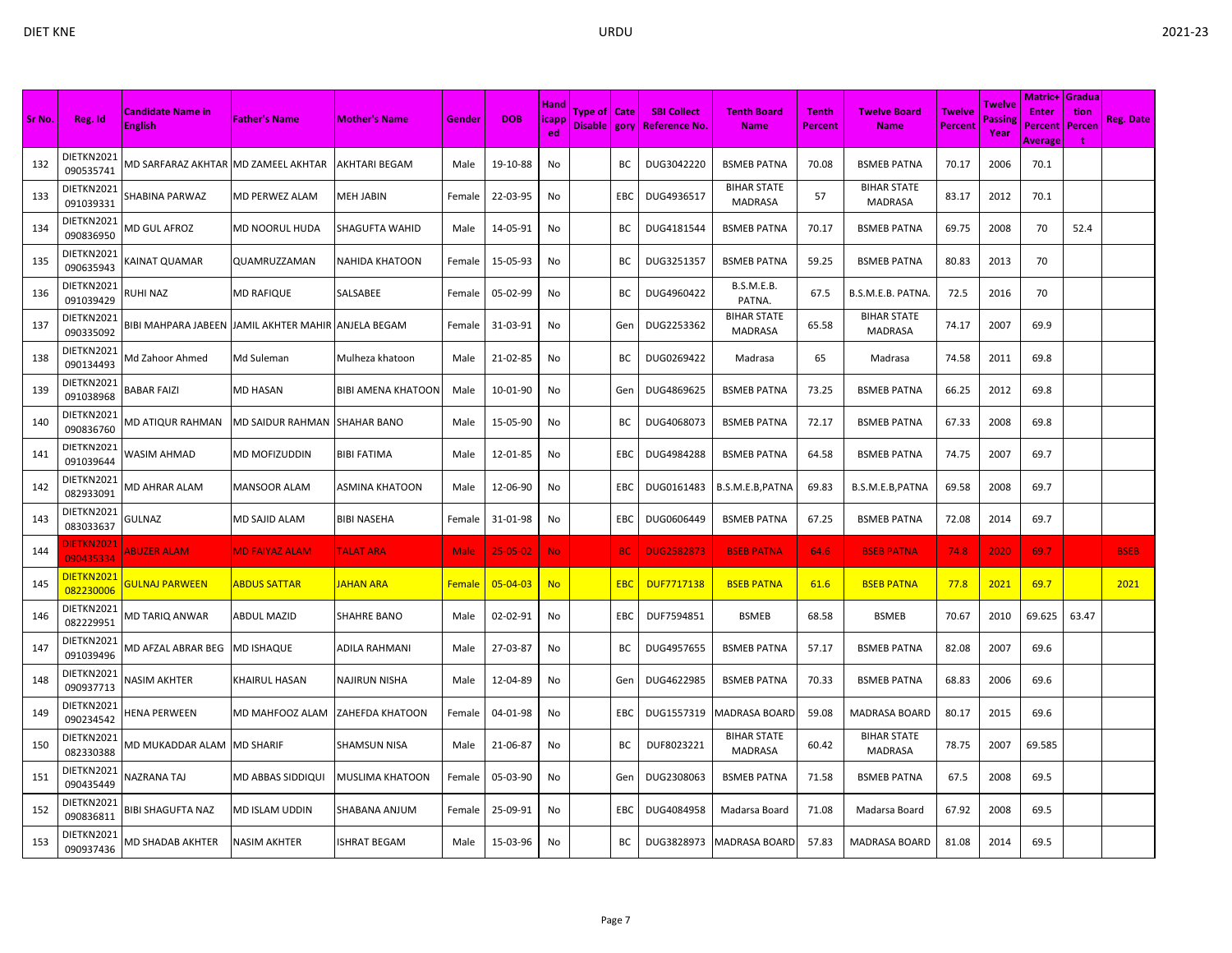|        |                                | <b>Candidate Name in</b>  |                            |                         |               |                | <b>Hand</b> | Type of   Cate |             | <b>SBI Collect</b>    | <b>Tenth Board</b>            | <b>Tenth</b>   | <b>Twelve Board</b>                  | <b>Twelve</b> | Twelve         | <b>Matric+ Gradua</b><br><b>Enter</b> | tion   |             |
|--------|--------------------------------|---------------------------|----------------------------|-------------------------|---------------|----------------|-------------|----------------|-------------|-----------------------|-------------------------------|----------------|--------------------------------------|---------------|----------------|---------------------------------------|--------|-------------|
| Sr No. | Reg. Id                        | <b>English</b>            | <b>Father's Name</b>       | <b>Mother's Name</b>    | Gender        | <b>DOB</b>     | icapp<br>ed | Disable   gory |             | <u>  Reference No</u> | <b>Name</b>                   | <b>Percent</b> | <b>Name</b>                          | Percent       | assing<br>Year | Percent<br>Average                    | Percen | Reg. Date   |
| 154    | DIETKN2021<br>090938239        | NIKHAT PERWEEN            | ABDUR RAHAMN               | KHURSHIDA BEGAM         | Female        | 12-01-97       | No          |                | ВC          | DUG4748427            | <b>BSMEB PATNA</b>            | 55.67          | <b>BSMEB PATNA</b>                   | 83.42         | 2013           | 69.5                                  |        |             |
| 155    | DIETKN2021<br>090937974        | NIKHAT PERWEEN            | ABDUR RAHMAN               | KHURSHIDA BEGAM         | Female        | 12-01-97       | No          |                | BС          | DUG4679431            | <b>BSMEB</b>                  | 55.67          | <b>BSMEB</b>                         | 83.42         | 2013           | 69.5                                  |        |             |
| 156    | DIETKN2021<br>091039044        | AKHLAQUE AHMAD            | ABDUL QUEDDUS              | RAZIYA KHATOON          | Male          | 16-06-97       | No          |                | EBC         | DUG4892231            | <b>BSMEB</b>                  | 65.42          | <b>BSMEB</b>                         | 73.67         | 2016           | 69.5                                  |        |             |
| 157    | DIETKN2021<br>082430783        | RIFAN AGHFAR              | MD TAHA                    | RAZIA NASRIN            | Male          | 07-03-99       | No          |                | BC          | DUF8370261            | <b>BSMEB PATNA</b>            | 77.67          | <b>BSMEB PATNA</b>                   | 61.17         | 2017           | 69.42                                 |        |             |
| 158    | DIETKN2021<br>082631538        | MD AYUB ALI               | ABDUL BARI                 | NUBAHAR KHATOON         | Male          | 22-10-89       | No          |                | EBC         | DUF9019209            | <b>BSMEB PATNA</b>            | 63.75          | <b>BSMEB PATNA</b>                   | -75           | 2007           | 69.375                                |        |             |
| 159    | DIETKN2021<br>090938230        | Bibi Nelofar Khatoon      | Md Halimuddin              | Shakira khatoon         | Female        | 05-02-84       | No          |                | EBC         | DUG4732204            | <b>B.S.M.E.B PATNA</b>        | 62.92          | <b>B.S.M.E.B PATNA</b>               | 75.75         | 2007           | 69.3                                  |        |             |
| 160    | DIETKN2021<br>090836958        | <b>MD MERAJ ALAM</b>      | MD ZEAUR RAHMAN            | SANJIDA KHATOON         | Male          | 12-08-84       | No          |                | EBC         | DUG4191146            | <b>BSMEB, PATNA</b>           | 58.08          | <b>BSMEB, PATNA</b>                  | 80.58         | 2007           | 69.3                                  |        |             |
| 161    | DIETKN2021<br>091039124        | ROUGHAN JAHAN             | MD HAMIDUR<br>RAHMAN       | HAMIDA KHATOON          | Female        | 05-02-89       | No          |                | Gen         | DUG4895638            | <b>BSMEB PATNA</b>            | 63.08          | <b>BSMEB PATNA</b>                   | 75.5          | 2007           | 69.3                                  |        |             |
| 162    | DIETKN2021<br>090938055        | NADA ASNIN                | TABARAK HUSSAIN            | RIHANA KHATOON          | Female        | 31-07-91       | No          |                | EBC         | DUG4686299            | <b>BSMEB PATNA</b>            | 75.42          | <b>BSMEB PATNA</b>                   | 63.08         | 2012           | 69.3                                  |        |             |
| 163    | DIETKN2021<br>090937935        | HENA PERWEEN              | ATHAR ALAM                 | SAJEDA BEGUM            | Female        | 01-01-99       | No          |                | Gen<br>EWS) | DUG4669759            | <b>BSMEB PATNA</b>            | 67             | <b>BSMEB PATNA</b>                   | 71.67         | 2016           | 69.3                                  |        |             |
| 164    | <b>JIETKN2021</b><br>090836896 | <b>SHABEENA PERWEEN</b>   | <b>MD SHAMSUDDIN</b>       | <b>BIBI RAZIA BEGAM</b> | <b>Female</b> | $07 - 06 - 03$ | No.         |                | <b>BC</b>   | <b>DUG4166039</b>     | <b>BSEB PATNA</b>             | 57.8           | <b>BSEB PATNA</b>                    | 80.8          | 2020           | 69.3                                  |        | <b>BSEB</b> |
| 165    | DIETKN2021<br>082531316        | HAFSA KHATOON             | MD DEYANQTULLAH<br>RIZVI   | UMME HANI               | Female        | 22-04-97       | No          |                | Gen         | DUF8836326            | <b>BIHAR STATE</b><br>MADRASA | 54.58          | <b>BIHAR STATE</b><br><b>MADRASA</b> | 84            | 2014           | 69.29                                 |        |             |
| 166    | DIETKN2021<br>090535733        | SHAMSH SARWAR             | MD ZAMIRUDDIN              | SHAMSA KHATOON          | Male          | 15-03-88       | No          |                | ВC          | DUG3016970            | <b>BSMEB PATNA</b>            | 71.67          | <b>BSMEB PATNA</b>                   | 66.67         | 2008           | 69.2                                  |        |             |
| 167    | DIETKN2021<br>082430737        | <b>MD MOZAMMIL</b>        | MD MOHSIN                  | <b>BIBI ISHRAT</b>      | Male          | 02-12-99       | No          |                | EBC         | DUF8356572            | <b>BSMEB PATNA</b>            | 77.67          | <b>BSMEB PATNA</b>                   | 60.67         | 2017           | 69.17                                 |        |             |
| 168    | DIETKN2021<br>090535795        | AHMAD HUSSAIN             | Alim uddin                 | RAJEKHA KHATOON         | Male          | 03-02-85       | No          |                | Gen         | DUG2824619            | SMEB patna                    | 62.5           | SMEB patna                           | 75.67         | 2007           | 69.1                                  |        |             |
| 169    | DIETKN2021<br>090938219        | <b>NOMAN AHMAD</b>        | MASTER<br>NIZAMUDDIN       | NOOR SABA BEGUM         | Male          | 25-07-89       | No          |                | BC          | DUG4734058            | <b>BSMEB PATNA</b>            | 62.33          | <b>BSMEB PATNA</b>                   | 75.83         | 2007           | 69.1                                  |        |             |
| 170    | DIETKN2021<br>091039567        | <b>BIBI NIHAD PERWEEN</b> | MD RAHBERUL ISLAM          | <b>BIBI NAZRA BEGAM</b> | Female        | 04-03-93       | No          |                | EBC         | DUG2469277            | <b>BSMEB PATNA</b>            | 61             | <b>BSMEB PATNA</b>                   | 77.27         | 2013           | 69.1                                  | 56.5   |             |
| 171    | DIETKN2021<br>090535641        | MD ATAUR RAHMAN           | MD ABDUR<br>RAZZAQUE       | <b>HUSN ARA</b>         | Male          | 02-01-94       | No          |                | Gen         | DUG2982005            | <b>BSMEB PATNA</b>            | 65.83          | <b>BSMEB PATNA</b>                   | 72.33         | 2012           | 69.1                                  | 61.2   |             |
| 172    | DIETKN2021<br>090435444        | SHAMA PARWEEN             | ABDUR RAHMAN               | ROSHAN ARA              | Male          | 10-11-95       | No          |                | BC          | DUG1314118            | <b>BSMEB PATNA</b>            | 59.08          | <b>BSMEB PATNA</b>                   | 79.08         | 2014           | 69.1                                  |        |             |
| 173    | <b>IETKN202</b><br>083133830   | NTAKHAB RAHI              | <b>MD IFTAKHAR</b>         | <b>SHAHEEN PARWEEN</b>  | <b>Male</b>   | $01 - 01 - 97$ | <b>No</b>   |                | EBC         | <b>DUG0873326</b>     | <b>BSEB PATNA</b>             | 68.8           | <b>BSEB PATNA</b>                    | 69.4          | 2015           | 69.1                                  | 67.9   | <b>BSEB</b> |
| 174    | DIETKN2021<br>090435373        | GULNAR BEGAM              | <b>MD QUAMRUL</b><br>HAQUE | HALIMA KHATOON          | Female        | 16-05-89       | No          |                | BС          | DUG2610793            | <b>BSMEB PATNA</b>            | 69             | <b>BSMEB PATNA</b>                   | 68.92         | 2006           | 69                                    |        |             |
| 175    | DIETKN2021<br>081928753        | <b>MASROOR ALAM</b>       | BAZLUR RAHMAN              | <b>SHRAT JAHAN</b>      | Male          | 02-03-92       | No          |                | Gen         | DUF6830197            | <b>BSMEB PATNA</b>            | 68.67          | <b>BSMEB PATNA</b>                   | 69.33         | 2010           | 69                                    | 68.33  |             |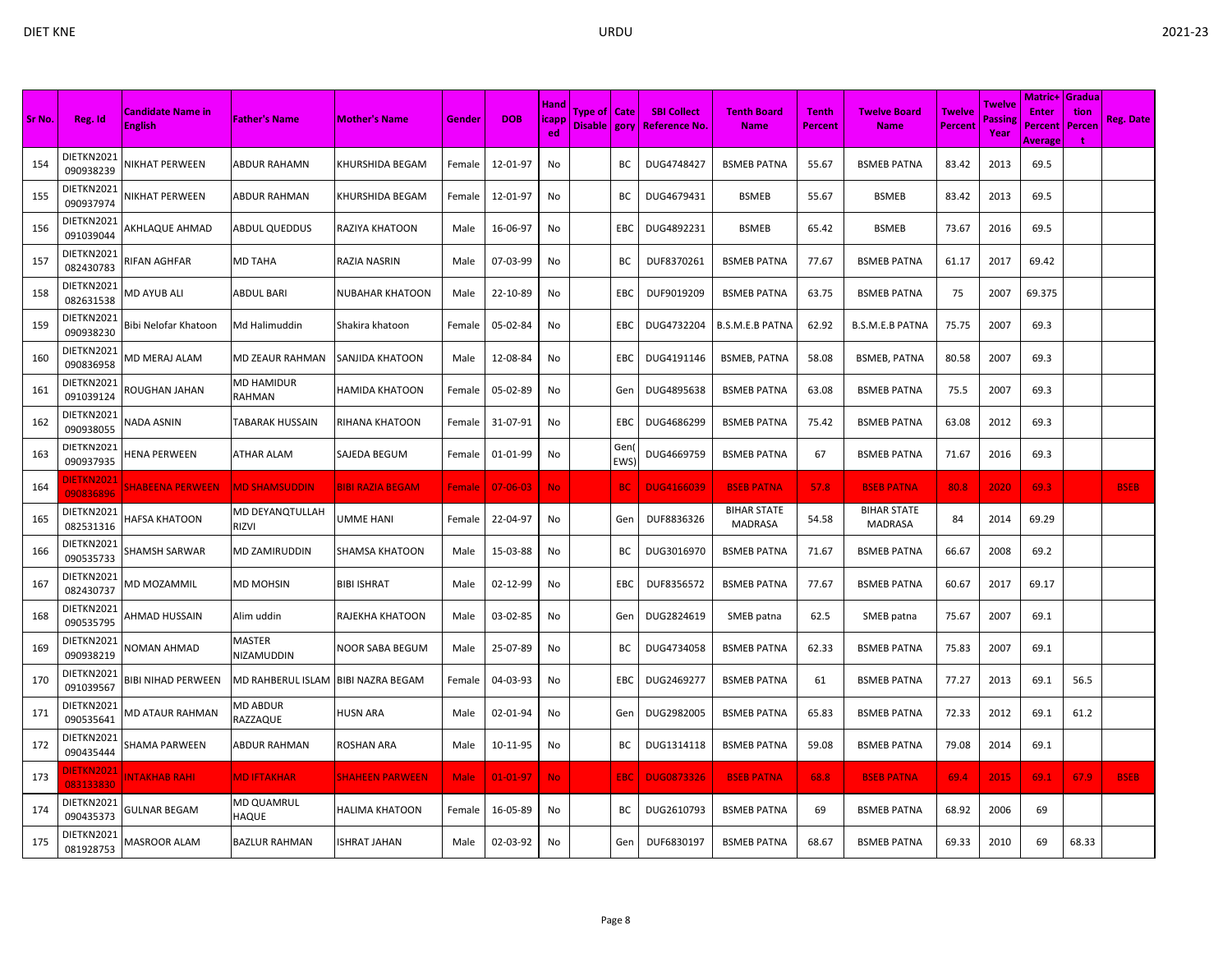|        |                               |                                            |                            |                         |             |            |                            |                                  |             |                                           |                                      |                         |                                      |                          |                          | <b>Matric+ Gradua</b>                     |                |             |
|--------|-------------------------------|--------------------------------------------|----------------------------|-------------------------|-------------|------------|----------------------------|----------------------------------|-------------|-------------------------------------------|--------------------------------------|-------------------------|--------------------------------------|--------------------------|--------------------------|-------------------------------------------|----------------|-------------|
| Sr No. | Reg. Id                       | <b>Candidate Name in</b><br><b>English</b> | <b>Father's Name</b>       | <b>Mother's Name</b>    | Gender      | <b>DOB</b> | <b>Hand</b><br>icapp<br>ed | Type of   Cate<br>Disable   gory |             | <b>SBI Collect</b><br><b>Reference No</b> | <b>Tenth Board</b><br><b>Name</b>    | <b>Tenth</b><br>Percent | <b>Twelve Board</b><br><b>Name</b>   | <b>Twelve</b><br>Percent | Twelve<br>assine<br>Year | <b>Enter</b><br>Percent<br><b>Average</b> | tion<br>Percen | Reg. Date   |
| 176    | DIETKN2021<br>090736489       | TARANA NISHAT                              | AFAQUE                     | RASHEDA                 | Female      | 17-06-96   | No                         |                                  | EBC         | DUG3714158                                | <b>BSMEB PATNA</b>                   | 60.33                   | <b>BSMEB PATNA</b>                   | 77.75                    | 2013                     | 69                                        |                |             |
| 177    | DIETKN2021<br>083134066       | AZHER UDDIN                                | MD ISHAQUE                 | GHAZALA PERWEEN         | Male        | 05-06-97   | No                         |                                  | EBC         | DUG1032470                                | <b>B S M E B PATNA</b>               | 57.5                    | <b>B S M E B PATNA</b>               | 80.42                    | 2015                     | 69                                        |                |             |
| 178    | DIETKN2021<br>090938119       | SHADMAN ANJUM                              | <b>HAROON RASHID</b>       | SHAHEEN ANJUM           | Female      | 07-04-98   | No                         |                                  | BC          | DUG4717447                                | <b>BIHAR STATE</b><br><b>MADRASA</b> | 72                      | <b>BIHAR STATE</b><br><b>MADRASA</b> | 66.08                    | 2015                     | 69                                        |                |             |
| 179    | DIETKN2021<br>091038564       | <b>TAHSEEN SANA</b>                        | <b>MD SANAULLAH</b>        | SAJRAH BEGUM            | Female      | 30-12-94   | No                         |                                  | Gen<br>EWS) | DUG4799427                                | <b>BSMEB PATNA</b>                   | 64                      | <b>BSMEB PATNA</b>                   | 73.75                    | 2012                     | 68.9                                      |                |             |
| 180    | DIETKN2021<br>091039099       | AFRANA ZIYA                                | ZYAUL HAQUE                | RIZWANA ANBARI          | Female      | 05-06-96   | No                         |                                  | Gen         | DUG4893798                                | <b>BSMEB PATNA</b>                   | 57                      | <b>BSMEB PATNA</b>                   | 80.75                    | 2013                     | 68.9                                      |                |             |
| 181    | <b>DIETKN202</b><br>091039625 | <b>SHADAB KHUSHTER</b>                     | <b>MD AFZAL HUSSAIN</b>    | <b>BIBI RAFAT JAHAN</b> | <b>Male</b> | $04-10-01$ | No.                        |                                  | EBC         | <b>DUG4979758</b>                         | <b>BSEB</b>                          | 67.8                    | <b>BSEB</b>                          | 70                       | 2020                     | 68.9                                      |                | <b>BSEB</b> |
| 182    | DIETKN2021<br>083133994       | <b><i>TABARRUK JAHAN</i></b>               | MD ZAHIDUR<br>RAHMAN       | SAIRA BANU              | Female      | 31-01-88   | No                         |                                  | Gen         | DUG1016069                                | <b>BSMEB PATNA</b>                   | 66.42                   | <b>BSMEB PATNA</b>                   | 71.17                    | 2004                     | 68.8                                      | 72.79          |             |
| 183    | DIETKN2021<br>090937344       | <b>MD NASIM AKHTER</b>                     | <b>ABDUL HAKIM</b>         | <b>B B JINNA</b>        | Male        | 02-04-89   | No                         |                                  | BC          | DUG4466720                                | <b>BSMEB</b>                         | 66.5                    | <b>BSMEB</b>                         | 71.17                    | 2011                     | 68.8                                      |                |             |
| 184    | DIETKN2021<br>091039552       | MERAJ ALAM                                 | MD ZUBAIR ALAM             | <b>SHAMIMA KHATOON</b>  | Male        | 18-08-95   | No                         |                                  | EBC         | DUG4955636                                | <b>BSMEB PATNA</b>                   | 55.08                   | <b>BSMEB PATNA</b>                   | 82.42                    | 2015                     | 68.8                                      |                |             |
| 185    | DIETKN2021<br>082430988       | SARFRAZ HUSSAIN                            | MD HASAN                   | <b>MASOODA</b>          | Male        | 03-04-89   | No                         |                                  | EBC         | DUF8316172                                | <b>BIHAR STATE</b><br><b>MADRASA</b> | 67                      | <b>BIHAR STATE</b><br><b>MADRASA</b> | 70.58                    | 2009                     | 68.79                                     |                |             |
| 186    | DIETKN2021<br>090938019       | MD MUBASSIR ALAM                           | <b>KHAIRUL BASAR</b>       | RASEDA BAGAM            | Male        | 29-01-99   | No                         |                                  | Gen<br>EWS) | DUG4685129                                | <b>BSMEB PATNA</b>                   | 75.42                   | <b>BSMEB PATNA</b>                   | 61.92                    | 2017                     | 68.7                                      |                |             |
| 187    | DIETKN2021<br>090837126       | ARSHAD HUSSAIN                             | HASIBUR RAHMAN             | SABIHA KHATOON          | Male        | 10-03-97   | No                         |                                  | EBC         | DUG4230835                                | <b>BSMEB PATNA</b>                   | 64.75                   | <b>BSMEB PATNA</b>                   | 72.42                    | 2016                     | 68.6                                      |                |             |
| 188    | DIETKN2021<br>091039277       | BIBI NASRIN                                | MD AZIMUDDIN               | RAQIMA KHATOON          | Female      | 25-11-97   | No                         |                                  | EBC         | DUG4924900                                | <b>BSMEB PATNA</b>                   | 68.25                   | BSMEB.PATNA                          | 68.92                    | 2014                     | 68.6                                      |                |             |
| 189    | DIETKN2021<br>090435363       | <b>MD GHULAM SARWAR</b>                    | MD QUAMRUL<br><b>HAQUE</b> | HALIMA KHATOON          | Male        | 04-01-85   | No                         |                                  | BC          | DUG2601151                                | <b>BSMEB PATNA</b>                   | 55.92                   | <b>BSMEB PATNA</b>                   | 81.08                    | 2007                     | 68.5                                      |                |             |
| 190    | DIETKN2021<br>082933174       | Md Abdus Salam                             | Md Najam Uddin             | Mehrun Nisha            | Male        | 31-01-86   | No                         |                                  | BC          | DUG0217176                                | <b>BSMEB PATNA</b>                   | 60.92                   | <b>BSMEB PATNA</b>                   | 76                       | 2006                     | 68.5                                      |                |             |
| 191    | DIETKN2021<br>090134135       | waseema khatoon                            | md ibrahim                 | bibi zubeda             | Female      | 17-06-86   | No                         |                                  | EBC         | DUG1169840                                | <b>BSMEB PATNA</b>                   | 75.75                   | <b>BSMEB PATNA</b>                   | 61.17                    | 2009                     | 68.5                                      |                |             |
| 192    | DIETKN2021<br>091039368       | MD GHARIB NAWAZ                            | MD YAQUB ALAM              | SHAMIMA KHATOON         | Male        | 02-12-89   | No                         |                                  | Gen<br>EWS) | DUG4938509                                | <b>BSMEB PATNA</b>                   | 61                      | <b>BSMEB PATNA</b>                   | 76.08                    | 2006                     | 68.5                                      |                |             |
| 193    | DIETKN2021<br>082631689       | <b>AIJAZ ALAM</b>                          | MD ABBAS ALAM              | AFSAR JAHAN             | Male        | 14-10-92   | No                         |                                  | EBC         | DUF9126215                                | <b>BSMEB PATNA</b>                   | 61.92                   | <b>BSMEB PATNA</b>                   | 75.08                    | 2011                     | 68.5                                      |                |             |
| 194    | DIETKN2021<br>090736406       | DAULAT JAHAN                               | MD NAIYAR ALAM             | PARWEEN NISHA           | Female      | 05-06-94   | No                         |                                  | ВC          | DUG3644023                                | <b>BSMEB PATNA</b>                   | 56.08                   | <b>BSMEB PATNA</b>                   | 80.92                    | 2013                     | 68.5                                      |                |             |
| 195    | DIETKN2021<br>082932922       | TAMANNA KAUSAR                             | <b>SHAMIM AKHTER</b>       | NUSRAT PERWEEN          | Female      | 10-10-97   | No.                        |                                  | EBC         | DUG0111310                                | <b>BSMEB PATNA</b>                   | 65.5                    | <b>BSMEB PATNA</b>                   | 71.58                    | 2014                     | 68.5                                      |                |             |
| 196    | DIETKN2021<br>090836832       | NAZRIN                                     | <b>MD TABREZ</b>           | SANJEEDA                | Female      | 14-02-98   | No                         |                                  | EBC         | DUG4121761                                | <b>BSMEB PATNA</b>                   | 58.92                   | <b>BSMEB PATNA</b>                   | 78.17                    | 2015                     | 68.5                                      |                |             |
| 197    | DIETKN2021<br>090535704       | <b>BIBI ZENAT PARWEEN</b>                  | <b>MD MUSTAQUE</b><br>ALAM | BIBI TAHZIBA<br>KHATOON | Female      | 03-02-99   | No                         |                                  | EBC         | DUG3029606                                | <b>BSMEB PATNA</b>                   | 78.25                   | BSMEB PATNA                          | 58.67                    | 2016                     | 68.5                                      |                |             |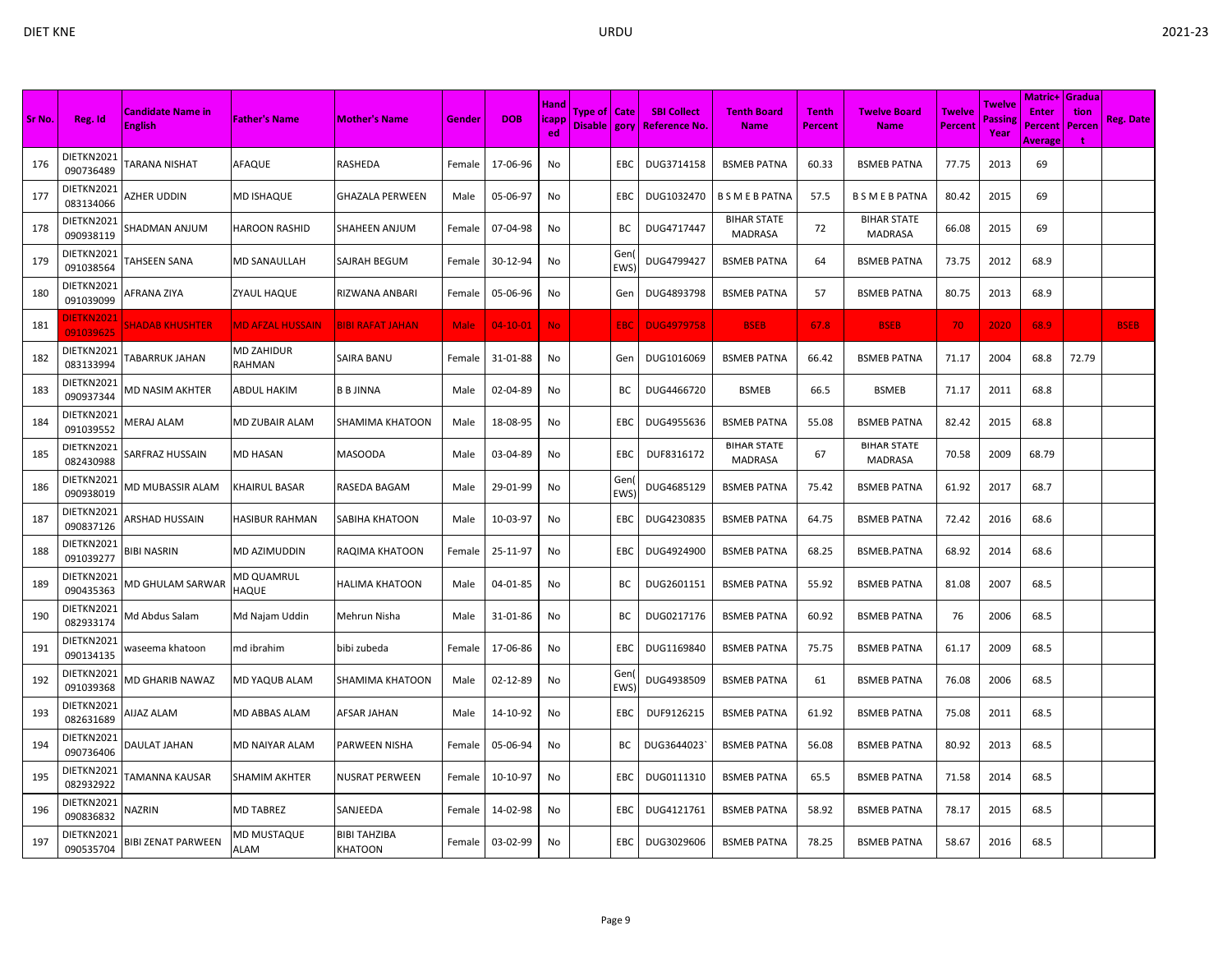|        |                                |                                            |                             |                        |             |                |                             |                                |             |                                            |                                           |                                |                                           |                   |                           | Matric+ Gradua                     |                |                  |
|--------|--------------------------------|--------------------------------------------|-----------------------------|------------------------|-------------|----------------|-----------------------------|--------------------------------|-------------|--------------------------------------------|-------------------------------------------|--------------------------------|-------------------------------------------|-------------------|---------------------------|------------------------------------|----------------|------------------|
| Sr No. | Reg. Id                        | <b>Candidate Name in</b><br><b>English</b> | <b>Father's Name</b>        | <b>Mother's Name</b>   | Gender      | <b>DOB</b>     | Hand<br><b>licapp</b><br>ed | Type of   Cate<br>Disable gory |             | <b>SBI Collect</b><br><b>Reference No.</b> | <b>Tenth Board</b><br><b>Name</b>         | <b>Tenth</b><br><b>Percent</b> | Twelve Board<br><b>Name</b>               | Twelve<br>Percent | Twelve<br>'assinı<br>Year | <b>Enter</b><br>Percent<br>Average | tion<br>Percen | <b>Reg. Date</b> |
| 198    | DIETKN2021<br>090736472        | ZEELANI MASWOOD                            | MASWOOD ALAM                | <b>NILOFER SULTANA</b> | Male        | 12-12-99       | No                          |                                | EBC         | DUG3697491                                 | <b>BSMEB PATNA</b>                        | 64.08                          | <b>BSMEB PATNA</b>                        | 73                | 2016                      | 68.5                               |                |                  |
| 199    | DIETKN2021<br>090134412        | KAHKASHAN BEGAM                            | MD SIDDIQUE SABIR           | FIROZA KHATOON         | Female      | 15-12-87       | No                          |                                | Gen         | DUG1334988                                 | <b>BSMEB, PATNA</b>                       | 64.58                          | <b>BSMEB, PATNA</b>                       | 72.17             | 2007                      | 68.4                               |                |                  |
| 200    | DIETKN2021<br>091039531        | GAZALA TABASSUM                            | NAZMUL HASAN                | ANJUM ARA              | Female      | 22-10-92       | No                          |                                | EBC         | DUG4966807                                 | <b>BIHAR STATE</b><br><b>MADRASA</b>      | 64.27                          | <b>BIHAR STATE</b><br><b>MADRASA</b>      | 72.5              | 2009                      | 68.4                               | 54.94          |                  |
| 201    | DIETKN2021<br>091038914        | MD SHAUKAT ALI                             | HASBUL HAQUE                | NOORSHEDI KHATOON      | Male        | 07-07-92       | No                          |                                | EBC         | DUG4859938                                 | <b>BSMEB</b>                              | 68.67                          | BSMEB                                     | 68                | 2010                      | 68.3                               | 61.75          |                  |
| 202    | DIETKN2021<br>090836771        | <b>ABDUL QUDDUS</b>                        | MD SAMIR UDDIN              | HUSN ARA               | Male        | 05-03-96       | No                          |                                | EBC         | DUG4079666                                 | <b>BSMEB PATNA</b>                        | 53.83                          | <b>BSMEB PATNA</b>                        | 82.83             | 2014                      | 68.3                               |                |                  |
| 203    | DIETKN2021<br>082229967        | NUSRAT JAHAN                               | MD NOORUL HAQUE             | SHAMSHIRA BEGUM        | Female      | 11-01-99       | No                          |                                | BC          | DUF7672290                                 | <b>BSMEB PATNA</b>                        | 74.33                          | <b>BSMEB PATNA</b>                        | 62.17             | 2017                      | 68.25                              |                |                  |
| 204    | DIETKN2021<br>082732314        | MD HAROON RASHID                           | <b>MASTER MOHD</b><br>SHOIB | SABURA KHATOON         | Male        | 03-05-84       | No                          |                                | BC          | DUF9246515                                 | <b>BSMEB PATNA</b>                        | 65.67                          | <b>BSMEB PATNA</b>                        | 70.75             | 2004                      | 68.21                              |                |                  |
| 205    | DIETKN2021<br>091038637        | <b>MD ASLAM PERWEZ</b>                     | <b>MD KABIRUDDIN</b>        | BIBI DIL AARA BEGAM    | <b>Male</b> | 29-11-84       | No.                         |                                | <b>BC</b>   | <b>DUG4810234</b>                          | <b>BSMEB PATNA</b>                        | 59.25                          | <b>BSEB PATNA</b>                         | 77.2              | 2012                      | 68.2                               |                | <b>BSEB</b>      |
| 206    | DIETKN2021<br>090836874        | FARZANA KHATOON                            | <b>HABIBUR RAHMAN</b>       | ANZIR KHATOON          | Female      | 25-03-93       | No                          |                                | BC          | DUG3742286                                 | <b>BSMEB PATNA</b>                        | 54.75                          | <b>BSMEB PATNA</b>                        | 81.58             | 2012                      | 68.2                               |                |                  |
| 207    | DIETKN2021<br>090937933        | <b>ANGOORI BEGUM</b>                       | <b>ALLAUDDIN</b>            | NIKHAT PERWEEN         | Female      | $01 - 01 - 01$ | No.                         |                                | Gen<br>EWS) | <b>DUG4647944</b>                          | <b>BSEB PATNA</b>                         | 71                             | <b>BSEB PATNA</b>                         | 65                | 2017                      | 68                                 |                | <b>BSEB</b>      |
| 208    | DIETKN2021<br>082631740        | <b>MD ARIF ANWER</b>                       | <b>MD SIDDIQUE</b>          | <b>SAIMOON NISHA</b>   | <b>Male</b> | 12-06-88       | No.                         |                                | Gen         | <b>DUF9165877</b>                          | <b>BSMEB</b>                              | 66.27                          | <b>BSEB</b>                               | 69.6              | 2009                      | 67.935                             |                | <b>BSEB</b>      |
| 209    | DIETKN2021<br>091039241        | MD MAIRAJ AKBAR                            | MATLOOB ALAM                | <b>MOHSINA KHATOON</b> | Male        | 25-09-92       | No                          |                                | BC          | DUG4847455                                 | <b>BSMEB PATNA</b>                        | 64.58                          | <b>BSMEB PATNA</b>                        | 71                | 2014                      | 67.8                               |                |                  |
| 210    | DIETKN2021<br>090837220        | SALEHA PARWEEN                             | MD MASOOM                   | <b>QUABERUN NISA</b>   | Female      | 20-02-98       | No                          |                                | BC          | DUG4272773                                 | <b>BSMEB PATNA</b>                        | 55.83                          | <b>BSMEB PATNA</b>                        | 79.83             | 2015                      | 67.8                               |                |                  |
| 211    | )IETKN2021<br>090234819        | <u>NAUSHAD ALAM</u>                        | <b>ILTAF</b>                | ZUBEDA BEGAM           | <b>Male</b> | $06 - 05 - 00$ | No.                         |                                | <b>BC</b>   | <b>DUG1824256</b>                          | <b>BIHAR SCHOOL</b><br><b>EXAMINATION</b> | 74.8                           | <b>BIHAR SCHOOL</b><br><b>EXAMINATION</b> | 60.8              | 2018                      | 67.8                               |                | <b>BSEB</b>      |
| 212    | DIETKN2021<br>081928939        | <b>VEHA FIRDOSHI</b>                       | <b>BADIUZZAMA</b>           | <b>VARGISH BEGUM</b>   | Female      | $02 - 01 - 01$ | No.                         |                                | Gen         | <b>DUF6836646</b>                          | <b>BIHAR SCHOOL</b><br><b>EXAMINATION</b> | 62.8                           | <b>BIHAR SCHOOL</b><br><b>EXAMINATION</b> | 72.8              | 2019                      | 67.8                               |                | <b>BSEB</b>      |
| 213    | <b>DIETKN2021</b><br>091039464 | <b>MUSKAN MAIRAH</b>                       | <b>ABDUL MOBIN</b>          | <b>MUMTAZ BEGUM</b>    | Female      | $20 - 01 - 01$ | No.                         |                                | Gen         | <b>DUG4948337</b>                          | <b>BSEB PATNA</b>                         | 60.4                           | <b>BSEB PATNA</b>                         | 75.2              | 2019                      | 67.8                               |                | <b>BSEB</b>      |
| 214    | DIETKN2021<br>082431020        | MD QUAISAR ALAM                            | ABDUL WAHAB                 | ASGHARI                | Male        | 10-05-92       | Yes                         | Eye                            | EBC         | DUF8540728                                 | <b>BSMEB PATNA</b>                        | 71.5                           | <b>BSMEB PATNA</b>                        | 64.08             | 2011                      | 67.79                              |                |                  |
| 215    | DIETKN2021<br>090938241        | ASIF AHMAD                                 | MD ZAHIDUR<br>RAHMAN        | ANJILA KHATOON         | Male        | 05-08-87       | No                          |                                | BC          | DUG4741838                                 | <b>BSMEB PATNA</b>                        | 75.33                          | <b>BSMEB PATNA</b>                        | 60                | 2008                      | 67.7                               |                |                  |
| 216    | DIETKN2021<br>090836751        | TALAUT PARWEEN                             | SHAHID GHANI                | <b>TRANNUM AFSANA</b>  | Female      | 07-10-90       | Yes                         | Physical                       | EBC         | DUG4076034                                 | <b>BSMEB PATNA</b>                        | 72.17                          | <b>BSMEB PATNA</b>                        | 63.17             | 2009                      | 67.7                               | 58.88          |                  |
| 217    | DIETKN2021<br>090836580        | md shams raza                              | md zakir hussain            | noor jahan begam       | Male        | 02-04-91       | No                          |                                | Gen         | DUG3625503                                 | Bihar state<br>madrasa                    | 62.33                          | oihar state madrasa<br>educatin board     | 73                | 2014                      | 67.7                               |                |                  |
| 218    | DIETKN2021<br>091039315        | <b>MD HASNAIN</b>                          | MD LOOQUMAN                 | <b>HASAN BANO</b>      | Male        | 16-10-94       | No                          |                                | BС          | DUG4799268                                 | <b>BSMEB</b>                              | 60.83                          | <b>BSMEB</b>                              | 74.58             | 2011                      | 67.7                               |                |                  |
| 219    | DIETKN2021<br>090937897        | ABDUL KALAM                                | <b>MD FAIYAZ</b>            | <b>SHABNAM ARA</b>     | Male        | 06-10-96       | No                          |                                | Gen         | DUG4664945                                 | <b>BSMEB PATNA</b>                        | 55.67                          | <b>BSMEB PATNA</b>                        | 79.5              | 2015                      | 67.6                               |                |                  |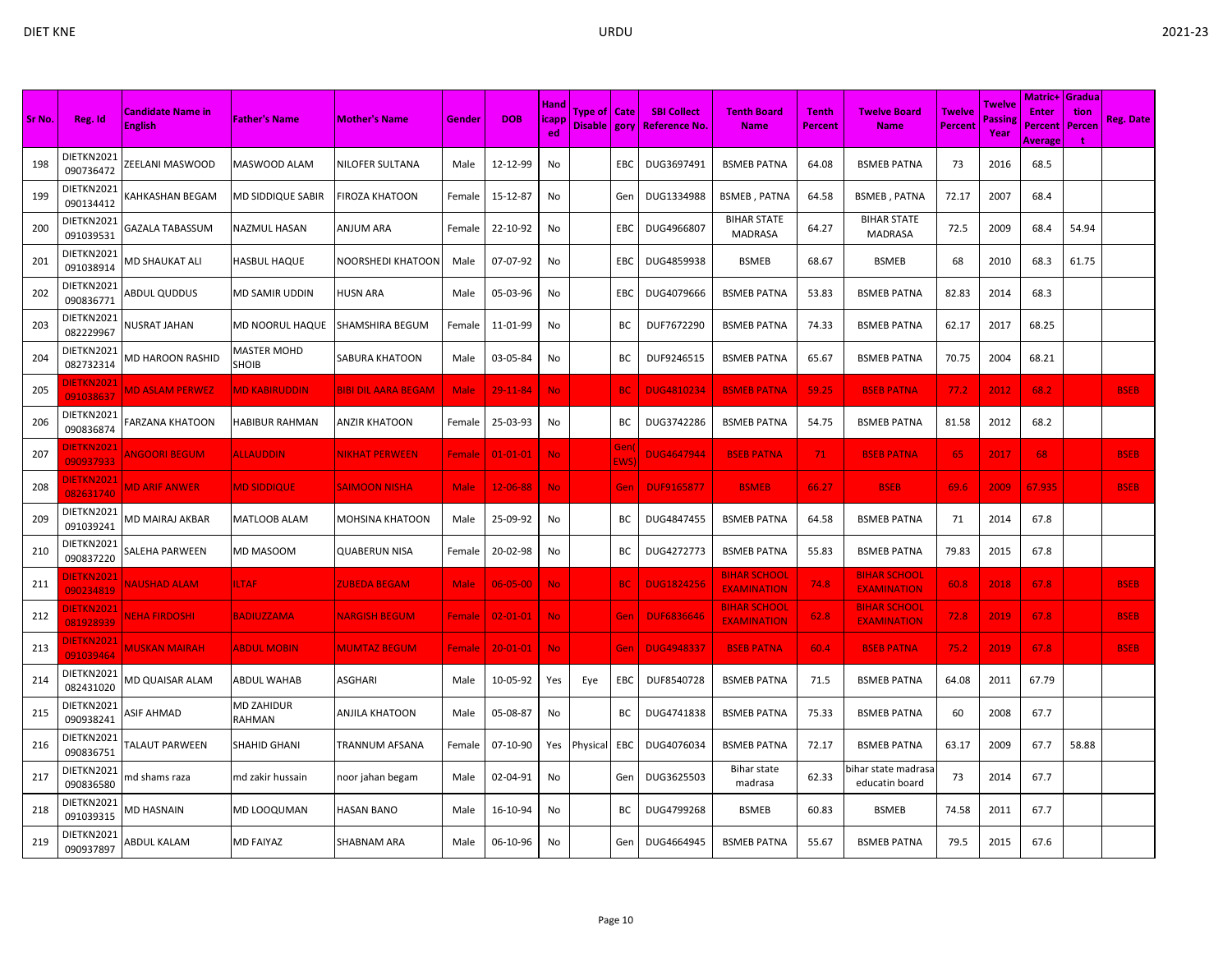|        |                                |                                            |                                    |                                    |               |                |                             |                                  |             |                                           |                                      |                                |                                      |                                 |                           | Matric+                                   | <b>Gradua</b>  |                  |
|--------|--------------------------------|--------------------------------------------|------------------------------------|------------------------------------|---------------|----------------|-----------------------------|----------------------------------|-------------|-------------------------------------------|--------------------------------------|--------------------------------|--------------------------------------|---------------------------------|---------------------------|-------------------------------------------|----------------|------------------|
| Sr No. | Reg. Id                        | <b>Candidate Name in</b><br><b>English</b> | <b>Father's Name</b>               | <b>Mother's Name</b>               | Gender        | <b>DOB</b>     | <b>Hand</b><br> icapp<br>ed | Type of   Cate<br>Disable   gory |             | <b>SBI Collect</b><br><b>Reference No</b> | <b>Tenth Board</b><br><b>Name</b>    | <b>Tenth</b><br><b>Percent</b> | <b>Twelve Board</b><br><b>Name</b>   | <b>Twelve</b><br><b>Percent</b> | Twelve<br>Passine<br>Year | <b>Enter</b><br>Percent<br><b>Average</b> | tion<br>Percen | <b>Reg. Date</b> |
| 220    | DIETKN2021<br>091038341        | MD MANSOOR ALAM                            | MD ALAM                            | <b>MASUMA KHATOON</b>              | Male          | 07-06-87       | No                          |                                  | ВC          | DUG4700126                                | <b>BSMEB PATNA</b>                   | 69.5                           | <b>BSMEB PATNA</b>                   | 65.58                           | 2008                      | 67.5                                      |                |                  |
| 221    | <b>IETKN2021</b><br>082330163  | <b>HENA QUASARI</b>                        | <b>MD SADDAM</b><br><b>HUSSAIN</b> | AFSANA BEGUM                       | Female        | $01 - 02 - 92$ | No.                         |                                  | <b>BC</b>   | <b>DUF7892790</b>                         | <b>BSMEB PATNA</b>                   | 65                             | <b>BSEB PATNA</b>                    | 70                              | 2011                      | 67.5                                      |                | <b>BSEB</b>      |
| 222    | <b>JIETKN2021</b><br>082732034 | <b>ATYA PERWEEN</b>                        | <b>ATAUR RAHMAN</b>                | <b>SALENA KHATOON</b>              | Female        | 11-09-96       |                             | Yes Physical                     | <b>BC</b>   | <b>DUF9410861</b>                         | <b>BSEB PATNA</b>                    | 60                             | <b>BSEB PATNA</b>                    | 75                              | 2019                      | 67.5                                      |                | <b>BSEB</b>      |
| 223    | DIETKN2021<br>090938141        | SHAZIA UROOS                               | MD MATLOOB ALAM                    | <b>NAHEED PERWEEN</b>              | Male          | 02-01-97       | No                          |                                  | EBC         | DUG4281066                                | <b>BSMEB PATNA</b>                   | 62.42                          | <b>BSMEB PATNA</b>                   | 72.5                            | 2014                      | 67.5                                      |                |                  |
| 224    | <b>JIETKN2021</b><br>083133813 | <b>SAYEMAH PERWEEN</b>                     | <b>MD FUZAIL AHMAD</b>             | <b>JJRA KHANAM</b>                 | <b>Female</b> | $06-12-01$     | No.                         |                                  | <b>BC</b>   | <b>DUG0831670</b>                         | <b>BSEB PATNA</b>                    | 55.2                           | <b>BSEB PATNA</b>                    | 79.8                            | 2020                      | 67.5                                      |                | <b>BSEB</b>      |
| 225    | DIETKN2021<br>090635991        | <b>SHABNAM ARA</b>                         | <b>MD SAMIRUDDIN</b>               | <b>NJARUN NISHA</b>                | <b>Female</b> | 28-05-02       | No.                         |                                  | Gen         | <b>DUG3285920</b>                         | <b>B.S.E.B.PATNA</b>                 | 69                             | <b>B.S.E.B.PATANA</b>                | 66                              | 2020                      | 67.5                                      |                | <b>BSEB</b>      |
| 226    | DIETKN2021<br>091039341        | MD SHABAN ALAM                             | MD ZAHIDUR<br>RAHMAN               | SAKINA BEGUM                       | Male          | 01-01-90       | No                          |                                  | Gen         | DUG4931157                                | <b>BIHAR STATE</b><br><b>MADARSA</b> | 71.83                          | <b>BIHAR STATE</b><br><b>MADARSA</b> | 63                              | 2008                      | 67.4                                      |                |                  |
| 227    | DIETKN2021<br>090234632        | <b>MD NAHID ALAM</b>                       | MD ASHFAQUE ALAM NOORJAHAN BEGAM   |                                    | Male          | 11-01-92       | No                          |                                  | ВC          | DUG1635720                                | <b>BSMEB PATNA</b>                   | 67.08                          | <b>BSMEB PATNA</b>                   | 67.75                           | 2010                      | 67.4                                      |                |                  |
| 228    | DIETKN2021<br>090937675        | MD HASNAIN ALAM                            | MD MUSLIM                          | <b>HASINA</b>                      | Male          | 01-02-92       | No                          |                                  | ВC          | DUG4405225                                | <b>BSMEB, PATNA</b>                  | 68.42                          | <b>BSMEB, PATNA</b>                  | 66.17                           | 2013                      | 67.3                                      |                |                  |
| 229    | DIETKN2021<br>082531394        | <b>MD TANWIR ALAM</b>                      | MD MUSHTAQUE                       | <b>MUSTARI</b>                     | Male          | 06-02-78       | No                          |                                  | EBC         | DUF8870895                                | <b>BSMEB PATNA</b>                   | 65.83                          | <b>BSMEB PATNA</b>                   | 68.75                           | 1998                      | 67.29                                     |                |                  |
| 230    | DIETKN2021<br>090937966        | MD IFTEKHAR ALAM                           | MD KABIR UDDIN                     | NASIMA KHATOON                     | Male          | 26-01-95       | No                          |                                  | EBC         | DUG4394828                                | <b>BSMEB PATNA</b>                   | 64.17                          | <b>BSMEB PATNA</b>                   | 70.17                           | 2011                      | 67.2                                      |                |                  |
| 231    | DIETKN2021<br>090535634        | BIBI HENA PERWEEN                          |                                    | MD SHAMIM AKHTAR  RUKHSANA KHATOON | Female        | 06-12-95       | No                          |                                  | EBC         | DUD2979182                                | <b>BSMEB, PATNA</b>                  | 54.75                          | <b>BSMEB, PATNA</b>                  | 79.67                           | 2012                      | 67.2                                      |                |                  |
| 232    | DIETKN2021<br>082531310        | RONAQUE PARWEEN                            | REZANOOR ALAM                      | BIBI AZMAT JAHAN                   | Female        | 04-05-01       | No                          |                                  | EBC         | DUF8801986                                | <b>BIHAR STATE</b><br>MADRASA        | 72.33                          | <b>BIHAR STATE</b><br>MADRASA        | 62                              | 2018                      | 67.165                                    |                |                  |
| 233    | DIETKN2021<br>091039199        | <b>MD NAIYAR</b>                           | MD LASANI                          | AZIMUNNISA                         | Male          | 05-02-93       | No                          |                                  | Gen         | DUG4916402                                | <b>BIHAR STATE</b><br>MADARSA        | 74.92                          | <b>BIHAR STATE</b><br><b>MADARSA</b> | 59.25                           | 2009                      | 67.1                                      |                |                  |
| 234    | DIETKN2021<br>091039498        | SHAMA PERWEEN                              | MD NIHAL AKHTAR                    | <b>ASGARY KHATOON</b>              | Female        | 12-12-95       | No                          |                                  | EBC         | DUG4949467                                | <b>BSMEB PATNA</b>                   | 57.18                          | <b>BSMEB PATNA</b>                   | 77                              | 2013                      | 67.1                                      | 55.67          |                  |
| 235    | DIETKN2021<br>090937249        | <b>MEHNAZ BEGUM</b>                        | <b>ABDUL MOMIN</b>                 | RAZIA SULTANA                      | Female        | 05-06-96       | No                          |                                  | EBC         | DUG4312810                                | <b>MADRASA BOARD</b>                 | 64                             | MADRASA BOARD                        | 70.17                           | 2014                      | 67.1                                      |                |                  |
| 236    | <b>IETKN2021</b><br>083133765  | <b>MD ANWAR ALAM</b>                       | MD MANZOOR ALAM  NAZRUN NISHA      |                                    | Male          | $03 - 09 - 96$ | <b>No</b>                   |                                  | <b>BC</b>   | <b>DUG0771467</b>                         | <b>BSEB PATNA</b>                    | 66.8                           | <b>BSEB PATNA</b>                    | 67.4                            | 2015                      | 67.1                                      |                | <b>BSEB</b>      |
| 237    | DIETKN2021<br>082229817        | <b>SHAHIN KAUSHAR</b>                      | <b>MD SHAKEEL AKHTER</b>           | <b>ANWARI KHATOON</b>              | <b>Female</b> | 11-03-98       | No.                         |                                  | <b>BC</b>   | <b>DUF7594619</b>                         | <b>BSEB PATNA</b>                    | 69.2                           | <b>BSEB PATNA</b>                    | 65                              | 2018                      | 67.1                                      |                | <b>BSEB</b>      |
| 238    | DIETKN2021<br>082129554        | MD FAHEEM UDDIN                            | Md Nasim Uddin                     | RUKHASNA KHAT00N                   | Male          | 12-12-96       | No                          |                                  | EBC         | DUF7395413                                | <b>BSMEB PATNA</b>                   | 63.33                          | <b>BSMEB PATNA</b>                   | 70.67                           | 2016                      | 67                                        |                |                  |
| 239    | DIETKN2021<br>082430689        | MD NAUSHAD ALAM                            | LATE SAFIL UDDIN                   | <b>BIBI MARYAM</b>                 | Male          | 10-05-92       | No                          |                                  | EBC         | DUF8312184                                | <b>BSMEB PATNA</b>                   | 72.08                          | <b>BSMEB PATNA</b>                   | 61.78                           | 2018                      | 66.93                                     |                |                  |
| 240    | DIETKN2021<br>082330211        | <b>GHALIB REZA</b>                         | ABRAR ALAM                         | <b>BIBI GULSHAN ARA</b>            | Male          | 15-06-96       | No                          |                                  | EBC         | DUF7926474                                | <b>BSMEB PATNA</b>                   | 63.75                          | <b>BSMEB PATNA</b>                   | 70.08                           | 2014                      | 66.915                                    |                |                  |
| 241    | DIETKN2021<br>090836669        | MD MOBASHIR ALAM                           | MD MAHFOOL ALAM                    | <b>IMAKIRA KHATOON</b>             | Male          | 15-12-90       | No                          |                                  | Gen<br>EWS) | DUG4023477                                | <b>BSMEB</b>                         | 59.5                           | <b>BSMEB</b>                         | 74.25                           | 2011                      | 66.9                                      |                |                  |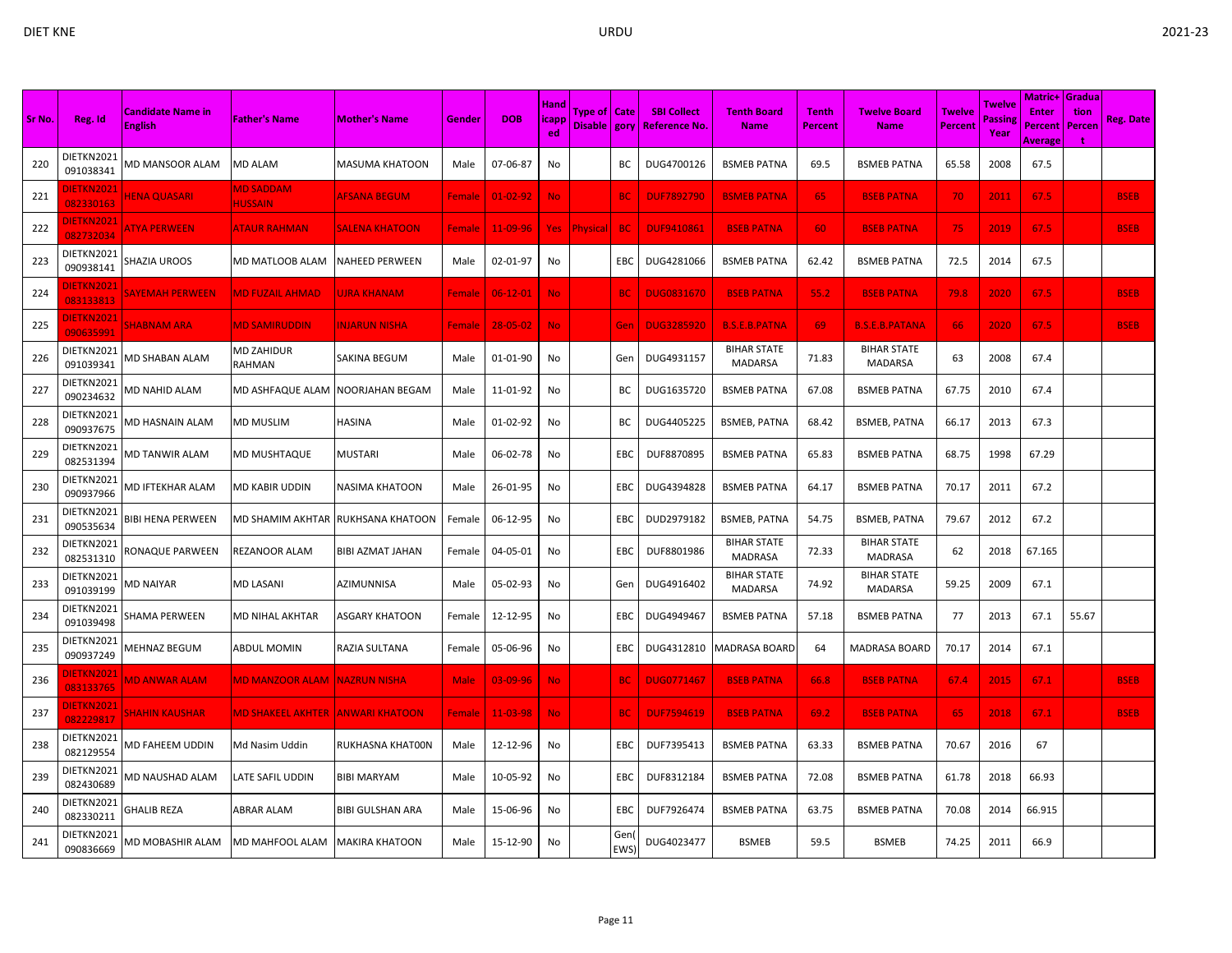|        |                                |                                            |                             |                        |               |                |                              |                                  |           |                                           |                                           |                                |                                           |                                 |                           | Matric+                            | <b>Gradua</b>         |                  |
|--------|--------------------------------|--------------------------------------------|-----------------------------|------------------------|---------------|----------------|------------------------------|----------------------------------|-----------|-------------------------------------------|-------------------------------------------|--------------------------------|-------------------------------------------|---------------------------------|---------------------------|------------------------------------|-----------------------|------------------|
| Sr No. | Reg. Id                        | <b>Candidate Name in</b><br><b>English</b> | <b>Father's Name</b>        | <b>Mother's Name</b>   | Gender        | <b>DOB</b>     | Hand<br><b>licapp</b><br>ed. | Type of   Cate<br>Disable   gory |           | <b>SBI Collect</b><br><b>Reference No</b> | <b>Tenth Board</b><br><b>Name</b>         | <b>Tenth</b><br><b>Percent</b> | <b>Twelve Board</b><br><b>Name</b>        | <b>Twelve</b><br><b>Percent</b> | Twelve<br>Passine<br>Year | <b>Enter</b><br>Percent<br>Average | tion<br><b>Percen</b> | <b>Reg. Date</b> |
| 242    | DIETKN2021<br>091039336        | VID ISA                                    | MD KAMALUDDIN               | <b>BIBI RAQUIMA</b>    | Male          | 12-03-93       | No                           |                                  | EBC       | DUG4942846                                | <b>BSMEB</b>                              | 51.33                          | <b>BSMEB</b>                              | 82.5                            | 2015                      | 66.9                               |                       |                  |
| 243    | <b>IETKN2021</b><br>090938134  | <b>BAHAR AFREEN</b>                        | ZAFAR ALAM                  | FARZANA PERWEEN        | Female        | $22 - 11 - 00$ | <b>No</b>                    |                                  | Gen       | <b>DUG4720248</b>                         | <b>BSEB PATNA</b>                         | 62                             | <b>BSEB PATNA</b>                         | 71.8                            | 2019                      | 66.9                               |                       | <b>BSEB</b>      |
| 244    | DIETKN2021<br>090938149        | SHAHROJ ALAM                               | ANSAR ALAM                  | <b>GULSHAN ARA</b>     | Male          | 16-11-01       | No                           |                                  | EBC       | DUG4727728                                | <b>BSMEB PATNA</b>                        | 72.75                          | <b>BSMEB PATNA</b>                        | 61                              | 2018                      | 66.9                               |                       |                  |
| 245    | DIETKN2021<br>081928735        | NASREEN NAZ                                | NAIYAR AZAM                 | SHAHEDA KHATOON        | Female        | 12-11-96       | No                           |                                  | EBC       | DUF6833971                                | <b>BSMEB PATNA</b>                        | 51.42                          | <b>BSMEB PATNA</b>                        | 82.33                           | 2013                      | 66.875                             |                       |                  |
| 246    | DIETKN2021<br>090234796        | <b>MD IFTAKHAR ALAM</b>                    | ABDUL LATIF                 | <b>HAMEEDA KHATOON</b> | Male          | 21-10-91       | No                           |                                  | EBC       | DUG1793720                                | <b>BSMEB PATNA</b>                        | 61.5                           | <b>BSMEB.PATNA</b>                        | 72.08                           | 2014                      | 66.8                               |                       |                  |
| 247    | DIETKN2021<br>090636133        | <b>GULAM JILANI</b>                        | SHAHID ALAM                 | <b>SUHIYA KHATOON</b>  | Male          | 22-06-92       | No                           |                                  | Gen       | DUG3402118                                | <b>BSMEB PATNA</b>                        | 70.5                           | <b>BSMEB PATNA</b>                        | 63.17                           | 2012                      | 66.8                               |                       |                  |
| 248    | DIETKN2021<br>091039458        | <b>MD SHAHROZ</b>                          | MOHAMMAD<br>SHUHAIL ALAM    | <b>JAHANA KHATOON</b>  | Male          | 27-02-93       | No                           |                                  | EBC       | DUG4950560                                | <b>BSMEB PATNA</b>                        | 63.25                          | <b>BSMEB PATNA</b>                        | 70.25                           | 2011                      | 66.8                               |                       |                  |
| 249    | DIETKN2021<br>090335192        | SHAMA BEGAM                                | SHAKIL AKHTAR               | <b>PARWEEN BEGAM</b>   | Female        | 10-10-97       | No                           |                                  | BC        | DUG2317576                                | <b>BSMEB PATNA</b>                        | 70.25                          | <b>BSMEB PATNA</b>                        | 63.25                           | 2015                      | 66.8                               |                       |                  |
| 250    | DIETKN2021<br>090435347        | VID NAZISH AHASN                           | MD NAYEEM AKHTER            | <b>ROSHAN ARA</b>      | Male          | 20-02-98       | No                           |                                  | ВC        | DUG2585906                                | <b>BIHAR STATE</b><br><b>MADRASA</b>      | 73.17                          | <b>BIHAR STATE</b><br>MADRASA             | 60.42                           | 2015                      | 66.8                               | 59.62                 |                  |
| 251    | <b>JIETKN2021</b><br>082029324 | SHIREEN GUL                                | <u>VID KAMIL ASHRAF</u>     | SANJEEDA BEGUM         | <b>Female</b> | $02 - 05 - 03$ | No.                          |                                  | <b>BC</b> | <b>DUF7193517</b>                         | <b>BIHAR SCHOOL</b><br><b>EXAMINATION</b> | 62                             | <b>BIHAR SCHOOL</b><br><b>EXAMINATION</b> | 71.6                            | 2020                      | 66.8                               |                       | <b>BSEB</b>      |
| 252    | DIETKN2021<br>082631584        | <b>MERAJ MUSHTAQUE</b>                     | MD MUSHTAQUE<br><b>ALAM</b> | <b>MUMTAZ ARFI</b>     | Male          | 19-02-00       | No                           |                                  | BC        | DUF9065169                                | BSMEB, PATNA                              | 70.75                          | <b>BSMEB, PATNA</b>                       | 62.78                           | 2018                      | 66.765                             |                       |                  |
| 253    | DIETKN2021<br>082129587        | RUKHSANA PARWEEN                           | ZAMIRUL ISLAM               | RAZIYA KHATOON         | Female        | 12-08-87       | Yes                          | Physical                         | Gen       | DUF7421787                                | BSMEB, PATNA                              | 60.5                           | <b>BSMEB, PATNA</b>                       | 72.92                           | 2006                      | 66.71                              |                       |                  |
| 254    | DIETKN2021<br>082430659        | <b>BIBI SHOABA</b><br>PARWEEN              | MD ZUBAIR HUSSAIN           | BIBI SABANA<br>KHATOON | Female        | 07-01-02       | No                           |                                  | EBC       | DUF8283403                                | <b>BSMEB PATNA</b>                        | 71.42                          | <b>BSMEB PATNA</b>                        | 62                              | 2018                      | 66.71                              |                       |                  |
| 255    | DIETKN2021<br>091038971        | <b>MD ANZAR</b>                            | MD SAJAQUE                  | ANSURA KHATOON         | Male          | 20-01-92       | No                           |                                  | BC        | DUG4768528                                | <b>BSMEB PATNA</b>                        | 58.33                          | <b>BSMEB PATNA</b>                        | 75.08                           | 2011                      | 66.7                               |                       |                  |
| 256    | DIETKN2021<br>090636097        | MD SHEHROZ ALAM                            | MD MOHSIN                   | RAHENA KHATUN          | Male          | 10-10-92       | No                           |                                  | BC        | DUG3366972                                | <b>BSMEB PATNA</b>                        | 58.75                          | <b>BSMEB PATNA</b>                        | 74.67                           | 2011                      | 66.7                               |                       |                  |
| 257    | DIETKN2021<br>090836754        | <b>MD SAQUIB HASAN</b>                     | ABDUR RAZZAQUE              | <b>HUSAN ARA</b>       | Male          | 15-03-94       | No                           |                                  | EBC       | DUG4071327                                | <b>BSMEB PATNA</b>                        | 64.67                          | <b>BSMEB PATNA</b>                        | 68.67                           | 2010                      | 66.7                               |                       |                  |
| 258    | DIETKN2021<br>090736323        | <b>MD TOSIF</b>                            | JAHANGIR ALAM               | AJEDA KHATOON          | Male          | 01-11-94       | No                           |                                  | BС        | DUG3542176                                | $B.S.M.E.B$ ,<br>PATNA                    | 70.75                          | B.S.M.E.B, PATNA                          | 62.67                           | 2015                      | 66.7                               |                       |                  |
| 259    | DIETKN2021<br>090937949        | SHAMA PARWEEN                              | KHAIRUDDIN                  | SABIHA KHATOON         | Female        | 01-07-97       | No                           |                                  | BС        | DUG4637990                                | <b>BSME PATNA</b>                         | 70.42                          | <b>BSME PATNA</b>                         | 63                              | 2015                      | 66.7                               |                       |                  |
| 260    | DIETKN2021<br>081828490        | Md saad iqubal                             | Md naiyar iqubal            | Salmadi                | Male          | 02-01-95       | No                           |                                  | Gen       | DUF6583963                                | <b>BSMEB, PATNA</b>                       | 59.58                          | <b>BSMEB, PATNA</b>                       | 73.75                           | 2013                      | 66.665                             |                       |                  |
| 261    | DIETKN2021<br>091039440        | ABU EJAZ AKHTER                            | MD JAMIL AKHTER             | KHADIMAH<br>SAWOODAH   | Male          | 10-02-92       | No                           |                                  | BС        | DUG4948979                                | <b>BSMEB PATNA</b>                        | 71.42                          | <b>BSMEB PATNA</b>                        | 61.83                           | 2009                      | 66.6                               |                       |                  |
| 262    | DIETKN2021<br>091039502        | <b>AFROZ ALAM</b>                          | GHULAM MUSTAFA              | <b>FAKHRUN NISA</b>    | Male          | 28-08-92       | No                           |                                  | EBC       | DUG4958920                                | <b>BSMEB PATNA</b>                        | 63.75                          | <b>BSMEB PATNA</b>                        | 69.5                            | 2014                      | 66.6                               |                       |                  |
| 263    | DIETKN2021<br>091039545        | SAHEBA BEGAM                               | ABDUL GAFFAR                | ROSHAN ARA             | Male          | 01-01-96       | No                           |                                  | EBC       | DUG4974972                                | B.S.M.E.B                                 | 70.25                          | B.S.M.E.B                                 | 63                              | 2015                      | 66.6                               |                       |                  |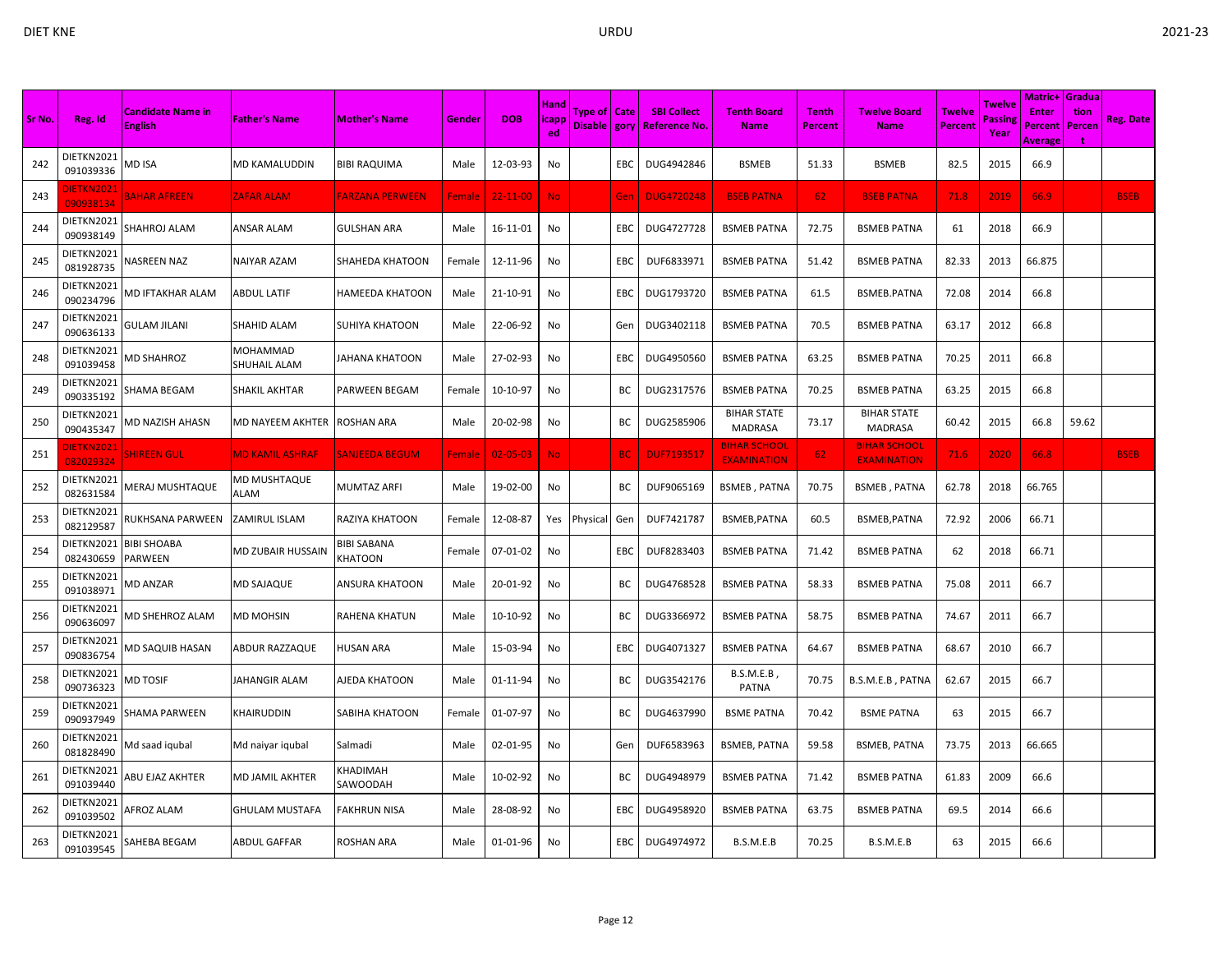|        |                                |                                            |                                  |                         |               |                |                             |                                |                   |                                       |                                      |                         |                                      |                                 |                          | <b>Matric+ Gradua</b>                     |                |             |
|--------|--------------------------------|--------------------------------------------|----------------------------------|-------------------------|---------------|----------------|-----------------------------|--------------------------------|-------------------|---------------------------------------|--------------------------------------|-------------------------|--------------------------------------|---------------------------------|--------------------------|-------------------------------------------|----------------|-------------|
| Sr No. | Reg. Id                        | <b>Candidate Name in</b><br><b>English</b> | <b>Father's Name</b>             | <b>Mother's Name</b>    | Gender        | <b>DOB</b>     | <b>Hand</b><br> icapp<br>ed | Type of   Cate<br>Disable gory |                   | <b>SBI Collect</b><br>  Reference No. | <b>Tenth Board</b><br><b>Name</b>    | <b>Tenth</b><br>Percent | <b>Twelve Board</b><br><b>Name</b>   | <b>Twelve</b><br><b>Percent</b> | Twelve<br>assing<br>Year | <b>Enter</b><br>Percent<br><b>Average</b> | tion<br>Percen | Reg. Date   |
| 264    | DIETKN2021<br>091039196        | <b>SHAZIA FARHEEN</b>                      | <b>SHAH ALAM</b>                 | <b>MRANA BEGUM</b>      | Female        | $10-12-01$     | No.                         |                                | <b>BC</b>         | <b>DUG4930258</b>                     | <b>BSEBPATNA</b>                     | 64.2                    | <b>B S E B PATNA</b>                 | 69                              | 2019                     | 66.6                                      |                | <b>BSEB</b> |
| 265    | <b>DIETKN2021</b><br>091039245 | <b>SHAYEQUA PERWEEN</b>                    | MD SHAMSHAD ALAM BIBI MAHPARA    |                         | Female        | $12 - 02 - 02$ | <b>No</b>                   |                                | Gen               | <b>DUG4922588</b>                     | <b>BSEB</b>                          | 73                      | <b>BSEB</b>                          | 60.2                            | 2018                     | 66.6                                      |                | <b>BSEB</b> |
| 266    | DIETKN2021<br>082330184        | Vid Shadad Anwar                           | Sayeedur Rahman                  | Perween Kausar          | Male          | 04-02-86       | No                          |                                | BС                | DUF7917848                            | <b>BSMEB PATNA</b>                   | 64                      | <b>BSMEB PATNA</b>                   | 69.17                           | 2005                     | 66.585                                    | 66.63          |             |
| 267    | DIETKN2021<br>090837116        | VID GHOLAM JILANI                          | MD MOQUIMUDDIN                   | <b>SALEHA BEGUM</b>     | Male          | 31-01-88       | No                          |                                | <b>EBC</b>        | DUG4221894                            | <b>BSMEB PATNA</b>                   | 63.08                   | <b>BSMEB PATNA</b>                   | 70                              | 2007                     | 66.5                                      |                |             |
| 268    | DIETKN2021<br>090435418        | <b>MUSHARRAF REZA</b>                      | MD JORABUL HASSAN                | <b>HUSN ARA KHATOON</b> | Male          | 05-03-93       | No                          |                                | Gen               | DUG2585098                            | <b>BSMEB PATNA</b>                   | 58.5                    | <b>BSMEB PATNA</b>                   | 74.58                           | 2011                     | 66.5                                      |                |             |
| 269    | DIETKN2021<br>090234881        | <b>ILI BEGUM</b>                           | MD JAMEEL ASGHAR                 | <b>ASGHARI KHATOON</b>  | Female        | 10-04-93       | No                          |                                | Gen               | DUG1872464                            | <b>BSMEB PATNA</b>                   | 67.75                   | <b>BSMEB PATNA</b>                   | 65.33                           | 2011                     | 66.5                                      |                |             |
| 270    | DIETKN2021<br>090937714        | MD RAHIL ANWER                             | <b>ABDUS SALAM</b>               | KAUSARI BEGUM           | Male          | 10-04-97       | No                          |                                | Gen               | DUG4602980                            | <b>BSMEB PATNA</b>                   | 70.17                   | <b>BSMEB PATNA</b>                   | 62.75                           | 2015                     | 66.5                                      |                |             |
| 271    | DIETKN2021<br>090836567        | <b>NAZIA ZAKI</b>                          | MD ZAKAULLAH ZAKI                | KHADIJAH KHATOON        | Female        | 25-01-98       | No                          |                                | Gen<br><b>EWS</b> | DUG3997352                            | <b>BSMEB PATNA</b>                   | 68.5                    | <b>BSMEB PATNA</b>                   | 64.42                           | 2014                     | 66.5                                      |                |             |
| 272    | DIETKN2021<br>090937904        | KHUSHNASHIN<br>PERWEEN                     | ALAUDDIN                         | SHAMSUN NISHAN          | Female        | 04-08-99       | No                          |                                | Gen<br><b>EWS</b> | DUG4663125                            | <b>BSMEB</b>                         | 68.67                   | <b>BSMEB</b>                         | 64.25                           | 2016                     | 66.5                                      |                |             |
| 273    | DIETKN2021<br>090535663        | SHADAB ALAM                                | MD JAMIL AKHTER                  | <b>AKHTARI BEGUM</b>    | Male          | 15-03-98       | No                          |                                | BC                | DUG3033713                            | <b>BSMEB PATNA</b>                   | 70.92                   | <b>BSMEB PATNA</b>                   | 61.83                           | 2015                     | 66.4                                      |                |             |
| 274    | <b>DIETKN2021</b><br>090837120 | <b>SHAFAQUE NAZ</b>                        | <b>JAMIL AKHTER</b>              | AHMADI BEGAM            | Female        | $01 - 01 - 00$ | <b>No</b>                   |                                | Gen               | <b>DUG4233447</b>                     | <b>BSEB PATNA</b>                    | 64.6                    | <b>BSEB PATNA</b>                    | 68.2                            | 2019                     | 66.4                                      |                | <b>BSEB</b> |
| 275    | DIETKN2021<br>082832717        | NASARIN PERWEEN                            | MD NASIM UDDIN                   | <b>BIBI QUDUSA</b>      | Female        | 25-01-01       | No                          |                                | EBC               | DUF9946609                            | <b>BSMEB</b>                         | 72                      | <b>BSMEB</b>                         | 60.78                           | 2018                     | 66.39                                     |                |             |
| 276    | DIETKN2021<br>082832407        | <b>DEZY PERWEEN</b>                        | MD LATIFUL RAHMAN  KAUSARI BEGUM |                         | Female        | 04-03-97       | No                          |                                | Gen               | DUF9805384                            | <b>BSMEB PATNA</b>                   | 72.17                   | <b>BSMEB PATNA</b>                   | 60.5                            | 2015                     | 66.335                                    |                |             |
| 277    | DIETKN2021<br>090836911        | MD MUMTAZ ALAM                             | MD ZAMIR UDDIN                   | <b>NAGHMA</b>           | Male          | 20-12-91       | No                          |                                | EBC               | DUG4168149                            | <b>BIHAR STATE</b><br><b>MADRASA</b> | 68.67                   | <b>BIHAR STATE</b><br><b>MADRASA</b> | 64                              | 2011                     | 66.3                                      |                |             |
| 278    | DIETKN2021<br>091038956        | MD MUSWIR RAZA                             | MD MAHTABUDDIN                   | NASIMA KHATOON          | Male          | 12-02-92       | No                          |                                | Gen               | DUG4868236                            | <b>BSMES PATNA</b>                   | 72.58                   | <b>BSMEB PATNA</b>                   | 60                              | 2009                     | 66.3                                      |                |             |
| 279    | DIETKN2021<br>090937887        | <b>MUSTAFIZ ALAM</b>                       | ND ABDUL HALIM                   | <b>MAHJABIN BANO</b>    | Male          | 25-08-92       | No                          |                                | Gen<br>EWS        | DUG4651072                            | <b>BSMEB PATNA</b>                   | 71.92                   | <b>BSMEB PATNA</b>                   | 60.67                           | 2009                     | 66.3                                      |                |             |
| 280    | DIETKN2021<br>091038392        | SHAMA SADAF                                | MD MANZAR ALAM                   | <b>BIBI PARWEEN</b>     | Female        | 08-09-01       | No                          |                                | EBC               | DUG4779673                            | <b>MADARSA BOARD</b>                 | 71.17                   | <b>MADRASA BOARD</b>                 | 61.44                           | 2018                     | 66.3                                      |                |             |
| 281    | DIETKN2021<br>082531411        | MD JAID HUSSAIN                            | MD SALIM UDDIN                   | ZUBEDA KHATOON          | Male          | 15-08-88       | No                          |                                | Gen               | DUF8887266                            | <b>BSMEB PATNA</b>                   | 62.75                   | <b>BSMEB PATNA</b>                   | 69.83                           | 2014                     | 66.29                                     |                |             |
| 282    | DIETKN2021<br>083133849        | SHAKIL AHMAD                               | ABDUL MANNAN                     | SALEHA KHATOON          | Male          | 10-02-89       | No                          |                                | BC                | DUG0881953                            | <b>BSMEB PATNA</b>                   | 71.08                   | <b>BSMEB PATNA</b>                   | 61.25                           | 2009                     | 66.2                                      |                |             |
| 283    | DIETKN2021<br>090636117        | NOORANI BEGAM                              | MAHBOOB ALAM                     | <b>GHUNCHA BANU</b>     | Female        | 05-12-91       | No                          |                                | Gen<br><b>EWS</b> | DUG3379399                            | <b>BSMEB PATNA</b>                   | 78.5                    | <b>BSMEB PATNA</b>                   | 53.92                           | 2009                     | 66.2                                      | 67.53          |             |
| 284    | DIETKN2021<br>090736479        | <b>KAHKESHAN BEGUM</b>                     | MASOOD ALAM                      | NILOFAR SULTANA         | Female        | 04-09-98       | No                          |                                | EBC               | DUG3702118                            | <b>BSMEB PATNA</b>                   | 56.17                   | <b>BSMEB PATNA</b>                   | 76.25                           | 2015                     | 66.2                                      |                |             |
| 285    | <b>DIETKN2021</b><br>091038834 | <b>FARHEEN</b>                             | <b>BADIUZZAMA</b>                | SHABANA KHATOON         | <b>Female</b> | $12 - 04 - 00$ | <b>No</b>                   |                                | EBC               | <b>DUG4849605</b>                     | <b>BSEB PATNA</b>                    | 67.2                    | <b>BSEB PATNA</b>                    | 65.2                            | 2019                     | 66.2                                      |                | <b>BSEB</b> |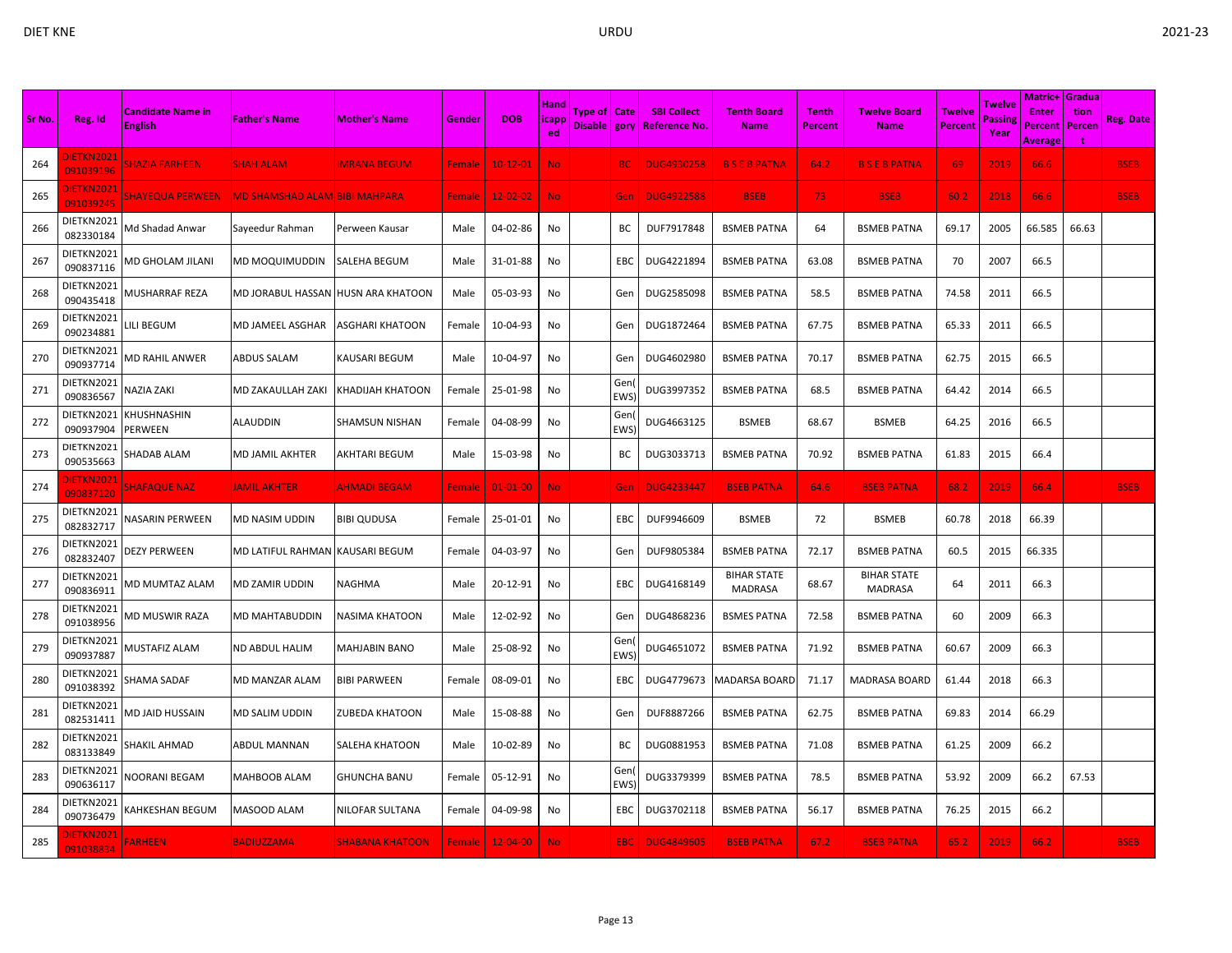| Sr No. | Reg. Id                        | <b>Candidate Name in</b><br><b>English</b> | <b>Father's Name</b>                            | <b>Mother's Name</b>           | Gender      | <b>DOB</b>     | <b>Hand</b><br>icapp<br>ed | Type of   Cate<br>Disable gory |                   | <b>SBI Collect</b><br>  Reference No. | <b>Tenth Board</b><br><b>Name</b>    | <b>Tenth</b><br><b>Percent</b> | <b>Twelve Board</b><br><b>Name</b>      | <b>Twelve</b><br>Percent | Twelve<br>Passing<br>Year | Matric+ Gradua<br><b>Enter</b><br><b>Percent</b><br>Average | tion<br>Percen | <b>Reg. Date</b> |
|--------|--------------------------------|--------------------------------------------|-------------------------------------------------|--------------------------------|-------------|----------------|----------------------------|--------------------------------|-------------------|---------------------------------------|--------------------------------------|--------------------------------|-----------------------------------------|--------------------------|---------------------------|-------------------------------------------------------------|----------------|------------------|
| 286    | DIETKN2021<br>090836728        | ZEENAT                                     | MD RUSTAM ANSARI                                | SHAMIMA PERWEEN                | Female      | 05-02-01       | No                         |                                | EBC               | DUG4011409                            | <b>BSEB PATNA</b>                    | 69                             | 2019                                    | 63.4                     | 2019                      | 66.2                                                        |                |                  |
| 287    | DIETKN2021<br>082229919        | <b>MD SALIM</b>                            | <mark>MD IQUBAL HUSSAIN  SANJIDA KHATOON</mark> |                                | <b>Male</b> | $14 - 06 - 02$ | <b>No</b>                  |                                | <b>EBC</b>        | <b>DUF7638445</b>                     | <b>BSEB PATNA</b>                    | 65.4                           | <b>BSEB PATNA</b>                       | 67                       | 2021                      | 66.2                                                        |                | 2021             |
| 288    | DIETKN2021<br>090234817        | <b>MD AJMAL RAZA</b><br><b>ANSARI</b>      | MD QUAYAMUDDIN<br>ANSARI                        | NIGAR ANJUM ANSARI             | Male        | 02-06-96       | No                         |                                | EBC               | DUG1814775                            | <b>BSMEB</b>                         | 61.17                          | <b>BSMEB</b>                            | 71                       | 2014                      | 66.1                                                        | 60.13          |                  |
| 289    | DIETKN2021<br>090234778        | <b>ASIM AKHTER</b>                         | QUAMRUDDIN                                      | NASIMA KHATOON                 | Male        | 28-12-97       | No                         |                                | ВC                | DUG1343944                            | <b>BSMEB PATNA</b>                   | 71.17                          | <b>BSMEB PATNA</b>                      | 61.08                    | 2015                      | 66.1                                                        |                |                  |
| 290    | <b>IETKN202</b><br>090334937   | Bazm ara                                   | Md jahangir                                     | Nusrat jahan                   | Female      | 05-06-01       | No.                        |                                | EBC               | <b>DUG2078750</b>                     | <b>BSEB</b>                          | 61.2                           | <b>BSEB</b>                             | 70.8                     | 2019                      | 66                                                          |                | <b>BSEB</b>      |
| 291    | DIETKN2021<br>082531508        | MD ZAKIR ALAM                              | MD GAYAS UDDIN                                  | <b>BIBI REHANA</b><br>KHATOON  | Male        | 04-12-95       | No                         |                                | EBC               | DUF8941296                            | <b>BSMEB PATNA</b>                   | 61.17                          | <b>BSMEB PATNA</b>                      | 70.67                    | 2014                      | 65.92                                                       |                |                  |
| 292    | DIETKN2021<br>082531142        | ZEENAT PARWEEN                             | REZANOOR ALAM                                   | BIBI AZMAT JAHAN               | Female      | 04-05-01       | No                         |                                | EBC               | DUF8698775                            | <b>BIHAR STATE</b><br>MADRASA        | 70.25                          | <b>BIHAR STATE</b><br><b>MADRASA</b>    | 61.56                    | 2018                      | 65.905                                                      |                |                  |
| 293    | <b>IETKN202</b><br>090937968   | <b>MD TAUQIR ALAM</b>                      | <b>MD SIDDIQUE</b>                              | <b>QUAMRUN NISHA</b>           | <b>Male</b> | 15-10-89       | No.                        |                                | <b>BC</b>         | <b>DUG4662390</b>                     | <b>BSMEB PATNA</b>                   | 65.83                          | <b>BSEB PATNA</b>                       | 66                       | 2009                      | 65.9                                                        |                | <b>BSEB</b>      |
| 294    | DIETKN2021<br>090435401        | <b>MD SARTAZ AZIZ</b>                      | MD ZAMIRUL ISLAM                                | MOMINA KHATOON                 | Male        | 19-11-92       | No                         |                                | BC                | DUG2631830                            | <b>BIHAR STATE</b><br><b>MADRASA</b> | 64.33                          | <b>BIHAR STATE</b><br><b>MADRASA</b>    | 67.42                    | 2013                      | 65.9                                                        |                |                  |
| 295    | DIETKN202:<br>082531127        | <b>IENA KAUSAR</b>                         | <b>SALIM ANZER</b>                              | <b>TALAT YASMIN</b>            | Female      | $11 - 02 - 02$ | <b>No</b>                  |                                | <b>BC</b>         | <b>DUF8700429</b>                     | <b>BSEB PATNA</b>                    | 62.6                           | <b>BSEB PATNA</b>                       | 69.2                     | 2020                      | 65.9                                                        |                | <b>BSEB</b>      |
| 296    | DIETKN2021<br>090937784        | HENA KAUSAR                                | MD ARIF HUSSAIN                                 | KISHWARI                       | Female      | 12-05-94       | No                         |                                | EBC               | DUG4635353                            | BS                                   | 59.25                          | <b>BSMEB PATNA</b>                      | 72.25                    | 2014                      | 65.8                                                        |                |                  |
| 297    | DIETKN2021<br>090736309        | Md Asif Raza                               | Md Tahzib Alam                                  | Ladly Begam                    | Male        | 07-10-02       | No                         |                                | Gen               | DUG3567466                            | Up board of<br>nadrsa education      | 50.8                           | Jp board of madrsa<br>education lucknow | 80.78                    | 2019                      | 65.8                                                        | 76.33          |                  |
| 298    | DIETKN2021<br>082129665        | <b>MINU NEHAR</b>                          | MD MUSHTAQUE<br>ALAM                            | <b>MUMTAZ ARFI</b>             | Female      | 11-02-02       | No                         |                                | BC                | DUF7483261                            | <b>BSMEB, PATNA</b>                  | 69.33                          | <b>BSMEB, PATNA</b>                     | 62.11                    | 2018                      | 65.72                                                       |                |                  |
| 299    | DIETKN2021<br>082832709        | NTAKHAB ALAM                               | MD SEHRUL HAQUE                                 | NUSHARAT BEGUM                 | Male        | 12-03-97       | No                         |                                | <b>BC</b>         | DUF9934157                            | <b>BSMEB, PATNA</b>                  | 62.25                          | <b>BSMEB, PATNA</b>                     | 69.17                    | 2013                      | 65.71                                                       |                |                  |
| 300    | DIETKN2021<br>091038510        | MD FIROZ AKHTAR                            | MD KALIMUDDIN                                   | SABILA KHATOON                 | Male        | 15-01-90       | No                         |                                | EBC               | DUG4837818                            | <b>BSMEB PATNA</b>                   | 62.92                          | <b>BSMEB</b>                            | 68.5                     | 2011                      | 65.7                                                        |                |                  |
| 301    | DIETKN2021<br>091039497        | MD MONAZIR ALAM                            | MD MONAZIR ALAM                                 | NAJMUSHSHAHAR                  | Male        | 01-02-91       | No                         |                                | <b>EBC</b>        | DUG4957842                            | <b>BSMEB PATNA</b>                   | 71.17                          | <b>BSMEB PATNA</b>                      | 60.17                    | 2010                      | 65.7                                                        |                |                  |
| 302    | DIETKN2021<br>091038978        | <b>BIBI RAWISH RAHMAN</b>                  | MD MOJIBUR<br>RAHMAN                            | <b>BIBI MANZARI</b><br>KHATOON | Female      | 03-02-93       | No                         |                                | EBC               | DUG4869178                            | <b>BIHAR STATE</b><br>MADRASA        | 60.83                          | <b>BIHAR STATE</b><br><b>MADRSA</b>     | 70.58                    | 2010                      | 65.7                                                        | 54.82          |                  |
| 303    | DIETKN2021<br>090837184        | Guncha Dilkashan                           | Md Ahmad Hussain                                | Bibi Jinnatun Nisha            | Female      | 21-02-93       | No                         |                                | <b>EBC</b>        | DUG4264784                            | Madarasa Board                       | 68.25                          | Madarasa Board                          | 63.08                    | 2009                      | 65.7                                                        |                |                  |
| 304    | DIETKN2021<br>090937248        | SUFIA BANO                                 | SULEMAN                                         | RUKHSANA KHATOON               | Female      | 11-03-96       | No                         |                                | EBC               | DUG4270179                            | <b>BSMEB PATNA</b>                   | 52.92                          | <b>BSMEB PATNA</b>                      | 78.42                    | 2013                      | 65.7                                                        |                |                  |
| 305    | <b>JIETKN2021</b><br>090938023 | <b>MARZIA NISHAT</b>                       | <b>ABDUL HALIM</b>                              | <b>MAHAJABEEN BANOO</b>        | Female      | 04-06-97       | No.                        |                                | Gen<br><b>EWS</b> | <b>DUG4649307</b>                     | <b>BSEB PATNA</b>                    | 64                             | <b>BSEB PATNA</b>                       | 67.4                     | 2015                      | 65.7                                                        |                | <b>BSEB</b>      |
| 306    | <b>DIETKN2021</b><br>081928757 | <b>VILAM SHAHZADI</b>                      | <b>MD IBNUL HAQUE</b>                           | <b>HUMA NAAZ</b>               | Female      | $31 - 12 - 01$ | No.                        |                                | EBC               | <b>DUF6839328</b>                     | <b>BSEB PATNA</b>                    | 57.6                           | <b>BSEB PATNA</b>                       | 73.8                     | 2019                      | 65.7                                                        |                | <b>BSEB</b>      |
| 307    | DIETKN2021<br>081928865        | MASUM JANNATI                              | <b>MD MUSHTAQUE</b><br>ALAM                     | NOORDANA BEGAM                 | Female      | 20-06-96       | No                         |                                | BC                | DUF6910586                            | <b>BSMEBP</b>                        | 55.75                          | <b>BSMEBP</b>                           | 75.33                    | 2013                      | 65.54                                                       |                |                  |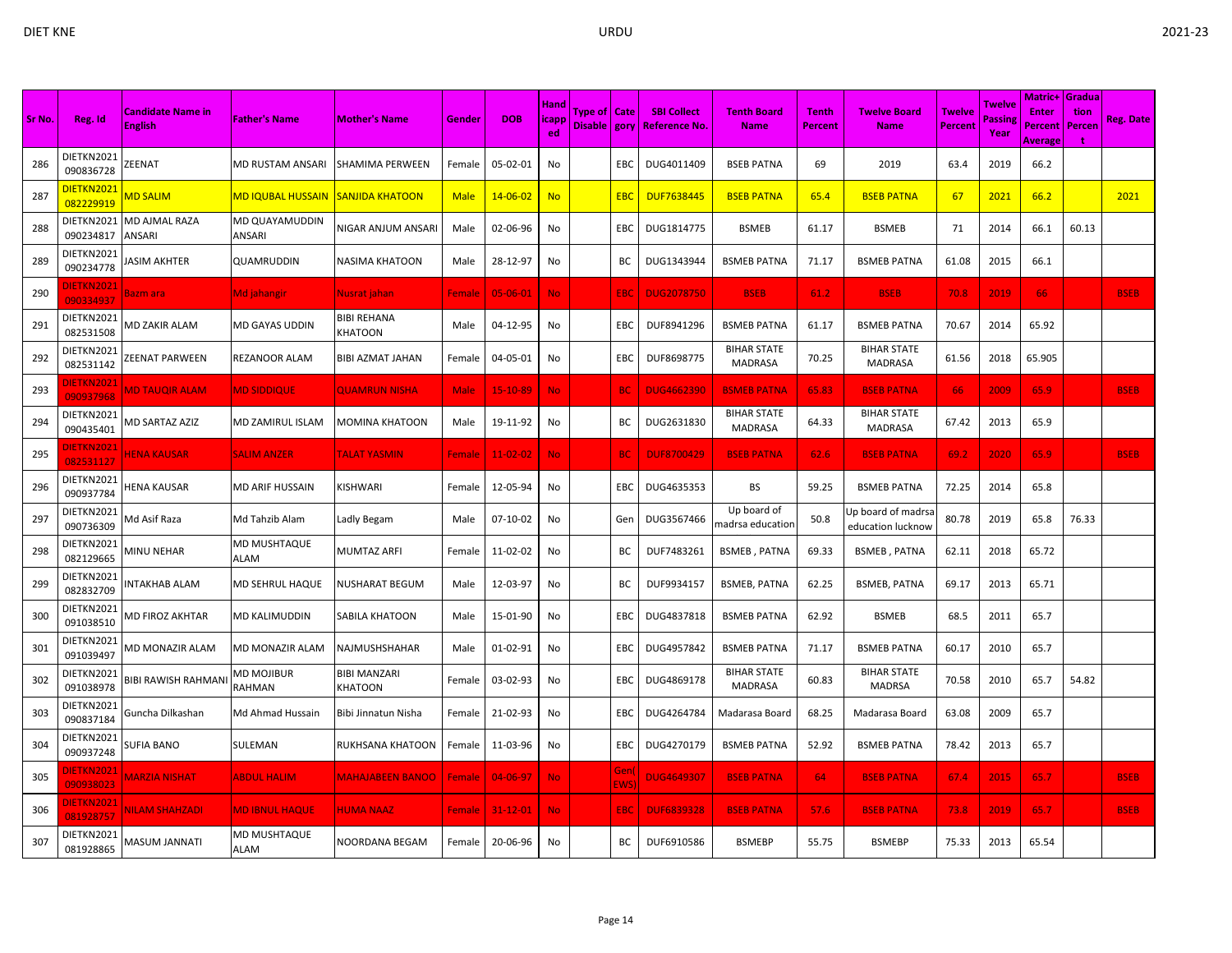|        |                                |                                            |                          |                                |               |                |                            |                                  |            |                                            |                                      |                                |                                      |                                 |                           | <b>Matric+ Gradua</b>                     |                |                  |
|--------|--------------------------------|--------------------------------------------|--------------------------|--------------------------------|---------------|----------------|----------------------------|----------------------------------|------------|--------------------------------------------|--------------------------------------|--------------------------------|--------------------------------------|---------------------------------|---------------------------|-------------------------------------------|----------------|------------------|
| Sr No. | Reg. Id                        | <b>Candidate Name in</b><br><b>English</b> | <b>Father's Name</b>     | <b>Mother's Name</b>           | Gender        | <b>DOB</b>     | <b>Hand</b><br>icapp<br>ed | Type of   Cate<br>Disable   gory |            | <b>SBI Collect</b><br><b>Reference No.</b> | <b>Tenth Board</b><br><b>Name</b>    | <b>Tenth</b><br><b>Percent</b> | <b>Twelve Board</b><br><b>Name</b>   | <b>Twelve</b><br><b>Percent</b> | Twelve<br>Passine<br>Year | <b>Enter</b><br>Percent<br><b>Average</b> | tion<br>Percen | <b>Reg. Date</b> |
| 308    | DIETKN2021<br>091039174        | <b>NOORUL QUAISAR</b>                      | MD YASIN                 | <b>QUAMRUN NISA</b>            | Male          | 03-05-79       | No                         |                                  | ВC         | DUG4906667                                 | <b>BIHAR STATE</b><br><b>MADARSA</b> | 66.83                          | <b>BIHAR STATE</b><br><b>MADARSA</b> | 64.17                           | 2005                      | 65.5                                      |                |                  |
| 309    | DIETKN2021<br>090837099        | MD RIHAN ALAM                              | MD SAJID ALAM            | <b>BIBI HURMATI</b>            | Male          | 16-12-93       | No                         |                                  | EBC        | DUG4229607                                 | <b>BSMEB PATNA</b>                   | 64.08                          | <b>BSMEB PATNA</b>                   | 66.92                           | 2011                      | 65.5                                      |                |                  |
| 310    | DIETKN2021<br>083033499        | NIKHAT AFRIN                               | AFAQUE ALAM              | <b>SHAH BANO</b>               | Female        | 01-04-97       | No                         |                                  | BC         | DUG0503425                                 | <b>BSMEB PATNA</b>                   | 70.5                           | <b>BSMEB PATNA</b>                   | 60.42                           | 2015                      | 65.5                                      |                |                  |
| 311    | DIETKN2021<br>090535863        | ROUSHAN ARA                                | WASI AHMAD               | AMNA KHATOON                   | Female        | 08-10-97       | No                         |                                  | Gen        | DUG3108473                                 | <b>BSMEB PATNA</b>                   | 50.08                          | <b>BSMEB PATNA</b>                   | 81                              | 2014                      | 65.5                                      |                |                  |
| 312    | DIETKN2021<br>091038557        | SITARA KHATOON                             | AINUDDIN                 | LALO JAN                       | Female        | 06-08-98       | No                         |                                  | Gen        | DUG4767493                                 | <b>BSMEB PATNA</b>                   | 52.42                          | <b>BSMEB PATNA</b>                   | 78.58                           | 2015                      | 65.5                                      |                |                  |
| 313    | DIETKN2021<br>082531358        | MOFIZUDDIN                                 | ZAFIR ALAM               | MAHFOOZA KHATOON               | Male          | 16-06-95       | No                         |                                  | BC         | DUF8849628                                 | <b>BSMEB PATNA</b>                   | 60.83                          | <b>BSMEB PATNA</b>                   | 70                              | 2013                      | 65.415                                    |                |                  |
| 314    | DIETKN2021<br>091039181        | MD SHABAB ANWAR                            | <b>ABDUS SAMAD</b>       | ????? ???                      | Male          | 02-03-92       | No                         |                                  | EBC        | DUG4909060                                 | madrasah board                       | 63.83                          | madrasah board                       | 67                              | 2011                      | 65.4                                      |                |                  |
| 315    | DIETKN2021<br>090636025        | ABDUR RAHIM                                | <b>MD ARIF</b>           | NAJMA KHATOON                  | Male          | 22-01-95       | No                         |                                  | Gen        | DUG3291394                                 | <b>BSMEB PATNA</b>                   | 59.42                          | <b>BSMEB PATNA</b>                   | 71.42                           | 2014                      | 65.4                                      |                |                  |
| 316    | DIETKN2021<br>090836947        | SHAMA PERWEEN                              | MOHAMMAD ABDUL<br>QUDDUS | MUSTARI BEGUM                  | Female        | 03-04-95       | No                         |                                  | BC         | DUG4180173                                 | <b>CBSE DELHI</b>                    | 70.2                           | A M U ALIGARH                        | 60.5                            | 2019                      | 65.4                                      |                |                  |
| 317    | <b>JIETKN2021</b><br>090636185 | SANIA FIRDOSHI                             | <b>JASIM AZAM</b>        | SABIRI BEGAM                   | Female        | $04 - 12 - 97$ | No.                        |                                  | <b>BC</b>  | <b>DUG3423353</b>                          | <b>BSEB PATNA</b>                    | 63.6                           | <b>BSEB PATNA</b>                    | 67.2                            | 2017                      | 65.4                                      |                | <b>BSEB</b>      |
| 318    | <b>JIETKN2021</b><br>091039227 | Zeba Nasim                                 | <b>Nasim Akhter</b>      | <b>Rukhshana Khatoon</b>       | Female        | 12-10-99       | No.                        |                                  | EBC        | <b>DUG4770932</b>                          | <b>BSEB PATNA</b>                    | 62.4                           | <b>BSEB PATNA</b>                    | 68.4                            | 2016                      | 65.4                                      |                | <b>BSEB</b>      |
| 319    | DIETKN2021<br>090937424        | REHBAN AZHAR                               | MD TAHA                  | RAZIA NASRIN                   | Male          | 01-01-91       | No                         |                                  | BC         | DUG4498072                                 | <b>BSMEB PATNA</b>                   | 62.67                          | <b>BSMEB PATNA</b>                   | 68                              | 2013                      | 65.3                                      |                |                  |
| 320    | )IETKN2021<br>090134497        | Heena Parween                              | Md Akhtar                | Bibi Murshida Khatoon   Female |               | $25 - 01 - 02$ | No.                        |                                  | <b>EBC</b> | <b>DUG1174135</b>                          | <b>BSEB Patna</b>                    | 54.2                           | <b>BSEB Patna</b>                    | 76.4                            | 2020                      | 65.3                                      |                | <b>BSEB</b>      |
| 321    | DIETKN2021<br>091038930        | md iquebal                                 | idreesh                  | bibi fatma                     | Male          | 02-05-90       | No                         |                                  | EBC        | DUG4870594                                 | bsmeb patna                          | 61                             | bsmeb patna                          | 69.42                           | 2011                      | 65.2                                      |                |                  |
| 322    | DIETKN2021<br>082430694        | SHAMA BEGAM                                | HANIF AHMAD              | SALEHA KHATOON                 | Female        | 29-01-88       | No                         |                                  | BC         | DUF8296946                                 | <b>BIHAR STATE</b><br>MADARSA        | 63.17                          | <b>BIHAR STATE</b><br><b>MADARSA</b> | 67.08                           | 2004                      | 65.125                                    |                |                  |
| 323    | <b>DIETKN2021</b><br>090938151 | <b>SHAHZADI BEGUM</b>                      | <b>SARFARAZ ANWAR</b>    | <b>SHAGUFTA BEGUM</b>          | <b>Female</b> | 14-06-98       | No.                        |                                  | <b>BC</b>  | <b>DUG4478601</b>                          | <b>BSEB PATNA</b>                    | 65                             | <b>BSEB PATNA</b>                    | 65.2                            | 2016                      | 65.1                                      |                | <b>BSEB</b>      |
| 324    | DIETKN2021<br>083033606        | NAWED ARSHAD                               | MD BADI UZZAMAN          | NAJMUS SEHAR                   | Male          | 16-06-99       | No                         |                                  | EBC        | DUG0588518                                 | <b>BSMEB PATNA</b>                   | 68                             | <b>BSMEB PATNA</b>                   | 62.11                           | 2019                      | 65.1                                      |                |                  |
| 325    | DIETKN2021<br>082430993        | <b>SUMERA KHATOON</b>                      | <b>MD JAMIRUDDIN</b>     | <u>MARJINA KHATOON</u>         | Female        | $01 - 01 - 04$ | <b>No</b>                  |                                  | <b>EBC</b> | <b>DUF8520233</b>                          | <b>BSEB PATNA</b>                    | 67.2                           | <b>BSEB PATNA</b>                    | 63                              | 2021                      | 65.1                                      |                | 2021             |
| 326    | DIETKN2021<br>090736348        | MAHMOOD ALAM                               | MD QUASIM                | ANJUMAN ARA                    | Male          | 08-02-82       | No                         |                                  | Gen        | DUG2765194                                 | <b>BSMEB PATNA</b>                   | 59.42                          | <b>BSMEB PATNA</b>                   | 70.67                           | 2004                      | 65                                        | 71.5           |                  |
| 327    | DIETKN2021<br>091038499        | MD AARIF HUSAN                             | MD AUINUL HAQUE          | SHAGUFA BEGAM                  | Male          | 12-11-88       | No                         |                                  | EBC        | DUG4660088                                 | <b>BSMEB PATNA</b>                   | 64.42                          | <b>BSMEB PATNA</b>                   | 65.67                           | 2011                      | 65                                        |                |                  |
| 328    | DIETKN2021<br>083133783        | SAYESTA KHANAM                             | MD EKHLAKE ANSARI        | PARWENA BEGAM                  | Female        | 05-01-94       | No                         |                                  | EBC        | DUG0795708                                 | <b>BSMEB PATNA</b>                   | 65.33                          | <b>BSMEB PATNA</b>                   | 64.58                           | 2013                      | 65                                        |                |                  |
| 329    | DIETKN2021<br>083033240        | SAYESTA KHANAM                             | MD EKHLAKE ANSARI        | PARWENA BEGAM                  | Female        | 05-01-94       | No                         |                                  | Gen        | DUG0351615                                 | <b>BSMEB PATNA</b>                   | 65.33                          | <b>BSMEB PATNA</b>                   | 64.58                           | 2013                      | 65                                        |                |                  |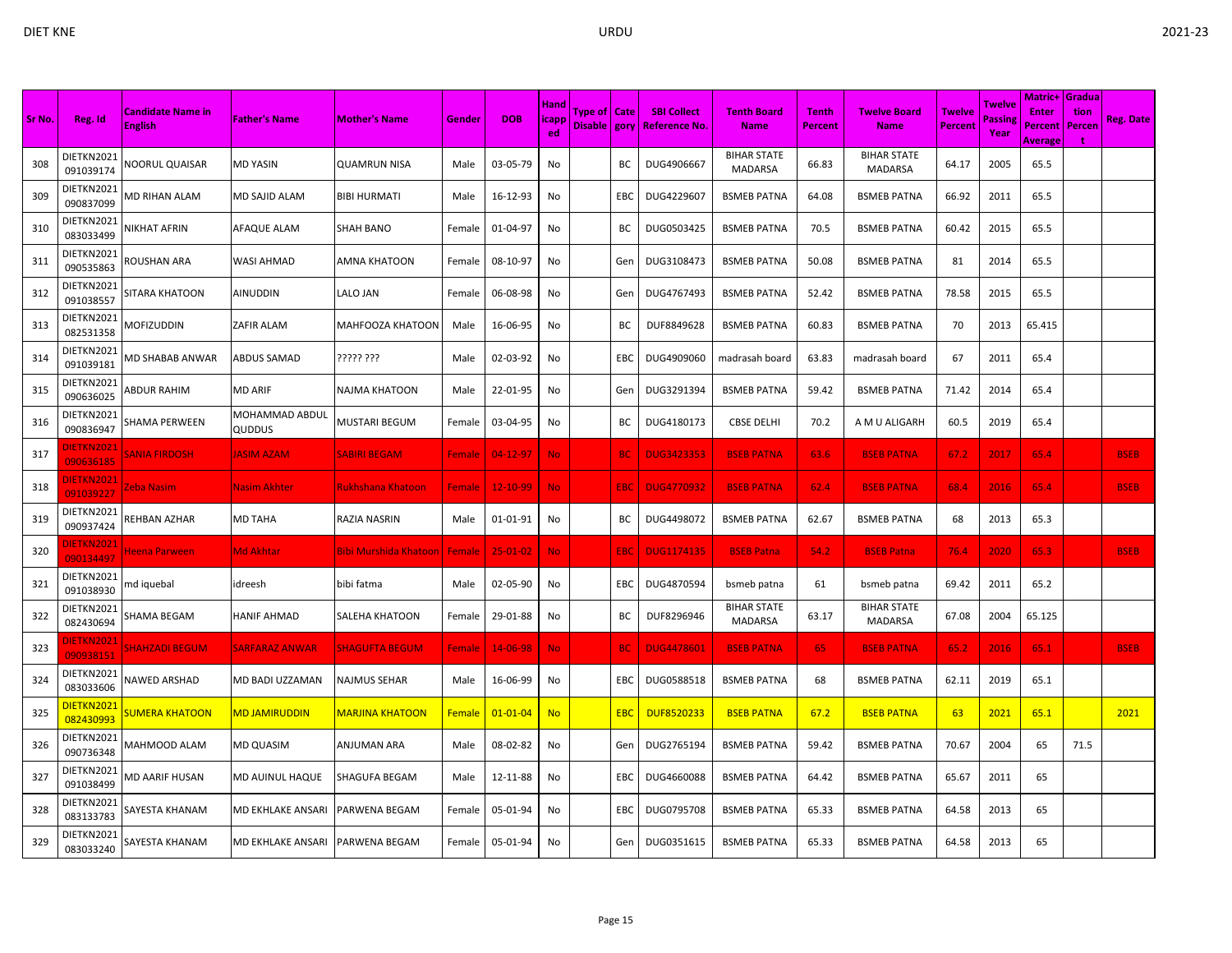| Sr No. | Reg. Id                        | <b>Candidate Name in</b><br><b>English</b> | <b>Father's Name</b>                   | <b>Mother's Name</b>                  | Gender        | <b>DOB</b>     | <b>Hand</b><br> icapp<br>ed | Type of   Cate<br>Disable   gory |                   | <b>SBI Collect</b><br><b>Reference No</b> | <b>Tenth Board</b><br><b>Name</b> | <b>Tenth</b><br><b>Percent</b> | <b>Twelve Board</b><br><b>Name</b>       | <b>Twelve</b><br><b>Percent</b> | Twelve<br>Passine<br>Year | <b>Matric+ Gradua</b><br><b>Enter</b><br>Percent<br>Average | tion<br>Percen | <b>Reg. Date</b> |
|--------|--------------------------------|--------------------------------------------|----------------------------------------|---------------------------------------|---------------|----------------|-----------------------------|----------------------------------|-------------------|-------------------------------------------|-----------------------------------|--------------------------------|------------------------------------------|---------------------------------|---------------------------|-------------------------------------------------------------|----------------|------------------|
| 330    | DIETKN2021<br>083133775        | SAYESTA KHANAM                             | MD EKHLAKE ANSARI                      | PARWENA BEGAM                         | Female        | 05-01-95       | No                          |                                  | EBC               | DUG0795708                                | <b>BSMEB PATNA</b>                | 65.33                          | <b>BSMEB PATNA</b>                       | 64.58                           | 2013                      | 65                                                          |                |                  |
| 331    | DIETKN2021<br>082832481        | MD ASIF                                    | ANIS ALAM                              | AFSARI                                | Male          | 14-04-96       | No                          |                                  | EBC               | DUF9864281                                | <b>BSMEB PATNA</b>                | 58.58                          | <b>BSMEB PATNA</b>                       | 71.25                           | 2016                      | 64.915                                                      |                |                  |
| 332    | DIETKN2021<br>082430965        | <b>BIBI RABIA BASRI</b>                    | <b>ABDUL JALIL</b>                     | <b>BIBI ANWARI BEGAM</b>              | Female        | 20-08-99       | <b>No</b>                   |                                  | EBC               | <b>DUF8488161</b>                         | <b>BSEB PATNA</b>                 | 61.2                           | <b>BSEB PATNA</b>                        | 68.6                            | 2018                      | 64.9                                                        |                | <b>BSEB</b>      |
| 333    | DIETKN2021<br>090836649        | <b>HUMA NAZ</b>                            | MD MUSA                                | RUKHSANA KHANAM                       | Female        | 01-01-95       | No                          |                                  | Gen<br><b>EWS</b> | DUG4026590                                | <b>BSMEB PATNA</b>                | 62.5                           | <b>BSMEB PATNA</b>                       | 67.17                           | 2012                      | 64.8                                                        |                |                  |
| 334    | DIETKN2021<br>090736518        | <b>MD KAUNAIN RAZA</b>                     | MD MANZOOR RAZA                        | <b>MUSTARI BEGAM</b>                  | Male          | 31-01-86       | No                          |                                  | BC                | DUG3443530                                | <b>BSMEB PATNA</b>                | 61.91                          | <b>BSMEB PATNA</b>                       | 67.55                           | 2004                      | 64.7                                                        |                |                  |
| 335    | DIETKN2021<br>091039492        | <b>ABDUL GAFFAR</b>                        | MUKHLESUR<br>RAHMAN                    | <b>AMINA KHATOON</b>                  | Male          | 01-01-94       | No                          |                                  | Gen               | DUG4971834                                | <b>BSMEB PATNA</b>                | 57.25                          | <b>BSMEB PATNA</b>                       | 72.17                           | 2014                      | 64.7                                                        |                |                  |
| 336    | DIETKN2021<br>083033270        | <b>AREFA KHATOON</b>                       | MD ARIF ALAM                           | SANJEEDA KHATOON                      | Female        | 02-02-02       | No                          |                                  | BC                | DUG0357968                                | <b>BSMEB PATNA</b>                | 66.6                           | <b>BSMEB PATNA</b>                       | 62.8                            | 2019                      | 64.7                                                        |                |                  |
| 337    | DIETKN2021<br>091039388        | MD RAJIBUL RAMAN<br>ANSARI                 | SHUKUR<br>MOHAMMAD ANSARI              | LATIFA KHATUN<br>ANSARI               | Male          | 05-03-93       | No                          |                                  | EBC               | DUG4940029                                | <b>BSMEB PATNA</b>                | 55.83                          | <b>BSMEB PATNA</b>                       | 73.42                           | 2011                      | 64.6                                                        |                |                  |
| 338    | <b>IETKN2021</b><br>082832614  | Zakia Tagdees                              | Gulam Sabir                            | Shahnhaz begum                        | <b>Female</b> | 22-05-97       | No.                         |                                  | <b>BC</b>         | <b>DUF9894916</b>                         | <b>BSEB PATNA</b>                 | 67.2                           | <b>BSEB PATNA</b>                        | 62                              | 2017                      | 64.6                                                        |                | <b>BSEB</b>      |
| 339    | DIETKN2021<br>090937682        | <b>MD AKHLAQUR</b><br><b>RAHMAN</b>        | MD YASIN                               | TAHMUJA KHATOON                       | Male          | 01-02-86       | No                          |                                  | BС                | DUG4577508                                | <b>BSMEB PATNA</b>                | 61.83                          | <b>BSMEB PATNA</b>                       | 67.25                           | 2004                      | 64.5                                                        |                |                  |
| 340    | DIETKN2021<br>091039410        | <b>MD SARTAJ</b>                           | AHMAD HUSSAIN                          | <b>HASMAT ARA</b>                     | Male          | 04-05-93       | No                          |                                  | ВC                | DUG4943123                                | BSMEB, PATNA                      | 64.42                          | BSMEB, PATNA                             | 64.67                           | 2012                      | 64.5                                                        |                |                  |
| 341    | DIETKN2021<br>090837226        | AHTASHAM ALAM                              | MD NOORUL ALAM                         | AHSANA BEGAM                          | Male          | 13-12-93       | No                          |                                  | BС                | DUG4281866                                | <b>BSMEB PATNA</b>                | 61.18                          | <b>BSMEB PATNA</b>                       | 67.91                           | 2012                      | 64.5                                                        |                |                  |
| 342    | DIETKN2021<br>090234570        | MD TANWER ALAM                             | MD AZIMUDDIN                           | <b>BIBI SANJIDA BEGAM</b>             | Male          | 06-03-87       | No                          |                                  | EBC               | DUG0921483                                | <b>BSMEB PATNA</b>                | 61.92                          | <b>BSMEB PATNA</b>                       | 66.92                           | 2004                      | 64.4                                                        |                |                  |
| 343    | DIETKN2021<br>082933039        | <b>ROZI BANO</b>                           | ZAHIR AHMAD                            | RASHIDA BANO                          | Female        | 11-03-96       | No                          |                                  | Gen               | DUF9609497                                | BIHAR MADRASA<br><b>EDUCATION</b> | 60.58                          | <b>BIHAR MADRASA</b><br><b>EDUCATION</b> | 68.25                           | 2013                      | 64.4                                                        |                |                  |
| 344    | DIETKN2021<br>091039607        | MD RIZWAN ANSARI                           | MD HASHIB ANSARI                       | <b>ASMINA BEGAM</b>                   | Male          | 15-12-97       | No                          |                                  | EBC               | DUG4978991                                | B.S.M.E.B                         | 69.75                          | B.S.M.E.B                                | 59                              | 2015                      | 64.4                                                        |                |                  |
| 345    | <b>DIETKN2021</b><br>091038343 | <b>RESHMI PERWEEN</b>                      | <b>MD LAL MIYA</b>                     | <b>SAHEBA KHATOON</b>                 | <b>Female</b> | $20 - 09 - 02$ | No.                         |                                  | Gen               | <b>DUG4767752</b>                         | <b>BSEB PATNA</b>                 | 62.2                           | <b>BSEB PATNA</b>                        | 66.6                            | 2020                      | 64.4                                                        |                | <b>BSEB</b>      |
| 346    | DIETKN2021<br>090837229        | BEHTER ALAM                                | MAHBOOB ALAM                           | KHURSHIDA BEGAM                       | Male          | 07-03-95       | No                          |                                  | BС                | DUG4284905                                | <b>BSMEB PATNA</b>                | 58.58                          | <b>BSMEB PATNA</b>                       | 70                              | 2014                      | 64.3                                                        |                |                  |
| 347    | DIETKN2021<br>090134381        | <b>BIBI MUSKAAN</b>                        | MD DAWOOD ALAM                         | <b>BIBI FATMA</b>                     | Female        | 02-07-96       | No                          |                                  | EBC               | DUG1320480                                | <b>BSMEB PATNA</b>                | 59.75                          | <b>BSMEB PATNA</b>                       | 68.75                           | 2014                      | 64.3                                                        |                |                  |
| 348    | <b>JIETKN2021</b><br>082029279 | <b>MD MASOOD ALAM</b>                      | <b>MD JALALUDDIN</b>                   | ZULEKHA BEGUM                         | <b>Male</b>   | 21-01-97       | <b>No</b>                   |                                  | EBC               | <b>DUF7168009</b>                         | <b>BSEB PATNA</b>                 | 63.8                           | <b>BSEB PATNA</b>                        | 64.8                            | 2015                      | 64.3                                                        |                | <b>BSEB</b>      |
| 349    | DIETKN2021<br>091038796        | SHAMA NAAZ ANJUM                           | MD ZUBAIR ALAM                         | <b>BIBI KHURSHIDA</b><br><b>BEGUM</b> | Female        | 10-01-98       | No                          |                                  | EBC               | DUG4798616                                | <b>BSMEB</b>                      | 56.17                          | <b>BSMEB</b>                             | 72.42                           | 2014                      | 64.3                                                        |                |                  |
| 350    | DIETKN2021<br>091038807        | <b>MD HAMMAD ALAM</b>                      | HASIBUR RAHMAN                         | <b>HAJRA KHATOON</b>                  | Male          | 01-05-99       | No                          |                                  | Gen               | DUG4833118                                | <b>BSMEB PATNA</b>                | 69.08                          | <b>BSMEB PATNA</b>                       | 59.5                            | 2016                      | 64.3                                                        |                |                  |
| 351    | DIETKN2021<br>082330514        | MD SADDAM HUSSAIN                          | <b>MD SHAMSHAD ALAM RAHILA KHATOON</b> |                                       | Male          | 15-06-92       | No                          |                                  | EBC               | DUF8110808                                | <b>BSMEB PATNA</b>                | 62.58                          | <b>BSMEB PATNA</b>                       | 66                              | 2011                      | 64.29                                                       |                |                  |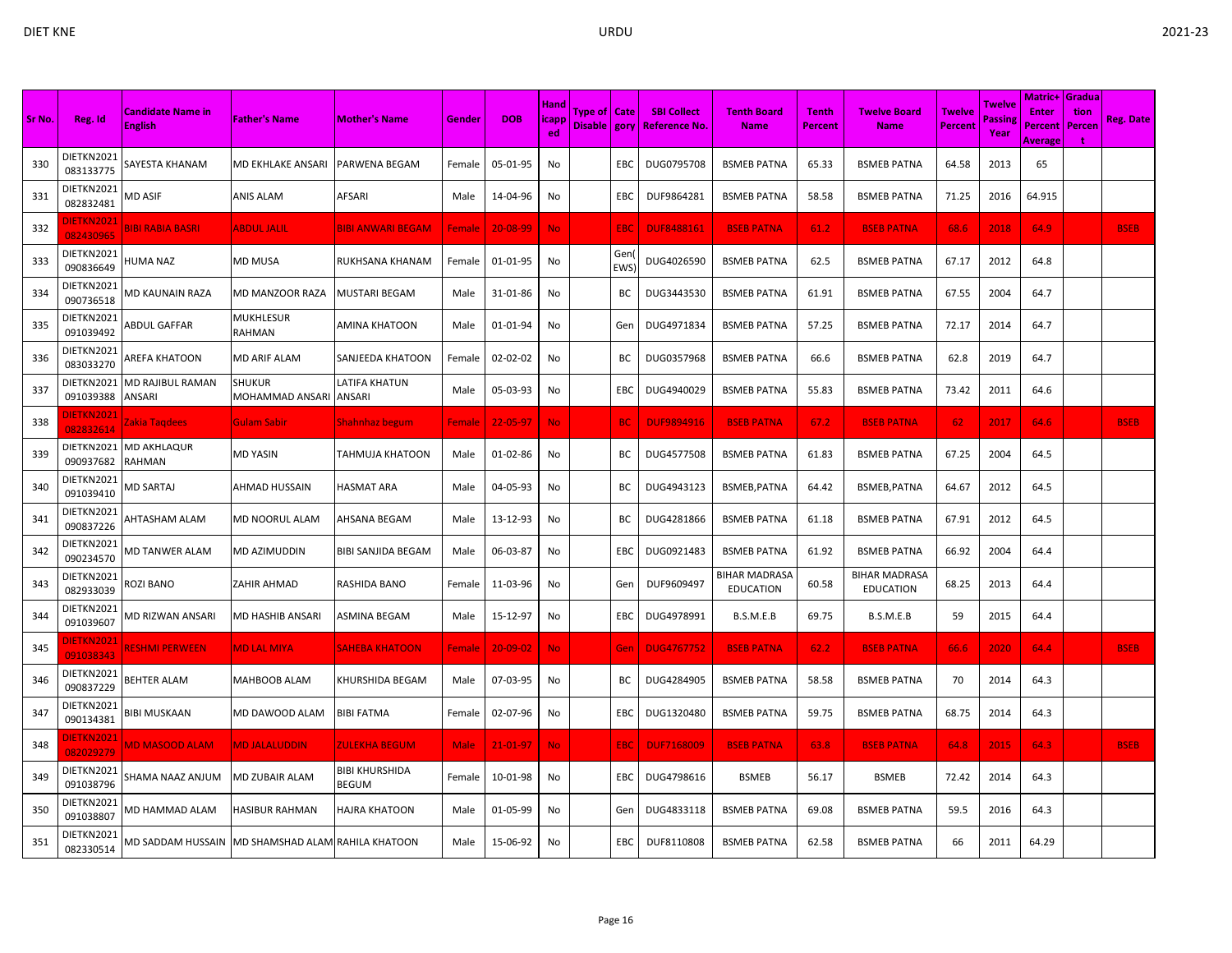|        |                               |                                            |                                   |                        |             |            |                            |                |                   |                                                     |                                           |                         |                                           |                                 |                          | <b>Matric+ Gradua</b>                     |                |             |
|--------|-------------------------------|--------------------------------------------|-----------------------------------|------------------------|-------------|------------|----------------------------|----------------|-------------------|-----------------------------------------------------|-------------------------------------------|-------------------------|-------------------------------------------|---------------------------------|--------------------------|-------------------------------------------|----------------|-------------|
| Sr No. | Reg. Id                       | <b>Candidate Name in</b><br><b>English</b> | <b>Father's Name</b>              | <b>Mother's Name</b>   | Gender      | <b>DOB</b> | <b>Hand</b><br>icapp<br>ed | Type of   Cate |                   | <b>SBI Collect</b><br>Disable   gory   Reference No | <b>Tenth Board</b><br><b>Name</b>         | <b>Tenth</b><br>Percent | <b>Twelve Board</b><br><b>Name</b>        | <b>Twelve</b><br><b>Percent</b> | Twelve<br>assine<br>Year | <b>Enter</b><br>Percent<br><b>Average</b> | tion<br>Percen | Reg. Date   |
| 352    | DIETKN2021<br>082531369       | WAKEEL ALAM                                | ABDUL AZIZ                        | AKHTARI KHATOON        | Male        | 07-03-95   | No                         |                | EBC               | DUE0192330                                          | <b>BIHAR STATE</b><br><b>MADARASA</b>     | 60.83                   | <b>BIHAR STATE</b><br><b>MADARASA</b>     | 67.58                           | 2013                     | 64.205                                    |                |             |
| 353    | DIETKN2021<br>090836743       | WASIQUR RAHMAN                             | <b>FAKHER UDDIN</b>               | SHAMIMA KHATOON        | Male        | 02-02-90   | No                         |                | EBC               | DUG4069104                                          | <b>BSMEB PATNA</b>                        | 68.5                    | BSMEB PATNA                               | 59.83                           | 2009                     | 64.2                                      |                |             |
| 354    | DIETKN2021<br>091039495       | ABDUR RAHMAN                               | <b>MD AFAQUE</b>                  | SHABNAM PARWEEN        | Male        | 10-12-03   | No                         |                | Gen<br><b>EWS</b> | DUG4963977                                          | <b>B S M E B PATNA</b>                    | 63.56                   | <b>B S M E B PATNA</b>                    | 64.88                           | 2020                     | 64.2                                      |                |             |
| 355    | DIETKN2021<br>090636051       | SADIA SHAHEEN                              | <b>GHULAM RABBANI</b>             | MAHFOZA YASMIN         | Female      | 12-12-89   | No                         |                | EBC               | DUG3331084                                          | <b>BSMEB PATNA</b>                        | 64.25                   | <b>BSMEB PATNA</b>                        | 63.92                           | 2012                     | 64.1                                      | 65.2           |             |
| 356    | <b>IETKN2021</b><br>082933010 | <b>MD SOHAIL AKHTER</b>                    | <b>MAJIFUDDIN</b>                 | <b>SUBERA BEGAM</b>    | <b>Male</b> | 15-01-94   | No.                        |                | <b>BC</b>         | <b>DUF9935453</b>                                   | <b>BIHAR SCHOOL</b><br><b>EXAMINATION</b> | 60.6                    | <b>BIHAR SCHOOL</b><br><b>EXAMINATION</b> | 67.6                            | 2012                     | 64.1                                      |                | <b>BSEB</b> |
| 357    | DIETKN2021<br>090836926       | <b>MD NADEEM SAGAR</b>                     | <b>MD RAFIQUE</b>                 | BIBI SAJIDA            | Male        | 06-11-94   | No                         |                | EBC               | DUG4182066                                          | <b>BSMEB PATNA</b>                        | 57.83                   | <b>BSMEB PATNA</b>                        | 70.33                           | 2014                     | 64.1                                      |                |             |
| 358    | DIETKN2021<br>082832344       | <b>MD JAWED</b>                            | MOHIBUL HAQUE                     | IARIDA KHATOON         | Male        | 12-08-97   | No                         |                | EBC               | DUF9429754                                          | <b>BIHAR STATE</b><br>MADARSA             | 63.67                   | <b>BIHAR STATE</b><br><b>MADARSA</b>      | 64.5                            | 2014                     | 64.085                                    | 59.4           |             |
| 359    | DIETKN2021<br>083033512       | SUMAIYA PARWEEN                            | <b>MD IFTAKHAR ALAM</b>           | ALAM ARA               | Female      | 15-03-91   | No                         |                | <b>EBC</b>        | DUG517218                                           | <b>BSMEB PATN</b>                         | 70.08                   | <b>BSMEB PATNA</b>                        | 57.83                           | 2009                     | 64                                        |                |             |
| 360    | DIETKN2021<br>091038576       | MD MOHSAN RAZA                             | <b>JAMAL UDDIN</b>                | MAHSUMA KHATOON        | Male        | 12-12-96   | No                         |                | Gen               | DUG4799716                                          | <b>BSMEB PATNA</b>                        | 59.08                   | <b>BSMEB PATNA</b>                        | 68.83                           | 2014                     | 64                                        | 61.63          |             |
| 361    | DIETKN2021<br>090937357       | DANISH ALAM                                | MASOOD ALAM                       | SANJARI BEGAM          | Male        | 28-06-98   | No                         |                | BC                | DUG4463369                                          | <b>BSMEB PATNA</b>                        | 65.92                   | BSMEB PATNA                               | 62.17                           | 2017                     | 64                                        |                |             |
| 362    | DIETKN2021<br>090736329       | MD SHAMS KHALID                            | <b>MD ANWARUL</b><br><b>HAQUE</b> | BIBI SAMSHA            | Male        | 12-10-93   | No                         |                | EBC               | DUF9889629                                          | <b>BSMEB PATNA</b>                        | 63                      | <b>BSMEB PATNA</b>                        | 64.75                           | 2012                     | 63.9                                      |                |             |
| 363    | DIETKN2021<br>090535743       | SHAGUFTA NAAZ                              | MD ALIM UDDIN                     | BIBI NARGIS            | Female      | 01-01-98   | No                         |                | EBC               | DUG3042124                                          | <b>BIHAR STATE</b><br><b>MADRASA</b>      | 66.67                   | <b>BIHAR STATE</b><br><b>MADRASA</b>      | 61.17                           | 2017                     | 63.9                                      |                |             |
| 364    | )IETKN2021<br>091039115       | <b>TANNAL AISA</b>                         | <b>MD HANIF</b>                   | <b>SHAHEDA KHATOON</b> | Female      | 05-04-98   | <b>No</b>                  |                | Gen               | <b>DUG4888886</b>                                   | <b>BSEB PATNA</b>                         | 61.8                    | <b>BSEB PATNA</b>                         | 66                              | 2017                     | 63.9                                      |                | <b>BSEB</b> |
| 365    | DIETKN2021<br>090836719       | SAMINA BEGAM                               | MANSOOR ALAM                      | HAMIDA KHATOON         | Female      | 22-05-98   | No                         |                | EBC               | DUG4052149                                          | <b>MADARSA BOARD</b>                      | 66.08                   | <b>MADARSA BOARD</b>                      | 61.67                           | 2018                     | 63.9                                      |                |             |
| 366    | DIETKN2021<br>082129457       | <b>MD JAWED ALAM</b>                       | <b>NOORUL ISLAM</b>               | NOOR JAHAN             | Male        | 05-03-97   | No                         |                | BC                | DUF7356335                                          | <b>BSMEB PATNA</b>                        | 59.08                   | <b>BSMEB PATNA</b>                        | 68.67                           | 2014                     | 63.875                                    |                |             |
| 367    | DIETKN2021<br>082129537       | UMME SALAM                                 | MOHARRAM ALI                      | BIBI SABILA            | Female      | 02-01-94   | No                         |                | Gen               | DUF7394599                                          | <b>BSMEB PATNA</b>                        | 62.75                   | <b>BSMEB PATNA</b>                        | 64.92                           | 2012                     | 63.835                                    |                |             |
| 368    | DIETKN2021<br>090937906       | <b>MD TALHA FIROZ</b>                      | <b>FIROZ ANWER</b>                | NIKHAT ZABIN           | Male        | 05-01-96   | No                         |                | EBC               | DUG4675007                                          | <b>BSMEB PATNA</b>                        | 59.42                   | <b>BSMEB PATNA</b>                        | 68.25                           | 2013                     | 63.8                                      |                |             |
| 369    | DIETKN2021<br>091039470       | <b>AIYOOB ALI</b>                          | <b>MD SULEMAN</b>                 | ZUBEDAH KHATOON        | Male        | 06-02-97   | No                         |                | EBC               | DUG4955987                                          | <b>BIHAR STATE</b><br><b>MADRASA</b>      | 65.67                   | <b>BIHAR STATE</b><br><b>MADRASA</b>      | 61.83                           | 2015                     | 63.8                                      |                |             |
| 370    | DIETKN2021<br>090937343       | MD SHAMIM AKHTAR                           | MOJIBUR RAHMAN                    | HAJERA KHATOON         | Male        | 16-03-97   | No                         |                | ВC                | DUG4458436                                          | <b>BSMEB PATNA</b>                        | 59.42                   | <b>BSMEB PATNA</b>                        | 68.17                           | 2014                     | 63.8                                      |                |             |
| 371    | DIETKN2021<br>082330305       | SAHEEN PARWEEN                             | <b>SADRUL HODA</b>                | BIBI SHAHJAHAN         | Female      | 27-03-99   | No.                        |                | EBC               | DUF7977351                                          | <b>BSMEB PATNA</b>                        | 66.92                   | <b>BSMEB PATNA</b>                        | 60.67                           | 2016                     | 63.795                                    | 67.25          |             |
| 372    | DIETKN2021<br>082631632       | MD MANSOOR ALAM                            | <b>MD SULAIMAN</b>                | MALEFUN NISA           | Male        | 05-01-98   | No                         |                | ВC                | DUF9089466                                          | <b>BSMEB PATNA</b>                        | 58.73                   | <b>BSMEB PATNA</b>                        | 68.82                           | 2014                     | 63.775                                    |                |             |
| 373    | DIETKN2021<br>090836707       | NIGAR ISHRAT                               | MD MOHIUDDIN                      | NOOR JAHAN             | Female      | 15-06-87   | No                         |                | EBC               | DUG4046048                                          | <b>BSMEB PATNA</b>                        | 66                      | BSMEB PATNA                               | 61.42                           | 2008                     | 63.7                                      |                |             |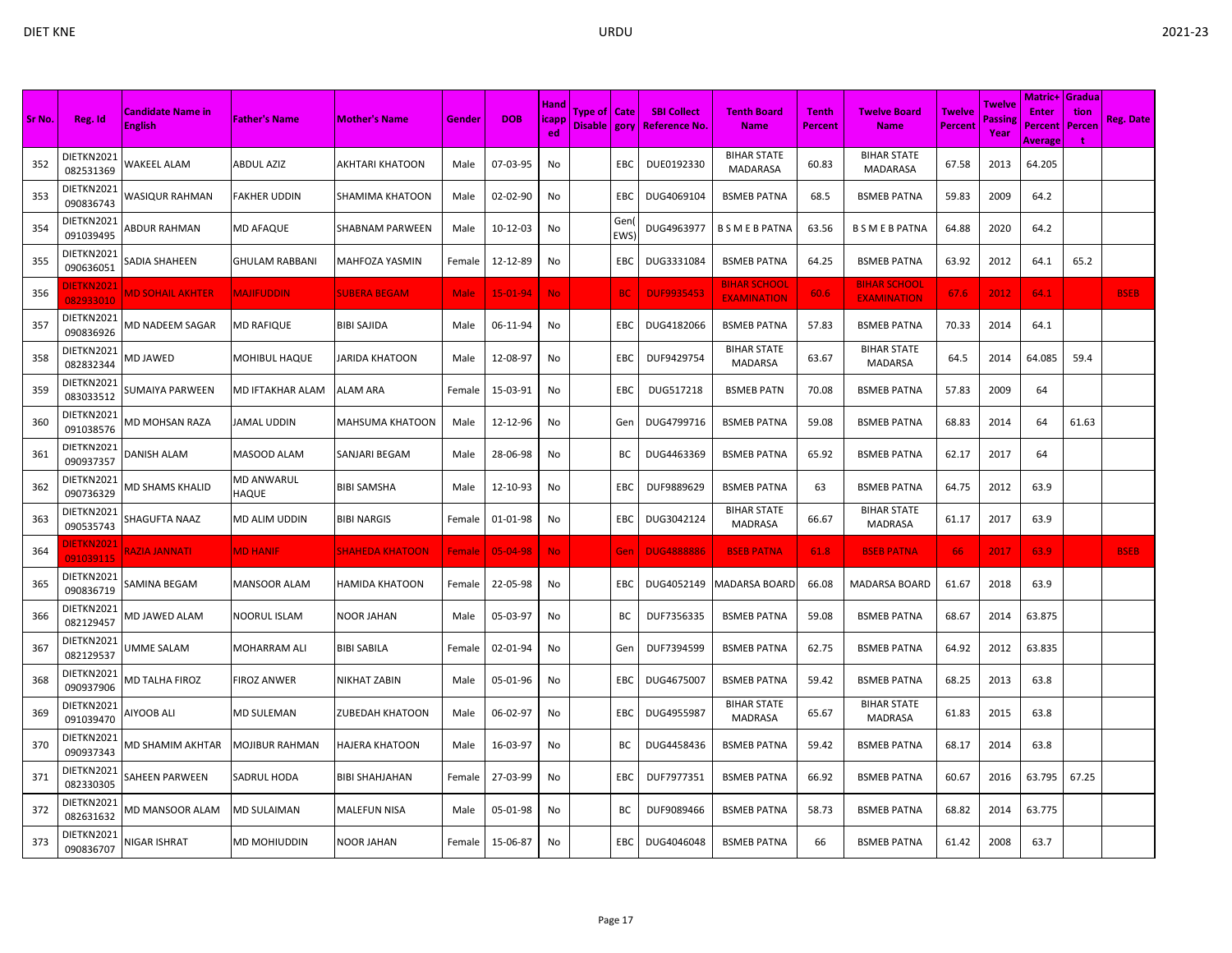|        |                                |                                            |                      |                                  |               |                |                              |                                  |             |                                            |                                        |                                |                                       |                          |                   | <b>Matric+ Gradua</b>   |                       |                  |
|--------|--------------------------------|--------------------------------------------|----------------------|----------------------------------|---------------|----------------|------------------------------|----------------------------------|-------------|--------------------------------------------|----------------------------------------|--------------------------------|---------------------------------------|--------------------------|-------------------|-------------------------|-----------------------|------------------|
| Sr No. | Reg. Id                        | <b>Candidate Name in</b><br><b>English</b> | <b>Father's Name</b> | <b>Mother's Name</b>             | Gender        | <b>DOB</b>     | <b>Hand</b><br><b>licapp</b> | Type of   Cate<br>Disable   gory |             | <b>SBI Collect</b><br><b>Reference No.</b> | <b>Tenth Board</b><br><b>Name</b>      | <b>Tenth</b><br><b>Percent</b> | <b>Twelve Board</b><br><b>Name</b>    | <b>Twelve</b><br>Percent | Twelve<br>Passine | <b>Enter</b><br>Percent | tion<br><b>Percer</b> | <b>Reg. Date</b> |
|        |                                |                                            |                      |                                  |               |                | ed.                          |                                  |             |                                            |                                        |                                |                                       |                          | Year              | Average                 |                       |                  |
| 374    | <b>DIETKN2021</b><br>090937769 | <b>HAIDER ALL</b>                          | <b>HIFZUR RAHMAN</b> | <b>KISHWAR SULTANA</b>           | <b>Male</b>   | 24-11-91       | No.                          |                                  | Gen         | <b>DUG3083085</b>                          | <b>BSEB, PATNA</b>                     | 60.8                           | <b>BSEB, PATNA</b>                    | 66.6                     | 2009              | 63.7                    | 62.6                  | <b>BSEB</b>      |
| 375    | DIETKN2021<br>091038416        | Shahbaz Alam                               | Siddique Alam        | Sitara begam                     | Male          | 01-11-92       | No                           |                                  | Gen         | DUG4774098                                 | <b>Bihar state</b><br>Madrsa education | 62.33                          | Bihar state Madrsa<br>education board | 65                       | 2011              | 63.7                    | 57.13                 |                  |
| 376    | DIETKN2021<br>090937619        | MD MUKHTAR ALAM                            | <b>MD MOINUDDIN</b>  | NAHIDA KHATOON                   | Male          | 07-04-94       | No                           |                                  | Gen         | DUG4551412                                 | <b>BSMEB PATNA</b>                     | 63.75                          | <b>BSMEB PATNA</b>                    | 63.58                    | 2012              | 63.7                    |                       |                  |
| 377    | DIETKN2021<br>082531039        | VID NEESAR HASIB                           | MD HASIBUR<br>RAHMAN | ROSHAN ARA                       | Male          | 20-02-97       | No                           |                                  | EBC         | DUF7590529                                 | <b>B.S.M.E.B PATNA</b>                 | 64.58                          | <b>B.S.M.E.B PATNA</b>                | 62.67                    | 2015              | 63.625                  |                       |                  |
| 378    | DIETKN2021<br>090134293        | KAHKESHAN PARVEEN                          | <b>MD USUF</b>       | <b>MAIRUN NESA</b>               | Female        | 05-05-93       | No                           |                                  | EBC         | DUG0669402                                 | <b>BSMEB PATNA</b>                     | 63.67                          | <b>BSMEB PATNA</b>                    | 63.5                     | 2011              | 63.6                    |                       |                  |
| 379    | DIETKN2021<br>090937875        | <b>BIBI AASEYA PARWEEN</b>                 | MD SARWARE ISLAM     | <b>NAHID PARWEEN</b>             | Female        | 01-01-99       | No                           |                                  | EBC         | DUG4662745                                 | <b>MADRASA BOARD</b>                   | 65.08                          | MADRASA BOARD                         | 62.08                    | 2017              | 63.6                    |                       |                  |
| 380    | DIETKN2021<br>082832491        | GHULAM RABBANI                             | MD SAHID ALAM        | BI BI SHABNAM                    | Male          | 31-07-95       | No                           |                                  | ВC          | DUF9833004                                 | <b>BSMEB PATNA</b>                     | 60.5                           | <b>BSMEB PATNA</b>                    | 66.67                    | 2013              | 63.585                  |                       |                  |
| 381    | <b>JIETKN2021</b><br>091039484 | <b>VAWISHTA BEGUM</b>                      | <b>AZIM UDDIN</b>    | <b>SABERA KHATOON</b>            | Female        | 18-06-91       | <b>No</b>                    |                                  | Gen         | <b>DUG4936663</b>                          | <b>BSMEB PATNA</b>                     | 71.5                           | <b>BSEB PATNA</b>                     | 55.4                     | 2010              | 63.5                    |                       | <b>BSEB</b>      |
| 382    | DIETKN2021<br>090435352        | BIBI FARHAT NAZ                            | MASIUR RAHMAN        | LATE WASIMA<br>KHATOON           | Female        | 04-07-91       | No                           |                                  | EBC         | DUG2595306                                 | <b>BSMEB PATNA</b>                     | 67.67                          | <b>BSMEB PATNA</b>                    | 59.25                    | 2009              | 63.5                    |                       |                  |
| 383    | <b>JIETKN2021</b><br>090937978 | <b>ABRAR ALAM</b>                          | PAZIR UDDIN          | <b>BIBI BILQUIS</b>              | <b>Male</b>   | $14 - 10 - 93$ | No.                          |                                  | Gen<br>EWS) | <b>DUG4515102</b>                          | <b>B.S.E.B.PATNA</b>                   | 56.67                          | <b>B.S.E.B.PATANA</b>                 | 70.33                    | 2013              | 63.5                    |                       | <b>BSEB</b>      |
| 384    | <b>DIETKN2021</b><br>083134053 | <b>VADRA KHATOON</b>                       | <b>NIZAM UDDIN</b>   | <b>NAJRA KHATOON</b>             | Female        | $11 - 12 - 97$ | <b>No</b>                    |                                  | <b>EBC</b>  | <b>DUG1032106</b>                          | <b>BSEB PATNA</b>                      | 63.2                           | <b>BSEB PATNA</b>                     | 63.8                     | 2017              | 63.5                    | 62                    | <b>BSEB</b>      |
| 385    | DIETKN2021<br>082229839        | Asif Rezal                                 | Nouseen Iqbal        | Shabbu Jahan                     | <b>Male</b>   | $01 - 01 - 02$ | <b>No</b>                    |                                  | Gen         | <b>DUF7596886</b>                          | <b>BSEB</b>                            | 56.4                           | <b>BSEB</b>                           | 70.6                     | 2021              | 63.5                    |                       | 2021             |
| 386    | DIETKN2021<br>082732205        | RAKHSHANDA NAZ                             | HASAN REZA           | <b>GHAZALA BEGAM</b>             | Female        | 15-02-98       | No                           |                                  | Gen         | DUF9592930                                 | <b>BSMEB</b>                           | 69.64                          | <b>BSMEB</b>                          | 57.18                    | 2016              | 63.41                   |                       |                  |
| 387    | DIETKN2021<br>090937643        | <u>NAFISA KHANAM</u>                       | <u>NAIMUDDIN</u>     | HALIMA KURESHA<br><b>KHATOON</b> | <b>Female</b> | $11 - 01 - 01$ | No.                          |                                  | <b>BC</b>   | <b>DUG4563433</b>                          | <b>BSEP PATNA</b>                      | 50.8                           | <b>BSEP PATNA</b>                     | 76                       | 2020              | 63.4                    |                       | <b>BSEB</b>      |
| 388    | DIETKN2021<br>082631722        | <b>NEHA PERWEEN</b>                        | MD SULEMAN           | RUKHSANA BEGUM                   | Female        | 01-02-95       | No                           |                                  | Gen         | DUF9156781                                 | <b>BSMEB PATNA</b>                     | 57                             | <b>BSMEB PATNA</b>                    | 69.67                    | 2013              | 63.335                  |                       |                  |
| 389    | DIETKN2021<br>083134115        | <b>OOLI KHATOON</b>                        | ZAHURUL HAQUE        | ASMA ARA BEGAM                   | Female        | 06-05-89       | No                           |                                  | ВC          | DUG1057895                                 | <b>BSMEB PATNA</b>                     | 61.18                          | <b>BSMEB PATNA</b>                    | 65.45                    | 2011              | 63.3                    |                       |                  |
| 390    | DIETKN2021<br>090335196        | MD EHTASHAMUL<br>HAQUE                     | MD WARIS             | <b>BIBI NASRIN</b>               | Male          | 08-01-91       | No                           |                                  | ЕВС         | DUG2314234                                 | <b>BSMEB, PATNA</b>                    | 64.83                          | <b>BSMEB, PATNA</b>                   | 61.67                    | 2010              | 63.3                    |                       |                  |
| 391    | DIETKN2021<br>090937761        | SOHRAB ALI                                 | ZUBAIR ALAM          | SAHAR BANO                       | Male          | 15-06-93       | No                           |                                  | Gen         | DUG4615186                                 | <b>BSMEB</b>                           | 67.17                          | <b>BSMEB</b>                          | 59.42                    | 2010              | 63.3                    |                       |                  |
| 392    | DIETKN2021<br>091038531        | <b>HAIDER ANJUM</b>                        | <u>MATIUR RAHMAN</u> | HASBINA PERWEEN                  | <b>Male</b>   | $15 - 08 - 93$ | <b>No</b>                    |                                  | <b>BC</b>   | <b>DUG4794395</b>                          | <b>BSEB</b>                            | 66                             | <b>BSEB</b>                           | 60.6                     | 2011              | 63.3                    | 64.31                 | <b>BSEB</b>      |
| 393    | DIETKN2021<br>090435553        | MD TAUSIF ALAM                             | MD MOIZ UDDIN        | <b>BIBI ZAHEDA</b><br>KHATOON    | Male          | 18-10-94       | No                           |                                  | Gen         | DUG2810107                                 | <b>BSMEB</b>                           | 62                             | <b>BSMEB</b>                          | 64.67                    | 2012              | 63.3                    |                       |                  |
| 394    | DIETKN2021<br>083134016        | SHOAB                                      | SHABBIR              | KHURSHEED PERWEEN                | Male          | 10-02-96       | No                           |                                  | BС          | DUG0996834                                 | <b>BSMEB PATNA</b>                     | 58.25                          | <b>BSMEB PATNA</b>                    | 68.42                    | 2014              | 63.3                    |                       |                  |
| 395    | DIETKN2021<br>090736364        | NASIM AKHTAR                               | MUSTAQUE AHMAD       | GULBAHA KHATOON                  | Male          | 03-03-97       |                              | Yes Physical                     | EBC         | DUG3621498                                 | <b>BSMEB PATNA</b>                     | 67.33                          | <b>BSMEB PATNA</b>                    | 59.33                    | 2015              | 63.3                    |                       |                  |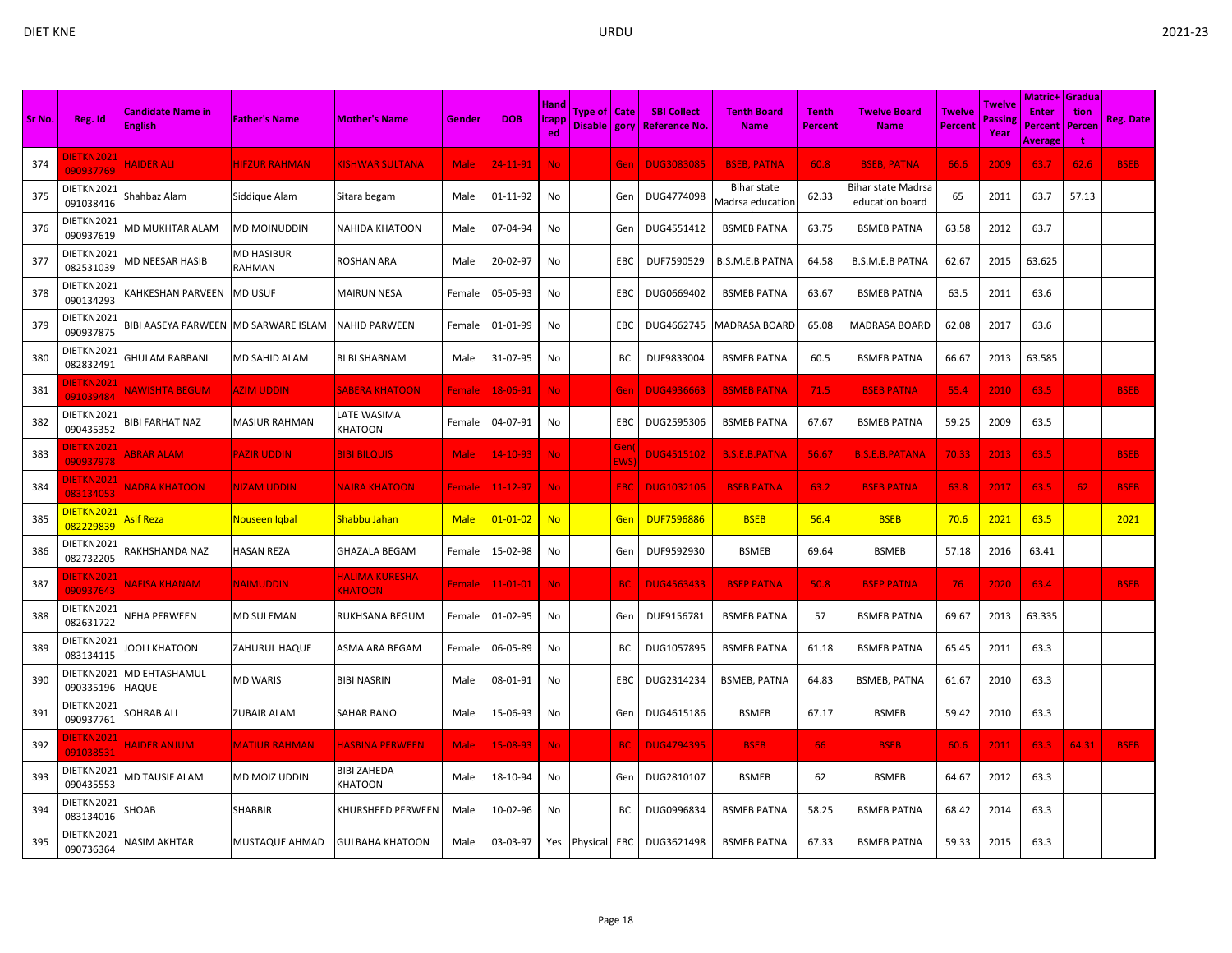| Sr No. | Reg. Id                        | <b>Candidate Name in</b><br><b>English</b> | <b>Father's Name</b>             | <b>Mother's Name</b>   | Gender        | <b>DOB</b>     | <b>Hand</b><br>icapp<br>ed | Type of   Cate<br>Disable   gory |                         | <b>SBI Collect</b><br><u>  Reference No</u> | <b>Tenth Board</b><br><b>Name</b> | <b>Tenth</b><br>Percent | <b>Twelve Board</b><br><b>Name</b>   | <b>Twelve</b><br><b>Percent</b> | Twelve<br>assing<br>Year | <b>Matric+ Gradua</b><br><b>Enter</b><br>Percent<br><b>Average</b> | tion<br>Percen | Reg. Date   |
|--------|--------------------------------|--------------------------------------------|----------------------------------|------------------------|---------------|----------------|----------------------------|----------------------------------|-------------------------|---------------------------------------------|-----------------------------------|-------------------------|--------------------------------------|---------------------------------|--------------------------|--------------------------------------------------------------------|----------------|-------------|
| 396    | <b>DIETKN2021</b><br>090335007 | <b>ASYA SULTANA</b>                        | <b>MD ASHFAQUE</b>               | <b>ANJILA BEGAM</b>    | Female        | $20 - 10 - 00$ | No.                        |                                  | Gen                     | <b>DUG2161792</b>                           | <b>BSEB PATNA</b>                 | 58.4                    | <b>BSEB PATNA</b>                    | 68.2                            | 2019                     | 63.3                                                               |                | <b>BSEB</b> |
| 397    | DIETKN2021<br>082029162        | SHRAT RAHMANI                              | AZIZ AHMED                       | ZOHRA JABEEN           | Female        | 07-06-96       | No                         |                                  | Gen                     | DUF7103272                                  | <b>BSMEB PATNA</b>                | 67                      | <b>BSMEB PATNA</b>                   | 59.42                           | 2016                     | 63.21                                                              |                |             |
| 398    | DIETKN2021<br>082029118        | <b>SHRAT RAHMANI</b>                       | ZOHRA JABEEN                     | AZIZ AHMED             | Female        | 07-06-96       | No                         |                                  | Gen                     | DUF7087345                                  | <b>BSMEB PATNA</b>                | 67                      | <b>BSMEB PATNA</b>                   | 59.42                           | 2016                     | 63.21                                                              |                |             |
| 399    | DIETKN2021<br>091039113        | KHUSHBOO RANI                              | MD ZAHIRUL HUSSAIN ZOHRA KHATOON |                        | Female        | 31-12-91       | Yes                        | Physical                         | Gen                     | DUG4880393                                  | <b>BSMEB PATNA</b>                | 69.45                   | <b>BSMEB PATNA</b>                   | 56.91                           | 2009                     | 63.2                                                               |                |             |
| 400    | DIETKN2021<br>090335032        | MD SARFARAZ ALAM                           | MD ASHFAQUE ALAM                 | AJMARI BEGAM           | Male          | 20-04-94       | No                         |                                  | Gen                     | DUG2169069                                  | <b>BSMES PATNA</b>                | 57.58                   | BSMEB PATNA                          | 68.83                           | 2013                     | 63.2                                                               |                |             |
| 401    | DIETKN2021<br>091039060        | SHAH KAUSAR ALAM                           | <b>MD ALAUDDIN</b>               | AISHA KHATOON          | Male          | 09-05-96       | No                         |                                  | EBC                     | DUG4873563                                  | <b>BSMEB PATNA</b>                | 54.17                   | <b>BSMEB PATNA</b>                   | 72.17                           | 2016                     | 63.2                                                               |                |             |
| 402    | DIETKN2021<br>090837092        | <b>BIBI SHAGUFTA NAZ</b>                   | MD ANWAR ALI                     | BIBI SHAHNAZ BANU      | Female        | 05-08-97       | No                         |                                  | EBC                     | DUG4224341                                  | <b>BSMEB PATNA</b>                | 61.83                   | <b>BSMEB PATNA</b>                   | 64.58                           | 2015                     | 63.2                                                               |                |             |
| 403    | DIETKN2021<br>082330461        | FARZANA PERWEEN                            | <b>BADIUZ ZAMAN</b>              | KHADIJA KHATOON        | Female        | 12-08-94       | No                         |                                  | EBC                     | DUF8085822                                  | <b>BSMEB PATNA</b>                | 60                      | <b>BSMEB PATNA</b>                   | 66.33                           | 2013                     | 63.165                                                             |                |             |
| 404    | DIETKN2021<br>090435487        | ARSHI RUMA                                 | MD SHAMIM AKHTER                 | <b>NUZHAT PARWEEN</b>  | Female        | 05-03-96       | No                         |                                  | Gen                     | DUG2743799                                  | <b>BSMEB PATNA</b>                | 56.58                   | <b>BSMEB PATNA</b>                   | 69.67                           | 2013                     | 63.1                                                               |                |             |
| 405    | DIETKN202:<br>090937953        | <b>IEENA RAHMANI</b>                       | <b>MD HANIF</b>                  | <u>SHAHEDA KHATOON</u> | <b>Female</b> | 05-04-96       | No.                        |                                  | Gen                     | <b>DUG4675883</b>                           | <b>BSEB PATNA</b>                 | 69.2                    | <b>BSEB PATNA</b>                    | 57                              | 2014                     | 63.1                                                               |                | <b>BSEB</b> |
| 406    | DIETKN2021<br>082531326        | NAGHMA BEGAM                               | <b>GULAM MUSTFA</b>              | NOOR SABA KHATOON      | Female        | 02-04-96       | No                         |                                  | EBC                     | DUF8827465                                  | <b>BSMEB PATNA</b>                | 56.5                    | <b>BSMEB PATNA</b>                   | 69.67                           | 2013                     | 63.085                                                             |                |             |
| 407    | )IETKN2021<br>082229770        | NIDA FALAK                                 | <b>MD KHURSHID ALAM</b>          | <b>ANJUM GOHAR</b>     | <b>Female</b> | $04 - 01 - 01$ | No.                        |                                  | <b>BC</b>               | <b>DUF7573700</b>                           | <b>BSMEB PATNA</b>                | 69.42                   | <b>BSEB PATNA</b>                    | 56.6                            | 2019                     | 63.01                                                              |                | <b>BSEB</b> |
| 408    | DIETKN2021<br>091038562        | MD IMRAN RAZA                              | MD ISLAM UDDIN                   | BILQIS KHATOON         | Male          | 03-10-84       | No                         |                                  | Gen                     | DUG4000663                                  | B.S.M.E.B.PATNA                   | 58.92                   | B.S.M.E.B.PATNA                      | 67.08                           | 2004                     | 63                                                                 | 71.25          |             |
| 409    | DIETKN2021<br>083033561        | MUKHTAR NAKIB                              | ISLAM UDDIN                      | IULEKHA KHATOON        | Male          | 25-12-86       | No                         |                                  | Gen<br>EWS <sup>®</sup> | DUG0554621                                  | <b>BSMEB PATNA</b>                | 59.45                   | <b>BSMEB PATNA</b>                   | 66.45                           | 2004                     | 63                                                                 |                |             |
| 410    | DIETKN2021<br>091039182        | MD MASOUD ALAM                             | NAZAMUDDIN                       | MALIDA KHATOON         | Male          | 12-08-90       | No                         |                                  | BC                      | DUG4915097                                  | <b>BSMEB PATNA</b>                | 67.08                   | <b>BSMEB PATNA</b>                   | 59                              | 2009                     | 63                                                                 |                |             |
| 411    | DIETKN2021<br>090837067        | ZAMURRAD BEGAM                             | AINUL HAQUE                      | NARGIS                 | Female        | 04-01-93       | No                         |                                  | EBC                     | DUG4202112                                  | <b>BSMEB PATNA</b>                | 62.25                   | <b>BSMEB PATNA</b>                   | 63.67                           | 2012                     | 63                                                                 |                |             |
| 412    | DIETKN2021<br>090636168        | <b>MD NAWAID ALAM</b>                      | MD SHAHID ALAM                   | BADRUN NISA            | Male          | 16-01-94       | Yes                        | Physical                         | BC                      | DUG3329225                                  | <b>BSMEB PATNA</b>                | 60.25                   | <b>BSMEB PATNA</b>                   | 65.83                           | 2012                     | 63                                                                 |                |             |
| 413    | DIETKN2021<br>091039643        | <b>MD AAFTAB ALAM</b>                      | <b>MD ISMAIL</b>                 | BIBI NURSABA           | Male          | 10-05-94       | No                         |                                  | EBC                     | DUG4983452                                  | <b>BIHAR STATE</b><br>MADRASA     | 63.58                   | <b>BIHAR STATE</b><br><b>MADRASA</b> | 62.44                           | 2019                     | 63                                                                 |                |             |
| 414    | DIETKN2021<br>091039272        | MD MOKHTAR ALAM                            | MD RAHMAT ALI                    | MAIMUN NISA            | Male          | 24-08-94       | No                         |                                  | Gen                     | DUG4928090                                  | <b>BIHAR STATE</b><br>MADRASA     | 60.83                   | <b>BIHAR STATE</b><br><b>MADRASA</b> | 65.17                           | 2013                     | 63                                                                 |                |             |
| 415    | DIETKN2021<br>090937286        | SHIRANA KHATOON                            | <b>SHOKAT ALI</b>                | SAYEEDA KHATOON        | Female        | 07-06-95       | No                         |                                  | EBC                     | DUG44226556                                 | <b>BSMEB PATNA</b>                | 52.83                   | <b>BSMEB PATNA</b>                   | 73.17                           | 2018                     | 63                                                                 |                |             |
| 416    | DIETKN2021<br>083133816        | SHAHNAWAZ ALAM                             | MD ZIYARU RAHMAN                 | <b>BIBI MARYAM</b>     | Male          | 11-03-96       | No                         |                                  | EBC                     | DUG0848724                                  | <b>BSMEB PATNA</b>                | 60.5                    | <b>BSMEB PATNA</b>                   | 65.58                           | 2013                     | 63                                                                 |                |             |
| 417    | DIETKN2021<br>091039119        | AIFQUR RAHMAN                              | KHALILUR RAHMAN                  | ???? ?? ?????          | Male          | 18-01-97       | No                         |                                  | ВC                      | DUG4893832                                  | <b>BSMEB PATNA</b>                | 63.67                   | <b>BSMEB PATNA</b>                   | 62.25                           | 2016                     | 63                                                                 |                |             |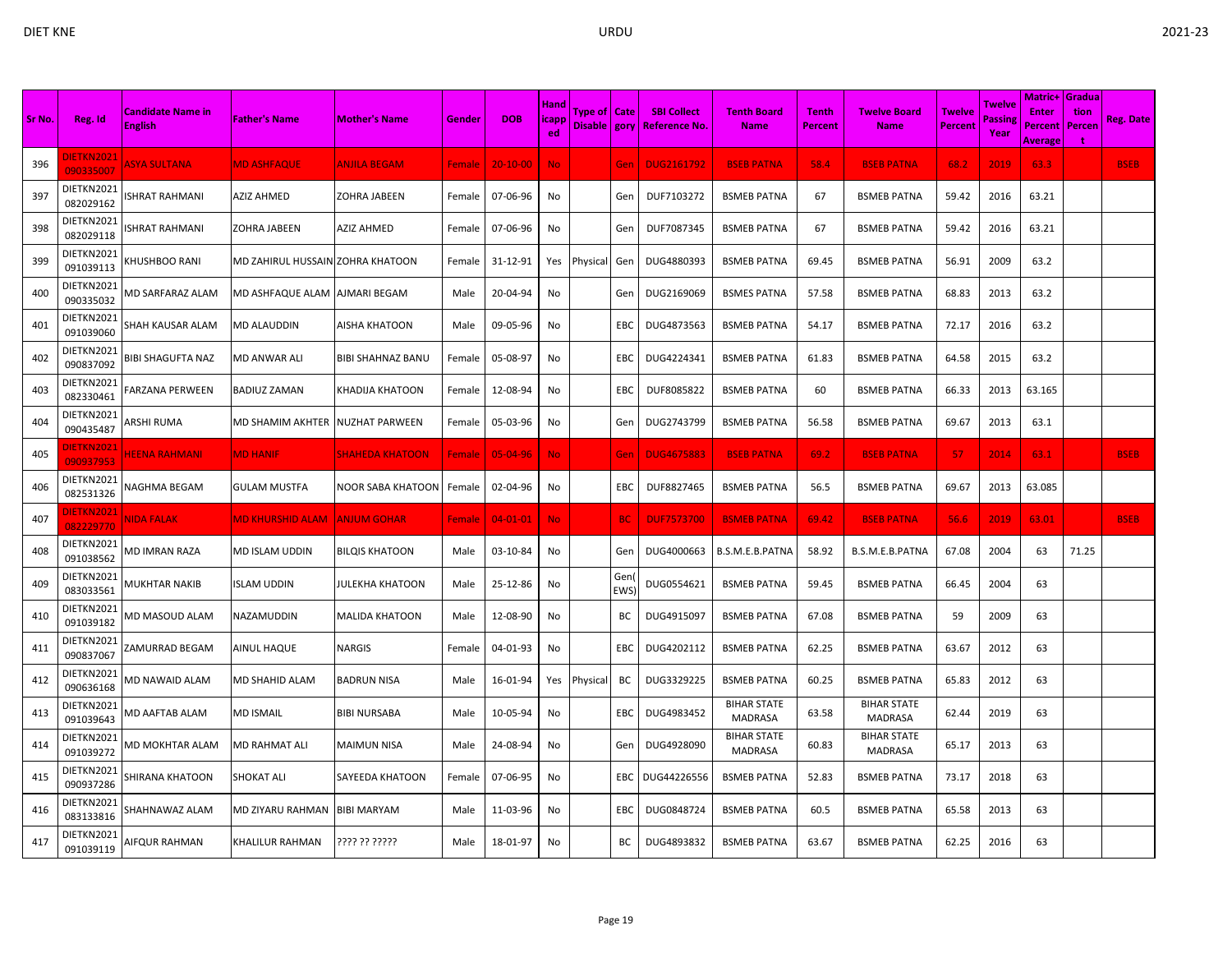|        |                                | <b>Candidate Name in</b>          |                                 |                         |               |                | Hand        | Type of   Cate |                   | <b>SBI Collect</b>  | <b>Tenth Board</b>                   | <b>Tenth</b>   | Twelve Board                          | Twelve         | Twelve         | <b>Matric+ Gradua</b><br><b>Enter</b> | tion   |                  |
|--------|--------------------------------|-----------------------------------|---------------------------------|-------------------------|---------------|----------------|-------------|----------------|-------------------|---------------------|--------------------------------------|----------------|---------------------------------------|----------------|----------------|---------------------------------------|--------|------------------|
| Sr No. | Reg. Id                        | <b>English</b>                    | <b>Father's Name</b>            | <b>Mother's Name</b>    | Gender        | <b>DOB</b>     | icapp<br>ed | Disable   gory |                   | <b>Reference No</b> | <b>Name</b>                          | <b>Percent</b> | <b>Name</b>                           | <b>Percent</b> | Passin<br>Year | Percent<br><b>Average</b>             | Percen | <b>Reg. Date</b> |
| 418    | DIETKN2021<br>082933135        | MUSARRAT JABIN                    | JAWID EQUBAL                    | <b>NUR JABIN</b>        | Female        | 12-12-98       | No          |                | BC                | DUG0199049          | <b>BSMEB PATNA</b>                   | 68.58          | <b>BSMEB PATNA</b>                    | 57.33          | 2015           | 63                                    |        |                  |
| 419    | <b>IETKN2021</b><br>090937980  | <b>NAZ AFRIN</b>                  | <b>MD ABDUL HALIM</b>           | <b>MAJHABI BANO</b>     | Female        | $05-07-02$     | <b>No</b>   |                | Gen<br><b>EWS</b> | <b>DUG4645929</b>   | <b>BSEB PATNA</b>                    | 64.6           | <b>BSEB PATNA</b>                     | 61.4           | 2019           | 63                                    |        | <b>BSEB</b>      |
| 420    | DIETKN2021<br>090134418        | MD AFROZ ALAM                     | MD FIROZ ALAM                   | ??? ????? ???           | Male          | 10-04-93       | No          |                | <b>EBC</b>        | DUG1325750          | <b>BSMEB PATNA</b>                   | 61.5           | <b>BSMEB PATNA</b>                    | 64.33          | 2012           | 62.9                                  |        |                  |
| 421    | DIETKN2021<br>083133964        | MD MUBARAK HUSAIN                 | <b>MD JAMEEL</b>                | <b>BIBI NOUSA</b>       | Male          | 12-02-95       | No          |                | EBC               | DUG0982016          | <b>BSMEB PATNA</b>                   | 57.92          | <b>BSMEB PATNA</b>                    | 67.92          | 2013           | 62.9                                  |        |                  |
| 422    | DIETKN2021<br>091038855        | Nazra Khatoon                     | Md Azizul Haque                 | Sabera Khatoon          | Female        | 22-05-95       | No          |                | EBC               | DUG4857055          | <b>BSMEB PATNA</b>                   | 62             | <b>BSMEB PATNA</b>                    | 63.83          | 2013           | 62.9                                  |        |                  |
| 423    | DIETKN2021<br>090837110        | <b>BIBI TABASSUM NAZ</b>          | MD ANWAR ALI                    | BIBI SHAHNAZ BANU       | Female        | 13-02-98       | No          |                | EBC               | DUG4229334          | <b>BSMEB PATNA</b>                   | 61.33          | <b>BSMEB PATNA</b>                    | 64.5           | 2015           | 62.9                                  |        |                  |
| 424    | DIETKN2021<br>091038716        | BIBI ZINAT                        | <b>MD QUASIM</b>                | RUKHSANA BEGAM          | Female        | 10-04-95       | No          |                | ВC                | DUG4828968          | <b>BSMEB</b>                         | 59.58          | <b>BSMEB</b>                          | 65.92          | 2013           | 62.8                                  |        |                  |
| 425    | <b>DIETKN2021</b><br>090836568 | <b>MRAN HASAN ANSAR</b>           | SHABBIR HASSAN<br><b>ANSARI</b> | <b>SALMA KHATOON</b>    | <b>Male</b>   | 15-01-98       | <b>No</b>   |                | <b>EBC</b>        | <b>DUG4004134</b>   | <b>B.S.E.B PATNA</b>                 | 67             | <b>B.S.E.B PATNA</b>                  | 58.6           | 2016           | 62.8                                  | 53     | <b>BSEB</b>      |
| 426    | DIETKN2021<br>090937596        | VID MASROOR ALAM                  | MD SERWER ALAM                  | SHABANA KHATOON         | Male          | 30-10-98       | No          |                | EBC               | DUG4549473          | <b>BSMEB PATNA</b>                   | 66.08          | <b>BSMEB PATNA</b>                    | 59.44          | 2019           | 62.8                                  |        |                  |
| 427    | <b>DIETKN2021</b><br>090635912 | <b>Anaz Parween</b>               | <b>Md Iftekhar</b>              | Shabnam Aral            | <b>Female</b> | $20 - 09 - 03$ | No.         |                | <b>BC</b>         | <b>DUG3142912</b>   | <b>BSEB</b>                          | 54.6           | <b>BSEB</b>                           | 71             | 2020           | 62.8                                  |        | <b>BSEB</b>      |
| 428    | DIETKN2021<br>083033545        | PYARY KHATOON                     | NOORUL HODA                     | SALEHA KHATOON          | Female        | 16-02-92       | No          |                | EBC               | DUG0392710          | <b>BSMEB PATNA</b>                   | 60.8           | <b>BSMEB PATNA</b>                    | 64.67          | 2020           | 62.7                                  |        |                  |
| 429    | DIETKN2021<br>090836922        | <b>BIBI SHAMA SEMI</b><br>PERWEEN | MD SABIR ALAM                   | NAZRA BEGAM             | Female        | 10-10-92       | No          |                | BС                | DUG4171289          | <b>BSMEB PATNA</b>                   | 55.92          | <b>BSMEB PATNA</b>                    | 69.42          | 2011           | 62.7                                  |        |                  |
| 430    | DIETKN2021<br>082431006        | <b>SAJRA BEGAM</b>                | JAMIL UDDIN                     | NOURSA                  | Female        | 10-11-95       | Yes         | Physical       | EBC               | DUF8524989          | <b>BSMEB PATNA</b>                   | 56.33          | <b>BSMEB PATNA</b>                    | -69            | 2013           | 62.665                                |        |                  |
| 431    | DIETKN2021<br>091038897        | NILOFER JAHAN                     | ABDUR RAQUEEB                   | RASHIDA KHATOON         | Female        | 10-04-92       | Yes         | Eye            | EBC               | DUG4847674          | <b>BSMEB</b>                         | 62.58          | <b>BSMEB PATNA</b>                    | 62.67          | 2011           | 62.6                                  |        |                  |
| 432    | DIETKN2021<br>090736325        | <b>SAUDI KHATOON</b>              | MD MURSHID                      | <b>BIBI ROSHAN</b>      | Female        | 16-01-95       | No          |                | BC                | DUG3587336          | <b>BSMEB, PATNA</b>                  | 58.67          | <b>BSMEB, PATNA</b>                   | 66.5           | 2013           | 62.6                                  |        |                  |
| 433    | DIETKN2021<br>090937901        | MUKHTAR RAHI                      | MD MUSLEHUDDIN                  | SANJARI BEGAM           | Male          | 05-08-87       | No          |                | ВC                | DUG4606076          | <b>BSMEB PATNA</b>                   | 54.58          | <b>BSMEB PATNA</b>                    | 70.33          | 2004           | 62.5                                  | 73.46  |                  |
| 434    | DIETKN2021<br>083033418        | MD JUBER ALAM                     | MD HASIM                        | RABIYA KHATOON          | Male          | 10-01-88       | No          |                | ВC                | DUG0463786          | <b>BIHAR STATE</b><br><b>MADARSA</b> | 59.67          | ihar state madrasa<br>education board | 65.25          | 2013           | 62.5                                  |        |                  |
| 435    | DIETKN2021<br>091039111        | MD SHOYEB ALAM                    | <b>MD TAHIR</b>                 | <b>SITARA BEGAM</b>     | Female        | 01-06-92       | No          |                | Gen               | DUG4885097          | <b>BSMEB PATNA</b>                   | 65.83          | <b>BSMEB PATNA</b>                    | 59.08          | 2009           | 62.5                                  |        |                  |
| 436    | DIETKN2021<br>090736497        | MD INTAZAR NAZISH                 | MD ZAHIDUR<br>RAHMAN            | <b>MEHJABIN SULTANA</b> | Male          | 20-08-92       | No          |                | Gen               | IGALXZYZJ4          | <b>BIHAR STATE</b><br><b>MADRASA</b> | 63.58          | <b>BIHAR STATE</b><br><b>MADRASA</b>  | 61.33          | 2012           | 62.5                                  |        |                  |
| 437    | DIETKN2021<br>091038523        | SHAHBINA PERWEEN                  | TAJUDDIN                        | <b>AKHTERI BEGUM</b>    | Female        | 21-05-93       | No          |                | BС                | DUG4775619          | <b>BIHARSTATE</b><br>MADRASA         | 56             | <b>BIHARSTATE</b><br><b>MADRASA</b>   | 69.08          | 2013           | 62.5                                  |        |                  |
| 438    | DIETKN2021<br>090234767        | SAJID ALAM                        | SHAHID ALAM                     | SANJIDA KHATOON         | Male          | 18-08-93       | No          |                | BС                | DUG1776252          | <b>BIHAR STATE</b><br><b>MADRASA</b> | 58.5           | <b>BIHAR STATE</b><br><b>MADRASA</b>  | 66.58          | 2012           | 62.5                                  |        |                  |
| 439    | DIETKN2021<br>091038730        | HOMA NAJ                          | <b>MAZ UDDIN</b>                | <b>NAJRA KHATOON</b>    | Female        | 07-05-95       | No          |                | EBC               | DUG4830818          | <b>BSMEB PATNA</b>                   | 56             | <b>BSMEB PATNA</b>                    | 69             | 2014           | 62.5                                  |        |                  |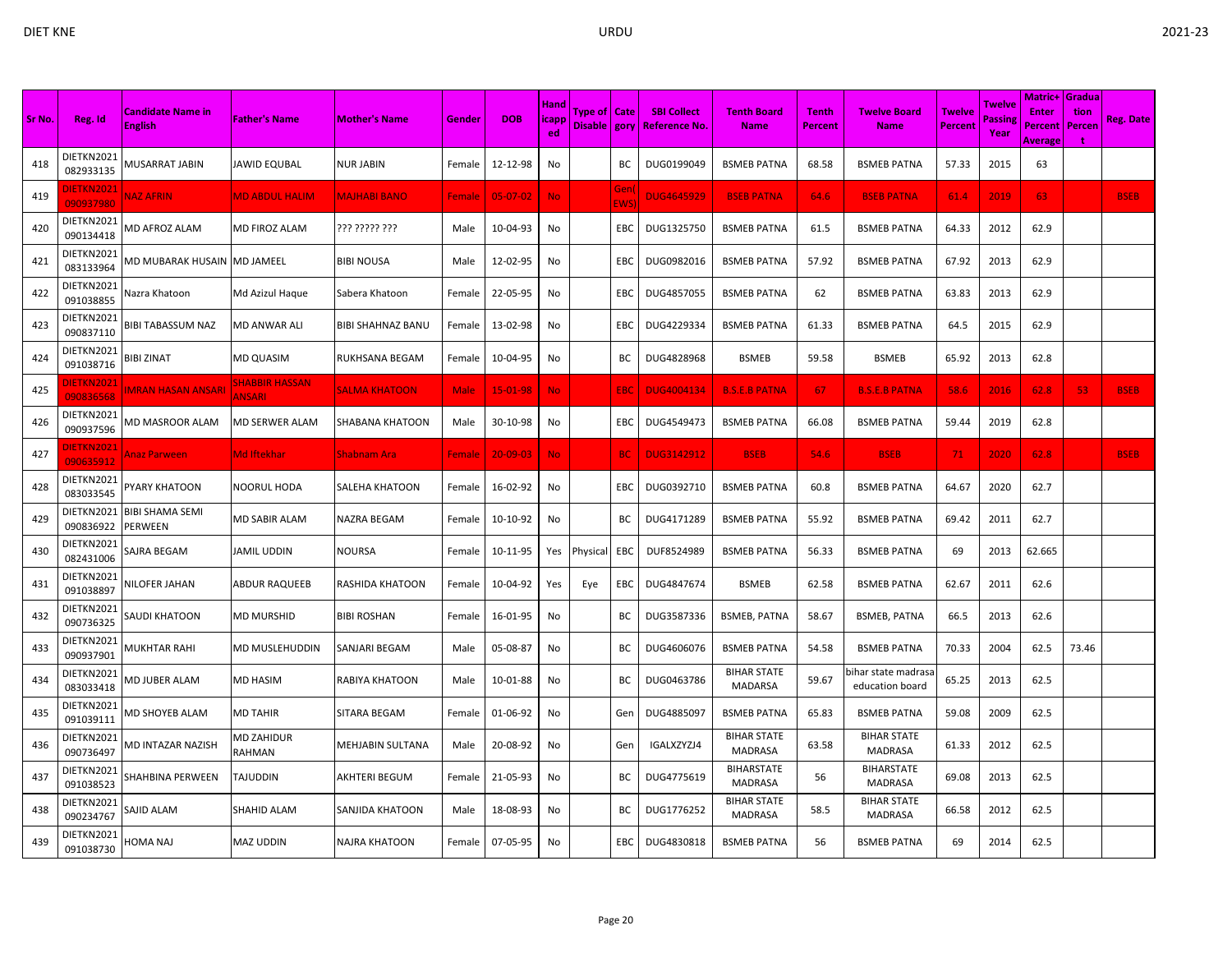| Sr No. | Reg. Id                        | <b>Candidate Name in</b><br><b>English</b> | <b>Father's Name</b>                           | <b>Mother's Name</b>       | Gender      | <b>DOB</b>     | <b>Hand</b><br><b>licapp</b><br>ed | Type of   Cate<br>Disable gory |            | <b>SBI Collect</b><br><b>Reference No</b> | <b>Tenth Board</b><br><b>Name</b>          | <b>Tenth</b><br><b>Percent</b> | <b>Twelve Board</b><br><b>Name</b>         | Twelve<br><b>Percent</b> | Twelve<br>Passing<br>Year | <b>Matric+ Gradua</b><br>Enter<br>Percent<br>Average | tion<br>Percen<br>Ť | <b>Reg. Date</b> |
|--------|--------------------------------|--------------------------------------------|------------------------------------------------|----------------------------|-------------|----------------|------------------------------------|--------------------------------|------------|-------------------------------------------|--------------------------------------------|--------------------------------|--------------------------------------------|--------------------------|---------------------------|------------------------------------------------------|---------------------|------------------|
| 440    | DIETKN2021<br>090335111        | <b>RUKHSAR BEGAM</b>                       | <b>SHAHABUDDIN</b>                             | ANSARA BEGAM               | Female      | 19-05-95       | No.                                |                                | BC         | <b>DUG2269956</b>                         | <b>BSEB PATNA</b>                          | 60.6                           | <b>BSEB PATNA</b>                          | 64.4                     | 2012                      | 62.5                                                 | 65.63               | <b>BSEB</b>      |
| 441    | DIETKN2021<br>091038852        | <b>HAROON ANZAR</b>                        | <b>HASIBUR RAHMAN</b>                          | <b>HAJRA KHATOON</b>       | Male        | 01-01-97       | No                                 |                                | Gen        | DUG4849402                                | <b>BSMEB PATNA</b>                         | 56.33                          | <b>BSMEB PATNA</b>                         | 68.58                    | 2013                      | 62.5                                                 |                     |                  |
| 442    | DIETKN2021<br>090937335        | HANAM JAHAN                                | ABDUL HAKIM                                    | HUSN ARA                   | Female      | 10-03-98       | No                                 |                                | Gen        | DUG4455088                                | <b>BSMEB PATNA</b>                         | 69.17                          | <b>BSMEB PATNA</b>                         | 55.83                    | 2015                      | 62.5                                                 |                     |                  |
| 443    | <b>IETKN2021</b><br>090134507  | <u>DILSHAD TARANNUM</u>                    | <u>ABDUL MALIK ANSARI  NIKHAT PERWEEN</u>      |                            | Female      | 09-05-99       | <b>No</b>                          |                                | <b>EBC</b> | <b>DUG1414366</b>                         | <b>BSEB PATNA</b>                          | 62.4                           | <b>BSEB PATNA</b>                          | 62.6                     | 2017                      | 62.5                                                 | 61.12               | <b>BSEB</b>      |
| 444    | DIETKN2021<br>090836651        | <b>MUHAMMADI</b>                           | <b>MD RUSTAM ANSARI</b>                        | <b>SHAMIMA PERWEEN</b>     | Female      | $10 - 08 - 02$ | <b>No</b>                          |                                | EBC        | <b>IGALYDGXW4</b>                         | <b>BSEB PATNA</b>                          | 65                             | <b>BSEB PATNA</b>                          | 60                       | 2019                      | 62.5                                                 |                     | <b>BSEB</b>      |
| 445    | DIETKN2021<br>090234786        | MARGHOOB ALAM                              | AZMAT HUSSAIN                                  | <b>MAHMOODA</b><br>KHATOON | Male        | 04-02-94       | No                                 |                                | EBC        | DUG1795927                                | <b>BSMEB PATNA</b>                         | 58                             | <b>BSMEB.PATNA</b>                         | 66.83                    | 2013                      | 62.4                                                 |                     |                  |
| 446    | DIETKN2021<br>090535645        | RAHELA KHATOON                             | MD ABRARUL HAQUE                               | <b>BIBI SHABNAM ARA</b>    | Female      | 02-06-99       | No                                 |                                | EBC        | DUG2985700                                | <b>BSMEB PATNA</b>                         | 62.83                          | <b>BSMEB PATNA</b>                         | 62                       | 2017                      | 62.4                                                 |                     |                  |
| 447    | DIETKN2021<br>082531359        | <b>SALIM ZAFER</b>                         | MD SHAMIM AKHTER                               | <b>BIBI SHABNAM</b>        | Male        | 01-06-92       | No                                 |                                | EBC        | DUF8860919                                | <b>B.S.M.E.B PATNA</b>                     | 60                             | <b>B.S.M.E.B PATNA</b>                     | 64.75                    | 2012                      | 62.375                                               |                     |                  |
| 448    | DIETKN2021<br>082229894        | Md Mukhtar Alam                            | Md Mainul Haque                                | Bibi saira                 | Male        | 22-03-92       | No                                 |                                | EBC        | DUF7494340                                | <b>BSMEB</b>                               | 59.67                          | <b>BSMEB</b>                               | 65                       | 2012                      | 62.335                                               |                     |                  |
| 449    | DIETKN2021<br>091039343        | <b>NAQUIB ALAM</b>                         | <b>MD SALEH</b>                                | <b>NAHIDA KHATOON</b>      | Male        | 12-08-91       | No                                 |                                | EBC        | DUG4938091                                | <b>BIHAR STATE</b><br><b>MADRASA BOARD</b> | 60.42                          | <b>BIHAR STATE</b><br><b>MADRASA BOARD</b> | 64.17                    | 2012                      | 62.3                                                 |                     |                  |
| 450    | DIETKN2021<br>083033750        | Md Nazim Afzal                             | Md Naimuddin                                   | Shamsha Begam              | Male        | 10-11-94       | No                                 |                                | BС         | DUF7747220                                | <b>BSMEB PATNA</b>                         | 59.25                          | <b>BSMEB PATNA</b>                         | 65.33                    | 2011                      | 62.3                                                 |                     |                  |
| 451    | DIETKN2021<br>090234777        | SHAEQUA SHAMSHI                            | MD SHAMSHAD ALAM SHAHIN PARWEEN                |                            | Female      | 12-06-95       | No                                 |                                | Gen<br>EWS | DUG1797660                                | <b>BSMEB PATNA</b>                         | 54.92                          | <b>BSMEB PATNA</b>                         | 69.58                    | 2013                      | 62.3                                                 |                     |                  |
| 452    | DIETKN2021<br>091038358        | MD SAQUIB ALAM                             | ABDUR RAZZAQUE                                 | <b>BIBI HUSNE ARA</b>      | Male        | 13-05-98       | No                                 |                                | EBC        | DUG4773129                                | <b>BSMEB PATNA</b>                         | 64.42                          | <b>BSMEB PATNA</b>                         | 60.17                    | 2015                      | 62.3                                                 | 65.63               |                  |
| 453    | <b>DIETKN2021</b><br>090937598 | Gohar sultanal                             | <mark>MD ATIQUR RAHMAN  SHABNAM KHATOON</mark> |                            | Female      | $01 - 01 - 02$ | <b>No</b>                          |                                | <b>EBC</b> | <b>DUG4542895</b>                         | <b>Bihar state</b><br>madrasa              | 46.7                           | <b>Bihar school</b><br>examination board   | 77.8                     | 2020                      | 62.3                                                 |                     | <b>BSEB</b>      |
| 454    | DIETKN2021<br>081828441        | KAMRAN AKMAL                               | <b>JUNED ALAM</b>                              | <b>HAJRA KHATOON</b>       | Male        | 10-08-96       | No                                 |                                | Gen        | DUF6697287                                | <b>BSMEB PATNA</b>                         | 54.33                          | <b>BSMEB PATNA</b>                         | 70.25                    | 2014                      | 62.29                                                |                     |                  |
| 455    | DIETKN2021<br>090937913        | MD FIROZ ALAM                              | MD KHALILUR<br>RAHMAN                          | <b>BIBI SALEHA</b>         | Male        | 25-11-91       | No                                 |                                | EBC        | DUG4672683                                | <b>BSMEB PATNA</b>                         | 59.75                          | <b>BSMEB PATNA</b>                         | 64.67                    | 2012                      | 62.2                                                 |                     |                  |
| 456    | DIETKN2021<br>090335139        | ATIYA TABASSUM                             | MD HAROON RASHID                               | <b>MOSARRAT JAHAN</b>      | Female      | 09-08-97       | No                                 |                                | EBC        | DUG2278777                                | <b>BSMEB PATNA</b>                         | 54                             | <b>BSMEB PATNA</b>                         | 70.33                    | 2014                      | 62.2                                                 |                     |                  |
| 457    | DIETKN2021<br>090335043        | <b>MD NAKEEB ALAM</b>                      | <b>MD JAMAL UDDIN</b>                          | <b>BIBI NARGISH</b>        | <b>Male</b> | $13 - 01 - 00$ | <b>No</b>                          |                                | <b>EBC</b> | <b>DUG2207350</b>                         | <b>BSEB PATNA</b>                          | 60.6                           | <b>BSEB PATNA</b>                          | 63.8                     | 2020                      | 62.2                                                 |                     | <b>BSEB</b>      |
| 458    | DIETKN2021<br>091039281        | IUHI GULAB                                 | MD HAROON                                      | <b>BIBI ANGAZ</b>          | Female      | 10-08-98       | No                                 |                                | EBC        | DUG4928690                                | <b>BSMEB PATNA</b>                         | 64.58                          | <b>BSMEB PATNA</b>                         | 59.67                    | 2017                      | 62.1                                                 |                     |                  |
| 459    | DIETKN2021<br>083033274        | SADAF AFRIN                                | SAIYADAIN                                      | <b>TARA BANO</b>           | Female      | 10-03-99       | No                                 |                                | BC         | DUG0390956                                | <b>BSMEB PATNA</b>                         | 68.75                          | <b>BSMEB PATNA</b>                         | 55.44                    | 2018                      | 62.1                                                 |                     |                  |
| 460    | DIETKN2021<br>090736419        | <b>SARWAT JAHAN</b>                        | SAFIRUDDIN                                     | TAHMONA KHATOON            | Female      | 22-04-99       | No                                 |                                | BC         | DUG3652702                                | <b>BSMEB PATNA</b>                         | 71.92                          | <b>BSMEB PATNA</b>                         | 52.33                    | 2019                      | 62.1                                                 |                     |                  |
| 461    | DIETKN2021<br>090937502        | SHAMNOOR KHATOON NOOR MOHAMMAD             |                                                | <b>AZNOOR KHATOON</b>      | Female      | 11-11-99       | No                                 |                                | EBC        | DUG4505088                                | <b>BIHAR STATE</b><br>MADRASA              | 63.5                           | <b>BIHAR STATE</b><br><b>MADRASA</b>       | 60.75                    | 2017                      | 62.1                                                 |                     |                  |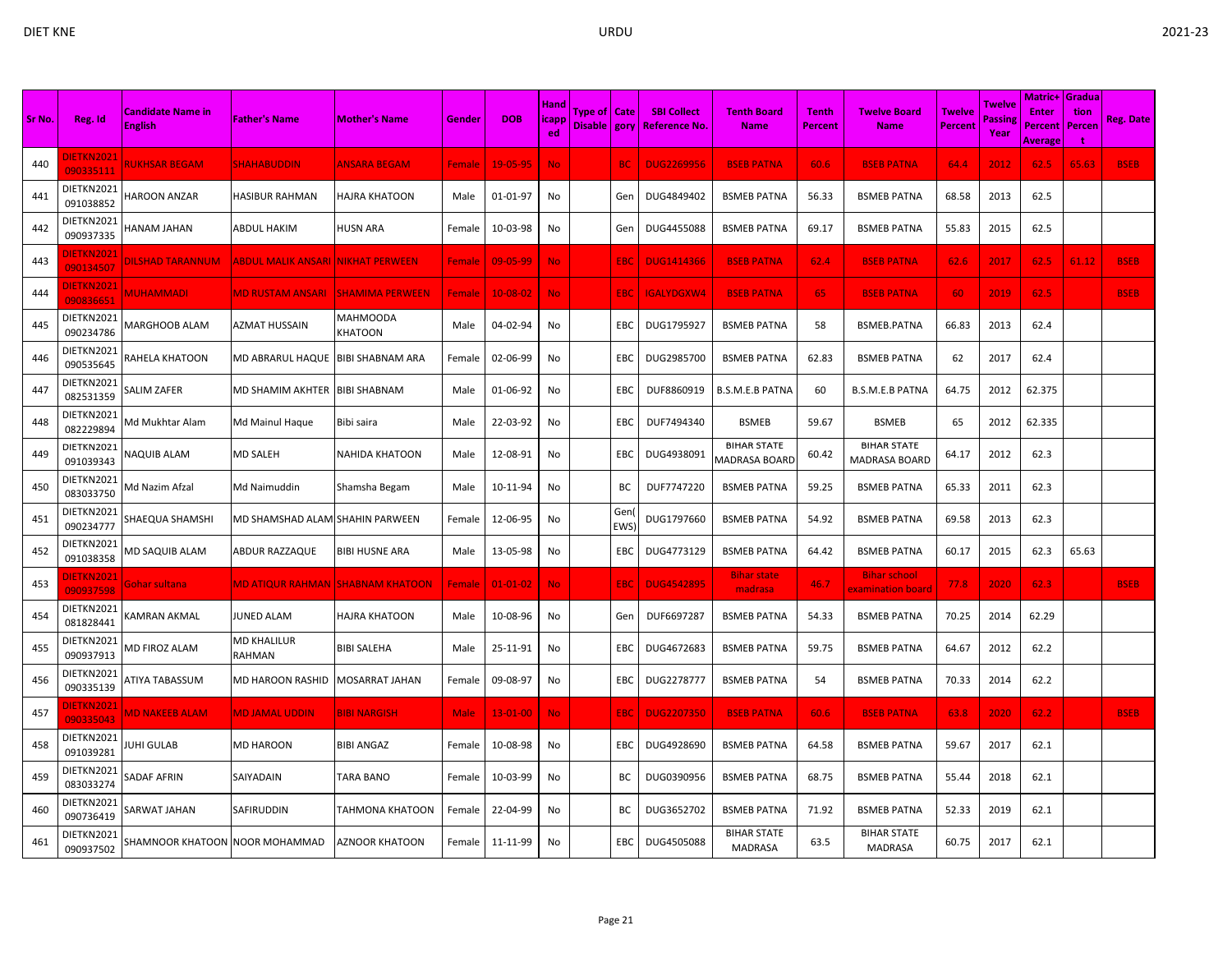|        |                               |                                            |                                        |                         |        |                |                              |                                  |           |                                            |                                      |                  |                                      |                   |                           | <b>Matric+ Gradual</b>                    |                |                  |
|--------|-------------------------------|--------------------------------------------|----------------------------------------|-------------------------|--------|----------------|------------------------------|----------------------------------|-----------|--------------------------------------------|--------------------------------------|------------------|--------------------------------------|-------------------|---------------------------|-------------------------------------------|----------------|------------------|
| Sr No. | Reg. Id                       | <b>Candidate Name in</b><br><b>English</b> | <b>Father's Name</b>                   | <b>Mother's Name</b>    | Gender | <b>DOB</b>     | Hand<br><b>licapp</b><br>ed. | Type of   Cate<br>Disable   gory |           | <b>SBI Collect</b><br><b>Reference No.</b> | <b>Tenth Board</b><br><b>Name</b>    | Tenth<br>Percent | <b>Twelve Board</b><br><b>Name</b>   | Twelve<br>Percent | Twelve<br>Passing<br>Year | <b>Enter</b><br>Percent<br><b>Average</b> | tion<br>Percen | <b>Reg. Date</b> |
| 462    | DIETKN2021<br>083133979       | ABID HUSSAIN                               | <b>ZER MOHAMMAD</b>                    | RAJINA KHATUN           | Male   | 10-11-88       | No                           |                                  | BC        | DUG0986413                                 | <b>BSMEB PATNA</b>                   | 61.08            | <b>BSMEB PATNA</b>                   | 63                | 2011                      | 62                                        |                |                  |
| 463    | <b>IETKN202</b><br>090937512  | <b>NOOR BANU</b>                           | MD MATIUR RAHMAN KISMATI KHATUN        |                         | Female | $04 - 06 - 96$ | <b>No</b>                    |                                  | <b>BC</b> | <b>DUG4506745</b>                          | <b>BSEB PATNA</b>                    | 60.4             | <b>BSEB PATNA</b>                    | 63.6              | 2013                      | 62                                        |                | <b>BSEB</b>      |
| 464    | DIETKN2021<br>083134112       | <b>TALAT SABA</b>                          | <b>ABDUL HALIM</b>                     | <b>BIBI KULSOOM</b>     | Female | 10-08-96       | No                           |                                  | EBC       | DUG1064567                                 | <b>MADRASA BOARD</b>                 | 60.17            | MADRASA BOARD                        | 63.75             | 2013                      | 62                                        |                |                  |
| 465    | DIETKN2021<br>082832529       | GHULAM JILANI                              | <b>SHAHID ALAM</b>                     | <b>BI BI SHABNAM</b>    | Male   | 30-11-96       | No                           |                                  | BC        | DUF9878669                                 | <b>BSMEB PATNA</b>                   | 57.08            | <b>BSMEB PATNA</b>                   | 66.92             | 2013                      | 62                                        |                |                  |
| 466    | DIETKN2021<br>091039469       | Sajda                                      | Md Ekhlaque                            | Yasmin                  | Female | 14-01-97       | No                           |                                  | BC        | DUG4951156                                 | <b>BSMEB</b>                         | 56.75            | <b>BSMEB</b>                         | 67.33             | 2013                      | 62                                        |                |                  |
| 467    | DIETKN2021<br>090836873       | <b>MD TAUSIF ALAM</b>                      | MD TAHZIB ALAM                         | <b>LADLI BEGAM</b>      | Male   | 21-05-98       | No                           |                                  | Gen       | DUG4138907                                 | <b>BSMEB PATNA</b>                   | 67.58            | <b>BSMEB PATNA</b>                   | 56.33             | 2016                      | 62                                        |                |                  |
| 468    | DIETKN2021<br>090636056       | ALIYA SANA                                 | <b>MD MOIN UDDIN</b>                   | AKBARI BEGUM            | Female | 13-07-99       | No                           |                                  | EBC       | DUG3329199                                 | <b>BIHAR STATE</b><br><b>MADRASA</b> | 70.58            | <b>BIHAR STATE</b><br><b>MADRASA</b> | 53.33             | 2016                      | 62                                        |                |                  |
| 469    | DIETKN2021<br>082230049       | <b>FALAT SABA</b>                          | <b>ABDUL HALIM</b>                     | <b>BIBI KULSOOM</b>     | Female | 10-08-96       | No                           |                                  | EBC       | DUF7754060                                 | <b>MADRASA BOARD</b>                 | 60.17            | <b>MADRASA BOARD</b>                 | 63.75             | 2013                      | 61.96                                     |                |                  |
| 470    | DIETKN2021<br>090535805       | FARZANA KHATOON                            | <b>MD SIDDIQUE</b>                     | <b>SAHERA KHATOON</b>   | Female | 07-01-98       | No                           |                                  | EBC       | DUG3103186                                 | MADRASHA<br><b>BOARD</b>             | 62.83            | MADRASHA BOARD                       | 61                | 2017                      | 61.9                                      |                |                  |
| 471    | DIETKN2021<br>082531210       | WAZIR ALAM                                 | <b>MD FAROOQUE</b>                     | KAUSARI BEGUM           | Male   | 05-08-99       | No                           |                                  | BC        | DUF8737205                                 | <b>BSMEB PATNA</b>                   | 67.33            | <b>BSMEB PATNA</b>                   | 56.42             | 2016                      | 61.875                                    |                |                  |
| 472    | DIETKN2021<br>082129690       | SHAHEEN BEGAM                              | <b>MD RAFIQUE ALAM</b>                 | SAMIMA KHATOON          | Female | 05-04-86       | No                           |                                  | BС        | DUF7491704                                 | <b>BSMEB PATNA</b>                   | 58.92            | <b>BSMEB PATNA</b>                   | 64.75             | 2004                      | 61.835                                    |                |                  |
| 473    | DIETKN2021<br>083133876       | <b>NILOFAR BANO</b>                        | NAZAMUDDIN                             | NAHEDA PERWEEN          | Female | 05-06-95       | No                           |                                  | EBC.      | DUG0890691                                 | <b>BSMEB PATNA</b>                   | 57.33            | <b>BSMEB PATNA</b>                   | 66.25             | 2013                      | 61.8                                      |                |                  |
| 474    | DIETKN202:<br>090335129       | <b>MD SHAH NWAZ</b>                        | SOHEL AKHTAR                           | KHADIJAH BEGAM          | Male   | 05-06-97       | No                           |                                  | Gen       | DUG1795820                                 | <b>BSMEB PATNA</b>                   | 51.58            | <b>BSMEB PATNA</b>                   | 71.92             | 2014                      | 61.8                                      |                |                  |
| 475    | DIETKN2021<br>090836627       | <b>NEHA PERWEEN</b>                        | MASEEHUZ ZAMA                          | <b>ZAIBUN NISHA</b>     | Female | 08-07-97       | No                           |                                  | EBC       | DUG4021336                                 | <b>BSMEB PATNA</b>                   | 51.5             | <b>BSMEB PATNA</b>                   | 72                | 2016                      | 61.8                                      | 58.88          |                  |
| 476    | DIETKN2021<br>091038882       | <b>VAZRANA BEGAM</b>                       | <b>MD QURBAN</b>                       | <b>NOORSABA KHATOON</b> | Female | $13 - 01 - 02$ | <b>No</b>                    |                                  | EBC       | <b>DUG4855767</b>                          | <b>BSEBPATNA</b>                     | 52.4             | <b>B S E B PATNA</b>                 | 71.2              | 2019                      | 61.8                                      |                | <b>BSEB</b>      |
| 477    | <b>IETKN2021</b><br>082732325 | <b>ARHEEN NAAZ</b>                         | <b>SHAHNAWAZ ALAM</b>                  | <b>JABI ARA</b>         | Female | $25 - 05 - 02$ | <b>No</b>                    |                                  | <b>BC</b> | <b>DUF9673379</b>                          | <b>BSEB</b>                          | 54.4             | <b>BSEB</b>                          | 69.2              | 2020                      | 61.8                                      |                | <b>BSEB</b>      |
| 478    | DIETKN2021<br>082229941       | DILNWAZ ALAM                               | <b>TAJAMMUL HUSSAIN</b>                | <b>NASIMA KHATOON</b>   | Male   | 22-12-94       | No                           |                                  | Gen       | DUF7655529                                 | <b>BSMEB, PATNA</b>                  | 60.5             | <b>BSMEB, PATNA</b>                  | 63                | 2012                      | 61.75                                     |                |                  |
| 479    | DIETKN2021<br>091038636       | <b>MD NAHID ALAM</b>                       | <b>MD SHAHID ALAM</b>                  | <b>RASHIDA KHATOON</b>  | Male   | 10-11-88       | No                           |                                  | ВC        | DUG4796007                                 | <b>BIHAR STATE</b><br><b>MADRASA</b> | 66.17            | <b>BIHAR STATE</b><br>MADRASA        | 57.25             | 2009                      | 61.7                                      |                |                  |
| 480    | DIETKN2021<br>090937256       | <b>MD SHARFUDDIN</b>                       | <b>MD FAIZUL HAQUE</b>                 | TASLIMA KHATOON         | Male   | 16-06-93       | No                           |                                  | EBC       | DUG3553870                                 | <b>BSMEB PATNA</b>                   | 61.58            | <b>BSMEB PATNA</b>                   | 61.83             | 2012                      | 61.7                                      |                |                  |
| 481    | DIETKN202:<br>090937348       | DARAKHSHAN BEGAM                           | <b>MD MUSLEHUDDIN</b>                  | <b>SANJARI BEGAM</b>    | Female | $25 - 08 - 93$ | <b>No</b>                    |                                  | <b>BC</b> | <b>DUG4487358</b>                          | <b>BSEB PATNA</b>                    | 55.6             | <b>BSEB PATNA</b>                    | 67.8              | 2015                      | 61.7                                      |                | <b>BSEB</b>      |
| 482    | <b>IETKN2021</b><br>090937235 | <b>MUSARRAT JAHAN</b>                      | <u>MD SADIQUE AKHTAR  NUZHAT JAHAN</u> |                         | Female | $20 - 04 - 94$ | <b>No</b>                    |                                  | <b>BC</b> | <b>DUG4285307</b>                          | <b>BSMEB PATNA</b>                   | 54.83            | <b>BSEB PATNA</b>                    | 68.6              | 2015                      | 61.7                                      | 55.63          | <b>BSEB</b>      |
| 483    | DIETKN2021<br>090937723       | ARJAMAND BANO                              | <b>FIROZ ANWER</b>                     | NIKHAT ZABIN            | Female | 01-01-97       | No                           |                                  | EBC       | 7903907193                                 | <b>BSMEB PATNA</b>                   | 52.92            | <b>BSMEB PATNA</b>                   | 70.42             | 2014                      | 61.7                                      |                |                  |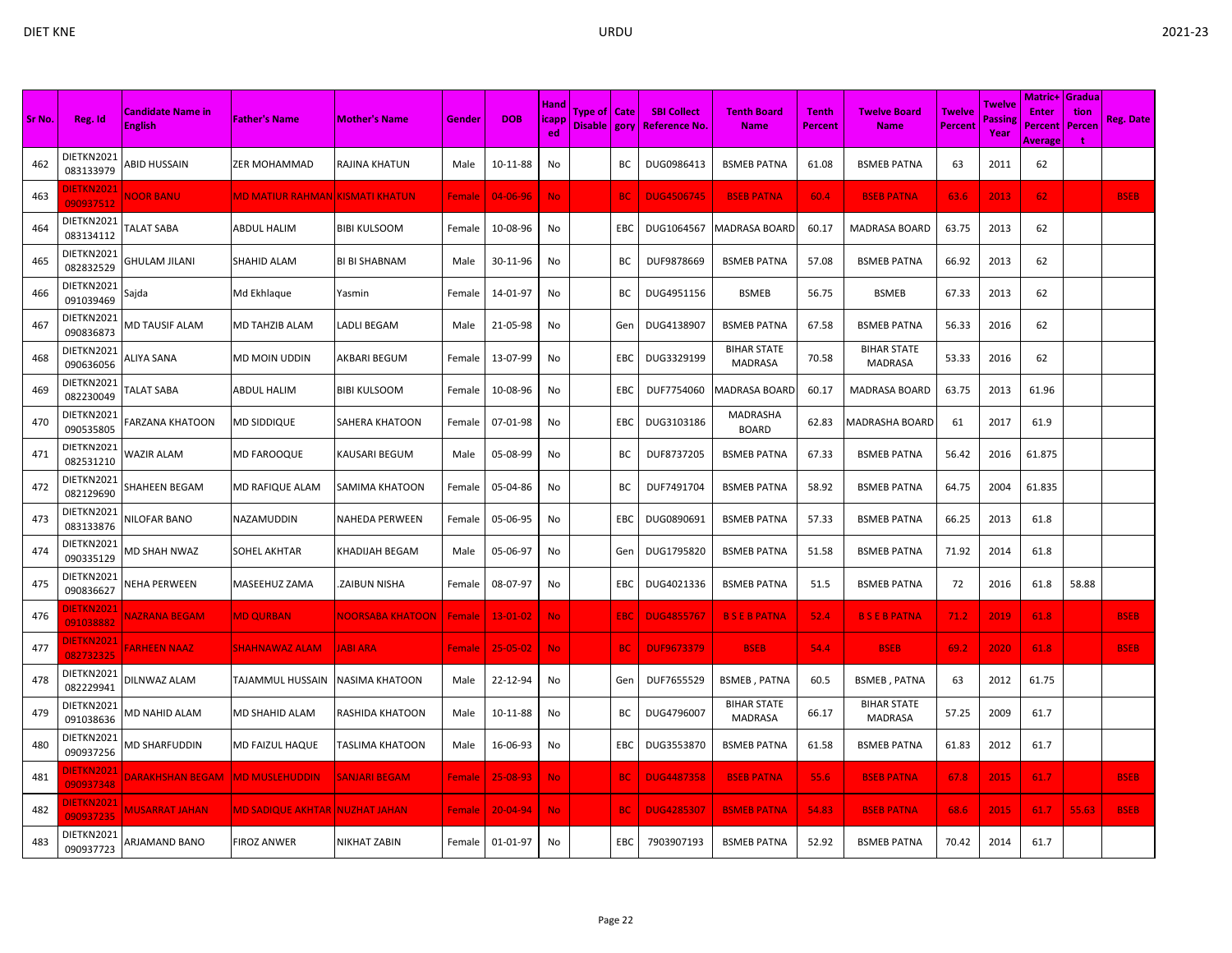| Sr No. | Reg. Id                       | <b>Candidate Name in</b><br><b>English</b> | <b>Father's Name</b>   | <b>Mother's Name</b>   | Gender        | <b>DOB</b>     | <b>Hand</b><br><b>licapp</b> | Type of   Cate<br>Disable   gory |            | <b>SBI Collect</b><br><b>Reference No</b> | <b>Tenth Board</b><br><b>Name</b>    | <b>Tenth</b><br><b>Percent</b> | <b>Twelve Board</b><br><b>Name</b>     | Twelve<br><b>Percent</b> | Twelve<br>assine | Matric+<br>Enter<br>Percent | <b>Gradua</b><br>tion<br>Percen | <b>Reg. Date</b> |
|--------|-------------------------------|--------------------------------------------|------------------------|------------------------|---------------|----------------|------------------------------|----------------------------------|------------|-------------------------------------------|--------------------------------------|--------------------------------|----------------------------------------|--------------------------|------------------|-----------------------------|---------------------------------|------------------|
|        |                               |                                            |                        |                        |               |                | ed.                          |                                  |            |                                           |                                      |                                |                                        |                          | Year             | Average                     |                                 |                  |
| 484    | DIETKN2021<br>083133917       | NEHA PARWEEN RAJ                           | <b>MD NAZAMUDDIN</b>   | <b>NUJHAT BANO</b>     | <b>Female</b> | $05 - 02 - 02$ | No                           |                                  | <b>EBC</b> | <b>DUG0931469</b>                         | <b>BSEB PATNA</b>                    | 51.6                           | <b>BSEB PATNA</b>                      | 71.8                     | 2020             | 61.7                        |                                 | <b>BSEB</b>      |
| 485    | DIETKN2021<br>082229836       | Umme Habia                                 | Abdul Mannan           | Shahin Shama           | Female        | 01-12-00       | No                           |                                  | ЕВС        | DUF7600537                                | <b>BSMEB PATNA</b>                   | 69.33                          | <b>BSMEB PATNA</b>                     | 53.89                    | 2018             | 61.61                       |                                 |                  |
| 486    | DIETKN2021<br>090636007       | md shahjahan                               | moulavi md yousuf      | saira khatoon          | Male          | 02-04-89       | No                           |                                  | BС         | DUG3279420                                | bsmeb patna                          | 61.58                          | bsmeb patna                            | 61.67                    | 2015             | 61.6                        | 57.38                           |                  |
| 487    | DIETKN2021<br>082932986       | MD JABIR ALAM                              | MD IDRIS ANSARI        | JAITOONI KHATOON       | Male          | 16-08-90       | No                           |                                  | EBC        | DUG0135150                                | <b>B S M E B PATNA</b>               | 60.83                          | <b>B S M E B PATNA</b>                 | 62.42                    | 2012             | 61.6                        |                                 |                  |
| 488    | DIETKN2021<br>091038319       | MD MOQUEEM UDDIN                           | MD NASEEM UDDIN        | <b>BIBI JAMEELA</b>    | Male          | 20-06-94       | No                           |                                  | EBC        | DUG4764322                                | <b>BSMEB PATNA</b>                   | 60.42                          | <b>BSMEB PATNA</b>                     | 62.83                    | 2011             | 61.6                        |                                 |                  |
| 489    | DIETKN2021<br>090335049       | <b>BIJLI BEGUM</b>                         | MD QUAMRUL<br>HAQUE    | ABEDA KHATOON          | Female        | 11-08-94       | No                           |                                  | ВC         | DUG2215580                                | <b>BSMEB PATNA</b>                   | 59.08                          | <b>BSMEB PATNA</b>                     | 64.17                    | 2013             | 61.6                        |                                 |                  |
| 490    | DIETKN2021<br>090636032       | BIBI IMRAT PERWEEN                         | MD TAIYAB HUSAIN       | BIBI ANJUM ARA         | Female        | 12-01-98       | No                           |                                  | ЕВС        | DUG3328574                                | <b>BSMEB PATNA</b>                   | 55.33                          | <b>BSMEB PATNA</b>                     | 67.83                    | 2014             | 61.6                        |                                 |                  |
| 491    | <b>JETKN2021</b><br>090937864 | <b>ZEENAT PARWEEN</b>                      | <b>KHAIRUDDIN</b>      | <b>SABIHA KHATOON</b>  | Female        | 03-05-98       | <b>No</b>                    |                                  | <b>BC</b>  | <b>DUG4577553</b>                         | <b>BSEB PATNA</b>                    | 58.2                           | <b>BSEB PATNA</b>                      | 65                       | 2016             | 61.6                        | 53.73                           | <b>BSEB</b>      |
| 492    | DIETKN2021<br>091039268       | MOBINA KHATUN                              | MD NOOR ALAM           | <b>BIBI SAMINA</b>     | Female        | 01-03-99       | No                           |                                  | EBC        | DUG4933711                                | <b>BSMEB PATNA</b>                   | 64.09                          | <b>BSMEB PATNA</b>                     | 59.18                    | 2016             | 61.6                        |                                 |                  |
| 493    | DIETKN2021<br>082732104       | MD DILKASH HUSSAIN<br><b>NOORANI</b>       | <b>MD YAQUB</b>        | <b>FATMA KHATOON</b>   | Male          | 25-11-91       | No                           |                                  | BС         | DUF9540140                                | <b>BSMEB PATNA</b>                   | 70.75                          | <b>BSMEB PATNA</b>                     | 52.42                    | 2008             | 61.585                      | 57.13                           |                  |
| 494    | DIETKN2021<br>083033247       | MD NOOR KALAM                              | MD ALAM                | SHAKERUN               | Male          | 21-09-94       |                              | Yes Physical                     | BC         | DUG0366016                                | <b>BSMEB</b>                         | 54.42                          | <b>BSMEB</b>                           | 68.67                    | 2013             | 61.5                        |                                 |                  |
| 495    | DIETKN2021<br>090836695       | MD TASWEER USUFI                           | MD YUSUF ALAM          | ALGUN NISA             | Male          | 20-03-96       | No                           |                                  | BС         | DUG4038600                                | <b>BSMEB PATNA</b>                   | 50.58                          | <b>BSMEB PATNA</b>                     | 72.33                    | 2014             | 61.5                        |                                 |                  |
| 496    | DIETKN2021<br>090636022       | MD SHAMIM AKHTER                           | ABDUL MALIK            | <b>TAZKERA KHATOON</b> | Male          | 12-02-98       | No                           |                                  | EBC        | DUG3297495                                | MADARSA BOARD                        | 60.33                          | MADARSA BOARD                          | 62.67                    | 2016             | 61.5                        |                                 |                  |
| 497    | DIETKN2021<br>091039447       | TOHFA RANI                                 | SADER ALAM             | <b>ZULEKHA KHATOON</b> | Female        | 14-07-98       | No                           |                                  | BC         | DUG4949561                                | <b>BIHAR STATE</b><br><b>MADRASA</b> | 67.67                          | <b>BIHAR STATE</b><br><b>MADRASA</b>   | 55.25                    | 2016             | 61.5                        |                                 |                  |
| 498    | DIETKN2021<br>082832471       | VID AKBAR ALI                              | SK SHARAFAT<br>HUSSAIN | ASMA KHATOON           | Male          | 25-12-91       | No                           |                                  | Gen        | DUF9854023                                | <b>BSMEB PATNA</b>                   | 68.25                          | <b>BSMEB PATNA</b>                     | 54.67                    | 2010             | 61.46                       |                                 |                  |
| 499    | DIETKN2021<br>091038318       | SHAGALA TARANA                             | RIZWAN AHMED           | <b>NARGIS ARA</b>      | Female        | 15-06-94       | No                           |                                  | BC         | DUG4762715                                | <b>BSMEB</b>                         | 53.08                          | <b>BSMEB</b>                           | 69.67                    | 2013             | 61.4                        |                                 |                  |
| 500    | DIETKN2021<br>090335052       | RAHMATULLAH                                | <b>JAMIL AKHTAR</b>    | <b>MOBINA KHATOON</b>  | Male          | 12-07-97       | No                           |                                  | EBC        | DUG2221733                                | <b>B S M E B PATNA</b>               | 65                             | <b>B S M E B PATNA</b>                 | 57.75                    | 2016             | 61.4                        |                                 |                  |
| 501    | DIETKN2021<br>090636118       | FARHEEN TABASSUM                           | MD WADIQUR<br>RAHMAN   | <b>MUMTAZ BEGUM</b>    | Female        | 03-08-98       | No                           |                                  | EBC        | DUG3393784                                | <b>BSMEB PATNA</b>                   | 69.08                          | <b>BSMEB PATNA</b>                     | 53.67                    | 2016             | 61.4                        |                                 |                  |
| 502    | DIETKN2021<br>090836666       | abdul khalique                             | abdur rauf             | zubeda khatoon         | Male          | 08-04-91       | No                           |                                  | EBC        | DUG4031170                                | bihar state<br>madrasa               | 60.25                          | oihar state madrasa<br>education board | 62.44                    | 2020             | 61.3                        |                                 |                  |
| 503    | DIETKN2021<br>091039010       | MAHPARA SAFDAR                             | NOMAN ALI              | <b>SIFAT ARA</b>       | Female        | 25-10-93       | No                           |                                  | Gen        | DUG4875426                                | <b>BSMEB</b>                         | 64.33                          | <b>BSMEB</b>                           | 58.33                    | 2011             | 61.3                        |                                 |                  |
| 504    | DIETKN2021<br>090635987       | MD MUSTAQUIM<br>ALAM                       | MUJIBUL RAHMAN         | <b>BIBI RAHMATI</b>    | Male          | 16-03-95       | No                           |                                  | EBC        | DUG3281863                                | <b>BSMEB</b>                         | 61.83                          | <b>BSMEB</b>                           | 60.67                    | 2017             | 61.3                        |                                 |                  |
| 505    | DIETKN2021<br>083033573       | <b>GULNAZ PERWEEN</b>                      | ABID HUSSAIN           | <b>KHADIJA KHATOON</b> | Female        | 09-12-95       | No                           |                                  | ВC         | DUG0553009                                | <b>BSMEB PATNA</b>                   | 53.75                          | <b>BSMEB PATNA</b>                     | 68.75                    | 2014             | 61.3                        |                                 |                  |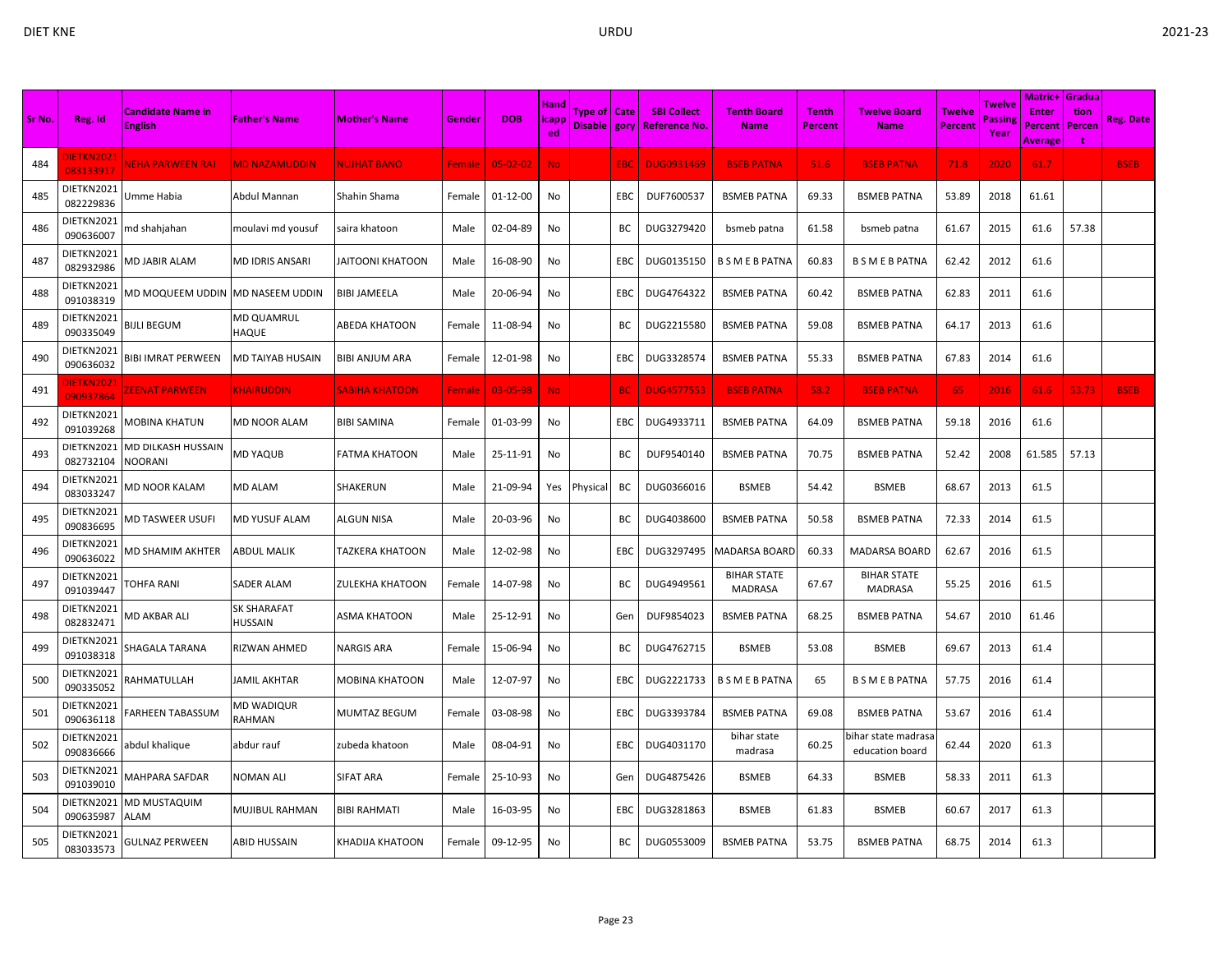|        |                                            |                                            |                       |                          |             |                | <b>Hand</b>  |                                  |            |                                           |                                   |                                |                                      |                                 | Twelve         | <b>Matric+ Gradua</b>   |                |                  |
|--------|--------------------------------------------|--------------------------------------------|-----------------------|--------------------------|-------------|----------------|--------------|----------------------------------|------------|-------------------------------------------|-----------------------------------|--------------------------------|--------------------------------------|---------------------------------|----------------|-------------------------|----------------|------------------|
| Sr No. | Reg. Id                                    | <b>Candidate Name in</b><br><b>English</b> | <b>Father's Name</b>  | <b>Mother's Name</b>     | Gender      | <b>DOB</b>     | icapp<br>ed. | Type of   Cate<br>Disable   gory |            | <b>SBI Collect</b><br><b>Reference No</b> | <b>Tenth Board</b><br><b>Name</b> | <b>Tenth</b><br><b>Percent</b> | <b>Twelve Board</b><br><b>Name</b>   | <b>Twelve</b><br><b>Percent</b> | assine<br>Year | <b>Enter</b><br>Percent | tion<br>Percen | <b>Reg. Date</b> |
|        | DIETKN2021                                 |                                            |                       |                          |             |                |              |                                  |            |                                           |                                   |                                |                                      |                                 |                | Average                 |                |                  |
| 506    | 082330471                                  | MAHJOOB ALAM                               | MAZHARUL HAQUE        | ASANA KHATOON            | Male        | 04-05-99       | No           |                                  | EBC        | DUF8092257                                | <b>BSMEB PATNA</b>                | 60.42                          | <b>BSMEB PATNA</b>                   | 62.11                           | 2018           | 61.265                  |                |                  |
| 507    | DIETKN2021<br>082029172                    | ASHIQUE NABI                               | NAZAM UDDIN           | NARGIS BANOO             | Male        | 13-03-91       | No           |                                  | EBC        | DUF7109836                                | <b>BSMEB PATNA</b>                | 65.75                          | <b>BSMEB PATNA</b>                   | 56.67                           | 2009           | 61.21                   |                |                  |
| 508    | DIETKN2021<br>082631628                    | <b>MD FAIZAN ALAM</b>                      | MD MUZEEBUR<br>RAHMAN | NASERA BEGAM             | Male        | 15-04-96       | No           |                                  | BC         | DUF9074082                                | <b>BIHAR STATE</b><br>MADRASA     | 68                             | <b>BIHAR STATE</b><br><b>MADRASA</b> | 54.42                           | 2016           | 61.21                   |                |                  |
| 509    | DIETKN2021<br>090234791                    | FARZANA KHATOON                            | KABURUDDIN            | DIL ARA BEGAM            | Male        | 16-05-92       | No           |                                  | ВC         | DUG1807186                                | <b>BSMEB PATNA</b>                | 61.75                          | <b>BSMEB PATNA</b>                   | 60.58                           | 2009           | 61.2                    |                |                  |
| 510    | DIETKN2021<br>091039225                    | MAHTAB ALAM                                | AHMAD HUSSAIN         | HASIAN KHATOON           | Male        | 05-04-98       | No           |                                  | BC         | DUG4909691                                | <b>BSMEB</b>                      | 67.92                          | <b>BSMEB</b>                         | 54.42                           | 2016           | 61.2                    |                |                  |
| 511    | DIETKN2021<br>082430963                    | MD MERAZ ALAM                              | MD ASHAB UDDIN        | <b>SAMSUN KHATOON</b>    | Male        | 28-06-87       | Yes          | Eye                              | EBC        | DUF8496224                                | <b>BSMEB PATNA</b>                | 59.83                          | <b>BSMEB PATNA</b>                   | 62.5                            | 2004           | 61.165                  |                |                  |
| 512    | <b>IETKN2021</b><br><mark>082129515</mark> | <b>NUZHAT BANU</b>                         | <b>MD IBRAHIM</b>     | <b>SAINOOR KHATOON</b>   | Female      | $05 - 02 - 93$ | No.          |                                  | EBC        | <b>DUF7378349</b>                         | <b>BSMEB PATNA</b>                | 61.25                          | <b>BSEB PATNA</b>                    | 61                              | 2014           | 61.125                  | 64.13          | <b>BSEB</b>      |
| 513    | <b>JIETKN2021</b><br>091038973             | <b>GUFRANA SHAMSI</b>                      | MD MEHRUZZAMAN        | <b>SHAHEEN ARA</b>       | Female      | 21-03-96       | No.          |                                  | Gen        | <b>DUG4868130</b>                         | <b>BSMEB PATNA</b>                | 56.42                          | <b>BSEB PATNA</b>                    | 65.8                            | 2015           | 61.1                    |                | <b>BSEB</b>      |
| 514    | DIETKN2021<br>090937868                    | <b>MD SHAH FIROZ</b>                       | <b>SHAKIL AKHTER</b>  | <b>DILFIROZ BEGAM</b>    | <b>Male</b> | 10-11-96       | No.          |                                  | Gen        | <b>DUG4663949</b>                         | <b>BSEB PATNA</b>                 | 58.2                           | <b>BSEB PATNA</b>                    | 64                              | 2015           | 61.1                    | 56             | <b>BSEB</b>      |
| 515    | DIETKN2021<br>082631679                    | MD EMAR AHMED                              | MD EKHLAK AHMED       | ??? ????? ????           | Male        | 01-01-93       | No           |                                  | EBC        | DUF8727794                                | <b>BSMEB, PATNA</b>               | 61                             | <b>BSMEB, PATNA</b>                  | 61                              | 2018           | 61                      |                |                  |
| 516    | DIETKN2021<br>091039164                    | NAWAID AKRAM                               | ALEEM UDDIN           | NOORMILA BEGAM           | Male        | 06-03-93       | Yes          | Physical                         | Gen        | DUG4603514                                | <b>BSMEB PATNA</b>                | 60.17                          | <b>BSMEB PATNA</b>                   | 61.83                           | 2012           | 61                      |                |                  |
| 517    | DIETKN2021<br>090535688                    | MD NAUMAN REZA                             | SAIF UDDIN            | NUREMA KHATOON           | Male        | 05-04-95       | No           |                                  | Gen        | DUG2819983                                | B.S.M.E.B.PATNA                   | 55.08                          | B.S.M.E.B.PATNA                      | 66.92                           | 2014           | 61                      |                |                  |
| 518    | <b>IETKN2021</b><br>091038466              | <b>SALIK REZA</b>                          | <b>MD MEHRUZZAMAN</b> | <b>SHAHEEN BEGUM</b>     | <b>Male</b> | 06-06-96       | <b>No</b>    |                                  | BC.        | <b>DUG4789682</b>                         | <b>BSMEB PATNA</b>                | 59.42                          | <b>BSEB PATNA</b>                    | 62.6                            | 2013           | 61                      |                | <b>BSEB</b>      |
| 519    | DIETKN2021<br>090836631                    | <b>MALIKA MUMTAZ</b>                       | MUMTAZ ALAM           | BIBI AFSER JAHAN         | Female      | 06-09-96       | No           |                                  | EBC        | DUG4021362                                | <b>BSMEB PATNA</b>                | 56.92                          | <b>BSMEB PATNA</b>                   | 65.17                           | 2013           | 61                      |                |                  |
| 520    | DIETKN2021<br>091038938                    | MD HARISH                                  | MD RIYAZUDDIN         | JAIGUN NISA              | Male        | 22-10-97       | No           |                                  | EBC        | DUG4860413                                | <b>BSMEB PATNA</b>                | 68                             | <b>BSMEB PATNA</b>                   | 53.92                           | 2016           | 61                      |                |                  |
| 521    | DIETKN2021<br>082832506                    | MD GHAYASUDDIN                             | SK TAHIR HUSSAIN      | <b>BADRUN NISHAN</b>     | Male        | 09-11-70       | No           |                                  | <b>EBC</b> | DUF9863899                                | <b>BSMEB PATNA</b>                | 62.08                          | <b>BSMEB PATNA</b>                   | 59.58                           | 1987           | 60.83                   |                |                  |
| 522    | DIETKN2021<br>090134320                    | MANJOOMA KHATOON ABDUL MANNAN              |                       | NOOR JAHAN<br>KHATOON    | Female      | 14-02-97       | No           |                                  | Gen        | DUG1287468                                | <b>BSMEB PATNA</b>                | 54.83                          | <b>BSMEB PATNA</b>                   | 66.67                           | 2014           | 60.8                    |                |                  |
| 523    | <b>IETKN2021</b><br>082732077              | <b>AHMADI KAUSER</b>                       | <b>MD SHATIR</b>      | <b>MUKHBERA KHATOON</b>  | Female      | 08-02-99       | <b>No</b>    |                                  | Gen        | <b>IGALVVCXA9</b>                         | <b>BSEB PATNA</b>                 | 60.4                           | <b>BSEB PATNA</b>                    | 61.2                            | 2017           | 60.8                    |                | <b>BSEB</b>      |
| 524    | DIETKN2021<br>090937802                    | <b>VIRAT JAHAN</b>                         | <b>MD ISLAM UDDIN</b> | <b>SAGUPHTA BEGAM</b>    | Female      | $06 - 01 - 00$ | <b>No</b>    |                                  | <b>BC</b>  | <b>DUG4638394</b>                         | <b>BSEB PATNA</b>                 | 54.2                           | <b>BSEB PATNA</b>                    | 67.4                            | 2019           | 60.8                    |                | <b>BSEB</b>      |
| 525    | <b>JIETKN2021</b><br>082430868             | <b>RIZWANA FIRDOSHI</b>                    | <b>FAZLE KARIM</b>    | <b>HUSNA ARA KHATOON</b> | Female      | $02 - 04 - 01$ | No.          |                                  | <b>BC</b>  | <b>IGALVIKIO0</b>                         | <b>BSEB PATNA</b>                 | 50.8                           | <b>BSEB PATNA</b>                    | 70.8                            | 2019           | 60.8                    |                | <b>BSEB</b>      |
| 526    | DIETKN2021<br>083033630                    | MD NAHID ALAM                              | MD ASHFAQUE           | NAFISA KHATUN            | Male        | 15-02-80       | Yes          | Physical                         | BC         | DUF9607086                                | <b>BSMEB PATNA</b>                | 64.08                          | <b>BSMEB PATNA</b>                   | 57.33                           | 2000           | 60.7                    |                |                  |
| 527    | DIETKN2021<br>090134176                    | SABERIN BEGAM                              | MD SALIM              | ROSHAN ARA               | Female      | 05-01-93       | No           |                                  | EBC        | DUG1243394                                | <b>BSMEB PATNA</b>                | 54.5                           | <b>BSMEB PATNA</b>                   | 66.92                           | 2013           | 60.7                    |                |                  |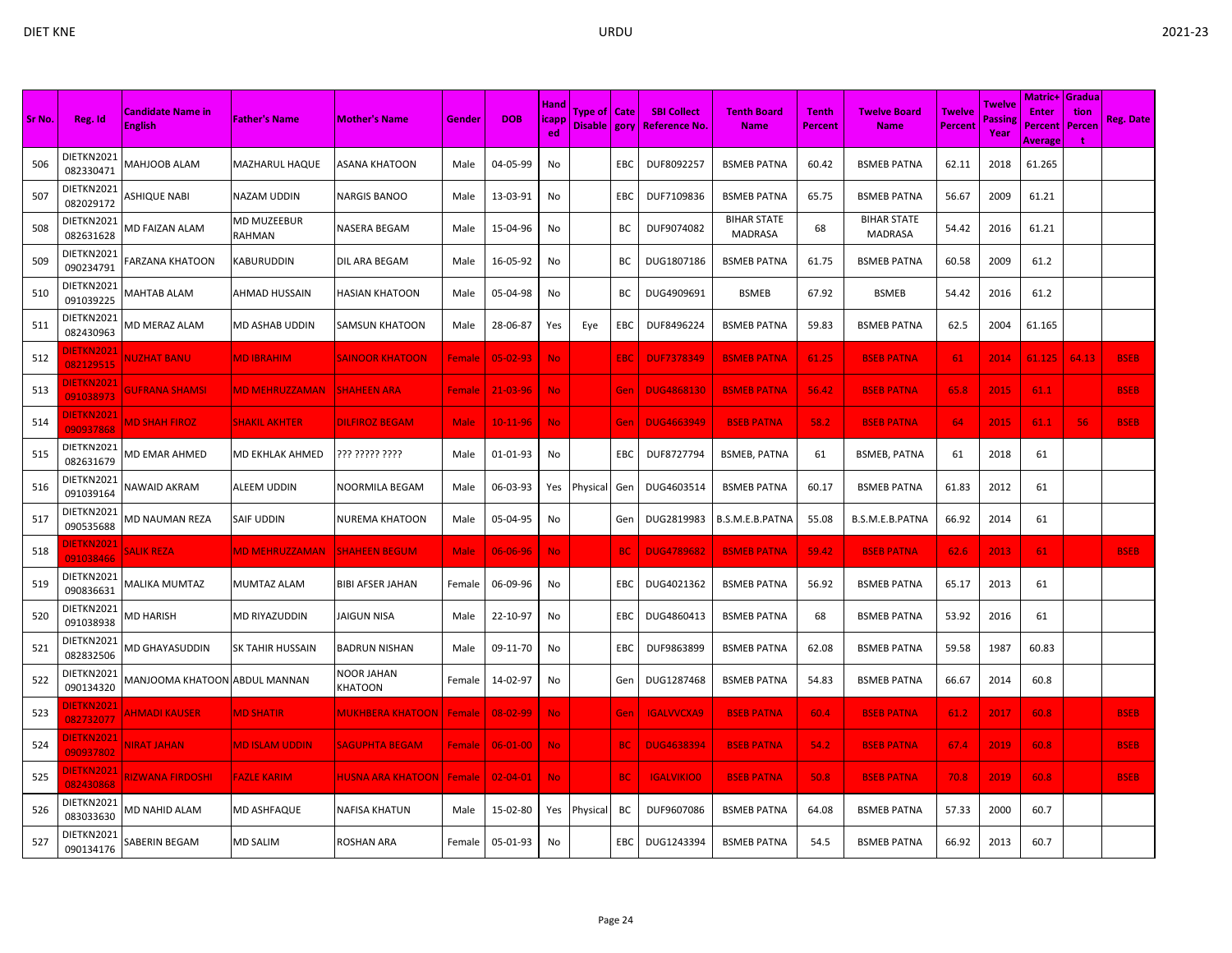| ×<br>۰, |
|---------|
|---------|

|        |                                | <b>Candidate Name in</b> |                         |                               |               |                | <b>Hand</b> | Type of   Cate |             | <b>SBI Collect</b>  | <b>Tenth Board</b>           | <b>Tenth</b> | <b>Twelve Board</b>          | <b>Twelve</b> | Twelve         | <b>Matric+ Gradua</b><br><b>Enter</b> | tion   |             |
|--------|--------------------------------|--------------------------|-------------------------|-------------------------------|---------------|----------------|-------------|----------------|-------------|---------------------|------------------------------|--------------|------------------------------|---------------|----------------|---------------------------------------|--------|-------------|
| Sr No. | Reg. Id                        | <b>English</b>           | <b>Father's Name</b>    | <b>Mother's Name</b>          | Gender        | <b>DOB</b>     | icapp<br>ed | Disable gory   |             | <b>Reference No</b> | <b>Name</b>                  | Percent      | <b>Name</b>                  | Percent       | assing<br>Year | Percent<br>Average                    | Percen | Reg. Date   |
| 528    | <b>DIETKN2021</b><br>090234699 | <b>SHAJLY BEGUM</b>      | <b>MS ASLAM ANZAR</b>   | <b>ISHRAT JAHAN</b>           | Female        | 12-11-97       | No.         |                | Gen         | <b>DUG1690665</b>   | <b>BSEB PATNA</b>            | 56.8         | <b>BSEB PATNA</b>            | 64.6          | 2016           | 60.7                                  | 58.38  | <b>BSEB</b> |
| 529    | DIETKN2021<br>082631771        | SONI PERWEEN             | <b>MANSOOR ALAM</b>     | DILARA BEGUM                  | Female        | 15-02-97       | No          |                | ВC          | DUF9187089          | <b>BSMEB PATNA</b>           | 53.17        | <b>BSMEB PATNA</b>           | 68.17         | 2013           | 60.67                                 |        |             |
| 530    | DIETKN2021<br>091038783        | GHAZALA KHATOON          | <b>MD SHAMIM</b>        | rozi                          | Female        | 03-05-92       | No          |                | Gen         | DUG4841447          | <b>BSMEB PATNA</b>           | 59.67        | <b>BSMEB PATNA</b>           | 61.58         | 2011           | 60.6                                  |        |             |
| 531    | <b>DIETKN2021</b><br>090836824 | Md Gufran Alam           | Md Idris Alam           | <b>Gulshan Begum</b>          | <b>Male</b>   | 15-06-96       | <b>No</b>   |                | <b>BC</b>   | <b>DUG4111176</b>   | <b>BSEB PATNA</b>            | 56           | <b>BSEB PATNA</b>            | 65.2          | 2019           | 60.6                                  |        | <b>BSEB</b> |
| 532    | DIETKN2021<br>083033495        | <b>GULNAZ PERWEEN</b>    | <b>NANNHE</b>           | MEHJABIN                      | Female        | 25-11-97       | No          |                | EBC         | DUG0512331          | <b>BSMEB PATNA</b>           | 52.67        | <b>BSMEB PATNA</b>           | 68.5          | 2014           | 60.6                                  |        |             |
| 533    | DIETKN2021<br>081928804        | <b>RESHMA KHATOON</b>    | <b>AFAQUE ALAM</b>      | <u>RAHMINA KHATOON</u>        | Female        | $16 - 07 - 98$ | No.         |                | EBC         | <b>DUF6873643</b>   | <b>BSEB PATNA</b>            | 52.6         | <b>BSEB PATNA</b>            | 68.6          | 2019           | 60.6                                  |        | <b>BSEB</b> |
| 534    | DIETKN2021<br>082631595        | MD RAZIQUE               | MD NASIM AKHTAR         | ANJILA KHATOON                | Male          | 03-04-97       | No          |                | BC          | DUF9073536          | <b>BSMEB, PATNA</b>          | 52.67        | <b>BSMEB, PATNA</b>          | 68.42         | 2014           | 60.545                                |        |             |
| 535    | DIETKN2021<br>091038698        | SHAMS RAZA               | MASOOD ALAM             | <b>NASIMA BEGUM</b>           | Male          | 10-02-92       | No          |                | Gen         | DUG4820496          | <b>BSMEB PATNA</b>           | 53.25        | <b>BSMEB PATNA</b>           | 67.75         | 2014           | 60.5                                  |        |             |
| 536    | DIETKN2021<br>091038359        | LILI PERWEEN             | TAJUDDIN                | <b>NOOR JAHAN</b>             | Female        | 25-02-94       | No          |                | ВC          | DUG4770367          | <b>BIHARSTATE</b><br>MADRASA | 53.08        | <b>BIHARSTATE</b><br>MADRASA | 67.83         | 2013           | 60.5                                  |        |             |
| 537    | DIETKN2021<br>083133901        | <b>FAIZAN AADIL</b>      | <b>MUZAFFAR HUSSAIN</b> | <b>JANNATI</b>                | Male          | 04-04-99       | No          |                | <b>EBC</b>  | DUG0910311          | <b>BSMEB PATNA</b>           | 67           | <b>BSMEB PATNA</b>           | 54.08         | 2016           | 60.5                                  |        |             |
| 538    | DIETKN2021<br>082631735        | <b>GULAM YASIN</b>       | NAJRUL ISLAM            | AEISHA BIBI                   | Male          | 01-01-97       | No          |                | EBC         | DUF8444044          | <b>BSMEB PATNA</b>           | 58.33        | <b>BSMEB PATNA</b>           | 62.5          | 2015           | 60.415                                |        |             |
| 539    | DIETKN2021<br>082531040        | MD NAZAR HAYAT           | <b>MD SABIR ALAM</b>    | NAZRA BEGAM                   | Male          | 10-04-97       | No          |                | ВC          | DUF8492902          | <b>BSMEB PATNA</b>           | 67.83        | <b>MSMEB PATNA</b>           | 53            | 2018           | 60.415                                |        |             |
| 540    | DIETKN2021<br>091038597        | MASROOR JAHAN            | <b>MD UMAR DRAG</b>     | JAMILA KHATOON                | Female        | 15-09-76       | No          |                | EBC         | DUG4641353          | <b>BSMEB PATNA</b>           | 52.17        | <b>BSMEB PATNA</b>           | 68.58         | 1992           | 60.4                                  | 59.25  |             |
| 541    | JIETKN2021<br>090937521        | <b>RAHI NAZ BEGAM</b>    | <b>ABU NASAR</b>        | NIRALA BEGAM                  | Female        | 15-03-94       | No.         |                | Ger         | <b>DUG4488563</b>   | <b>BSMEB PATNA</b>           | 60.27        | <b>BSEB PATNA</b>            | 60.6          | 2016           | 60.4                                  |        | <b>BSEB</b> |
| 542    | DIETKN2021<br>090937519        | MD DANISH                | <b>ABDUR RAUF</b>       | <b>BIBI SANJEEDA</b>          | Male          | 01-03-95       | No          |                | EBC         | DUG4517404          | <b>BSMEB PATNA</b>           | 56.83        | <b>BSMEB PATNA</b>           | 64            | 2015           | 60.4                                  |        |             |
| 543    | DIETKN2021<br>090836923        | RUMANA KHATOON           | <b>ABDUL WAHAB</b>      | <b>BIBI ANWARI</b><br>KHATOON | Female        | 09-02-98       | No          |                | EBC         | DUG4168377          | <b>BSMEB PATNA</b>           | 65.58        | BSMEB.PATNA                  | 55.17         | 2016           | 60.4                                  |        |             |
| 544    | <b>IETKN2021</b><br>091039564  | <b>SABA GULREZ</b>       | <b>MD PERWEJ ALAM</b>   | <b>BIBI RABIYA KHATOON</b>    | Female        | 30-04-02       | No.         |                | <b>EBC</b>  | <b>DUG4973756</b>   | <b>BSEB, PATNA</b>           | 53.2         | <b>BSEB, PATNA</b>           | 67.6          | 2020           | 60.4                                  |        | <b>BSEB</b> |
| 545    | <b>JIETKN2021</b><br>090938130 | <b>NISHAT ANJUM</b>      | <b>MD YUNUS ALAM</b>    | <b>MUJMERI BEGAM</b>          | <b>Female</b> | 15-11-02       | <b>No</b>   |                | Gen<br>EWS) | <b>DUG4724014</b>   | <b>BSEB PATNA</b>            | 51.4         | <b>BSEB PATNA</b>            | 69.4          | 2020           | 60.4                                  |        | <b>BSEB</b> |
| 546    | DIETKN2021<br>082832719        | ZOOHI PERWEEN            | SHAHNAWAZ ALAM          | NOSTA KHATOON                 | Female        | 01-05-94       | No          |                | Gen         | DUF9946109          | <b>B.S.M.E.B PATNA</b>       | 55.25        | <b>B.S.M.E.B PATNA</b>       | 65.42         | 2011           | 60.335                                |        |             |
| 547    | DIETKN2021<br>083134075        | WAZIR HUSSAIN            | <b>ABDUL MAJID</b>      | <b>HAJERA KHATUN</b>          | Male          | 15-01-87       | No          |                | EBC         | DUG1039140          | <b>BSMEB PATNA</b>           | 58.75        | <b>BSMEB PATNA</b>           | 61.83         | 2008           | 60.3                                  |        |             |
| 548    | DIETKN2021<br>091039507        | MD RIHAN ALAM            | ABDUS SAMAD             | KAUSAR JAHAN                  | Male          | 22-05-93       | No          |                | EBC         | DUG4960031          | madrasa board                | 59.42        | madrasa board                | 61.17         | 2011           | 60.3                                  |        |             |
| 549    | DIETKN2021<br>091038429        | MERAJ AHMAD              | <b>JAMIL AKHTAR</b>     | <b>MEHRUN NISA</b>            | Male          | 10-03-95       | No          |                | BC          | DUG4615559          | <b>BSMEB</b>                 | 52.83        | <b>BSMEB</b>                 | 67.75         | 2013           | 60.3                                  |        |             |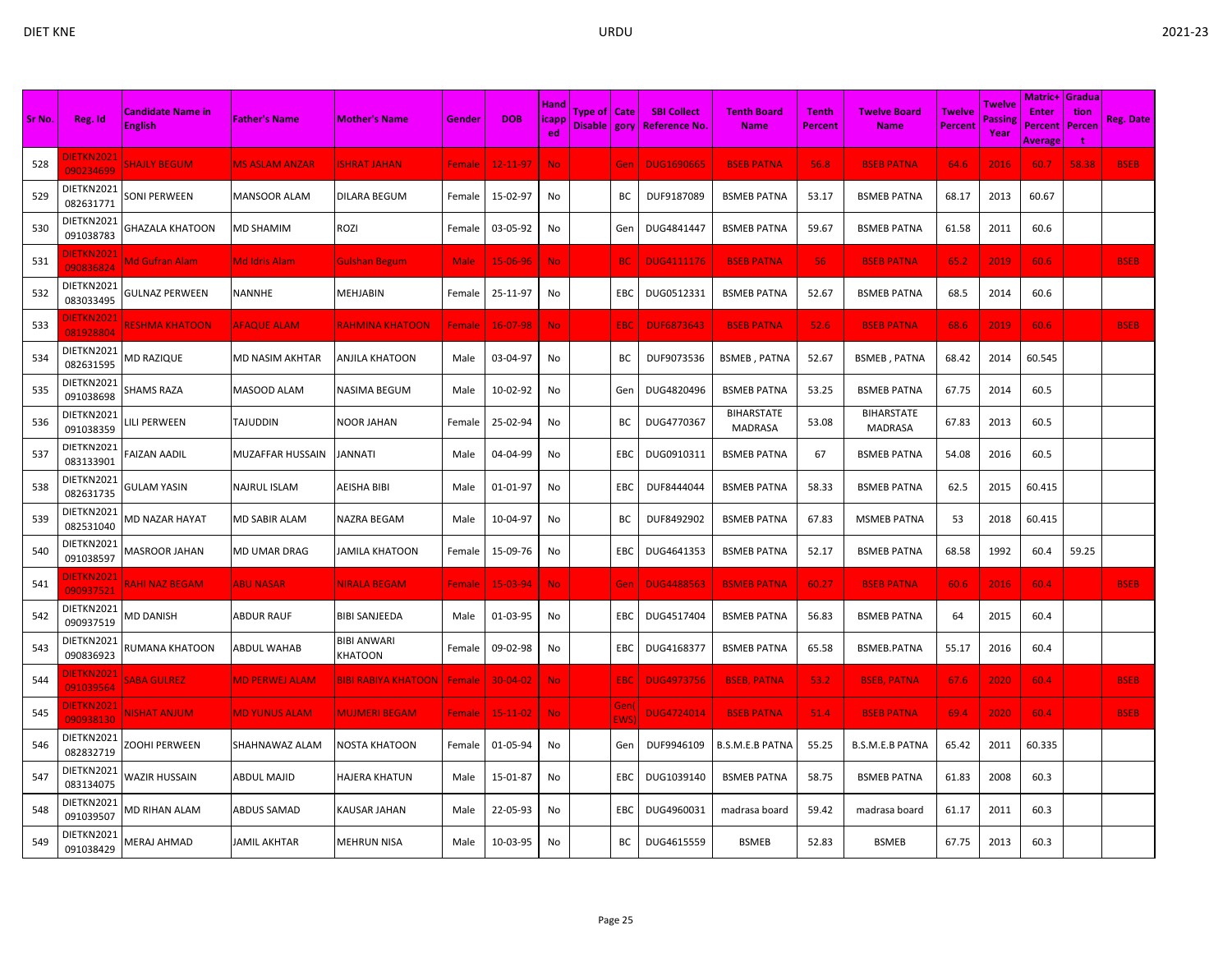| Sr No. | Reg. Id                        | <b>Candidate Name in</b>          | <b>Father's Name</b>    | <b>Mother's Name</b>                  | Gender        | <b>DOB</b>     | <b>Hand</b><br><b>licapp</b> | Type of   Cate |                   | <b>SBI Collect</b> | <b>Tenth Board</b>                   | <b>Tenth</b> | <b>Twelve Board</b>                  | Twelve  | Twelve<br>Passing | Matric+<br><b>Enter</b>   | Gradua<br>tion | <b>Reg. Date</b> |
|--------|--------------------------------|-----------------------------------|-------------------------|---------------------------------------|---------------|----------------|------------------------------|----------------|-------------------|--------------------|--------------------------------------|--------------|--------------------------------------|---------|-------------------|---------------------------|----------------|------------------|
|        |                                | <b>English</b>                    |                         |                                       |               |                | ed                           | Disable   gory |                   | Reference No.      | <b>Name</b>                          | Percent      | <b>Name</b>                          | Percent | Year              | Percent<br><b>Average</b> | Percen         |                  |
| 550    | DIETKN2021<br>091039408        | SAHEBA KHATOON                    | RAIFUDDIN               | <b>GHULSHERA</b><br>KHATOON           | Female        | 04-01-96       | No                           |                | Gen               | DUG4946830         | <b>BSMEB PATNA</b>                   | 55           | <b>BSMEB PATNA</b>                   | 65.5    | 2013              | 60.3                      |                |                  |
| 551    | DIETKN2021<br>083133902        | MD AZIM ALI                       | MD ZYAUR RAHMAN         | <b>TAHERA KHATOON</b>                 | Male          | 05-03-97       | No                           |                | BС                | DUG0888049         | <b>B S M E B PATNA</b>               | 66.25        | <b>B S M E B PATNA</b>               | 54.42   | 2016              | 60.3                      |                |                  |
| 552    | DIETKN2021<br>091039617        | HENA FIRDOS                       | AFAQUE ALAM             | REHANA BEGAM                          | Female        | 15-05-97       | No                           |                | Gen               | DUG4977456         | <b>BSMEB, PATNA</b>                  | 54.17        | <b>BSMEB, PATNA</b>                  | 66.5    | 2014              | 60.3                      |                |                  |
| 553    | DIETKN2021<br>091039572        | SAISTA PERWEEN                    | ABDUR RAZZAQUE          | <b>MUSTARI KHATOON</b>                | Female        | 22-06-97       | No                           |                | EBC               | DUG4975391         | <b>BIHAR STATE</b><br><b>MADRASA</b> | 50.67        | <b>BIHAR STATE</b><br><b>MADRASA</b> | 69.92   | 2014              | 60.3                      |                |                  |
| 554    | DIETKN2021<br>082330516        | ASGAR REZA                        | MD ABDUL KALAM<br>AZAD  | <b>BIBI KISHWARI</b><br>KHATOON       | Male          | 09-08-99       | No                           |                | EBC               | DUF8104400         | <b>BSMEB PATNA</b>                   | 58.92        | <b>BSMEB PATNA</b>                   | 61.5    | 2017              | 60.21                     |                |                  |
| 555    | DIETKN2021<br>090837167        | MD SHAUR ALAM                     | MD NASIR UDDIN          | <b>QUALILA KHATOON</b>                | Male          | 07-08-94       | No                           |                | EBC               | DUG3471380         | <b>BSMEB PATNA</b>                   | 58.25        | <b>BSMEB PATNA</b>                   | 62.17   | 2012              | 60.2                      |                |                  |
| 556    | DIETKN2021<br>082933145        | MUSARRAT JABEEN                   | NAZRUL HAQUE            | NAZRA KHATOON                         | Female        | 15-06-95       | No                           |                | BС                | DUG0193821         | <b>BSMEB, PATNA</b>                  | 51.67        | BSMEB, PATNA                         | 68.67   | 2013              | 60.2                      |                |                  |
| 557    | DIETKN2021<br>090836544        | SIMMI FARANAZ                     | <b>JASIMUDDIN</b>       | SABIRI BEAGAM                         | Female        | 01-01-98       | No                           |                | BC                | DUG3750961         | <b>BSMEB</b>                         | 68.92        | <b>BSMEB</b>                         | 51.5    | 2016              | 60.2                      |                |                  |
| 558    | DIETKN2021<br>091039555        | <b>MD TAUHID ALAM</b>             | MD KHALILUR<br>RAHMAN   | <b>BIBI SANFA KHATUN</b>              | Male          | 08-02-98       | No                           |                | EBC               | DUG4967857         | <b>MADRASA BOARD</b>                 | 60           | <b>MADRASA BOARD</b>                 | 60.42   | 2015              | 60.2                      |                |                  |
| 559    | DIETKN2021<br>083033303        | ANJUM ARA BEGAM                   | <b>MD BELAL ALI</b>     | SHAHNAJ BEGAM                         | Female        | 26-01-02       | No                           |                | EBC               | DUG0389432         | <b>BSMEB PATNA</b>                   | 60.4         | <b>BSMEB PATNA</b>                   | 60      | 2020              | 60.2                      |                |                  |
| 560    | <b>DIETKN2021</b><br>090234541 | Neha prarween                     | Iftekhar alam           | <u>Bibi Rahima khatoon</u>            | <b>Female</b> | $10 - 04 - 02$ | No.                          |                | EBC               | <b>DUG1562870</b>  | <b>BSEB</b>                          | 54.4         | <b>BSEB</b>                          | 66      | 2020              | 60.2                      |                | <b>BSEB</b>      |
| 561    | <b>JIETKN2021</b><br>082932829 | <b>MD TAHZEEB ALAM</b>            | <b>MAHMOOD ALAM</b>     | <b>BIBI ASMEENA</b><br><b>KHATOON</b> | Male          | 29-12-94       | <b>No</b>                    |                | EBC               | 12411001545        | <b>BSEB PATNA</b>                    | 54.2         | <b>BSEB PATNA</b>                    | 66      | 2012              | 60.1                      |                | <b>BSEB</b>      |
| 562    | DIETKN2021<br>091039008        | GULAFSHAN PARWEEN                 | <b>MD QUASUM</b>        | SHABANA PARWEEN                       | Female        | 01-02-98       | No                           |                | EBC               | DUG4874769         | <b>B S M E B PATNA</b>               | 58.67        | <b>B S M E B PATNA</b>               | 61.58   | 2015              | 60.1                      |                |                  |
| 563    | DIETKN2021<br>091038788        | SHAMA PERWEEN                     | AFROZ ALAM              | MUSARRAT JAHAN                        | Female        | 20-01-01       | No                           |                | EBC               | DUG4839570         | <b>BSMEB PATNA</b>                   | 55.58        | <b>BSMEB PATNA</b>                   | 64.67   | 2020              | 60.1                      |                |                  |
| 564    | <b>DIETKN2021</b><br>082330291 | <b>IULEE PRAWEEN</b>              | <b>MD SADRUL ANSARI</b> | <b>BIBI SHAJHAN</b>                   | Female        | 05-04-02       | No.                          |                | EBC               | <b>DUF7938174</b>  | <b>BSEB PATNA</b>                    | 52.2         | <b>BSEB PATNA</b>                    | 68      | 2019              | 60.1                      |                | <b>BSEB</b>      |
| 565    | <b>JIETKN2021</b><br>083033716 | <b>MUUNA ANJUM</b>                | <b>ATIQUER RAHMAN</b>   | <b>SHAMA PERWEEN</b>                  | <b>Female</b> | $12 - 12 - 03$ | No.                          |                | <b>BC</b>         | <b>DUG0647891</b>  | <b>BSEB PATNA</b>                    | 54.6         | <b>BSEB PATNA</b>                    | 65.6    | 2020              | 60.1                      |                | <b>BSEB</b>      |
| 566    | DIETKN2021<br>083033668        | MD MUSHFIQUE ALAM MD ATAUR RAHMAN |                         | <b>SHAMIMA KHATOON</b>                | Male          | 05-05-97       | No                           |                | Gen               | DUF8895099         | <b>BSMEB</b>                         | 53.58        | <b>BSMEB</b>                         | 66.42   | 2014              | 60                        |                |                  |
| 567    | DIETKN2021<br>083033577        | ZEBA ZOHRI                        | NOOR SALAM              | NAZERA ZUBERI                         | Female        | 16-04-98       | No                           |                | Gen<br>EWS)       | DUG0074832         | BSMEB, PATNA                         | 68.33        | BSMEB, PATNA                         | 51.42   | 2017              | 59.9                      |                |                  |
| 568    | DIETKN2021<br>091038620        | BIBI REHANA                       | MATIUR RAHMAN           | <b>BIBI AASMA</b>                     | Female        | 09-10-94       | No                           |                | EBC               | DUG4808552         | <b>BSMEB PATNA</b>                   | 54.58        | <b>BSMEB PATNA</b>                   | 65.08   | 2014              | 59.8                      |                |                  |
| 569    | <b>DIETKN2021</b><br>090937480 | SHAMA AFROZ                       | <b>HAKIM UDDIN</b>      | <b>AKHTARI BEGAM</b>                  | <b>Female</b> | $10-01-95$     | No.                          |                | <b>BC</b>         | <b>DUG4522939</b>  | <b>B.S.E.B PATNA</b>                 | 59.6         | <b>B.S.E.B PATNA</b>                 | -60     | 2014              | 59.8                      | 63.38          | <b>BSEB</b>      |
| 570    | DIETKN2021<br>091038479        | MD FAIZAN ALAM                    | MD AMIRUL HASSAN        | <b>BAILQIS KHATOON</b>                | Male          | 12-12-95       | No                           |                | Gen<br><b>EWS</b> | DUG4044751         | <b>BSMEB</b>                         | 59.17        | <b>BSMEB</b>                         | 60.5    | 2012              | 59.8                      |                |                  |
| 571    | <b>DIETKN2021</b><br>083133905 | <b>GULSHAN ARA</b>                | <b>MD SAJJAD</b>        | RUKHSHANA<br><b>KHATOON</b>           | <b>Female</b> | 29-01-96       | No                           |                | EBC               | <b>DUG0915614</b>  | <b>BSEB PATNA</b>                    | 53.4         | <b>BSEB PATNA</b>                    | 66.2    | 2015              | 59.8                      |                | <b>BSEB</b>      |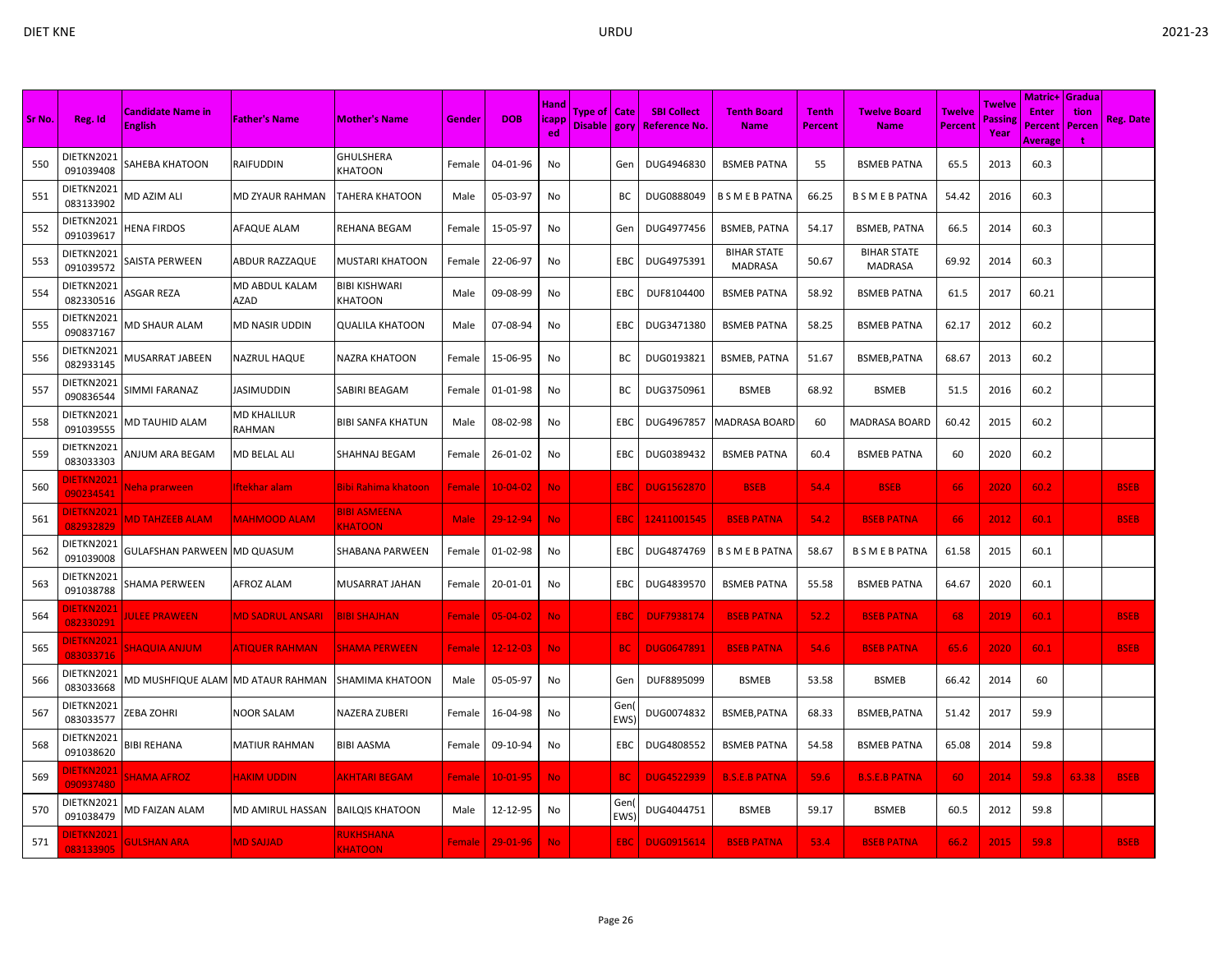|        |                                |                                            |                          |                                |               |                |                              |                                         |                   |                                           |                                   |                                |                             |                                 |                           | Matric+                            | <b>Gradua</b>  |                  |
|--------|--------------------------------|--------------------------------------------|--------------------------|--------------------------------|---------------|----------------|------------------------------|-----------------------------------------|-------------------|-------------------------------------------|-----------------------------------|--------------------------------|-----------------------------|---------------------------------|---------------------------|------------------------------------|----------------|------------------|
| Sr No. | Reg. Id                        | <b>Candidate Name in</b><br><b>English</b> | <b>Father's Name</b>     | <b>Mother's Name</b>           | Gender        | <b>DOB</b>     | <b>Hand</b><br> icapp<br>ed. | <b>Type of   Cate</b><br>Disable   gory |                   | <b>SBI Collect</b><br><b>Reference No</b> | <b>Tenth Board</b><br><b>Name</b> | <b>Tenth</b><br><b>Percent</b> | <b>Twelve Board</b><br>Name | <b>Twelve</b><br><b>Percent</b> | Twelve<br>Passing<br>Year | <b>Enter</b><br>Percent<br>Average | tion<br>Percen | <b>Reg. Date</b> |
| 572    | DIETKN2021<br>090435356        | <b>BIBI SABIYA BEGAM</b>                   | <b>MD QUASIM</b>         | <b>BIBI MUNNY</b><br>KHATOON   | Female        | 30-04-99       | No                           |                                         | EBC               | DUG2575279                                | <b>BSMEB</b>                      | 58.42                          | <b>BSMEB</b>                | 61.17                           | 2017                      | 59.8                               |                |                  |
| 573    | <b>IETKN2021</b><br>082933033  | <b>NEHA KHATOON</b>                        | <b>MD ISRAFIL ANSARI</b> | <b>IAINAB KHATOON</b>          | Female        | $12 - 04 - 01$ | No                           |                                         | <b>EBC</b>        | <b>DUG0185571</b>                         | <b>BSEB PATNA</b>                 | 54.8                           | <b>BSEB PATNA</b>           | 64.8                            | 2019                      | 59.8                               |                | <b>BSEB</b>      |
| 574    | DIETKN2021<br>090836876        | BIBI RAZIAH SULTANAH                       | <b>MD FARID UDDIN</b>    | SAIRUN NISA                    | Female        | 02-03-93       | No                           |                                         | ВC                | DUG1250130                                | <b>BSMEB PATNA</b>                | 59.17                          | <b>BSMEB PATNA</b>          | 60.17                           | 2011                      | 59.7                               |                |                  |
| 575    | DIETKN2021<br>090134394        | <b>ABU TALIB</b>                           | AZIMUDDIN                | RABIA KHATOON                  | Male          | 12-02-94       | No                           |                                         | BC                | DUG1045432                                | <b>BSMEB PATNA</b>                | 56.83                          | <b>BSMEB PATNA</b>          | 62.58                           | 2012                      | 59.7                               |                |                  |
| 576    | DIETKN2021<br>082832723        | <b>NASIR ALAM</b>                          | MD NASIM UDDIN           | <b>BIBI QUDUSA</b>             | Male          | 18-01-00       | No                           |                                         | EBC               | DUF9946711                                | <b>BSMEB</b>                      | 58.58                          | <b>BSMEB</b>                | 60.78                           | 2018                      | 59.68                              |                |                  |
| 577    | DIETKN2021<br>091039068        | MOHD ANJUM<br>SULEMAN                      | MOHD SULEMAN             | KHERUN NISHAN                  | Male          | 15-03-90       | No                           |                                         | Gen               | DUG4652606                                | <b>BSMEB PATNA</b>                | 61.42                          | <b>BSMEB PATNA</b>          | 57.75                           | 2010                      | 59.6                               |                |                  |
| 578    | DIETKN2021<br>090937720        | <b>MD MUDASSIR</b>                         | ABID HUSAIN              | BAZMAH KHATOON                 | Male          | 12-10-93       | Yes                          | Physical                                | BC                | DUG4607376                                | <b>BSMEB PATNA</b>                | 60.42                          | <b>BSMEB PATNA</b>          | 58.83                           | 2012                      | 59.6                               |                |                  |
| 579    | <b>DIETKN2021</b><br>090736430 | <b>NAGMA KHATOON</b>                       | <b>KURESH PARWANA</b>    | <b>SHAHIN KHATOON</b>          | Female        | 05-01-97       | <b>No</b>                    |                                         | <b>EBC</b>        | <b>IGALXYOHZ5</b>                         | <b>BSEB PATNA</b>                 | 64.6                           | <b>BSEB</b>                 | 54.4                            | 2015                      | 59.5                               |                | <b>BSEB</b>      |
| 580    | DIETKN2021<br>091038412        | Md Wasim Akhtar                            | Md Iqubal hussain        | Sanjari begam                  | Male          | 25-03-99       | No                           |                                         | ВC                | DUG4780135                                | Bsmeb                             | 66.33                          | <b>Bsmeb</b>                | 52.67                           | 2017                      | 59.5                               | 66.75          |                  |
| 581    | DIETKN2021<br>091038568        | <b>JUHI NAZ</b>                            | <b>ASRARUL HAQUE</b>     | SHABNAM JABEEN                 | <b>Female</b> | 29-12-01       | No.                          |                                         | <b>BC</b>         | <b>DUG4593549</b>                         | <b>BSEB PATNA</b>                 | 59                             | <b>BSEB PATNA</b>           | 60                              | 2018                      | 59.5                               |                | <b>BSEB</b>      |
| 582    | DIETKN2021<br>082230072        | Aisha Parween                              | Md Rafique Alam          | Shabana parween                | Female        | 30-08-95       | No                           |                                         | EBC               | DUF7760635                                | <b>BSMEB PATNA</b>                | 55.25                          | <b>BSMEB PATNA</b>          | 63.67                           | 2012                      | 59.46                              |                |                  |
| 583    | DIETKN2021<br>083133965        | MD AHQUER ALAM                             | MD JAMIL AKHTAR          | <b>JAHAN ARA</b>               | Male          | 20-06-89       | No                           |                                         | BС                | DUG1008500                                | <b>BSMEB PATNA</b>                | 58.33                          | <b>BSMEB PATNA</b>          | 60.42                           | 2011                      | 59.4                               |                |                  |
| 584    | DIETKN2021<br>090937731        | MD IMTIYAZ ALAM                            | MD SAYEED AKHTAR         | <b>BIBI MAHMODA</b><br>KHATOON | Male          | 12-01-91       | No                           |                                         | EBC               | DUG4574035                                | <b>BSMEB</b>                      | 59.25                          | <b>BSMEB</b>                | 59.5                            | 2012                      | 59.4                               | 59.75          |                  |
| 585    | DIETKN2021<br>090134480        | <b>BIBI NIKHAT</b><br>TABASSUM             | MD MANZOOR ALAM          | RAHMATI                        | Female        | 10-01-95       | No                           |                                         | EBC               | DUG1387618                                | <b>BSMEB PATNA</b>                | 57.42                          | <b>BSMEB PATNA</b>          | 61.33                           | 2011                      | 59.4                               |                |                  |
| 586    | DIETKN2021<br>091039411        | AFEEFA NAIYER                              | MD HARIS NAIYER          | SALEHA KHATOON                 | Female        | 30-03-96       | No                           |                                         | EBC               | DUG4947304                                | <b>BSMEB PATNA</b>                | 61.67                          | <b>BSMEB PATNA</b>          | 57.08                           | 2012                      | 59.4                               |                |                  |
| 587    | <b>DIETKN2021</b><br>090837001 | <b>SHABNAM PARWEEN</b>                     | <b>MEHMUD ALAM</b>       | <b><i>CABERUN NISA</i></b>     | <b>Female</b> | 15-10-97       | No.                          |                                         | Gen<br><b>EWS</b> | <b>DUG3776391</b>                         | <b>BSEB PATNA</b>                 | 51.4                           | <b>BSEB PATNA</b>           | 67.4                            | 2015                      | 59.4                               | 59.67          | <b>BSEB</b>      |
| 588    | DIETKN2021<br>083133858        | <b>FAT ARA</b>                             | <b>ALI HASAN</b>         | <b>AJMARI BEGAM</b>            | <b>Female</b> | $11 - 05 - 98$ | <b>No</b>                    |                                         | <b>BC</b>         | <b>DUG0847625</b>                         | <b>BSEB PATNA</b>                 | 66.2                           | <b>BSEB PATNA</b>           | 52.6                            | 2018                      | 59.4                               |                | <b>BSEB</b>      |
| 589    | DIETKN2021<br>090937885        | <b>MD DARUL HASAN</b>                      | <b>MD JUNED ALAM</b>     | <b>DARKSHAN</b>                | <b>Male</b>   | $04 - 06 - 00$ | No.                          |                                         | Gen               | <b>DUG4653568</b>                         | <b>BSEB PATNA</b>                 | 60                             | <b>BSEB PATNA</b>           | 58.8                            | 2018                      | 59.4                               |                | <b>BSEB</b>      |
| 590    | DIETKN2021<br>090837065        | <u>NUSRAT KHATOON</u>                      | <b>MIR ALAM</b>          | <u>WASILA KHATOON</u>          | Female        | $07 - 09 - 02$ | <b>No</b>                    |                                         | <b>EBC</b>        | <b>DUG4215206</b>                         | <b>BSEB</b>                       | 45.8                           | <b>BSEB</b>                 | 73                              | 2020                      | 59.4                               |                | <b>BSEB</b>      |
| 591    | DIETKN2021<br>091039354        | <b>AFSARI BEGAM</b>                        | <b>MD AFAJUDDIN</b>      | <b>AMBARI BEGAM</b>            | <b>Female</b> | $02 - 03 - 96$ | <b>No</b>                    |                                         | BC.               | <b>DUG4722914</b>                         | <b>BSEB</b>                       | 58                             | <b>BSEB</b>                 | 60.6                            | 2014                      | 59.3                               | 50.67          | <b>BSEB</b>      |
| 592    | DIETKN2021<br>090636265        | RAFAT JAHAN                                | MD NASIR UDDIN           | <b>QUALILA KHATOON</b>         | Female        | 21-11-96       | No                           |                                         | EBC               | DUG3472293                                | <b>BSMEB PATNA</b>                | 56.25                          | <b>BSMEB PATNA</b>          | 62.25                           | 2013                      | 59.3                               |                |                  |
| 593    | DIETKN2021<br>091038909        | ABDUR RAHIM                                | MD ZUBAIR                | <b>ISKULAN KHATOON</b>         | Male          | 01-02-98       | No                           |                                         | Gen<br><b>EWS</b> | DUG4859552                                | <b>BSMEB PATNA</b>                | 58.83                          | <b>BSMEB PATNA</b>          | 59.83                           | 2016                      | 59.3                               |                |                  |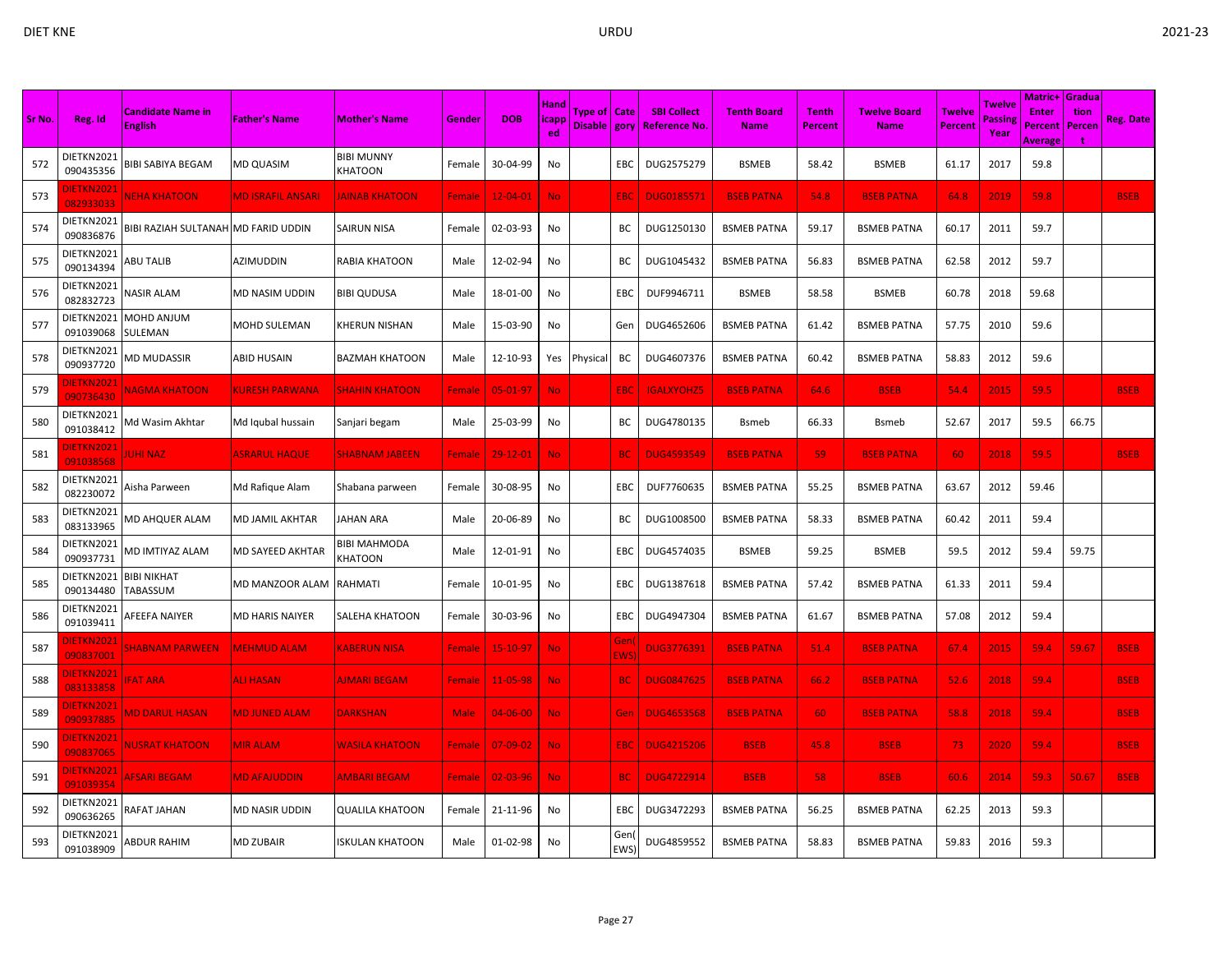| Sr No. | Reg. Id                        | <b>Candidate Name in</b><br><b>English</b> | <b>Father's Name</b>        | <b>Mother's Name</b>   | Gender        | <b>DOB</b>     | <b>Hand</b><br>icapp<br>ed | Type of   Cate<br>Disable   gory |            | <b>SBI Collect</b><br><b>Reference No.</b> | <b>Tenth Board</b><br><b>Name</b>     | <b>Tenth</b><br>Percent | <b>Twelve Board</b><br><b>Name</b>      | Twelve<br>Percent | <b>Twelve</b><br>Passing<br>Year | Matric+<br><b>Enter</b><br>Percent<br><b>Average</b> | Gradua<br>tion<br>Percen | <b>Reg. Date</b> |
|--------|--------------------------------|--------------------------------------------|-----------------------------|------------------------|---------------|----------------|----------------------------|----------------------------------|------------|--------------------------------------------|---------------------------------------|-------------------------|-----------------------------------------|-------------------|----------------------------------|------------------------------------------------------|--------------------------|------------------|
| 594    | DIETKN2021<br>090937795        | SABIHA SHABNAM                             | MD SHAHIDULLAH              | <b>SUFIA KHATOON</b>   | Female        | 05-08-00       | No                         |                                  | EBC        | DUG4632023                                 | WBBME                                 | 54.11                   | WBBME                                   | 64.5              | 2018                             | 59.3                                                 |                          |                  |
| 595    | DIETKN2021<br>090937366        | MUSKAN BEGUM                               | AKBAR JAMILI                | NURZABI BEGUM          | Male          | 04-01-03       | Yes                        | Ear                              | ВC         | DUG4474936                                 | B.S.M.E.B                             | 54.1                    | B.S.M.E.B                               | 64.44             | 2020                             | 59.3                                                 |                          |                  |
| 596    | <u>DIETKN2021</u><br>081928650 | MUSKAN BEGUM                               | AKBAR JAMILI                | NURZABI BEGUM          | <b>Female</b> | $04 - 01 - 03$ | <b>Yes</b>                 | Ear                              | Gen        | <b>DUF6809389</b>                          | <b>BSMEB</b>                          | 54.1                    | <b>BSMEB</b>                            | 64.44             | 2021                             | 59.27                                                |                          | 2021             |
| 597    | DIETKN2021<br>082029248        | Safiur Rahman                              | Abdur Rahman                | Ameena khatoon         | Male          | 14-01-95       | No                         |                                  | EBC        | DUF7147489                                 | <b>BSMEBP</b>                         | 57.58                   | BSMEBP                                  | 60.83             | 2012                             | 59.205                                               | 71.85                    |                  |
| 598    | DIETKN2021<br>083033625        | <b>MD ABU TALHA</b>                        | <b>MD TAHIR HUSSAIN</b>     | <b>DILSHAD BEGUM</b>   | <b>Male</b>   | $02 - 02 - 92$ | <b>No</b>                  |                                  | <b>BC</b>  | <b>DUG0601733</b>                          | <b>BSEB PATNA</b>                     | 58.4                    | <b>BSEB PATNA</b>                       | 60                | 2011                             | 59.2                                                 | 51.6                     | <b>BSEB</b>      |
| 599    | <b>DIETKN2021</b><br>090134479 | <b>MAHINA PERWEEN</b>                      | <b>AFAQUE ALAM</b>          | <b>AZMERI KHATOOON</b> | Female        | 05-08-00       | No.                        |                                  | <b>BC</b>  | <b>DUG1378452</b>                          | <b>BSEB PATNA</b>                     | 58.4                    | <b>BSEB PATNA</b>                       | 60                | 2020                             | 59.2                                                 |                          | <b>BSEB</b>      |
| 600    | DIETKN2021<br>082832587        | <b>NEHA FATMA</b>                          | <b>SAHIMUDDIN</b>           | <b>FAMANNA PERWEEN</b> | Female        | 18-12-00       | No.                        |                                  | Gen        | <b>DUF9900307</b>                          | <b>BSEB PATNA</b>                     | 55.4                    | <b>BSEB PATNA</b>                       | 63                | 2018                             | 59.2                                                 |                          | <b>BSEB</b>      |
| 601    | DIETKN2021<br>082731961        | MD SHADAB RAZA                             | <b>MD SALIM AKBAR</b>       | <b>ALBELA KHATOON</b>  | Male          | 01-12-96       | No                         |                                  | Gen        | DUF9234252                                 | <b>BSMEB PATNA</b>                    | 50.75                   | <b>BSMEB PATNA</b>                      | 67.5              | 2014                             | 59.125                                               | 62.25                    |                  |
| 602    | <u>JIETKN2021</u><br>090435558 | Faiyaz Alam                                | piyaru mohammad             | Yasmin begam           | <b>Male</b>   | 09-06-91       | No.                        |                                  | <b>BC</b>  | <b>DUG2812639</b>                          | <b>B.S.E.B PATNA</b>                  | 66                      | <b>B.S.E.B PATNA</b>                    | 52.2              | 2010                             | 59.1                                                 |                          | <b>BSEB</b>      |
| 603    | DIETKN2021<br>090435239        | MD USMAN ALI                               | <b>MD FAROQUE</b>           | FALIMA KHATOON         | Male          | 04-06-95       | Yes                        | Physica                          | Gen        | DUG2389520                                 | <b>BSMEB PATNA</b>                    | 55.92                   | <b>BSMEB PATNA</b>                      | 62.33             | 2015                             | 59.1                                                 |                          |                  |
| 604    | DIETKN2021<br>083033371        | BIBI SHAHDANA                              | शमीम<br>अखà¥à¤¤à¤°          | ??????? ?????          | Male          | 05-03-00       | No                         |                                  | EBC        | DUG0432808                                 | <b>BSMEB, PATNA</b>                   | 57.75                   | <b>BSMEB, PATNA</b>                     | 60.44             | 2018                             | 59.1                                                 |                          |                  |
| 605    | DIETKN2021<br>083033533        | SAJIDA PARWEEN                             | <b>MD NAIM UDDIN</b>        | <b>ZAHIDA KHATOON</b>  | Female        | 09-08-93       | No                         |                                  | <b>EBC</b> | DUG0533126                                 | <b>BSMEB PATNA</b>                    | 60.83                   | <b>BSMEB PATNA</b>                      | 57.17             | 2010                             | 59                                                   |                          |                  |
| 606    | DIETKN2021<br>090736304        | MD ABRAR ALAM                              | <b>MD SAYEDUR</b><br>RAHMAN | <b>HAROON NISA</b>     | Male          | 02-05-94       | No                         |                                  | BC         | DUG3191752                                 | MADRASA<br><b>EDUCATION</b>           | 56.83                   | MADRASA<br><b>EDUCATION BOARD</b>       | 61.08             | 2012                             | 59                                                   |                          |                  |
| 607    | DIETKN2021<br>091039236        | NAZISH RAHI                                | <b>NAQUIR ALAM</b>          | ZAHIRUN NISA           | Male          | 04-01-97       | No                         |                                  | Gen        | DUG4923080                                 | <b>BSMEB PATNA</b>                    | 51.75                   | <b>BSMEB PATNA</b>                      | 66.17             | 2013                             | 59                                                   |                          |                  |
| 608    | DIETKN2021<br>090335058        | TANJELA                                    | <b>MD ADNAN</b>             | ANWARI BEGAM           | Female        | 24-05-97       | No                         |                                  | Gen        | DUG2233785                                 | <b>Bihar State</b><br>Madrasa         | 56.25                   | <b>Bihar State</b><br>Madrasa Education | 61.75             | 2015                             | 59                                                   |                          |                  |
| 609    | DIETKN2021<br>091038366        | ABID HUSSAIN                               | ABUL KALAM                  | SABILA KHATOON         | Male          | 08-03-98       | No                         |                                  | BC         | DUG4741645                                 | <b>BSMEB PATNA</b>                    | 66.42                   | <b>BSMEB PATNA</b>                      | 51.58             | 2016                             | 59                                                   |                          |                  |
| 610    | DIETKN2021<br>082330187        | HASIBUR RAHMAN                             | <b>ANAMUL HAQUE</b>         | ZUBAIDA KHATOON        | Male          | 10-03-98       | No                         |                                  | EBC        | DUF7920116                                 | <b>BSMEB PATNA</b>                    | 60                      | <b>BSMEB PATNA</b>                      | 57.83             | 2016                             | 58.915                                               | 67.5                     |                  |
| 611    | <b>DIETKN2021</b><br>091038441 | <b>SHAMS ARA</b>                           | <b>MD MOQUIM UDDIN</b>      | <b>SHALEHA BEGUM</b>   | Female        | 10-05-97       | <b>No</b>                  |                                  | EBC        | <b>DUG4699713</b>                          | <b>WEST BENGAL</b><br><b>BOARD OF</b> | 54.71                   | <b>BSEB PATNA</b>                       | -63               | 2016                             | 58.9                                                 |                          | <b>BSEB</b>      |
| 612    | DIETKN2021<br>090636165        | SHAZIA PARWEEN                             | <b>MD SHAKIR ALAM</b>       | FATMA BEGUM            | Female        | 02-01-98       | No                         |                                  | BC         | DUG3413192                                 | <b>BSMEB PATNA</b>                    | 53.82                   | <b>BSMEB PATNA</b>                      | 63.91             | 2015                             | 58.9                                                 |                          |                  |
| 613    | DIETKN2021<br>090736342        | FARHAN SARWAR                              | <b>WASIF AKHTAR</b>         | JAHAN ARA BEGAM        | Male          | 28-08-99       | No                         |                                  | BC         | DUG3603428                                 | <b>BIHAR STATE</b><br><b>MADRASA</b>  | 65.17                   | <b>BIHAR STATE</b><br><b>MADRASA</b>    | 52.58             | 2017                             | 58.9                                                 |                          |                  |
| 614    | DIETKN2021<br>090335156        | TASNIM                                     | <b>MD HAROON RASHID</b>     | MUSARRAT               | Female        | 04-02-01       | No                         |                                  | EBC        | DUG2291804                                 | <b>BSMEB PATNA</b>                    | 56.08                   | <b>BSMEB PATNA</b>                      | 61.67             | 2018                             | 58.9                                                 |                          |                  |
| 615    | DIETKN2021<br>082732155        | MD AZAD ALAM                               | ABID HUSAIN                 | NIGHAR BEGAM           | Male          | 26-06-99       | No                         |                                  | Gen        | DUF9567181                                 | U.P. BOARD OF<br><b>MADRASA</b>       | 57.5                    | U.P. BOARD OF<br><b>MADRASA</b>         | 60.11             | 2018                             | 58.805                                               |                          |                  |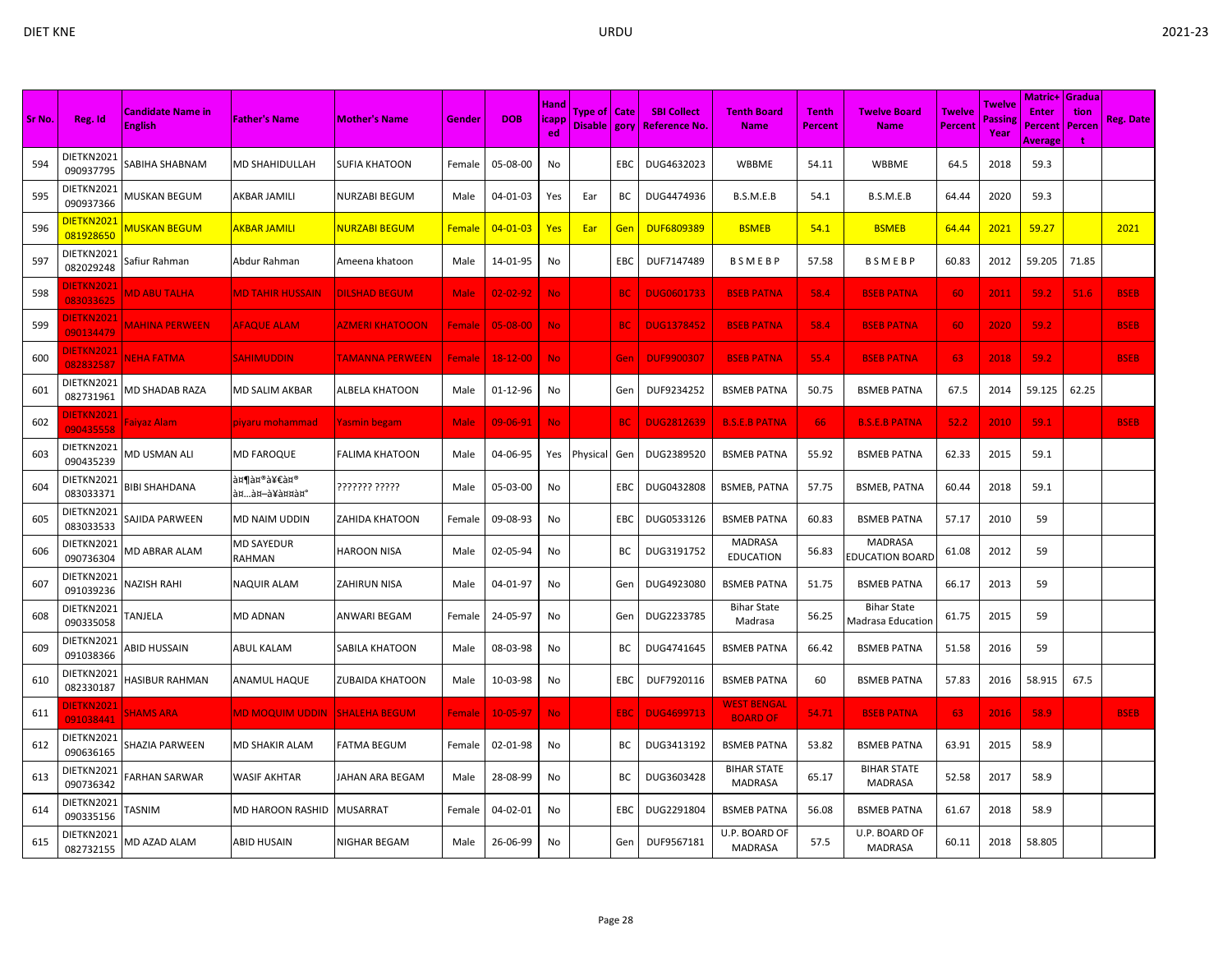|        |                                |                                            |                                 |                              |               |                | <b>Hand</b>     |                                  |             |                                           |                                      |                                |                                         |                                 | Twelve          | Matric+                 | <b>Gradua</b>                 |             |
|--------|--------------------------------|--------------------------------------------|---------------------------------|------------------------------|---------------|----------------|-----------------|----------------------------------|-------------|-------------------------------------------|--------------------------------------|--------------------------------|-----------------------------------------|---------------------------------|-----------------|-------------------------|-------------------------------|-------------|
| Sr No. | Reg. Id                        | <b>Candidate Name in</b><br><b>English</b> | <b>Father's Name</b>            | <b>Mother's Name</b>         | Gender        | <b>DOB</b>     | $ i$ capp<br>ed | Type of   Cate<br>Disable   gory |             | <b>SBI Collect</b><br><b>Reference No</b> | <b>Tenth Board</b><br><b>Name</b>    | <b>Tenth</b><br><b>Percent</b> | <b>Twelve Board</b><br><b>Name</b>      | <b>Twelve</b><br><b>Percent</b> | Passing<br>Year | <b>Enter</b><br>Percent | tion<br>Percen                | Reg. Date   |
| 616    | DIETKN2021<br>090234730        | <b>HEENA PERWEEN</b>                       | <b>MD MAHBOOB ALAM</b>          | <b>AFROOZA KHATOON</b>       | Female        | $12 - 05 - 95$ | No.             |                                  | Gen         | <b>DUG1312143</b>                         | <b>BSEB PATNA</b>                    | 50.8                           | <b>BSEB PATNA</b>                       | 66.8                            | 2017            | <b>Average</b><br>58.8  | $\ddot{\phantom{1}}$<br>58.87 | <b>BSEB</b> |
| 617    | DIETKN2021<br>090937250        | <b>BIBI SAEMA PERVEEN</b>                  | MD ZUBAER ALAM                  | <b>BIBI FARHANA BEGAM</b>    | Female        | 25-07-97       | No              |                                  | <b>EBC</b>  | DUG4275321                                | <b>BSMEB PATNA</b>                   | 58                             | <b>BSMEB PATNA</b>                      | 59.67                           | 2018            | 58.8                    |                               |             |
| 618    | DIETKN2021<br>090937489        | NAHID RAZA                                 | PERWEZ ALAM                     | NAHIDA KHATOON               | Male          | 12-04-95       | No              |                                  | Gen<br>EWS) | DUG4505947                                | <b>BSMEB PATNA</b>                   | 52.17                          | <b>BSMEB PATNA</b>                      | 65.25                           | 2013            | 58.7                    | 65.5                          |             |
| 619    | DIETKN2021<br>091038325        | MD TATHIR                                  | TAIYAB ALI                      | <b>GAUSIYA</b>               | Male          | 20-07-97       | No              |                                  | BC          | DUG4765648                                | <b>BSMEB PATNA</b>                   | 60                             | <b>BSMEB PATNA</b>                      | 57.42                           | 2016            | 58.7                    |                               |             |
| 620    | DIETKN2021<br>081928718        | ABDUL HANNAN                               | MD SHAMSHIR                     | <b>BIBI RUKHSANA</b>         | Male          | 14-09-99       | No              |                                  | EBC         | DUF6832345                                | <b>BSMEB PATNA</b>                   | 63.67                          | <b>BSMEB PATNA</b>                      | 53.67                           | 2019            | 58.67                   |                               |             |
| 621    | DIETKN2021<br>090938182        | <b>MD ABUZAR</b>                           | MD BAHAR UDDIN                  | <b>BIBI QULILA</b>           | Male          | 18-06-96       | No              |                                  | EBC         | DUG4721715                                | <b>BSMEB PATNA</b>                   | 63.25                          | <b>BSMEB PATNA</b>                      | 54                              | 2016            | 58.6                    |                               |             |
| 622    | DIETKN2021<br>082531339        | NIKHAT PARWEEN                             | MD NOORUL HAQUE                 | MEHRUN NISA                  | Female        | 22-05-97       | No              |                                  | ВC          | DUF8829376                                | <b>BSMEB PATNA</b>                   | 53.92                          | <b>BSMEB PATNA</b>                      | 63.25                           | 2015            | 58.585                  |                               |             |
| 623    | DIETKN2021<br>091038774        | MD AFZAL RIZA                              | MD ZIAUR RAHMAN                 | HAJRUN NISHA                 | Male          | 15-01-85       | No              |                                  | Gen         | DUG4831871                                | <b>BSMEB PATNA</b>                   | 60.92                          | <b>BSMEB PATNA</b>                      | 56                              | 2001            | 58.5                    | 71.23                         |             |
| 624    | DIETKN2021<br>091039352        | <b>BIBI KAHKASHAN</b><br><b>PERWEEN</b>    | MD AFAQUE ALAM                  | ROSHI KHATOON                | Male          | 03-06-91       | No              |                                  | BC          | DUG4912114                                | <b>BSMEB PATNA</b>                   | 62.58                          | <b>BSMEB PATNA</b>                      | 54.42                           | 2009            | 58.5                    |                               |             |
| 625    | <b>IETKN2021</b><br>090234805  | Shama Nazi                                 | <b>Shakil Ahmad</b>             | Nafsin Jahan                 | Female        | $27 - 07 - 01$ | No.             |                                  | <b>BC</b>   | <b>DUG1673350</b>                         | <b>BSEB PATNA</b>                    | 56.6                           | <b>BSEB PATNA</b>                       | 60.4                            | 2019            | 58.5                    |                               | <b>BSEB</b> |
| 626    | <b>IETKN2021</b><br>083033584  | 31BI NIKHAT PERWEEN.                       | <b>MD JAWADUL HAQUE</b>         | 3IBI NAGMA<br><b>CHATOON</b> | <b>Female</b> | $10 - 06 - 00$ | No.             |                                  | Gen         | <b>DUG0564042</b>                         | <b>BSEB PATNA</b>                    | 63.6                           | <b>BSEB PATNA</b>                       | 53.2                            | 2019            | 58.4                    |                               | <b>BSEB</b> |
| 627    | DIETKN2021<br>082129489        | <b>ROZI PERWEEN</b>                        | <b>JAMIL AKHTAR</b>             | <b>AYSHA KHATOON</b>         | Female        | 25-08-02       | No.             |                                  | Gen         | <b>DUF7369911</b>                         | <b>BSEB PATNA</b>                    | 47.2                           | <b>BSEB PATNA</b>                       | 69.6                            | 2020            | 58.4                    |                               | <b>BSEB</b> |
| 628    | DIETKN2021<br>090837132        | NUZHAT PARWEEN                             | MOZAHIR HUSSAIN                 | <b>BIBI KHURSHEEDA</b>       | Female        | 28-05-94       | No              |                                  | EBC         | DUG4206074                                | <b>BIHAR STATE</b><br><b>MADRASA</b> | 52.92                          | <b>BIHAR STATE</b><br>MADRASA           | 63.67                           | 2012            | 58.3                    |                               |             |
| 629    | DIETKN2021<br>083033228        | ANJUM ARA                                  | TABREZ ALAM                     | SAIRA PERWEEN                | Female        | 26-07-98       | No              |                                  | EBC         | DUG0353947                                | <b>BSMEB PATNA</b>                   | 63.5                           | <b>BSMEB PATNA</b>                      | 53.08                           | 2016            | 58.3                    |                               |             |
| 630    | DIETKN2021<br>082330435        | MD KASHIF RAZA                             | <b>MD IDRIS ALAM</b>            | ASILA KHATOON                | Male          | 11-02-00       | No              |                                  | ВC          | DUF8066805                                | <b>BSMEB</b>                         | 54.67                          | <b>BSMEB</b>                            | 61.92                           | 2017            | 58.295                  |                               |             |
| 631    | DIETKN2021<br>091039616        | Nuzhat Bano                                | Md Akbar Ali                    | Lalmayeen                    | Female        | 14-05-92       | No              |                                  | Gen         | DUG2831943                                | <b>Bihar State</b><br>Madrasa        | 52.17                          | <b>Bihar State</b><br>Madrasa education | 64.19                           | 2012            | 58.2                    |                               |             |
| 632    | DIETKN2021<br>090736385        | <b>SANWWER ROHI</b>                        | MD FAIYAZ QUAMER                | KARSAMI BEGAM                | Female        | 10-01-96       | No              |                                  | Gen         | DUG3643175                                | <b>BSMEB PATNA</b>                   | 48.58                          | <b>BSMEB PATNA</b>                      | 67.75                           | 2013            | 58.2                    |                               |             |
| 633    | <b>IETKN2021</b><br>090937393  | <b>ROOMI BEGAM</b>                         | <b>TAUHEED ALAM</b>             | <b>QURESHA BEGAM</b>         | Female        | 15-08-98       | <b>No</b>       |                                  | <b>BC</b>   | <b>DUG4469656</b>                         | <b>BSEB PATNA</b>                    | 58.8                           | <b>BSEB PATNA</b>                       | 57.6                            | 2016            | 58.2                    | 56.33                         | <b>BSEB</b> |
| 634    | DIETKN2021<br>083033575        | AHMAD HUSSAIN                              | <b>MANZOOR ALAM</b>             | MOMILA KHATOON               | Male          | 18-08-99       | No              |                                  | EBC         | DUG0567644                                | <b>BSMEB PATNA</b>                   | 65.42                          | <b>BSMEB PATNA</b>                      | 51                              | 2017            | 58.2                    |                               |             |
| 635    | DIETKN2021<br>091038502        | MD SAOUD ALAM                              | MD LUTFUR RAHMAN ARBANI KHATOON |                              | Male          | 18-02-00       | No              |                                  | EBC         | DUG4795378                                | <b>BSMEB PATNA</b>                   | 55.33                          | <b>BSMEB PATNA</b>                      | 60.78                           | 2018            | 58.1                    |                               |             |
| 636    | DIETKN2021<br>082129560        | MD ANISUR RAHMAN                           | MD RAQUIMUDDIN                  | RAZIA BEGAM                  | Male          | 05-03-91       | No              |                                  | BС          | DUF7401578                                | B. S. M. E. B.<br>PATNA              | 58.08                          | B. S. M. E. B. PATNA                    | 57.92                           | 2011            | 58                      |                               |             |
| 637    | <b>DIETKN2021</b><br>091039057 | <b>MUSARRAT JAHAN</b>                      | <b>MD AIYUB HUSSAIN</b>         | <b>AMUDA KHATOON</b>         | <b>Female</b> | 05-01-97       | No              |                                  | <b>BC</b>   | <b>DUG4887288</b>                         | <b>BSEB PATNA</b>                    | 47                             | <b>BSEB PATNA</b>                       | 69                              | 2015            | 58                      |                               | <b>BSEB</b> |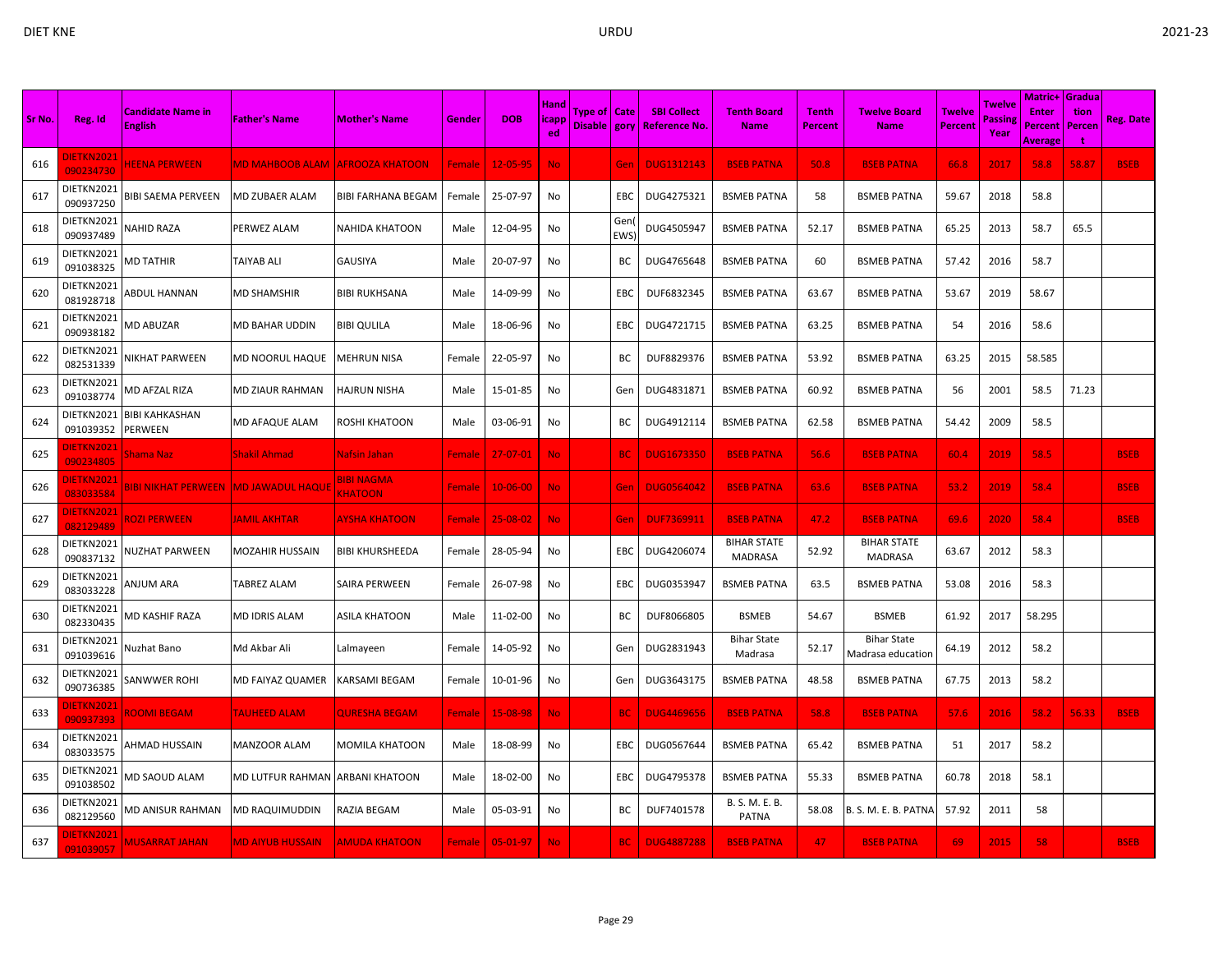|        |                               |                                            |                                  |                          |             |                |                                     |                                  |                   |                                           |                                      |                                |                                       |                                 |                           | Matric+                            | <b>Gradua</b>  |                  |
|--------|-------------------------------|--------------------------------------------|----------------------------------|--------------------------|-------------|----------------|-------------------------------------|----------------------------------|-------------------|-------------------------------------------|--------------------------------------|--------------------------------|---------------------------------------|---------------------------------|---------------------------|------------------------------------|----------------|------------------|
| Sr No. | Reg. Id                       | <b>Candidate Name in</b><br><b>English</b> | <b>Father's Name</b>             | <b>Mother's Name</b>     | Gender      | <b>DOB</b>     | <b>Hand</b><br><b>licapp</b><br>ed. | Type of   Cate<br>Disable   gory |                   | <b>SBI Collect</b><br><b>Reference No</b> | <b>Tenth Board</b><br><b>Name</b>    | <b>Tenth</b><br><b>Percent</b> | <b>Twelve Board</b><br>Name           | <b>Twelve</b><br><b>Percent</b> | Twelve<br>Passine<br>Year | <b>Enter</b><br>Percent<br>Average | tion<br>Percen | <b>Reg. Date</b> |
| 638    | DIETKN2021<br>090836710       | AFRONA KHATOON                             | <b>MD ISLAM</b>                  | <b>RUBA BEGAM</b>        | Female      | 05-11-97       | No                                  |                                  | Gen<br><b>EWS</b> | DUG4028338                                | <b>BSMEB</b>                         | 51.83                          | <b>BSMEB</b>                          | 64.08                           | 2014                      | 58                                 |                |                  |
| 639    | DIETKN2021<br>082531498       | <b>SAJDA KHATOON</b>                       | <b>Imdad Hussain</b>             | Nabi Bandi               | Female      | $10 - 02 - 86$ | <b>No</b>                           |                                  | Gen               | <b>DUF8919953</b>                         | <b>BSEB</b>                          | 61.71                          | <b>BIEC</b>                           | 54.22                           | 2003                      | 57.965                             | 63.88          | <b>BSEB</b>      |
| 640    | DIETKN2021<br>082029222       | MD ADIL                                    | WASIQUIR RAHMAN                  | RUKHSANA KHATOON         | Male        | 04-05-02       | No                                  |                                  | EBC               | DUF7135657                                | <b>BSMEB PATNA</b>                   | 51.5                           | <b>BSMEB PATNA</b>                    | 64.33                           | 2020                      | 57.915                             |                |                  |
| 641    | DIETKN2021<br>091039374       | MUZAFFAR HUSSAIN                           | ABDUR RAHMAN                     | <b>MADINA KHATOON</b>    | Male        | 07-05-95       | No                                  |                                  | Gen<br><b>EWS</b> | DUG4939760                                | <b>BSMEB PATNA</b>                   | 61.17                          | <b>BSMEB PATNA</b>                    | 54.67                           | 2018                      | 57.9                               |                |                  |
| 642    | DIETKN2021<br>090937349       | MD ZUNED AKHTAR                            | <b>FAZLUR RAHMAN</b>             | ANZALA BEGUM             | Male        | 06-01-97       | No                                  |                                  | EBC               | DUG4457627                                | <b>BSMEB PATNA</b>                   | 53.25                          | <b>BSMEB PATNA</b>                    | 62.58                           | 2015                      | 57.9                               |                |                  |
| 643    | DIETKN2021<br>090938009       | HUMA NASREEN                               | MUZAMMIL HASNAIN MUSARRAT JAHAN  |                          | Female      | 09-10-86       | No                                  |                                  | ВC                | DUG4684591                                | BSMEB, PATNA                         | 52.08                          | <b>BSMEB, PATNA</b>                   | 63.58                           | 2005                      | 57.8                               |                |                  |
| 644    | DIETKN2021<br>090837054       | MD NAWED ALAM                              | MD ASHFAQUE ALAM INUZHAT KHATOON |                          | Male        | 06-02-95       | No                                  |                                  | BС                | DUG4214796                                | <b>BSMEB PATNA</b>                   | 55.42                          | <b>BSMEB PATNA</b>                    | 60.25                           | 2014                      | 57.8                               |                |                  |
| 645    | DIETKN2021<br>082932976       | MD AQUIL                                   | <b>MD YUSUF</b>                  | AJMERA KHATOON           | Male        | 15-11-98       | No                                  |                                  | EBC               | DUG0136692                                | <b>BIHAR STATE</b><br><b>MADRASA</b> | 53.33                          | <b>BIHAR STATE</b><br><b>MADRASA</b>  | 62.33                           | 2019                      | 57.8                               |                |                  |
| 646    | <b>IETKN2021</b><br>082531078 | Rafia Praween                              | <b>Md Azimuddin</b>              | Rafat Begum              | Female      | $01 - 03 - 96$ | <b>No</b>                           |                                  | Gen               | <b>DUF8667883</b>                         | <b>BSEB</b>                          | 47.4                           | <b>BSEB</b>                           | 68                              | 2013                      | 57.7                               |                | <b>BSEB</b>      |
| 647    | DIETKN2021<br>090937945       | FARHAT JAHAN                               | MD SHAHID ALAM                   | SHAMIMA KHATOON          | Female      | 31-05-93       | No                                  |                                  | Gen<br><b>EWS</b> | DUG4672004                                | <b>BIHAR STATE</b><br><b>MADARSA</b> | 53.92                          | <b>BIHAR STATE</b><br><b>MADARSA</b>  | 61.33                           | 2011                      | 57.6                               |                |                  |
| 648    | DIETKN2021<br>090736324       | FARHAT JAHAN                               | MD SHAHID ALAM                   | SHAMIMA KHATOON          | Female      | 31-05-93       | No                                  |                                  | ВC                | DUG3588976                                | <b>BIHAR STATE</b><br><b>MADARSA</b> | 53.92                          | <b>BIHAR STATE</b><br><b>MADARSA</b>  | 61.33                           | 2011                      | 57.6                               |                |                  |
| 649    | DIETKN2021<br>090937332       | MD MUZAMMIL ALAM                           | MD MAQUSOOD<br>ALAM              | SHAHNAZ BEGAM            | Male        | 05-04-92       | No                                  |                                  | BC                | DUG3999294                                | <b>BIHAR STATE</b><br><b>MADRASA</b> | 52.08                          | <b>BIHAR STATE</b><br><b>MADARASA</b> | 63                              | 2011                      | 57.5                               |                |                  |
| 650    | DIETKN2021<br>082330304       | AZAD ANSARI                                | RAZI AHMAD                       | SUBEDA KHATOON           | Male        | 11-02-91       | No                                  |                                  | EBC               | DUF7982553                                | <b>BSMEB PATNA</b>                   | 63.5                           | <b>BSMEB PATNA</b>                    | 51.22                           | 2018                      | 57.36                              |                |                  |
| 651    | <b>IETKN2021</b><br>083033246 | Md Adnan quamar                            | Md Shamshad Alam                 | Esmat aara               | <b>Male</b> | 09-09-95       | No.                                 |                                  | <b>BC</b>         | <b>DUG0215574</b>                         | <b>Bseb patna</b>                    | 62.2                           | <b>Bseb patna</b>                     | 52.4                            | 2014                      | 57.3                               |                | <b>BSEB</b>      |
| 652    | DIETKN2021<br>090836769       | <b>ADLI RANI</b>                           | <b>MD SABIR ALAM</b>             | NAZRA BEGAM              | Female      | 03-03-96       | No                                  |                                  | BC                | DUG3809442                                | MADARASA<br>SHABBANUL                | 50.17                          | ABR E RAHMAT<br><b>HALTABAN</b>       | 64.33                           | 2014                      | 57.3                               |                |                  |
| 653    | DIETKN2021<br>091038491       | RESHMA SAHEEN                              | MD SHAHID ALAM                   | RASHIDA KHATOON          | Female      | 20-01-00       | No                                  |                                  | Gen<br>EWS        | DUG4793171                                | <b>BIHAR STATE</b><br><b>MADRASA</b> | 60.67                          | <b>BIHAR STATE</b><br><b>MADRASA</b>  | 54                              | 2018                      | 57.3                               |                |                  |
| 654    | DIETKN2021<br>090736491       | MD IBRAHIM                                 | <b>ABDUL MANNAN</b>              | <b>GULSITARA KHATOON</b> | Male        | 10-12-01       | No                                  |                                  | EBC               | DUG3723272                                | <b>BSMEB PATNA</b>                   | 50.33                          | <b>BSMEB PATNA</b>                    | 64.22                           | 2020                      | 57.3                               |                |                  |
| 655    | <b>IETKN2021</b><br>090836984 | Shabnam Khatoon                            | <b>Mubarak Hussain</b>           | Aflatun Nisha            | Female      | 14-03-98       | <b>No</b>                           |                                  | Gen               | <b>DUG4189036</b>                         | <b>BSEB</b>                          | 53.4                           | <b>BSEB</b>                           | 61                              | 2016                      | 57.2                               |                | <b>BSEB</b>      |
| 656    | DIETKN2021<br>091038645       | <b>MD IRSHAD ALAM</b>                      | <b>ABDUL HAMID</b>               | <b>BANO KHATUN</b>       | <b>Male</b> | $28 - 02 - 87$ | <b>No</b>                           |                                  | <b>EBC</b>        | <b>DUG4806529</b>                         | <b>B. S.E.B PATNA</b>                | 62.57                          | <b>B.S.E.B PATNA</b>                  | 51.6                            | 2011                      | 57.1                               |                | <b>BSEB</b>      |
| 657    | DIETKN2021<br>090938238       | BIBI AISHA                                 | <b>ABDUL WAHAB</b>               | KAUSHAR JAHAN            | Female      | 12-08-92       | No                                  |                                  | EBC               | DUG4735841                                | <b>BSMEB PATNA</b>                   | 54.5                           | <b>BSMEB PATNA</b>                    | 59.67                           | 2011                      | 57.1                               |                |                  |
| 658    | DIETKN2021<br>082933047       | NASREEN SULTANA                            | ABDUL QUDDOOS                    | TAHMOONA BEGUM           | Female      | 03-03-96       | No                                  |                                  | Gen               | DUG0122733                                | <b>BSMEB PATNA</b>                   | 53.25                          | <b>BSMEB PATNA</b>                    | 60.92                           | 2012                      | 57.1                               |                |                  |
| 659    | DIETKN2021<br>090535821       | MD RASHID                                  | MD DAUD                          | <b>BIBI HAFSA</b>        | Male        | 18-09-98       | No                                  |                                  | EBC               | DUG3105986                                | <b>BSMEB</b>                         | 64                             | <b>BSMEB</b>                          | 50.17                           | 2017                      | 57.1                               | 61.75          |                  |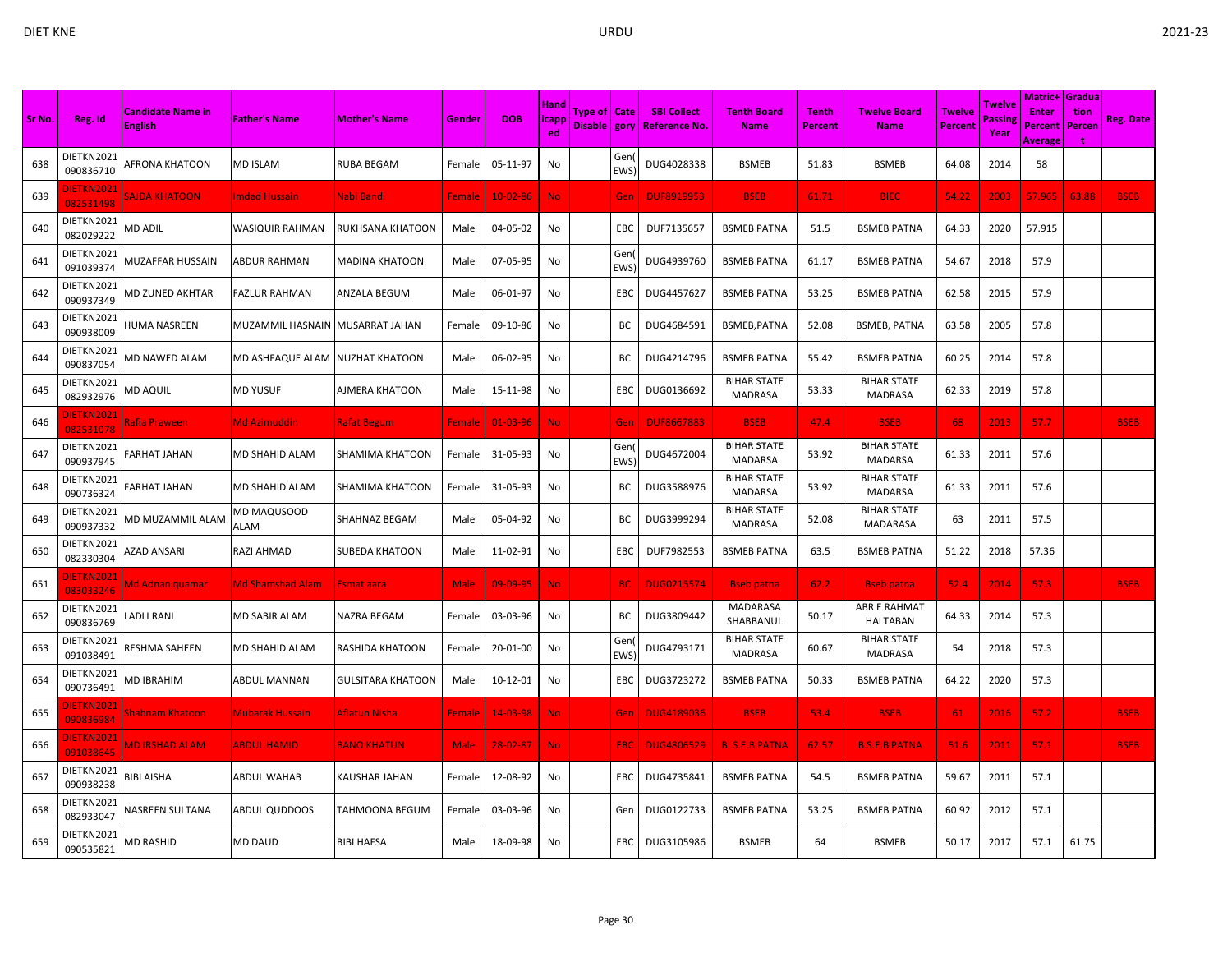| Sr No. | Reg. Id                        | <b>Candidate Name in</b><br><b>English</b> | <b>Father's Name</b>  | <b>Mother's Name</b>   | Gender        | <b>DOB</b>     | <b>Hand</b><br>icapp<br>ed | Type of   Cate<br>Disable gory |             | <b>SBI Collect</b><br><u>  Reference No</u> | <b>Tenth Board</b><br><b>Name</b>         | <b>Tenth</b><br><b>Percent</b> | <b>Twelve Board</b><br><b>Name</b>        | <b>Twelve</b><br><b>Percent</b> | Twelve<br>assing<br>Year | <b>Matric+ Gradua</b><br><b>Enter</b><br>Percent | tion<br>Percen | Reg. Date   |
|--------|--------------------------------|--------------------------------------------|-----------------------|------------------------|---------------|----------------|----------------------------|--------------------------------|-------------|---------------------------------------------|-------------------------------------------|--------------------------------|-------------------------------------------|---------------------------------|--------------------------|--------------------------------------------------|----------------|-------------|
| 660    | DIETKN2021<br>090435308        | ZULEKHA NOOR                               | MD IBRAHIM            | AYESHA KHATOON         | Female        | 20-12-93       | No                         |                                | EBC         | DUG2562344                                  | <b>BSMEB PATNA</b>                        | 62.08                          | <b>BSMEB PATNA</b>                        | 51.83                           | 2017                     | Average<br>57                                    |                |             |
| 661    | DIETKN2021<br>091039327        | MUSTAFI NAZ FATMA                          | <b>GHULAM MUSTAFA</b> | RUHI NAZ               | Female        | 05-02-95       | No                         |                                | Gen         | DUG4932087                                  | <b>BSMEB PATNA</b>                        | 54                             | <b>BSMEB PATNA</b>                        | 60                              | 2012                     | 57                                               |                |             |
| 662    | DIETKN2021<br>090335060        | MD NAZIR HUSSAIN                           | MD AINUL HAQUE        | DELOFA KHATOON         | Male          | 10-02-97       | No                         |                                | Gen         | DUG2235548                                  | <b>BSMEB PATNA</b>                        | 61.83                          | <b>BSMEB PATNA</b>                        | 52.17                           | 2017                     | 57                                               |                |             |
| 663    | DIETKN2021<br>090937853        | MD SHAMSHAD ALAM                           | <b>MD HASHIM</b>      | AAISHA KHATOON         | Male          | 20-10-00       | No                         |                                | <b>EBC</b>  | DUG4630847                                  | <b>MADARSA BOARD</b>                      | 49.2                           | <b>MADARSA BOARD</b>                      | 64.89                           | 2020                     | 57                                               |                |             |
| 664    | DIETKN2021<br>090535814        | FTEKHAR AHMAD                              | MD ARIF               | NAHEDA PERWEEN         | Male          | 01-08-01       | No                         |                                | EBC         | DUG3087790                                  | <b>BSMEB</b>                              | 53.5                           | <b>BSMEB</b>                              | 60.33                           | 2019                     | 56.9                                             |                |             |
| 665    | DIETKN2021<br>091038404        | <b>AIZAN AHMAD</b>                         | MD HASIBUR<br>RAHMAN  | TABASSUM EARRUKHI      | Male          | 25-03-95       | No                         |                                | EBC         | DUG4781554                                  | <b>BSMEB PATNA</b>                        | 58.25                          | <b>BSMEB PATNA</b>                        | 55.25                           | 2012                     | 56.8                                             |                |             |
| 666    | DIETKN2021<br>082129546        | SANNU PARWEEN                              | MD SAJJAD ALAM        | <b>GULSHAN KHATOON</b> | Female        | 18-06-96       | No                         |                                | EBC         | DUF7398439                                  | <b>BSMEB PATNA</b>                        | 50.58                          | <b>BSMEB PATNA</b>                        | 62.83                           | 2013                     | 56.705                                           |                |             |
| 667    | DIETKN2021<br>090435227        | MD SHARIF                                  | Mojibur Rahman        | Saera Khatoon          | Male          | 06-10-00       | No                         |                                | EBC         | DUG2258194                                  | <b>BSMEB PATNA</b>                        | 61.83                          | <b>BSMEB PATNA</b>                        | 51.5                            | 2017                     | 56.7                                             | 55.63          |             |
| 668    | <b>JIETKN2021</b><br>090535822 | <b>ARIFA NAZMEEN</b>                       | <b>MD ANWAR</b>       | SYEDEA AZHAR ARA       | Female        | 15-02-89       | No.                        |                                | EBC         | <b>DUG2120856</b>                           | <b>BSEB PATNA</b>                         | 64.14                          | <b>BIEC PATNA</b>                         | 48.89                           | 2005                     | 56.5                                             | 59.13          | <b>BSEB</b> |
| 669    | <b>JIETKN2021</b><br>090937760 | <b>GULBADAN ARA</b>                        | <b>MD IQUBAL</b>      | <b>NAUROZ BEGUM</b>    | Female        | 04-06-90       | No.                        |                                | Gen<br>EWS) | <b>DUG4602244</b>                           | <b>BSEB PATNA</b>                         | 52.8                           | <b>BSEB PATNA</b>                         | 60.2                            | 2011                     | 56.5                                             |                | <b>BSEB</b> |
| 670    | <b>JIETKN2021</b><br>091039537 | <b>SAHAB BABU</b>                          | <b>MD AFAQUE ALAM</b> | <b>AJMERI KHATOON</b>  | <b>Male</b>   | 03-01-98       | No.                        |                                | Gen         | <b>DUG4228032</b>                           | <b>BSEB, PATNA</b>                        | 59.8                           | <b>BSEB, PATNA</b>                        | 53.2                            | 2016                     | 56.5                                             |                | <b>BSEB</b> |
| 671    | DIETKN2021<br>083033211        | BIBI UMMI SALMA                            | <b>EKHLAQUE</b>       | ?????                  | Female        | 15-03-00       | No                         |                                | EBC         | DUG0331873                                  | <b>BSMEB</b>                              | 60                             | <b>BSMEB</b>                              | 52.83                           | 2017                     | 56.4                                             |                |             |
| 672    | <b>JIETKN2021</b><br>082531177 | <b>SITARA NOORI</b>                        | <b>NOOR HUSSAIN</b>   | <b>SURIYA BEGUM</b>    | <b>Female</b> | $21 - 02 - 01$ | No.                        |                                | BC.         | <b>DUF8719475</b>                           | <b>BSEB</b>                               | 50.4                           | <b>BSEB</b>                               | 62.4                            | 2020                     | 56.4                                             |                | <b>BSEB</b> |
| 673    | DIETKN2021<br>082732017        | <b>MD MUSTEHSAN</b>                        | LATE MD ILIYAS        | <b>BIBI AHMADY</b>     | Male          | 27-10-99       | No                         |                                | EBC         | DUF9378797                                  | <b>BSMEB PATNA</b>                        | 62.67                          | <b>BSMEB PATNA</b>                        | 50.08                           | 2017                     | 56.375                                           |                |             |
| 674    | DIETKN2021<br>090134269        | GHAZI ADNAN                                | SHAMIM AKHTAR         | NILOFAR PARWIN         | Male          | 01-04-99       | No                         |                                | EBC         | DUG1262157                                  | <b>BSMEB PATNA</b>                        | 47.33                          | <b>BSMEB PATNA</b>                        | 65.22                           | 2020                     | 56.3                                             |                |             |
| 675    | DIETKN2021<br>091039125        | MD FAISAL                                  | ABDUL QAYYUM          | TASLIMA KHATOOM        | Male          | 28-02-02       | No                         |                                | <b>EBC</b>  | DUG4881838                                  | <b>BSMEB, PATNA</b>                       | 52.67                          | <b>BSMEB, PATNA</b>                       | 60                              | 2019                     | 56.3                                             |                |             |
| 676    | DIETKN2021<br>091038396        | <b>MD FAISAL</b>                           | ABDUL QAYYUM          | TASLIMA KHATOON        | Male          | 28-02-02       | No                         |                                | BC          | DUG4762334                                  | <b>BSMEB, PATNA</b>                       | 52.67                          | <b>BSMEB, PATNA</b>                       | 60                              | 2019                     | 56.3                                             |                |             |
| 677    | <b>JIETKN2021</b><br>091039416 | <b>MD NASIR HUSSAIN</b>                    | <b>SABIR ALAM</b>     | <b>NADIRA BEGUM</b>    | <b>Male</b>   | 30-11-92       | No.                        |                                | <b>BC</b>   | <b>DUG4946319</b>                           | <b>BIHAR SCHOOL</b><br><b>EXAMINATION</b> | 52.4                           | <b>BIHAR SCHOOL</b><br><b>EXAMINATION</b> | 60                              | 2011                     | 56.2                                             |                | <b>BSEB</b> |
| 678    | DIETKN2021<br>083133996        | FATEMA KHATOON                             | MD MAHFUZ ALAM        | SABILA KHATOON         | Female        | 16-08-95       | No                         |                                | Gen         | DUG0596294                                  | <b>BSMEB, PATNA</b>                       | 54.42                          | <b>BSMEB, PATNA</b>                       | 57.92                           | 2012                     | 56.2                                             |                |             |
| 679    | <b>DIETKN2021</b><br>091039271 | <b>RAIHANA SURAIA</b>                      | <b>AZIM UDDIN</b>     | SABERA KHATOON         | Female        | 10-10-96       | No.                        |                                | Gen         | <b>DUG4920739</b>                           | <b>BSMEB PATNA</b>                        | 58.92                          | <b>BSEB PATNA</b>                         | 53.2                            | 2013                     | 56.1                                             |                | <b>BSEB</b> |
| 680    | DIETKN2021<br>090937592        | SHAJEA KHATOON                             | MD SHAHID             | YASMIN PARWEEN         | Female        | 14-05-97       | No                         |                                | Gen         | DUG4536765                                  | <b>BSMEB</b>                              | 59.08                          | <b>BSMEB</b>                              | 52.83                           | 2017                     | 56                                               |                |             |
| 681    | DIETKN2021<br>083033442        | MD EHSANUL HAQUE                           | MD BADIUZZAMAN        | JAHAN ARA BEGAM        | Male          | 25-11-96       | No                         |                                | Gen         | DUG0480362                                  | <b>BSMEB PATNA</b>                        | 54.08                          | <b>BSMEB PATNA</b>                        | 57.58                           | 2012                     | 55.8                                             |                |             |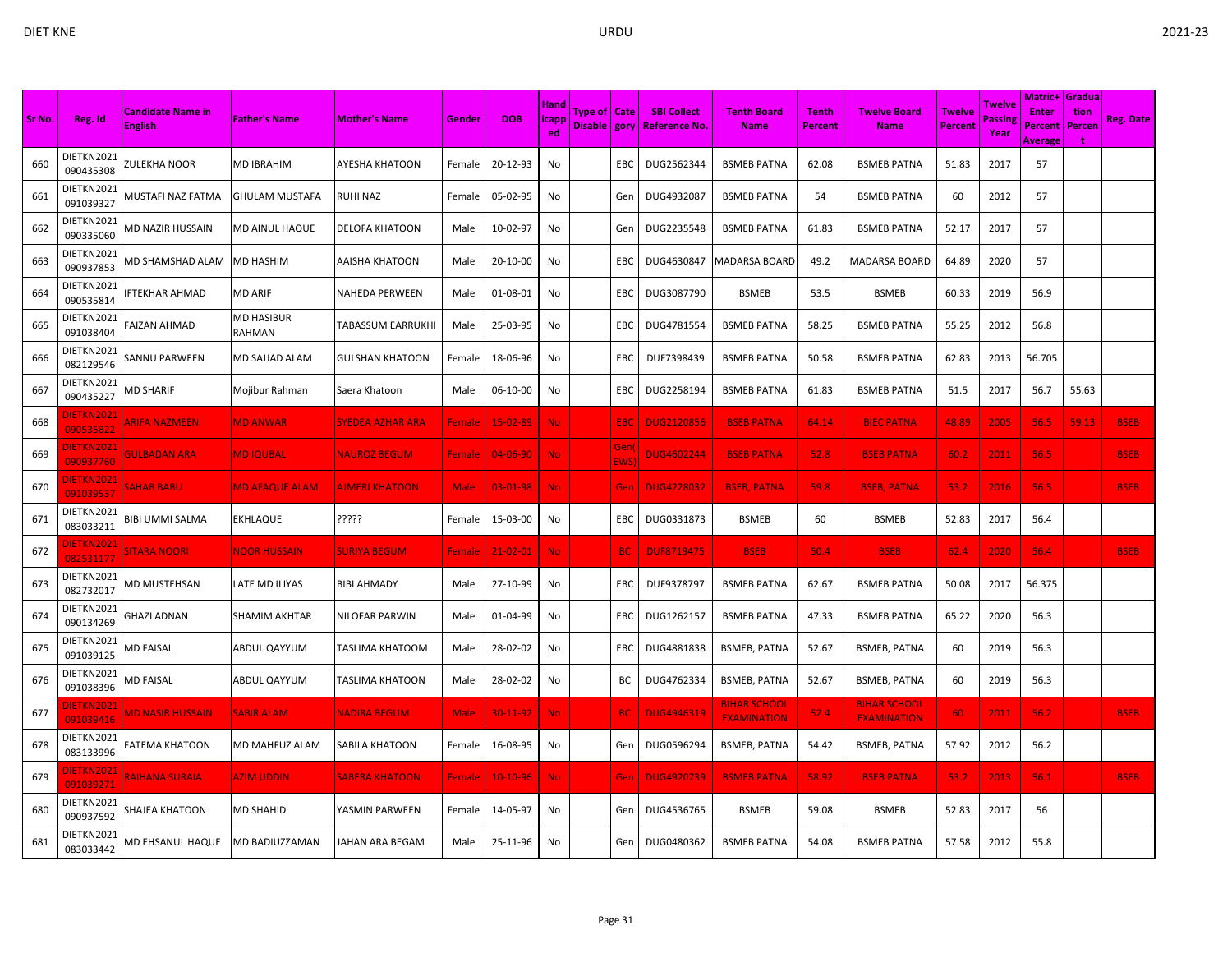|        |                                |                                            |                                        |                        |               |                |                                     |                |            |                                                     |                                           |                         |                                           |                          |                          | <b>Matric+ Gradua</b>                     |                |             |
|--------|--------------------------------|--------------------------------------------|----------------------------------------|------------------------|---------------|----------------|-------------------------------------|----------------|------------|-----------------------------------------------------|-------------------------------------------|-------------------------|-------------------------------------------|--------------------------|--------------------------|-------------------------------------------|----------------|-------------|
| Sr No. | Reg. Id                        | <b>Candidate Name in</b><br><b>English</b> | <b>Father's Name</b>                   | <b>Mother's Name</b>   | Gender        | <b>DOB</b>     | <b>Hand</b><br><b>licapp</b><br>ed. | Type of   Cate |            | <b>SBI Collect</b><br>Disable   gory   Reference No | <b>Tenth Board</b><br><b>Name</b>         | <b>Tenth</b><br>Percent | <b>Twelve Board</b><br><b>Name</b>        | Twelve<br><b>Percent</b> | Twelve<br>Passin<br>Year | <b>Enter</b><br>Percent<br><b>Average</b> | tion<br>Percen | Reg. Date   |
| 682    | DIETKN2021<br>091038967        | FAIZAN AKHTAR                              | SHAHID AKHTAR                          | <b>SUFIYA FIRDAUSI</b> | Male          | 09-10-99       | No                                  |                | EBC        | DUG4873460                                          | <b>BSMEB PATNA</b>                        | 61.42                   | <b>BSMEB PATNA</b>                        | 50.08                    | 2017                     | 55.8                                      |                |             |
| 683    | <b>DIETKN2021</b><br>090736366 | NILOFER KHATOON                            | <b>MD ABUL ALAM</b>                    | <b>MALEKA KHATOON</b>  | <b>Female</b> | 15-03-00       | <b>No</b>                           |                | Gen        | <b>DUG3626705</b>                                   | <b>BSEB PATNA</b>                         | 51.6                    | <b>BSEB PATNA</b>                         | 60                       | 2019                     | 55.8                                      |                | <b>BSEB</b> |
| 684    | <b>DIETKN2021</b><br>082430822 | <b>PAKEEZA RUHI</b>                        | <b>MD KAMIL ALAM</b>                   | <u>SHAMIMA KHATOON</u> | <b>Female</b> | 15-11-92       | No.                                 |                | Gen        | <b>DUF8406975</b>                                   | <b>BSEB PATNA</b>                         | 49.8                    | <b>BSEB PATNA</b>                         | 61.6                     | 2010                     | 55.7                                      |                | <b>BSEB</b> |
| 685    | DIETKN2021<br>083033731        | GULAFSHA SHAHZADI                          | MD ARSHAD ALAM                         | SHAMSHA KHATOON        | Female        | 14-08-97       | No                                  |                | Gen        | DUG0651190                                          | <b>BSMEB PATNA</b>                        | 52.75                   | <b>BSMEB PATNA</b>                        | 58.67                    | 2014                     | 55.7                                      |                |             |
| 686    | DIETKN2021<br>090937788        | <b>MASHOOQUE SADIA</b>                     | <b>MANSOOR ALAM</b>                    | AKBARI BEGAM           | Female        | 20-04-01       | No                                  |                | Gen        | DUG4551358                                          | <b>BSMEB, PATNA</b>                       | 61                      | <b>BSMEB, PATNA</b>                       | 50.44                    | 2018                     | 55.7                                      |                |             |
| 687    | DIETKN2021<br>090134340        | <b>MD IFTEKHAR ANSARI</b>                  | <b>BADRUL ANSARI</b>                   | SABERA KHATOON         | Male          | 03-09-98       | No                                  |                | EBC        | DUG1232849                                          | <b>BSMEB PATNA</b>                        | 59.25                   | <b>BSMEB PATNA</b>                        | 51.67                    | 2019                     | 55.5                                      |                |             |
| 688    | DIETKN2021<br>090234912        | <b>MD MUKHTAR</b>                          | HASEEBUR RAHMAN                        | <b>RAIJUN NISA</b>     | Male          | 15-05-00       | No                                  |                | Gen        | DUG1901579                                          | B.S.M.E.B. PATNA                          | 57.08                   | B.S.M.E.B. PATNA                          | 54                       | 2020                     | 55.5                                      |                |             |
| 689    | DIETKN2021<br>091038580        | SARFARAZ                                   | MD SAJJAD                              | <b>NURSABA</b>         | Male          | 19-07-00       | No                                  |                | BС         | DUG4799256                                          | <b>BSMEB</b>                              | 60.75                   | <b>BSMEB</b>                              | 50.25                    | 2017                     | 55.5                                      |                |             |
| 690    | DIETKN2021<br>090234738        | ILI ANWAR ANSARI                           | BADUZZAMAN<br>ANSARI                   | SABINA KHATOON         | Female        | 26-07-00       | No                                  |                | Gen        | DUG1700550                                          | <b>BSMEB PATNA</b>                        | 56.75                   | <b>BSMEB PATNA</b>                        | 54.11                    | 2018                     | 55.4                                      |                |             |
| 691    | DIETKN2021<br>082531515        | <b>MD HIDAYATULLAH</b>                     | ABDUL MUNIM                            | TAHIRA KHATOON         | Male          | 12-02-88       | No                                  |                | EBC        | DUF8939129                                          | <b>BSMEB</b>                              | 51.75                   | <b>BSMEB</b>                              | 59                       | 2019                     | 55.375                                    |                |             |
| 692    | <b>IETKN2021</b><br>090836901  | <b>RIFAT JAHAN</b>                         | SIRAJUDDIN                             | MEPHUL NISHA           | Female        | $12 - 10 - 99$ | <b>No</b>                           |                | <b>BC</b>  | <b>DUG4026578</b>                                   | <b>BSEB, PATNA</b>                        | 55.4                    | <b>BSEB, PATNA</b>                        | 55.2                     | 2018                     | 55.3                                      |                | <b>BSEB</b> |
| 693    | DIETKN2021<br>090938214        | MD NAWAID ANJUM                            | MD ABID HUSSAIN                        | NAGMA KHATOON          | Male          | 01-01-00       | No                                  |                | Gen        | DUG4403606                                          | <b>BSMEB PATNA</b>                        | 49.17                   | <b>BSMEB PATNA</b>                        | 61.22                    | 2019                     | 55.2                                      |                |             |
| 694    | DIETKN2021<br>090635990        | Alia Rizwan                                | MD Rizwan Alam                         | Nuzhat Parween         | Female        | 06-02-02       | No                                  |                | EBC        | DUG3241958                                          | <b>BSMEB PATNA</b>                        | 53                      | <b>BSMEB PATNA</b>                        | 57.44                    | 2020                     | 55.2                                      |                |             |
| 695    | <b>JIETKN2021</b><br>090134389 | <b>ZAINAB KHATOON</b>                      | <b>SHOWKAT ALI</b>                     | <u>HALIMA KHATOON</u>  | <b>Female</b> | $25 - 03 - 03$ | <b>No</b>                           |                | EBC        | <b>DUG1317764</b>                                   | <b>BIHAR SCHOOL</b><br><b>EXAMINATION</b> | 50                      | <b>BIHAR SCHOOL</b><br><b>EXAMINATION</b> | 60                       | 2020                     | 55                                        |                | <b>BSEB</b> |
| 696    | DIETKN2021<br>082129636        | <u>MD AJMAL HUSSAIN</u>                    | <b>MD SHOIBUR</b><br>RAHMAN            | RAZIA KHATOON          | <b>Male</b>   | $01 - 03 - 03$ | <b>No</b>                           |                | <b>EBC</b> | <b>DUF7475078</b>                                   | <b>BSMEB PATNA</b>                        | 49.8                    | <b>BSMEB PATNA</b>                        | 60                       | 2021                     | 54.9                                      |                | 2021        |
| 697    | DIETKN2021<br>091039204        | <b>HUSN ARA</b>                            | <b>MATLUB ALAM</b>                     | <b>MOHSINA KHATOON</b> | Female        | $22 - 03 - 03$ | <b>No</b>                           |                | Gen        | <b>DUG4848621</b>                                   | <b>BSEB PATNA</b>                         | 51.2                    | <b>BSEB PATNA</b>                         | 58.6                     | 2020                     | 54.9                                      |                | <b>BSEB</b> |
| 698    | DIETKN2021<br>083133885        | MD AHBAB ANWAR                             | MD MUSHFIQUE<br>ALAM                   | <b>HABIBA KHATOON</b>  | Male          | 15-10-03       | No                                  |                | Gen<br>EWS | DUG0910661                                          | <b>BSMEB</b>                              | 44.3                    | <b>BSMEB</b>                              | 65.56                    | 2020                     | 54.9                                      |                |             |
| 699    | <b>IETKN2021</b><br>090234554  | DILNASHI BEGAM                             | <b>MD JAMALUDDIN</b>                   | <b>KARFUL NISHA</b>    | Female        | 09-05-97       | <b>No</b>                           |                | <b>BC</b>  | <b>DUG1307059</b>                                   | <b>BSEB PATNA</b>                         | 47.4                    | <b>BSEB PATNA</b>                         | 62.2                     | 2015                     | 54.8                                      | 50.8           | <b>BSEB</b> |
| 700    | DIETKN2021<br>090938136        | <u> Mahapara Tabassumi</u>                 | Mohammad Abu Amir  Tabassum Niger      |                        | <b>Female</b> | 05-07-97       | <b>No</b>                           |                | Gen        | <b>DUG4729525</b>                                   | <b>BSEB</b> patna                         | 49                      | <b>BSEB</b> patna                         | 60.6                     | 2015                     | 54.8                                      |                | <b>BSEB</b> |
| 701    | DIETKN2021<br>091039063        | <b>SAFQUAT JAHAN</b>                       | <b>MD UMAR DRAG</b>                    | <b>AMILA KHATOON</b>   | <b>Female</b> | 05-06-77       | No.                                 |                | <b>EBC</b> | <b>DUG4867935</b>                                   | <b>BSSB PATNA</b>                         | 55.67                   | <b>BSEB PATNA</b>                         | 53.78                    | 1994                     | 54.7                                      |                | <b>BSEB</b> |
| 702    | DIETKN2021<br>090334951        | MD ABU FAIZI ANWER                         | <b>MD NOOR ALAM</b>                    | <b>NARGIS BEGAM</b>    | Male          | 20-05-94       |                                     | Yes Physical   | BC         | DUG2098762                                          | <b>BSMEB, PATNA</b>                       | 53.5                    | <b>BSMEB, PATNA</b>                       | 55.75                    | 2011                     | 54.6                                      |                |             |
| 703    | 082531058 KHATOON              | IETKN2021 BIBI SAMINA                      | <u> MD SHAMSHAD ALAM SHAMA PARWEEN</u> |                        | <b>Female</b> | $12 - 10 - 02$ | No                                  |                | <b>EBC</b> | <b>DUF8656032</b>                                   | <b>BSEB PATNA</b>                         | 48.8                    | <b>BSEB PATNA</b>                         | 60                       | 2020                     | 54.4                                      |                | <b>BSEB</b> |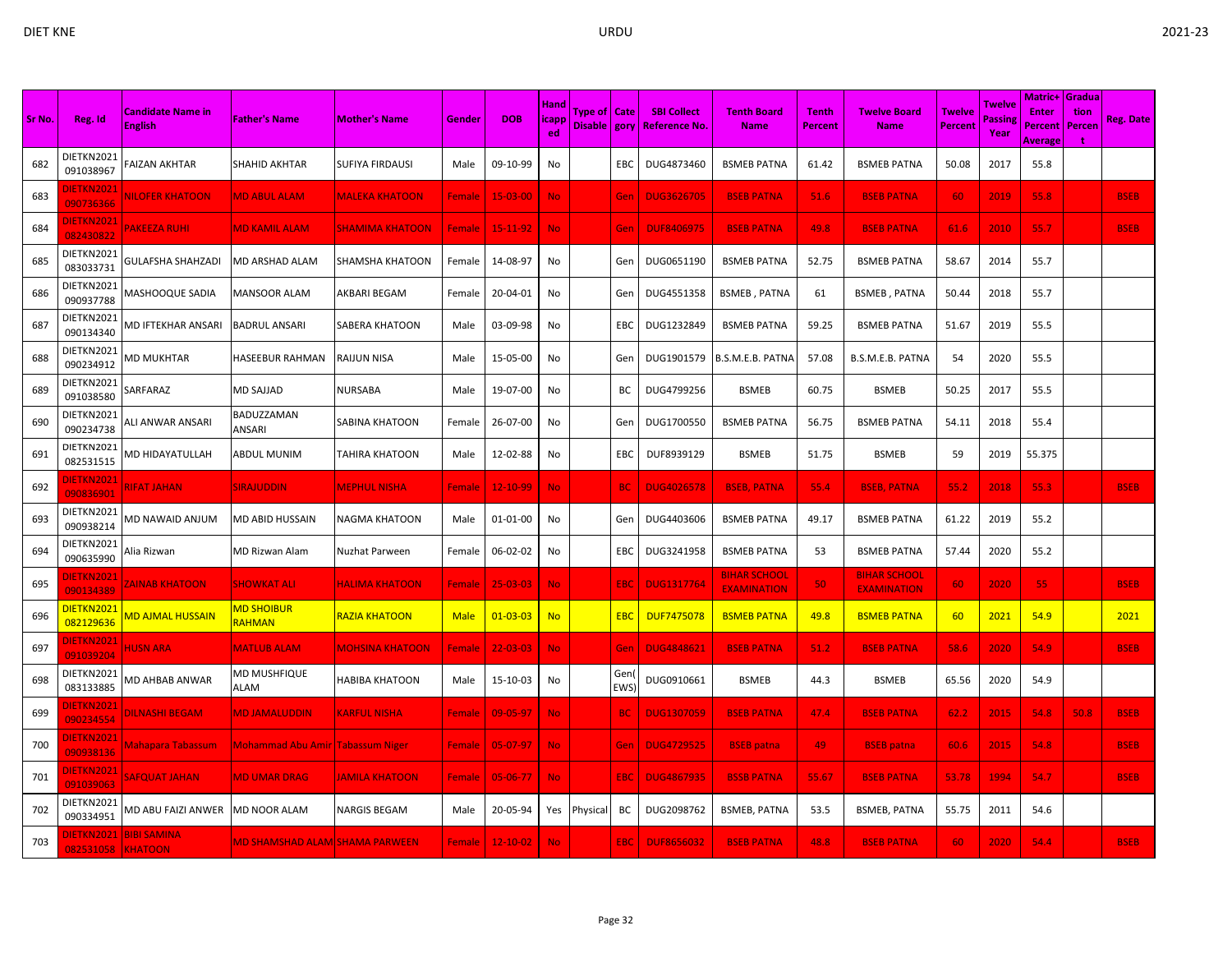|        |                                |                                            |                                       |                               |               |                |                              |                                  |            |                                           |                                           |                                |                                           |                          |                   | Matric+                 | <b>Gradua</b>  |             |
|--------|--------------------------------|--------------------------------------------|---------------------------------------|-------------------------------|---------------|----------------|------------------------------|----------------------------------|------------|-------------------------------------------|-------------------------------------------|--------------------------------|-------------------------------------------|--------------------------|-------------------|-------------------------|----------------|-------------|
| Sr No. | Reg. Id                        | <b>Candidate Name in</b><br><b>English</b> | <b>Father's Name</b>                  | <b>Mother's Name</b>          | Gender        | <b>DOB</b>     | <b>Hand</b><br><b>licapp</b> | Type of   Cate<br>Disable   gory |            | <b>SBI Collect</b><br><b>Reference No</b> | <b>Tenth Board</b><br><b>Name</b>         | <b>Tenth</b><br><b>Percent</b> | <b>Twelve Board</b><br><b>Name</b>        | Twelve<br><b>Percent</b> | Twelve<br>Passing | <b>Enter</b><br>Percent | tion<br>Percen | Reg. Date   |
|        |                                |                                            |                                       |                               |               |                | ed                           |                                  |            |                                           |                                           |                                |                                           |                          | Year              | Average                 |                |             |
| 704    | DIETKN2021<br>090937570        | NOOR ILAHI                                 | ABDUL QUAYYOOM                        | FAHMIDA KHATOON               | Male          | 20-11-98       | No                           |                                  | EBC        | DUG4509683                                | <b>BSMEB</b>                              | 47.42                          | <b>BSMEB</b>                              | 61                       | 2019              | 54.2                    |                |             |
| 705    | DIETKN2021<br>090535896        | MATIUR RAHMAN                              | <b>MD BASHIR</b>                      | SAFEDA KHATOON                | Male          | 05-10-99       | No                           |                                  | EBC        | DUG3131327                                | <b>BIHAR STATE</b><br><b>MADRASA</b>      | 55.55                          | <b>BIHAR STATE</b><br><b>MADRASA</b>      | 52.88                    | 2018              | 54.2                    |                |             |
| 706    | <b>DIETKN2021</b><br>082732110 | <b>SHAZIYA AFROOZ</b>                      | <b>MD SHAMSHAD ALAN</b>               | MAHSARI TALAT<br><b>AHAN</b>  | Female        | $16 - 02 - 02$ | <b>No</b>                    |                                  | <b>BC</b>  | <b>DUF9533316</b>                         | <b>BSEB PATNA</b>                         | 50.8                           | <b>BSEB PATNA</b>                         | 57.4                     | 2020              | 54.1                    |                | <b>BSEB</b> |
| 707    | <b>DIETKN2021</b><br>091039105 | <b>BIBI NAZMIN</b>                         | <b>ABDUS SALAM</b>                    | <b>BIBI AKLEMA</b>            | Female        | $21 - 04 - 02$ | No.                          |                                  | <b>BC</b>  | <b>DUG3811206</b>                         | <b>BIHAR SCHOOI</b><br><b>EXAMIMATION</b> | 44.2                           | <b>BIHAR SCHOOL</b><br><b>EXAMIMATION</b> | 64                       | 2020              | 54.1                    |                | <b>BSEB</b> |
| 708    | DIETKN2021<br>090937841        | <b>ASHRFUN NAZRIN</b>                      | WASHIQUR RAHMAN                       | <b>BIBI TARANNUM</b><br>JAHAN | Female        | 16-08-02       | No                           |                                  | EBC        | DUG4653974                                | <b>BSMEB PATNA</b>                        | 43.5                           | <b>BSMEB PATNA</b>                        | 64.67                    | 2020              | 54.1                    |                |             |
| 709    | <b>DIETKN2021</b><br>090937276 | <b>AAFRIN TAJ</b>                          | <u>MD ATIQUR RAHMAN BIBI SHABNAMI</u> |                               | <b>Female</b> | $15 - 11 - 01$ | No.                          |                                  | EBC        | <b>DUG4416997</b>                         | <b>Bihar state</b><br>madrasa             | 50.92                          | <b>Bihar school</b><br>examination board  | 57.17                    | 2020              | 54                      |                | <b>BSEB</b> |
| 710    | <b>DIETKN2021</b><br>090736318 | <b>SHAISTA PARWEEN</b>                     | <b>PERWEZ ALAM</b>                    | <b>BIBI SHABNAM</b>           | Female        | $13 - 07 - 02$ | No.                          |                                  | <b>EBC</b> | <b>DUG3590810</b>                         | <b>BSEB PATNA</b>                         | 49.2                           | <b>BSEB PATNA</b>                         | 58.8                     | 2020              | 54                      |                | <b>BSEB</b> |
| 711    | DIETKN2021<br>083033224        | SABEQUA JANNAT                             | SHAMSHAD ALAM                         | NISHAT PARWEEN                | Female        | 06-05-99       | No                           |                                  | EBC        | DUG0336688                                | <b>BIHAR STATE</b><br><b>MADRASA</b>      | 56.75                          | <b>BIHAR STATE</b><br><b>MADRASA</b>      | 51                       | 2017              | 53.9                    |                |             |
| 712    | <b>JIETKN2021</b><br>090636131 | <b>CHUSHBOO BEGAM</b>                      | <b>MD KAMRUL HODA</b>                 | <b>SHAUKAT PERWEEN</b>        | Female        | $04 - 04 - 01$ | No.                          |                                  | Gen        | <b>DUG3396693</b>                         | <b>BSEB PATNA</b>                         | 49.4                           | <b>BSEB PATNA</b>                         | 58.4                     | 2019              | 53.9                    |                | <b>BSEB</b> |
| 713    | <b>JIETKN2021</b><br>090535692 | <b>SADIQUE HUSSAIN</b>                     | LATE MD HABIB                         | ??????? ??o ????              | Male          | $07 - 02 - 85$ | No.                          |                                  | Gen        | <b>DUG2587592</b>                         | <b>BSEB PATNA</b>                         | 46.29                          | <b>BSEB PATNA</b>                         | 61.4                     | 2011              | 53.8                    | 60.64          | <b>BSEB</b> |
| 714    | DIETKN2021<br>091039222        | <b>FIZA PARWEEN</b>                        | <b>MD HASIB</b>                       | YASMIN BEGAM                  | Female        | 08-04-99       | No.                          |                                  | EBC        | <b>DUG4920631</b>                         | <b>B.S.E.B</b>                            | 41.6                           | <b>B.S.E.B</b>                            | 65.6                     | 2020              | 53.6                    |                | <b>BSEB</b> |
| 715    | DIETKN2021<br>082330453        | <b>ROZAR AZHAR</b>                         | <mark>MAN</mark> ZAR HUSSAIN          | <b>SURAIYA TABASSUM</b>       | <b>Male</b>   | $01 - 01 - 03$ | <b>No</b>                    |                                  | <b>EBC</b> | <b>DUF8086006</b>                         | <b>BSMEB PATNA</b>                        | 48.5                           | <b>BSMEB PATNA</b>                        | 58.67                    | 2021              | 53.585                  |                | 2021        |
| 716    | DIETKN2021<br>090937829        | MD REHAN ALAM                              | MD MOJIBUR<br>RAHMAN                  | RUKHSANA KHATOON              | Male          | 12-03-99       | No                           |                                  | BС         | DUG4649707                                | <b>BSMEB PATNA</b>                        | 53.08                          | <b>BSMEB PATNA</b>                        | 54                       | 2018              | 53.5                    |                |             |
| 717    | DIETKN2021<br>090535787        | MAHE RAGBAT                                | MD JAMALUDDIN                         | ANSARI BEGUM                  | Male          | 17-12-98       | No                           |                                  | BC         | DUG3070792                                | <b>B S E B PATNA</b>                      | 51.4                           | B S M E B PATNA                           | 55.33                    | 2016              | 53.4                    | 61.25          |             |
| 718    | <b>IETKN2021</b><br>090938120  | <b>AZIA GULNAZ</b>                         | MD MAZAHIR ALAM                       | SHAGUFTA ANJUM                | Female        | $15 - 10 - 99$ | No.                          |                                  | Gen        | <b>DUG4714550</b>                         | <b>BSEB</b>                               | 49.2                           | <b>BSEB</b>                               | 57.4                     | 2019              | 53.3                    |                | <b>BSEB</b> |
| 719    | DIETKN2021<br>090836835        | SABIHA BANO                                | <b>FIROZ ANWER</b>                    | NIKHAT JABIN                  | Female        | 05-05-01       | No                           |                                  | EBC        | DUG4118564                                | <b>BSMEB PATNA</b>                        | 55.67                          | <b>BSMEB PATNA</b>                        | 50.89                    | 2019              | 53.3                    |                |             |
| 720    | <b>IETKN2021</b><br>091039613  | <u>NAHINA PERWEEN</u>                      | <b>MD NAUFIL</b>                      | <b>BIBI MASOOMA</b>           | Female        | $15 - 02 - 02$ | No.                          |                                  | EBC        | <b>DUG4761426</b>                         | <b>BSEB PATNA</b>                         | 44.4                           | <b>BSEB PATNA</b>                         | 62                       | 2020              | 53.2                    |                | <b>BSEB</b> |
| 721    | DIETKN2021<br>091039603        | SHABNAM BEGAM<br>ANSARI                    | MD ALAM ANSARI                        | SOHANI BEGAM                  | Female        | 10-07-98       | No                           |                                  | EBC        | DUG4984757                                | B.S.M.E.B                                 | 53                             | B.S.M.E.B                                 | 53                       | 2017              | 53                      |                |             |
| 722    | DIETKN2021<br>090837011        | MD AKIL AKHTAR                             | MD TAUHID ALAM                        | SHAKILA BEGAM                 | Male          | 01-01-99       | No                           |                                  | Gen        | DUG4196826                                | <b>BSMEB PATNA</b>                        | 53.83                          | <b>BSMEB PATNA</b>                        | 51.89                    | 2018              | 52.9                    |                |             |
| 723    | DIETKN2021<br>083033697        | MD DANISH GANI                             | AKHTAR HUSSAIN                        | TAHSINA KHATOON               | Male          | 15-06-03       | No                           |                                  | EBC        | DUG0634955                                | <b>B.S.M.E.B PATNA</b>                    | 48.3                           | <b>B.S.M.E.B PATNA</b>                    | 57                       | 2020              | 52.7                    |                |             |
| 724    | <b>DIETKN2021</b><br>082430873 | <b>ZEENAT PERWEEN</b>                      | <b>MD NASIM AKHTAR</b>                | <u>SHAGUFTA PERWEEN</u>       | <b>Female</b> | $04 - 05 - 03$ | No.                          |                                  | <b>BC</b>  | <b>DUF8438970</b>                         | <b>BSEB PATNA</b>                         | 43.4                           | <b>BSEB PATNA</b>                         | 61.4                     | 2020              | 52.4                    |                | <b>BSEB</b> |
| 725    | <b>JIETKN2021</b><br>082531109 | Nazni Naz                                  | shakir Alam                           | <b>Marjina Khatoon</b>        | <b>Female</b> | $21 - 05 - 02$ | No                           |                                  | Gen        | <b>DUF8683903</b>                         | <b>BSEB</b>                               | 47.6                           | <b>BSEB</b>                               | 57                       | 2020              | 52.3                    |                | <b>BSEB</b> |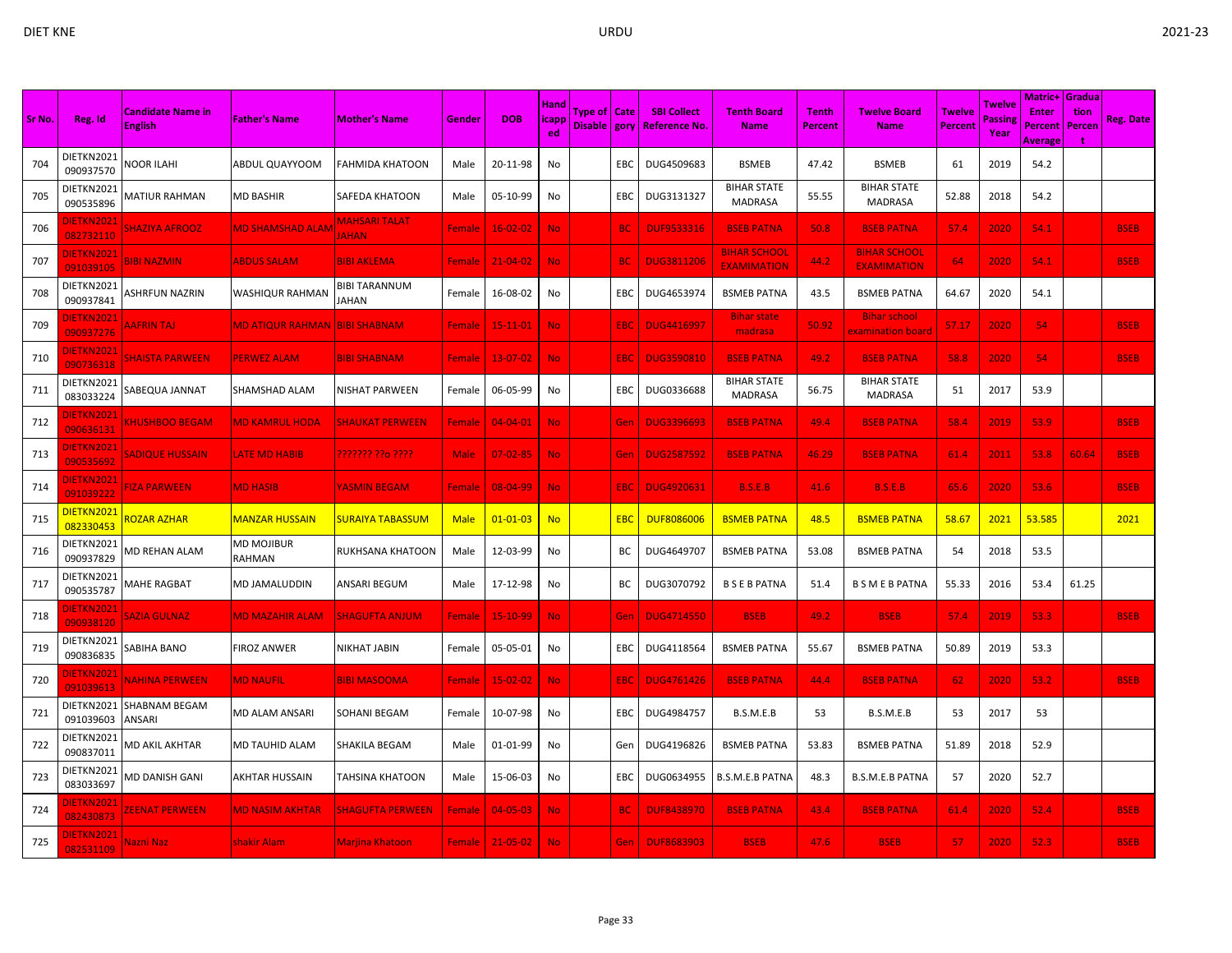|        |                                |                                            |                                    |                         |               |                | Hand        |                                |                   |                                            |                                           |                                |                                              |                   | Twelve         | Matric+                            | Gradual        |                  |
|--------|--------------------------------|--------------------------------------------|------------------------------------|-------------------------|---------------|----------------|-------------|--------------------------------|-------------------|--------------------------------------------|-------------------------------------------|--------------------------------|----------------------------------------------|-------------------|----------------|------------------------------------|----------------|------------------|
| Sr No. | Reg. Id                        | <b>Candidate Name in</b><br><b>English</b> | <b>Father's Name</b>               | <b>Mother's Name</b>    | Gender        | <b>DOB</b>     | icapp<br>ed | Type of   Cate<br>Disable gory |                   | <b>SBI Collect</b><br><b>Reference No.</b> | <b>Tenth Board</b><br><b>Name</b>         | <b>Tenth</b><br><b>Percent</b> | Twelve Board<br><b>Name</b>                  | Twelve<br>Percent | Passin<br>Year | <b>Enter</b><br>Percent<br>Average | tion<br>Percen | <b>Reg. Date</b> |
| 726    | DIETKN2021<br>091038329        | MD SAJID ALAM                              | ABDUR RAZZAQUE                     | <b>BIBI HUSN ARA</b>    | Male          | 05-05-02       | No          |                                | EBC               | DUG4767484                                 | <b>BSMEB PATNA</b>                        | 46.67                          | <b>BSMEB PATNA</b>                           | 57.67             | 2019           | 52.2                               |                |                  |
| 727    | DIETKN2021<br>082330327        | Bazme Ara                                  | Md Dabir                           | Kausari Begam           | <b>Female</b> | $23 - 05 - 01$ | <b>No</b>   |                                | <b>EBC</b>        | <b>DUF7992175</b>                          | <b>BSEB PATNA</b>                         | 48.2                           | <b>BSEB PATNA</b>                            | 56.11             | 2021           | 52.155                             |                | 2021             |
| 728    | DIETKN2021<br>082731987        | MD BILAL AHMAD                             | MD KAZIM                           | <b>BILKIS BEGAM</b>     | Male          | 03-02-00       | No          |                                | Gen               | DUF9338888                                 | <b>BSMEB PATNA</b>                        | 50.08                          | <b>BSMEB PATNA</b>                           | 54.22             | 2019           | 52.15                              |                |                  |
| 729    | <b>IETKN202</b><br>082732057   | RAHNUMA KHATOON                            | <b>MD HAMRAJ</b>                   | <b>BIBI SAHANAJ</b>     | Female        | 10-02-96       | No.         |                                | Gen               | <b>DUF9425768</b>                          | <b>WBBSE</b>                              | 40                             | <b>BSEB PATNA</b>                            | 64.2              | 2015           | 52.1                               |                | <b>BSEB</b>      |
| 730    | DIETKN2021<br>082732280        | MD RONAQUE RAZA                            | <b>MD ISMAIL</b>                   | ANWARI BEGUM            | Male          | 25-02-02       | No          |                                | BC                | DUF6992598                                 | <b>BSMEB PATNA</b>                        | 47.4                           | <b>BSMEB PATNA</b>                           | 56.6              | 2012           | 52                                 |                |                  |
| 731    | <b>IETKN202</b><br>091039221   | <b>SHAMA QUASAR</b>                        | <b>MD HAFIZ</b>                    | SHABNAM PARWEEN         | Female        | $27 - 03 - 01$ | No.         |                                | EBC               | <b>DUG4911257</b>                          | <b>BSEBPATNA</b>                          | 45.2                           | <b>BSEBPATNA</b>                             | 58.4              | 2019           | 51.8                               |                | <b>BSEB</b>      |
| 732    | DIETKN2021<br>091039516        | Abdul hadi                                 | Jamil Akhtar                       | Hafseda begam           | Male          | 03-07-01       | No          |                                | Gen               | DUG4961501                                 | Bihar state<br>Madrsa educatior           | 53.33                          | <b>Bihar state Madrsa</b><br>education board | 50.22             | 2019           | 51.8                               |                |                  |
| 733    | DIETKN2021<br>090937606        | MD SHAKIL AHMAD                            | <b>SK YASIN</b>                    | TAHMUJA KHATOON         | Male          | 01-01-72       | No          |                                | BС                | DUG4554088                                 | <b>BSMEB PATNA</b>                        | 51.83                          | <b>BSMEB PATNA</b>                           | 51.5              | 1989           | 51.7                               |                |                  |
| 734    | <b>IETKN202</b><br>081928820   | <b>MD FIROZ ALAM</b>                       | <b>MD SHAHAB UDDIN</b>             | <b>RUKHSANA BEGAM</b>   | <b>Male</b>   | 14-05-91       | No          |                                | Gen               | <b>DUF6892690</b>                          | <b>BSEB PATNA</b>                         | 48                             | <b>BSEB PATNA</b>                            | 55.4              | 2009           | 51.7                               | 56.67          | <b>BSEB</b>      |
| 735    | <b>DIETKN2021</b><br>081928795 | <b>ISHWAR JABEEN</b>                       | <b>MD NOUAJUL</b><br><b>KAREEM</b> | <b>ZAHADUN NISHA</b>    | Female        | 14-11-95       | No.         |                                | <b>BC</b>         | <b>DUF6867511</b>                          | <b>BSEB PATNA</b>                         | 43.2                           | <b>BSEB PATNA</b>                            | 60                | 2013           | 51.6                               | 56.25          | <b>BSEB</b>      |
| 736    | DIETKN202:<br>082933116        | <u>NOORSABA KHATOON.</u>                   | <b>MD TOHID ANSARI</b>             | BIBI RAUSHAN ARA        | <b>Female</b> | $02 - 03 - 01$ | No.         |                                | EBC               | <b>DUG0206524</b>                          | <b>BSEB PATNA</b>                         | 45                             | <b>BSEB PATNA</b>                            | 57.8              | 2019           | 51.4                               |                | <b>BSEB</b>      |
| 737    | <b>JIETKN2021</b><br>090937869 | <b>NAZRANA BEGAM</b>                       | ABDUR RAHMAN                       | <u>MADINA KHATOON</u>   | Female        | $04 - 05 - 97$ | No.         |                                | Gen<br><b>EWS</b> | <b>DUG4653820</b>                          | <b>B.S.E.B PATNA</b>                      | 49.4                           | <b>B.S.E.B PATNA</b>                         | 53.2              | 2016           | 51.3                               | 50.38          | <b>BSEB</b>      |
| 738    | DIETKN202:<br>090937500        | KAHKASHAN PARWEEN NAIM UDDIN               |                                    | <b>AWESHA BEGUM</b>     | Female        | 02-04-97       | No.         |                                | <b>BC</b>         | <b>DUG3821723</b>                          | <b>BIHAR SCHOOL</b><br><b>EXAMIMATION</b> | 50.4                           | <b>BIHAR SCHOOL</b><br><b>EXAMIMATION</b>    | 51.8              | 2017           | 51.1                               |                | <b>BSEB</b>      |
| 739    | DIETKN2021<br>091039521        | SHAYESTA PARWEEN                           | AINUL HAQUE                        | AAYESHA KHATOON         | Female        | 01-01-00       | No          |                                | EBC               | DUG4962220                                 | <b>BSMEB PATNA</b>                        | 50.42                          | <b>BSMEB PATNA</b>                           | 51.56             | 2019           | 51                                 |                |                  |
| 740    | <b>IETKN2021</b><br>090636175  | <b>MUDABBERA</b><br><b>KHATOON</b>         | <b>MEER AFAQUE ALAM</b>            | <b>NOORSABA KHATOON</b> | Female        | 14-04-98       | No.         |                                | EBC               | <b>DUG3421266</b>                          | <b>BSEB PATNA</b>                         | 46.2                           | <b>BSEB PATNA</b>                            | 55.6              | 2017           | 50.9                               | 57.07          | <b>BSEB</b>      |
| 741    | DIETKN2021<br>090938137        | MD SHAMS QUAMAR                            | <b>SULTAN ALAM</b>                 | SHABNAM ARA             | Male          | 01-01-00       | No          |                                | EBC               | DUG4724867                                 | <b>BSMEB PATNA</b>                        | 43.67                          | <b>BSMEB PATNA</b>                           | 58.22             | 2019           | 50.9                               |                |                  |
| 742    | DIETKN2021<br>091039296        | IULIE JAHAN                                | MD ISLAMUDDIN                      | SHAHNAZ BEGAM           | Female        | 08-04-98       | No          |                                | Gen               | DUG2120338                                 | <b>BSMEB PATNA</b>                        | 50.5                           | <b>BSMEB PATNA</b>                           | 50                | 2018           | 50.3                               |                |                  |
| 743    | DIETKN2021<br>090937635        | SUMAIYA KHATOON                            | MD ZUBER ALAM                      | SAMBULA KHATOON         | Female        | 15-12-01       | No          |                                | EBC               | DUG4561065                                 | <b>BSMEB PATNA</b>                        | 46.92                          | <b>BSMEB PATNA</b>                           | 51.22             | 2019           | 49.1                               |                |                  |
| 744    | DIETKN2021<br>090937381        | SHADMA ANJUM                               | MD ISMAIL                          | <b>SAFIA RUHI</b>       | Female        | 25-08-02       | No          |                                | EBC               | DUG4482314                                 | <b>BSMEB PATNA</b>                        | 41.2                           | <b>BSMEB PATNA</b>                           | 56.22             | 2020           | 48.7                               |                |                  |
| 745    | <b>IETKN202</b><br>082832515   | <b>MD RUBAB ALAM</b>                       | <b>ZUBER ALAM</b>                  | <b>SAHNAJ BEGAM</b>     | <b>Male</b>   | $06 - 02 - 93$ | No.         |                                | Gen               | <b>DUF9867991</b>                          | <b>BIHAR SCHOOL</b><br><b>EXAMINATION</b> | 40.4                           | <b>BIHAR SCHOOL</b><br><b>EXAMINATION</b>    | 55.8              | 2012           | 48.1                               | 52.76          | <b>BSEB</b>      |
| 746    | )IETKN2021<br>091038800        | <b>VAHEDA PERWEEN</b>                      | <b>INAMUL HAQUE</b>                | <b>SOHAGI</b>           | Female        | 15-01-96       | No.         |                                | <b>BC</b>         | <b>DUG4837229</b>                          | <b>BIHAR SCHOOL</b><br><b>EXAMIMATION</b> | 41.8                           | <b>BIHAR SCHOOL</b><br><b>EXAMIMATION</b>    | 53.6              | 2019           | 47.7                               |                | <b>BSEB</b>      |
| 747    | DIETKN2021<br>091039471        | FAHMIDA ZINAT                              | GHULAM MUSTAFA                     | DILARA BEGAM            | Female        | 05-03-00       | No          |                                | Gen               | DUG3283972                                 | <b>BSMEB PATNA</b>                        | 38.75                          | <b>BSMEB PATNA</b>                           | 55.44             | 2020           | 47.1                               |                |                  |